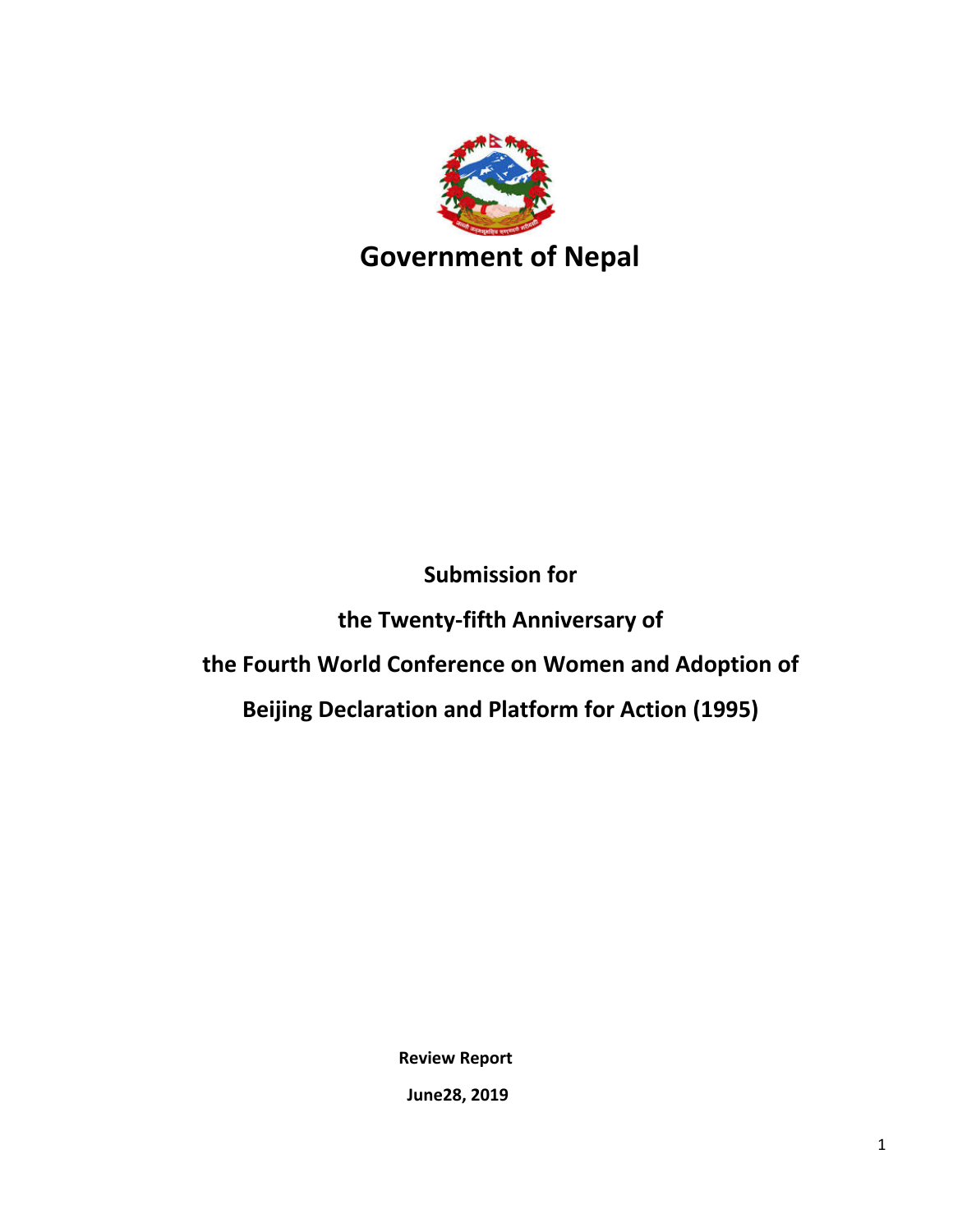#### **GLOSSARIES**

| <b>NHRC</b>     | National Human Right Commission                                       |
|-----------------|-----------------------------------------------------------------------|
| <b>NWC</b>      | <b>National Women Commission</b>                                      |
| GoN             | <b>Government of Nepal</b>                                            |
| <b>IPGBVPR</b>  | Integrated Platform for Gender-based Violence Prevention and Response |
| <b>CB-IMNCI</b> | Community Based Integrated Management of Childhood Illness            |
| <b>PHC</b>      | <b>Primary Health Centre</b>                                          |
| <b>ORC</b>      | <b>Outreach Clinic</b>                                                |
| LG              | <b>Local Government</b>                                               |
| <b>MoWCSC</b>   | Ministry of Women Children and Senior Citizen                         |
| <b>OCMC</b>     | <b>One-Stop Crisis Management Centre</b>                              |
| <b>WDP</b>      | Women Development Program                                             |
| <b>DoWC</b>     | Department of Women and Children                                      |
| <b>NLFS</b>     | Nepal Labour Force Survey                                             |
| <b>MoEST</b>    | Ministry of Education and Science and Technology                      |
| <b>NAP</b>      | <b>National Action Plan</b>                                           |
| <b>ECN</b>      | <b>Election Commission of Nepal</b>                                   |
| <b>WPS</b>      | Women Peace and Security                                              |
| <b>CAWG</b>     | <b>Conflict Affected Women and Girls</b>                              |
| <b>TRC</b>      | <b>Truth and Reconciliation Committee</b>                             |
| <b>CIEDP</b>    | Commission of Investigation on Enforced Disappeared Persons           |
| MoPR            | Ministry of Peace and Reconstruction                                  |
| <b>GFP</b>      | <b>Gender Focal Point</b>                                             |
| <b>NPA</b>      | <b>National Peace Accord</b>                                          |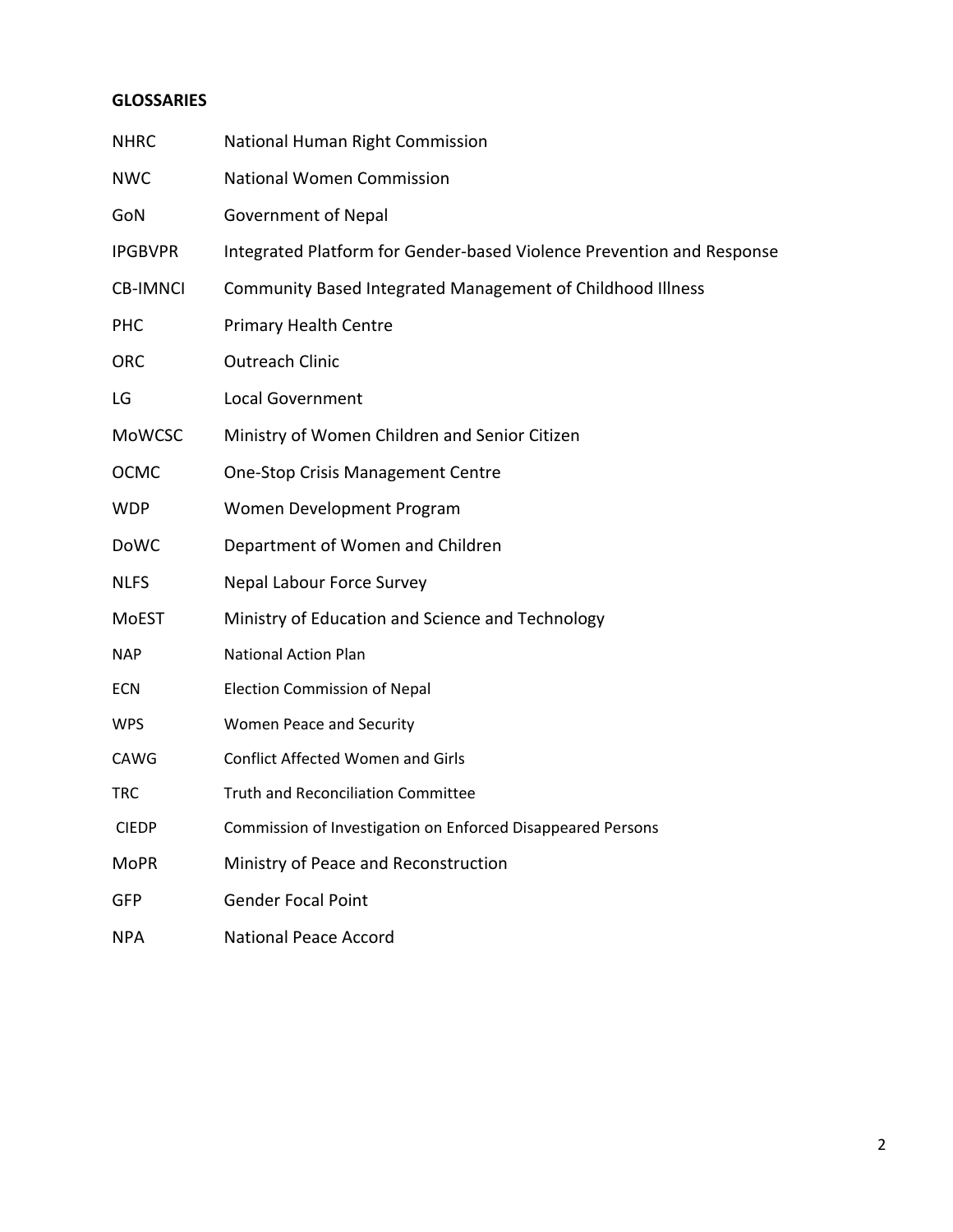#### **Section One: Priorities, achievements, challenges and setbacks 1.**

#### **1. What have been the most important achievements, challenges and set-backs in progress towards gender equality and the empowerment of women over the past 5 years?**

In answering this question, please explain why your country considers these important, how it has addressed them, the challenges encountered and the factors that have enabled progress or led to set-backs in each case (3-5 pages).

#### **1.1 Most Important Achievements:**

#### **1.1.1 Constitutional Achievement on Gender Equality and Empowerment of Women:**

- 1.1.1.1 Nepal has made advancement in gender equality and empowerment with the promulgation of new constitution: 'Constitution of Nepal' in September 20, 2015. The Constitution recognizes and enshrines most of the internationally acq9ocepted human rights of women and calls for integration of gender equality and women's rights into all the political, economic and social institutions, and opened the scope of functioning in these areas.
- 1.1.1.2 The Constitution guarantees the fundamental human rights of women along with freedom, equality and social justice with the expressed commitment to translate them into practice. Article 18 of the Constitution guarantees equality before law and equal protection of law to all citizens. It prohibits any form of discrimination based on sex as well. It also makes special provisions for the protection, empowerment and development of the socially or culturally marginalized groups and communities including women.
- 1.1.1.3 Article 38 of the Constitution ensures the rights of women. It guarantees every woman with equal lineage rights as well as safe motherhood and reproductive health rights. It protects women from physical, mental, sexual, psychological or other forms of violence or exploitation on grounds of religion, social, cultural tradition or other practices; makes any such acts punishable by law; and provides the victim with the right to obtain compensation. It also requires the state to provide women with special opportunities to education, health, employment and social security on the basis of affirmative action. It also guarantees the women equal rights to property and family affairs.
- 1.1.1.4 The Constitution also guarantees women's right to participate in all structures and bodies of state based on the principle of proportional inclusion. It contains provisions to reserve 33 per cent of parliamentary seats (Article 84(8) to women. The Constitution makes it mandatory for each political party to ensure that at least one third of its total elected members in Federal Parliament are women. In the formation of National Assembly, the upper house of the Parliament, out of 56 members, at least 21 members (at least 3 from one province) must be women. Constitution of Nepal (Article 215(4), Article 216 (4), 220 (3), 222 (3) and 223 (3)) makes representation of almost 40 percent women mandatory in local assemblies.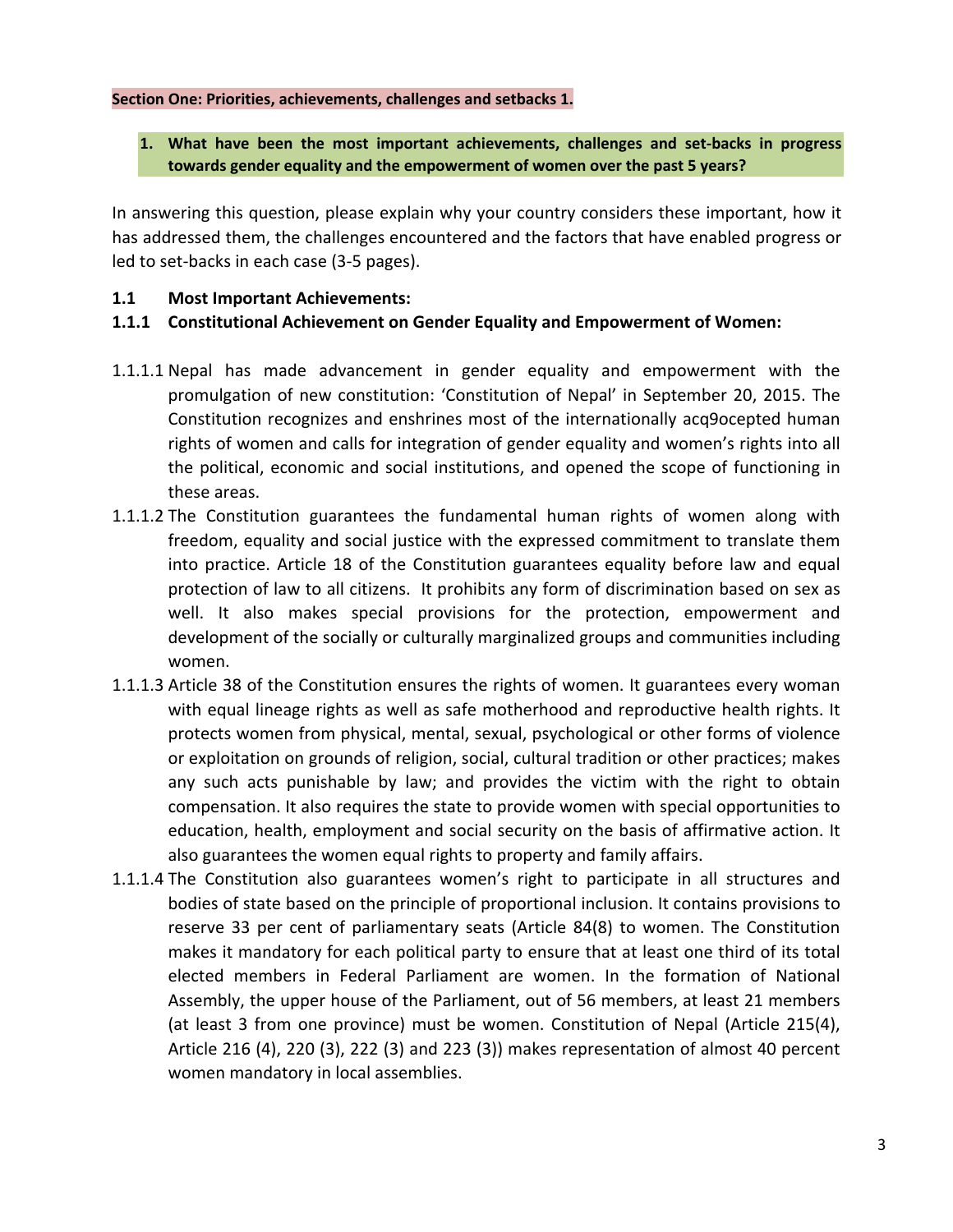#### **1.1.2 Reform in Laws to Implement 'Rights to Women':**

- 1.1.2.1 Government of Nepal (GoN) is in the midst of a profound legal reform process. New laws have been enacted and existing laws amended to enforce fundamental rights guaranteed by the constitution.
- 1.1.2.2 GoN has replaced the old Civil Code by five new Codes, namely National Civil Code 2017, National Civil Procedure Code 2017, National Penal Code 2017, National Penal Procedure Code 2017 and Criminal Offenses (Sentencing and Execution) Act 2017. These Codes came into effect since August 17, 2018. These Codes have made massive transformation in Nepali legal system so as to modernize the prevailing civil and criminal law in the country. Particularly, the National Penal Code, 2017 has a broad remit as it criminalizes a range of offences and harmful social practices including murder, rape, various forms of discriminations, forc**e**d labor, bonded labor and enslavement. It criminalizes socially exclusionary and degrading practices and treatments like seclusion of girls and women during menstrual period. Child marriage is automatically nullified; dowry and polygamy is criminalized; sex selective abortion and forced abortion are criminalized. The Act has a separate section on rape with elaborated provisions for punishment and fines based on the gravity of the offence. It also criminalizes sexual harassment in workplaces. In most of the cases, the Code provides for appropriate compensation by the offender to the victim. The National Civil Code 2017 makes it mandatory to provide reasonable alimony to wife and children before divorce. It also prohibits any discrimination between sons and daughters in terms of care, education, health and other opportunities.
- 1.1.2.3 The Safe Motherhood and Reproductive Health Right Act, 2018 has been enacted to implement reproductive, maternal and newborn health and health rights enshrined in the Constitution. The groundbreaking Act upholds and explicitly protects the health rights of women, girls, adolescents and newborns and ensures access to quality reproductive healthcare services. The Act legalizes abortion and provides for free abortion service at all public health facilities. It makes abortion legal for all cases up to 12 weeks' of gestation and up to 28 weeks' gestation in cases of rape or incest. Abortion is lawful at any time if the pregnancy poses a danger to the woman's life, or physical or mental health, or in case of fetal abnormality. This also guarantees 98 days paid leave for working women and unpaid leave up to one year on the recommendation of a medical doctor.
- 1.1.2.4 Section (7) of the Labour Act, 2017 proscribes gender-based discrimination on wages. Different sections of this Act also provisioned social security, which is ensured in Contribution Based Social Security Act, 2017.
- 1.1.2.5 The Children Act, 2018 prohibits any discrimination between sons and daughters in matter of nourishment, education and healthcare.
- 1.1.2.6 The Federal Parliament has enacted Victims of Crimes Protection Act, 2018 to ensure the right to justice for the victims of crime throughout the process of criminal investigation, adjudication of cases, compensation and social rehabilitation. It reaffirms non-discrimination during criminal justice proceedings and provides for special arrangements for cases related to rape and sexual violence.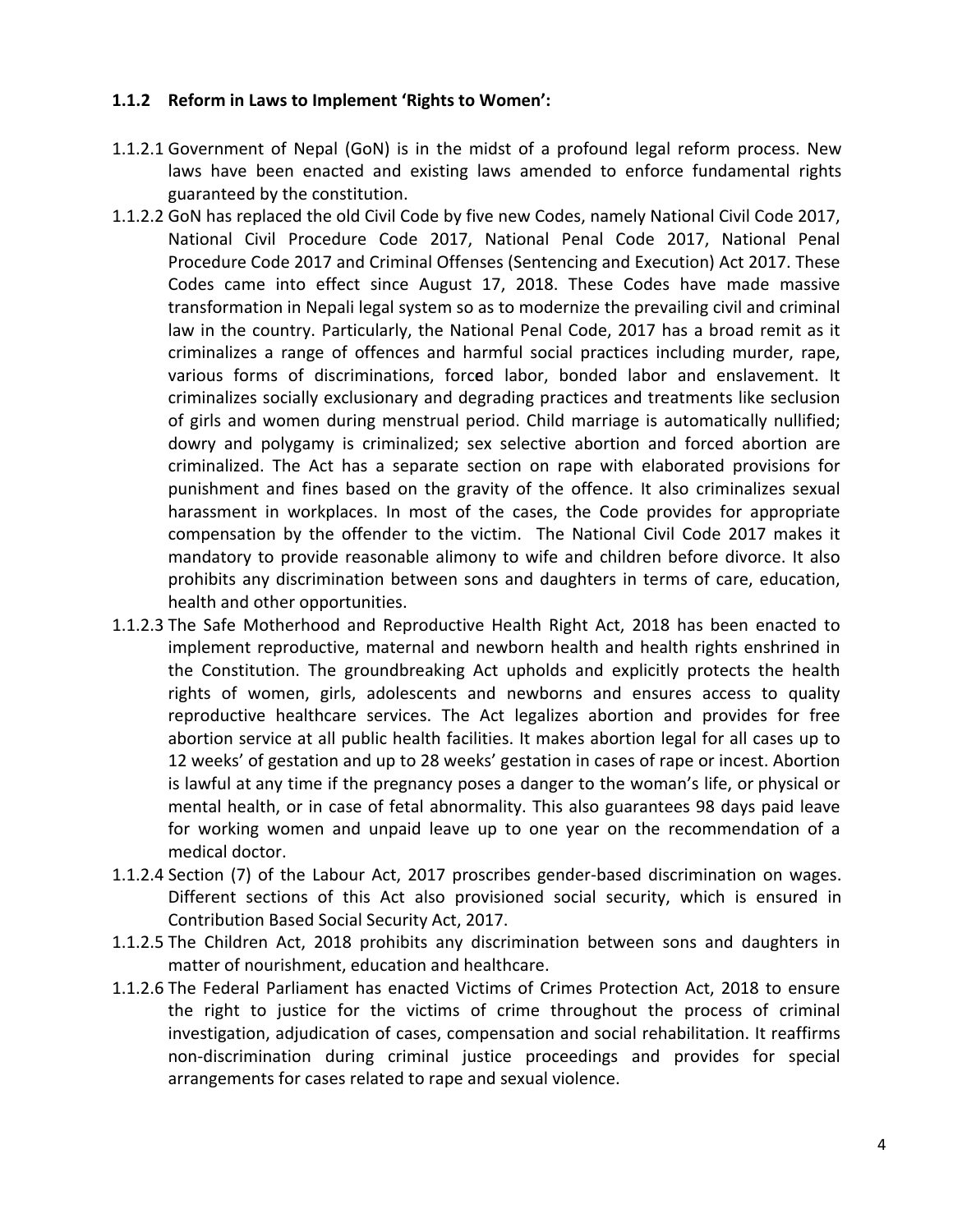#### **1.1.3 Functional Achievements:**

- 1.1.3.1 As the achievements in the new constitutional and the subsequent statutory provisions country, head of the state and nine out of sixteen committees of the federal parliament is chaired by women. Similarly, there is more than 33 percent representation of women in parliament: 33.5 percent in federal parliament and 34.5 percent in provincial assemblies. In local level assemblies this representation is reached to 41 percent. More than 14,600 women were elected to political office at three levels of government in 2017. The leadership and representation in such a number as the law makers has shown a significant effect in favour of women, children and marginalized section of the society.
- 1.1.3.2 Over 90 percent vice chairpersons and deputy mayors of 753 local level all over the country are women. One of the major roles of vice chairperson and deputy mayor, according to Constitution of Nepal is to lead the judicial committee of local level. The women leadership in the judicial committee has become instrumental for the access of women and girls to the justice. Further, Local Government (Operation) Act, 2017 has given deputy mayor and vice chair the role of convener of local level Revenue consultation Committee and Budget and Program Formulation Committee. Besides, deputy mayors and vice chairpersons have additional responsibility to monitor and report the progress of plans and programmes being implemented at the local level. The increased roles of women in the federal parliament and the respective assemblies at state and local levels, has not only raised their collective strengths to formulate the policy, but also strengthened the monitoring ability at the grass-root level, which is making the implementing agencies more responsible towards women, girls and the marginalized sections of the society. Further, these changes are being reflected in the general public life, not only as the increased level of access of women, girls and marginalized groups in public services, but also as accepting the changes by the society at large.
- 1.1.3.3 Sectoral laws to protect the right of women and girls, continuous concern of the stake holders for the implementation of these laws and increasing level of inclusion in political, administrative and the world of work is changing the overall status of women and girls to enjoy the fundamental rights and in every walk of life. Nevertheless, a long way is still to go for the protection of women and girls from violence, enforcing their fundamental rights and ensuring their natural growth through increasing access to health, education and every opportunity for development.

#### **1.1.4 Challenges and Setbacks**

1.1.4.1 After the promulgation of the Constitution and enactment as well as amendment of a number of Acts, equality of women has been ensured. However, there are some socioeconomic constraints and attitudinal and behavioral impediments in attaining substantive equality as envisaged by the Constitution, laws and international instruments to which Nepal is a party. Nevertheless, not all women leaders are adequately capacitated to effectively perform their newly entrusted roles and responsibilities. Similarly, patriarchy tradition and gender stereotypes have impacts on socio-economic and political milieu in which they are expected to claim equality.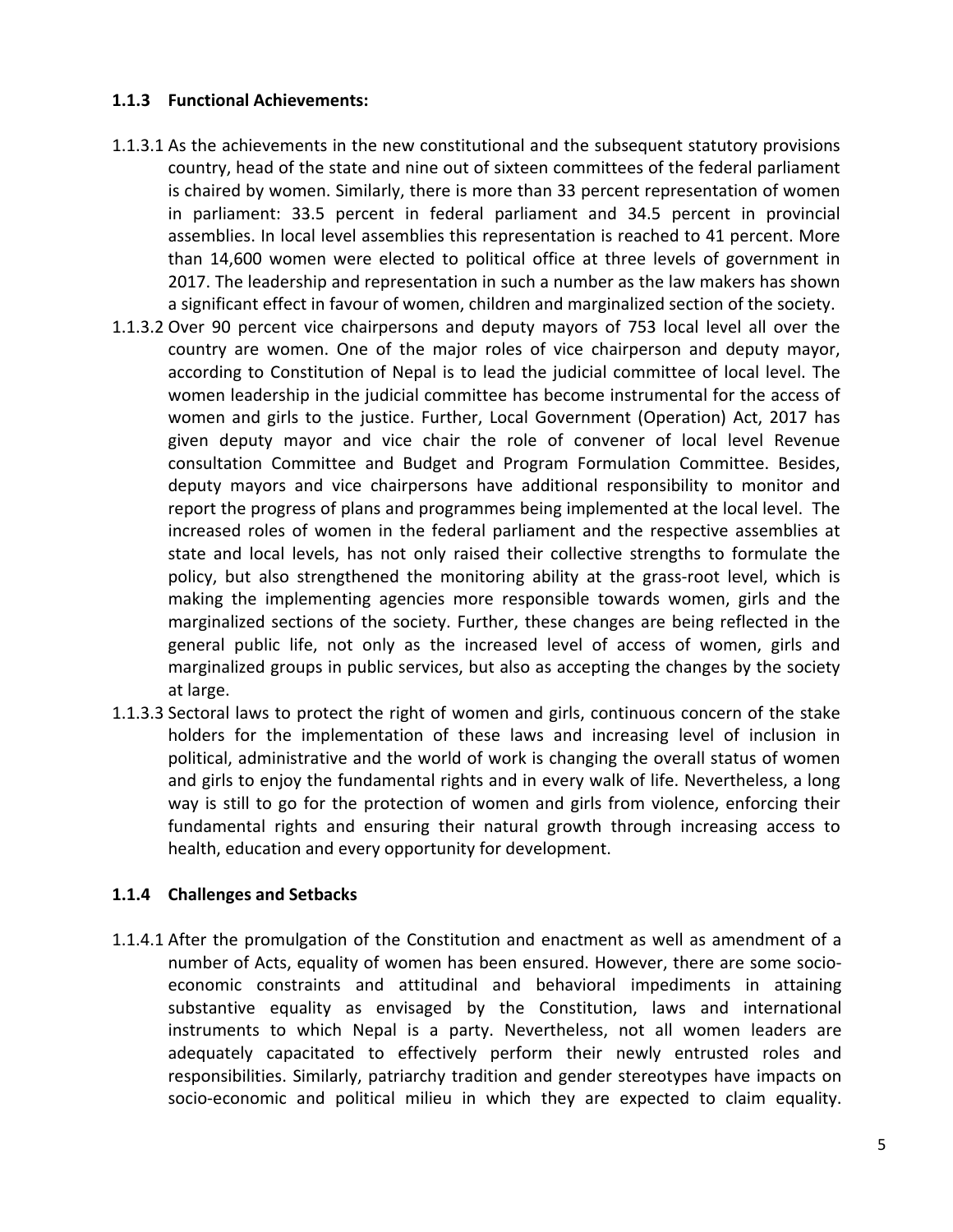Likewise, women's economic dependency often undermines their ability to make decisions.

- 1.1.4.2 As many of the newly elected leaders are in the learning phase, it is expected that they will take time to appreciate their own roles and responsibilities as well as those of the others. The women leaders will have to learn to work in male dominated political and administrative leadership and environment. Particularly, the male leaders will need orientation on gender sensitivity and analysis. Besides, women leaders also continue to face challenges in balancing between their household chores and the official functions.
- 1.1.4.3 Implementation of constitutional and legal provisions remains a challenge. For example, the constitution requires all political parties to choose women either as chiefs or deputy chiefs in most of the political offices. Similarly, unequal gender relations, inadequate gender sensitivity in institutions, inadequate financial resources and logistics and overlapping mandates are other challenges to achieve legal provisions to women and girls rights and gender equality.
- 1.1.4.4 The gender stereotypes in terms of division of labour, beliefs, and superstition sometimes become difficult to change. GoN is putting in a continuous effort to make the environment for girls and women to stand strong for breaking such social norms and enjoying fundamental rights through regulation and also in collaboration of with different social actors working in these fields.
- 1.1.4.5 The devastating earthquakes of 25 April and 12 May 2015 and innumerable aftershocks hit the country that left about nearly half part of the country severely affected. Approximately 9,000 people lost their lives and more than 22,000 people were injured.<sup>i</sup> More than half a million houses were either collapsed or damaged. Over 35,000 classrooms were damaged. Government buildings, heritage sites, schools and health facilities, rural roads, bridges, water supply systems, hydropower plants and sports facilities were seriously damaged among others. The most poor and vulnerable were disproportionately impacted. This presented a humanitarian challenge on the scale never known to the country before. The crisis was a major setback in Nepal's development efforts particularly in the life of women and children, which had increased the additional responsibility of single women to reconstruct their houses and take care of children by themselves.

# **2. Which of the following have been the top five priorities for accelerating progress for women and girls in your country over the past five years through laws, policies and/or programmes? (please check relevant categories)**

Please provide brief reflections on how your country has addressed these priorities  $(3 - 5)$ pages).

**Priorities areas**

- **1. Equality and non-discrimination and access to justice**
- **2. Enhancing equitable access to quality education**
- **3. Meaningful participation and representation in public life**
- **4. Eliminating violence against women and girls**
- **5. Increasing access to health care and reproductive health services**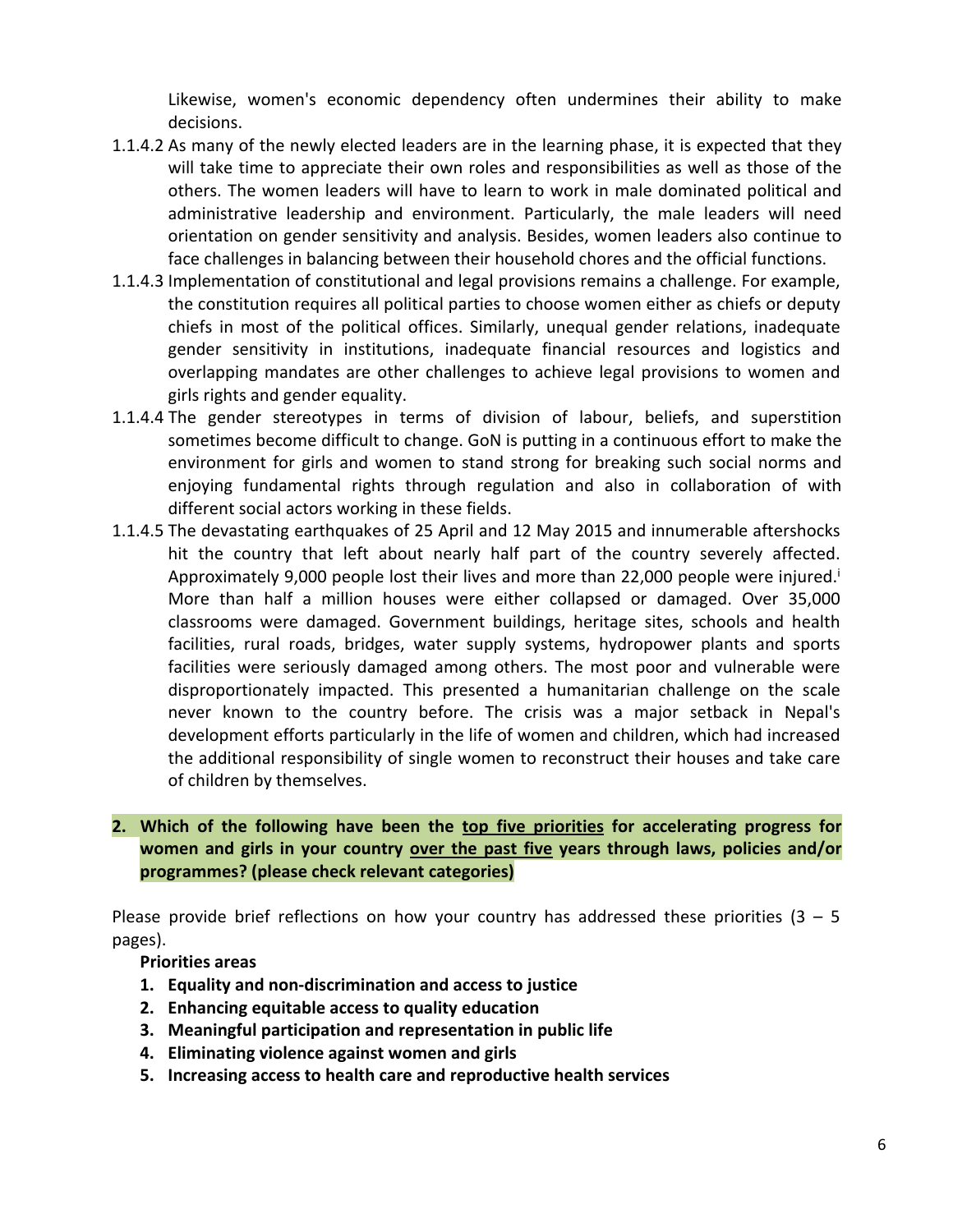#### **2.1. Equality and non-discrimination and access to justice**

- 2.1.1. GoN has initiated legal reforms and series of policy and institutional measures to create strong, inclusive, and accountable institutions from central to local levels and improve the access of people, particularly the women and people from the marginalized communities, to justice and other services. GoN enacted The Sexual Harassment at Workplace (Prevention) Act, 2015 to create a safe, secured and descent work environment. The Witchcraft-related Accusation (Crime and Punishment) Act, 2015 criminalizes the acts of accusing someone of practicing witchcraft and subjecting the accused to cruel, inhuman, and degrading treatment. Based on the gravity of such offence, the convict is punishable by imprisonment and fine or both. The Act also requires the perpetrator to provide compensation to the victim.
- 2.1.2 The National Penal Code, 2017 criminalizes a number of acts perpetrated against woman as offences. The Code has introduced new provisions related with public offences and increased the punishment. The Act has a separate section on rape, with elaborated provisions for punishment, fine, and compensation based on the degree of the offence. Child sexual abuse is punishable by imprisonment and fine. The acts like seclusion of girls and women during menstrual period, marriage without consent of women or girl and polygamy are punishable by imprisonment and fine. The Victims of Crimes Protection Act, 2018 ensures the right of victims to justice.
- 2.1.3 Labour Act, 2017 proscribes gender-based discrimination on wages for the equal value of work and social security among others. The Act ensures fourteen weeks of paid maternity leave, where the worker gets sixty days pay from the employer and rest thirty eight days from Social Security Fund. Besides, National Women's Commission Act, 2017, and Children Act, 2018 are enacted to enhance development and justice for women, girls and children.
- 2.1.4 GoN policies and programs between 2014/15 to 2018/19 including the Fourteenth Plan and the Approach Paper of the Fifteenth Plan (2019-2024) have reiterated government's commitment to eliminate discrimination by ensuring equal opportunities, equal rights, equal protection and equal dignity to all citizens.
- 2.1.5 GoN implemented the National Action Plan (NAP I) on United Nations Security Council Resolutions 1325 and 1820 during the period of 2011-2016 to facilitate the conflict affected women and girls' access to justice. Now GoN is at a final stage of drafting Three years NAP II, building on the lessons learned from the first phase. GoN has been implementing the Universal Periodic Review (UPR) Implementation Action Plan (2016- 2020) which requires effective implementation of all 25 human rights instruments ratified by Nepal and the provisions of CEDAW and BPfA.
- 2.1.6 With regards to the concerns expressed by CEDAW committee (2018), GoN has already initiated processes to address them. With regards to Article 38 of the constitution that ensures every woman's equal lineage right, a bill on citizenship is registered in the Parliament to implement the constitutional right. To improve the access of women, particularly women from poor, *Dalit* and indigenous communities to justice, 753 Judicial Committees have been established under local governments.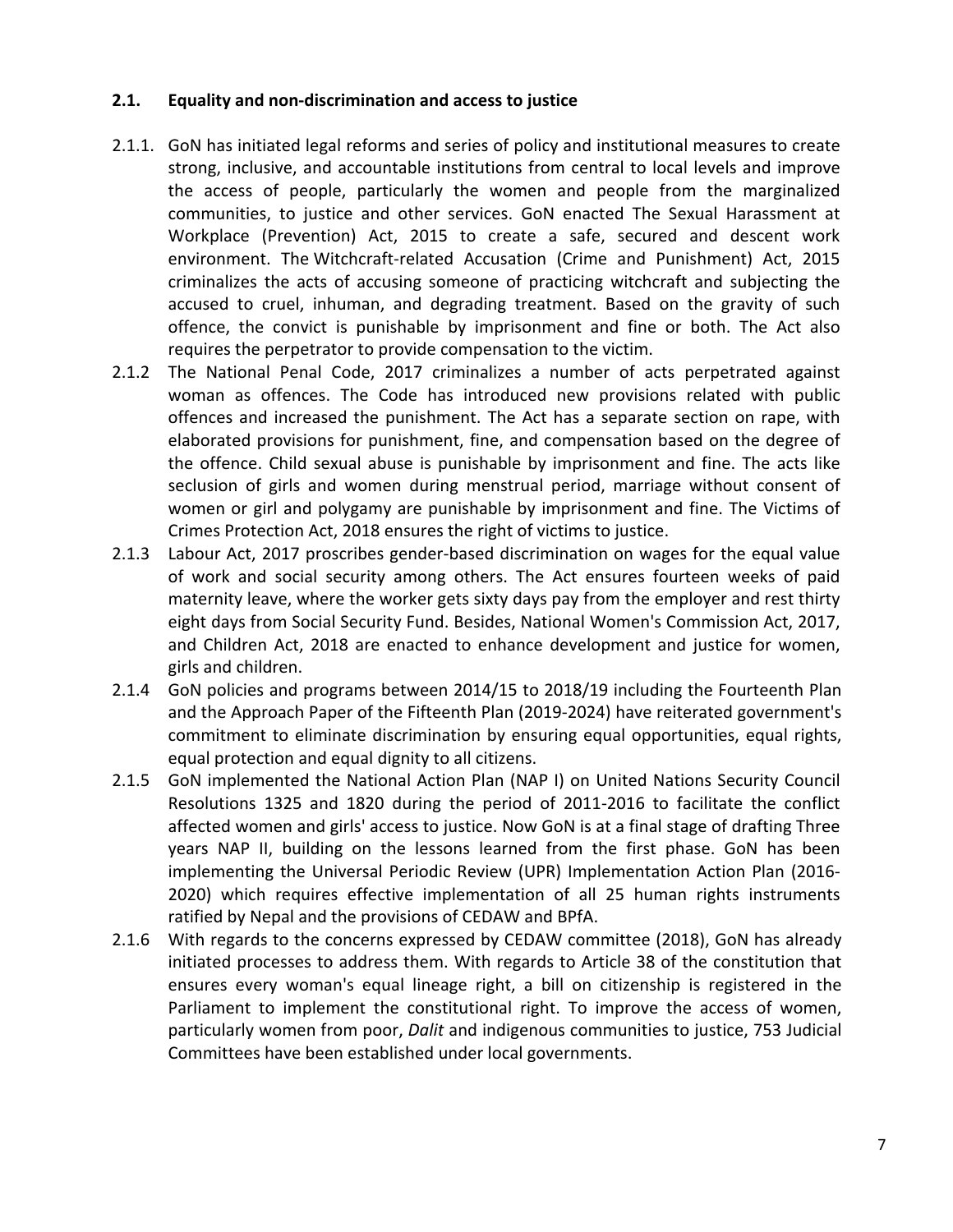#### **2.2 Enhancing Equitable Access to Quality Education and Life-long Learning**

- 2.2.1 According to Article 31 of the Constitution every citizen shall have the right to compulsory and free education up to the basic level (grade 8) and free education up to the secondary level (grade-12). Article 38 (5) explicitly empowers women with the right to obtain special opportunity in education, health, employment and social security through affirmative action.
- 2.2.2 Since 1995, a number of policies, legislations, institutions, and programs were framed based on international campaigns like Education for All (EFA), MDGs, and SDGs aligned with CRC, CEDAW and BPfA. School Sector Development Plan (SSDP 2016-2023), Consolidated Equity strategy, 2014, Inclusive Education Policy for Disabled Children, 2016, Higher Education Policy, 2017, Pro-poor targeted Scholarship Procedures, 2017, Comprehensive School Safety implementation Procedures, 2018, Compulsory and Free Education Act, 2018, Policy Paper on Literate Nepal, 2019 are some of the main policy and legislative initiatives in the last 5 years.
- 2.2.3 Free and Compulsory Education Act, 2018 makes the state responsible to ensure that no child is deprived of education. The Act explicitly makes education free up to secondary level. Constitution of Nepal and Local Government Operation Act, 2017 empowered the local governments to formulate laws and policies to monitor education up to secondary level. The local governments are also responsible to make sure that every female and male child from 5 to 12 years of age is enrolled and is receiving free education in public school. The Fourteenth Plan and the Approach Paper of Fifteenth Plan (2016/17- 2018/19) lay emphasis on: expanding access, improving equity and quality of education; expansion of non-formal/alternative schooling opportunities; and expansion of technical education and vocational training (TEVT) opportunities.<sup>ii</sup> The Higher Education Policy (2017) also makes provision to support women, and people from marginalized regions and communities to access higher education.<sup>iii</sup>
- 2.2.4 The two recent flagship programs in education sector, School Sector Reform Plan (SSRP-2009/15) and School Sector Development Program (SSDP-2016/23), have focused on:**iv** i) equity ii) quality, iii) efficiency and v) resilience (in terms of school safety and disaster risk reduction). Achieving gender equality in education remains the key output of these plans.
- 2.2.5 GoN has improved infrastructures, support systems, and introduced special provisions for girls of *Dalit*, indigenous and disadvantaged groups. Gender-responsive tools including school outreach program, flexible schooling program, and non-formal sessions were used along with disability and gender-friendly infrastructures, provision of female teachers, and community learning centres to achieve the goal. The 100% Girl's Scholarship Program (GSP) has been the key intervention. The net enrollment rate (NER) at primary (grade 1-5) has reached 97.2% and at basic level (grade 1-8) 92.3%. The NER for secondary level (grade 9-12) has reached 43.9%. "Gender Parity Index (GPI) in school level and Higher education has reached 1:1. During the period of 2014 to 2018 the ratio of female to male teacher at primary level increased from 41.9 to 44.6%. Gross Enrolment Rate (GER) of Girls in ECD/PPCs has increased from 77.3% to 83.7%.viThe educational training policy is geared to achieving 'gender sensitive' and gender balanced workforce, behaviors and practices.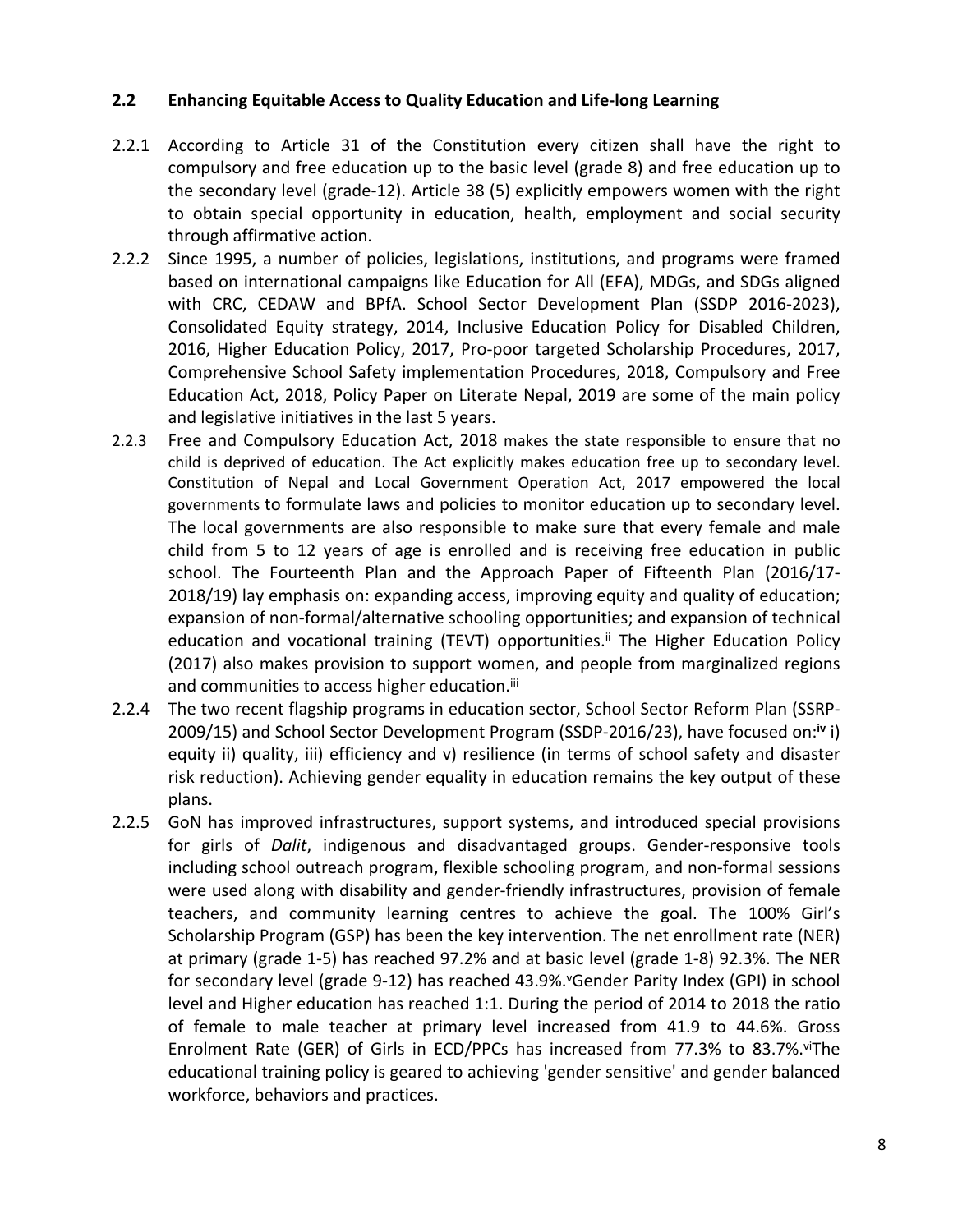2.2.6 GoN has been investing on technical education and vocational training (TEVT) for developing skillful workforce with quality training. The total capacity of long-term TVET courses in the country is almost 60,000 annually. Vilivili As access to TVET training courses has improved, women's participation in such courses also has increased substantially. Out of the total 62,041 training graduates applying for skill test in FY 2017/18, 55.7% were female.<sup>ix</sup>

#### **2.3 Meaningful Participation and Representation in Public Life**

- 2.3.1 The Constitution guarantees women's right to participate in all structures and bodies of state based on the principle of proportional inclusion. Accordingly, women have achieved a significant representation in federal parliament and the state and local level assemblies (please refer to section 1.1.3.1).
- 2.3.2 Policy and legal provisions on affirmative measures has been resulted in increased presence of women in politics, civil service, police and army. Immediately after the promulgation of Constitution of Nepal, three women leaders hold key positions of the state i.e. the President, the Chief Justice and the Speaker of the Legislature Parliament at the same time. Currently, there are four women ministers (15.38%) in GoN, Council of Ministers. Out of sixteen parliamentary committees, nine are headed by women leaders.<sup>x</sup> One of the seven Provincial Governors is women. Women are increasingly entering civil service and are scaling up the heights in the hierarchy. Currently, there are four (6.67%) women secretaries; 38 (6.77%) women Joint Secretaries The number of women applicants in civil service positions has increased quite significantly, i.e. 60.12% in 2014/15 as compared to 44% in 2010/11. Similarly, Nepal Police, Armed Police and Nepal Army have the provision of 20% quota for women. Now women's representation in civil service, Nepal Police, Armed Police Force, and Nepal Army has gone up to 23.72%, 9 %, 7% and 5% respectively.
- 2.3.3 At the grassroots level, women's involvement in users' groups and committees is gradually being institutionalized. As a result of capacity development training programs, more women's groups are seen approaching the local authorities for resources. $x_i$  In cooperative sector, there are 34,500 cooperatives with a reported 4.5 million members managed by 6.3 million people. Over half of them (52%) are women. The presence of women in Community Forest User Groups (CFUGs) executive committees has gradually increased to 37 percent. Currently, the Federation of Nepal Chambers of Commerce and Industries (FNCCI) a private sector umbrella organization is led by a woman entrepreneur.
- 2.3.4 At the local government, Nepal has already achieved 41% representation of women. GoN will step up measures to promote women's representation further by investing on capacity building of women representatives for effective performance.

# **2.4 Eliminating Violence against Women and Girls (VAWG)**

2.4.1 GoN has been making effort to curb VAWG by strengthening legal, institutional framework and service delivery. Laws are enacted to criminalize human trafficking, sexual harassment at workplaces, marital rape as well as social cultural practices that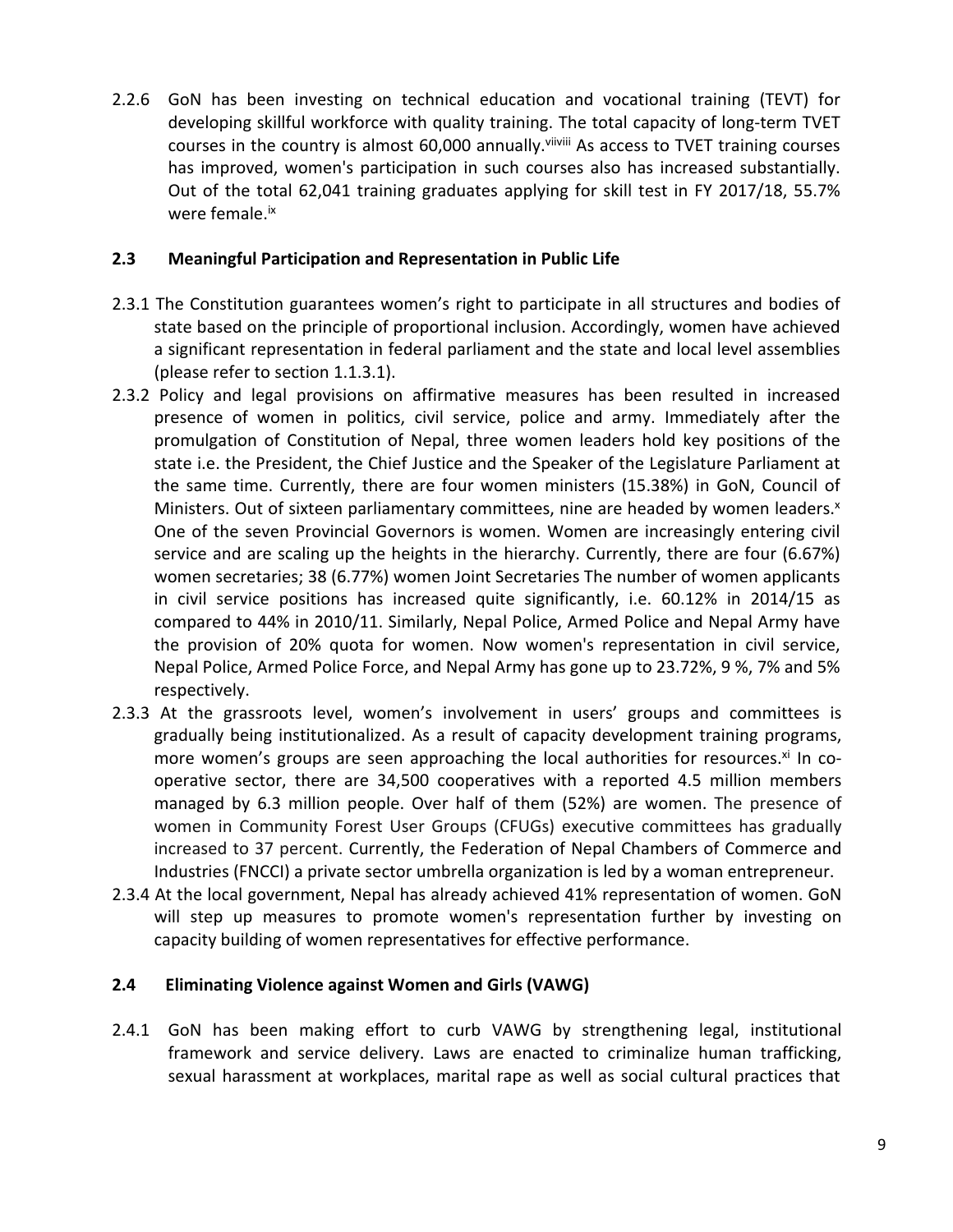are biased against women. GoN has come forward with focused legal framework, policies and institutional strategies. Sexual Harassment at Work Place (Prevention) Act, 2015, Witchcraft-related Accusation (Crime and Punishment) Act, 2015 and the National Penal Code, 2017 are some of the laws recently enacted by GoN focusing on VAWG. The Penal Code, 2017 has updated all legal provisions related to public offence and punishment including those relating to VAWG. Further, the Courts have started continuous hearings at all stages of the proceedings on cases related to VAWG.

- 2.4.2 Dedicated institutional mechanisms have been put in place and strengthened from centre to village levels for monitoring the cases of VAWG along with specialized services. The National Human Right Commission (NHRC) and the NWC have been monitoring the cases of VAWG countrywide. Collaboration between the government agencies, security agencies, NHR institutions and civil society organizations (CSOs) has evolved over the years. Committees on VAWG have been established and rescue fund is provided to facilitate, coordinate, implement, and monitor the programs against GBV at the district level. Women and Children Service Centres have been setup in all districts under Nepal Police to provide special services to women and children. There are anti-trafficking committees and special funds for trafficking survivors at the district and central level. A separate fund has been established for immediate rescue, medical aid, legal aid, psychosocial counseling, seed money for micro-enterprise, and rehabilitation of VAWG victims. Rehabilitation, reintegration and all medical and legal supports are facilitated through community service centres, district service centres and One-Stop Crisis Management Centres (OCMCs). The OCMCs provide psycho-social and legal counseling, medical treatment and police services, all free of cost for survivors of GBV and trafficking. GoN has established a separate fund under MoWCSC for the protection of widows and single women at risk.
- 2.4.3 NWC has established a 24-hour and 7 days a week toll free national helpline to provide support to victims of VAWG. It assesses callers' needs, and refers them to appropriate service lines. The referrals connect them to response service providers including Nepal Police, OCMCs and NGOs. Simultaneously, NWC has also been implementing Integrated Platform for Gender-based Violence Prevention and Response (IPGBVPR) Project from 2016 to better respond to GBV.<sup>xii</sup> The services provided are: rescue, psychosocial counseling, court representation, legal counseling, mediation services, medical support, family reintegration, non-formal education and the like.
- 2.4.4 With regards to CEDAW Committee's recommendation on GBV and trafficking, GoN has made substantial efforts in recent years. The replacement of Civil Code by new separate National Penal Code, 2017 and the National Civil Code, 2017 has eliminated many discriminatory provisions. GoN remains committed to intensify prevention measures as well as expand and upgrade protective and rehabilitative services for the victims of VAWG.

#### **2.5 Increasing Access to Health Care and Reproductive Health Services**

2.5.1 GoN has made tremendous efforts to ensure that health sector policies, legislations, strategies and programs are gender responsive. The Immunization Act 2016 states that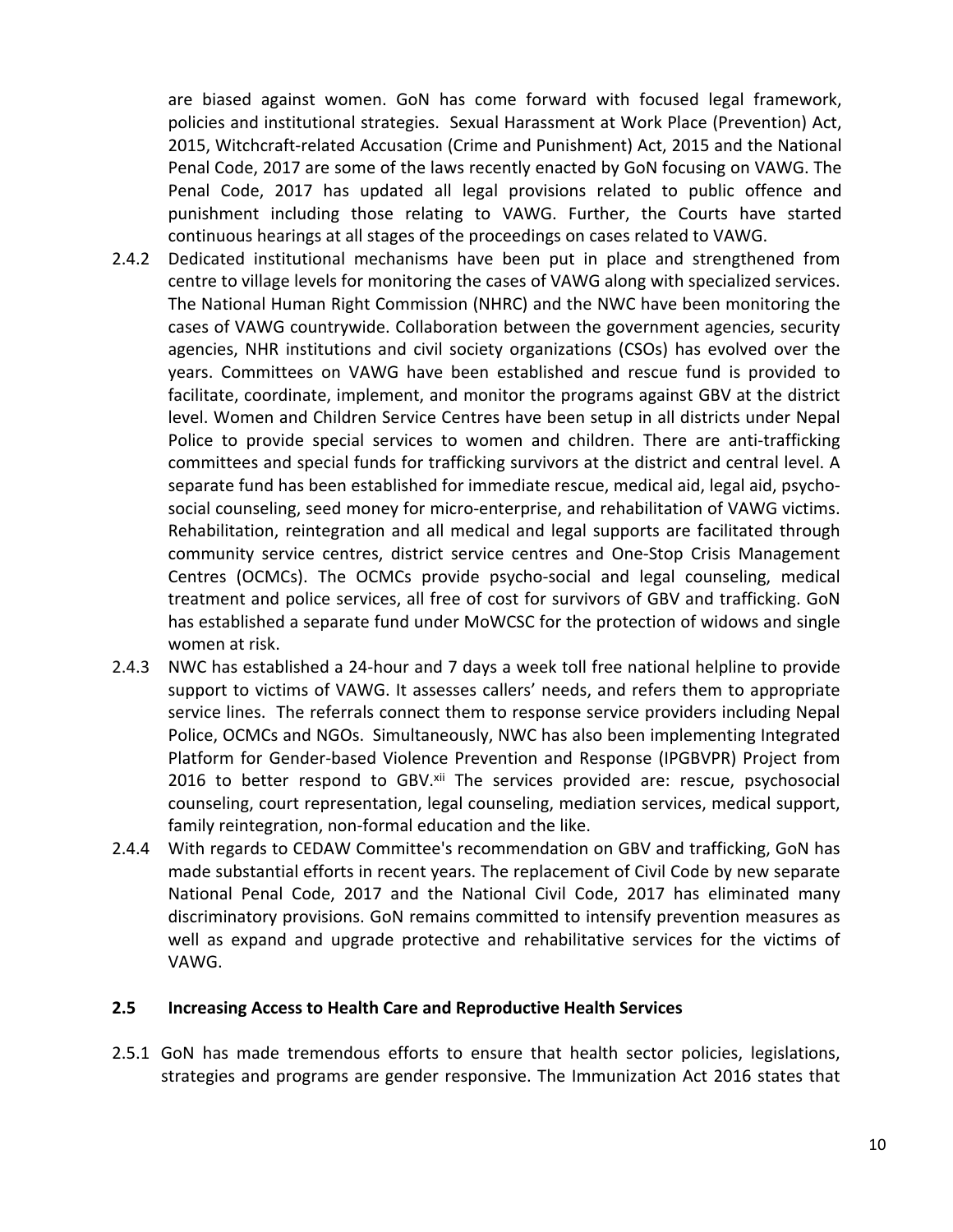every child has the right to access quality vaccines. GoN has been striving for 100 % immunization of mothers and children. Currently there are eleven antigens, like BCG, DPT-HepB-Hib (penta), PCV, OPV (bOPV), Measles, Rubella (MR) and Japanese Encephalitis provided through 16,000 service delivery points throughout the country and and outreach services. Xiii Community Based Integrated Management of Childhood Illness (CB-IMNCI) Program, an integrated package of child-survival and newborn care, has been rolled out throughout the country targeting children from 2 to 59-month age. Primary health care outreach clinics (PHC/ORCs) are organized every month at fixed locations to extend basic healthcare services to the community levels and remote areas, basically for covering marginalized people. More than 50,000 female community health volunteers (FCHVs) all over the country, esp., in rural areas facilitate pregnant women for safe motherhood and vaccination and community based health promotion. In addition, GoN has established two new health academies in Karnali and Rapti to increase the access to quality health services in regions comparatively lower in HDI.

- 2.5.2 Safe Motherhood and Reproductive Health Right Act, 2018 has further protected the health rights of women. Every Newborn Action Plan, 2016 of Nepal sets a vision "there are no preventable deaths of newborns or stillbirths, where every pregnancy is wanted, every birth celebrated, and women, babies and children survive, thrive and reach their full potential." *xiv*The maternal and reproductive health of women has been improved by implementing the guidelines regarding uterine prolapse, safe abortion, safe motherhood, and improved management of human resources. The Safe Motherhood Program has contributed to increased institutional delivery as well as improved antenatal/postnatal care and family planning services. During FY 2016/17, 52% pregnant women completed 4 ANC visits (as per protocol). Similarly, the institutional delivery has gone up to 57%.<sup>xv</sup>Districts with Caesarean Section services were increased from 33 in 2006 to 72 in 2017. The number of health institutions with birthing facility increased from 1134 in 2013 to 2020 in 2019.GoN has been stepping up measures to provide the reproductive population a range of modern contraceptive methods. GoN is implementing Multi-Sector Nutritional Plan (MSNP II, 2018-22), targeting children, teen-aged girls, pregnant women and breast feeding mothers in low income groups. GoN implemented HIV Investment Plan 2014-2016 to address STDs, HIV/AIDS and sexual and reproductive health issues. National Malaria Strategic Plan (NMSP) 2014- 2025 was developed to attain "Malaria Free Nepal by 2026". Efforts are being made to enhance disease surveillance and emergency preparedness, disaster response and outbreak management capabilities.
- 2.5.3 Water sanitation and health (WASH) program has been implemented throughout the country to improve the hygiene and sanitation status of girls, women and men. Substantial improvements have been made in the coverage and quality of sanitation facilities in the last five years. Households using improved facilities have doubled from 38% in 2011 to 62% in 2016.Similarly, the percentage of households with access to basic sanitation facilities has gone up to 98%. Separate girls' toilets are constructed with running waters in all schools in many cases sanitary pads are also distributed. Hygiene and sanitation has been incorporated in school curriculum. Intensive awareness program is being launched against menstrual health and *Chhaupadi*.
- 2.5.4 Public Health Insurance Plan is rolled out to 42 out of 77 districts in the country. The scheme is expected to cover all districts by the next fiscal year2019/20. Government has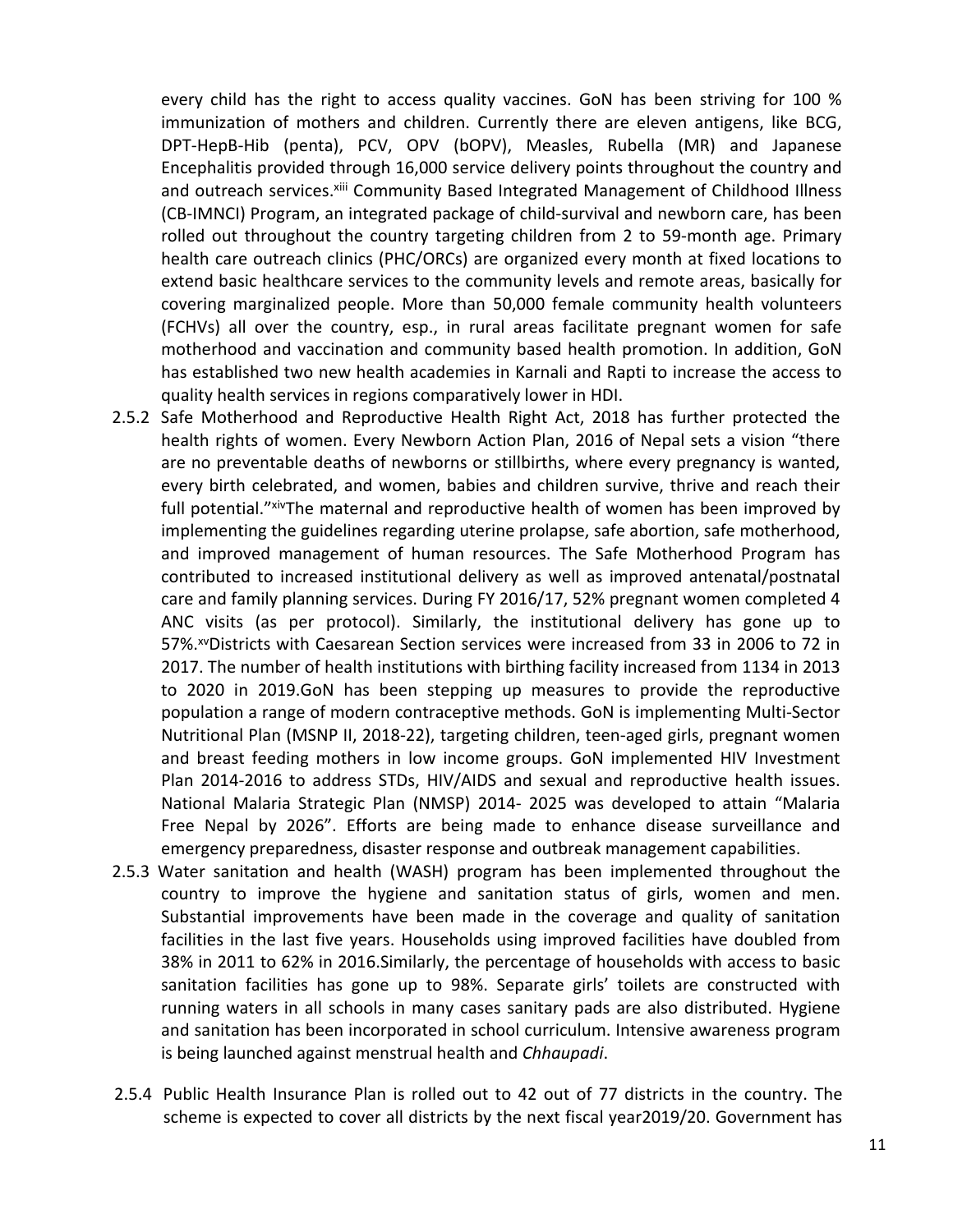so far paying for the insurance of senior citizens above 70 years. However, it is planning to pay for premium of all people identified as poor. Currently 1.65 million people are enrolled in the scheme out of which 53% are women. Out of 500,000 users of the scheme so far, 58% are women. The SDG target 3.8 calls for universal health coverage (UHC), consisting of both access to good-quality health-care services and financial risk protection. Now the health system is geared up to achieving SDG 3 targets.

2.5.5 The total fertility rate declined from 4.6 to 2.3 children per couple between the period of 1996 to 2016. Teenage childbearing stands at 17%. It is found that 29% women reach health facility within 30 minutes, while another 45% reach in 30 to 60 minutes. Under-5 mortality declined from 118 deaths per 1,000 live births in 1996 to 39 in 2016. Infant mortality and neonatal mortality declined by 59% and 58%, respectively, from 1996 to 2016.xvi

# **3. Over the past five years, have you taken specific measures to prevent discrimination and promote the rights of women and girls who experience multiple and intersecting forms of discrimination? (please check relevant categories)**

**Please provide details of up to three concrete examples, including aims and scope of measures taken, target population, budget, impact evaluations, lesson learnt, and links to further information. Where relevant and possible, please provide data to support your responses (2 pages max.).**

## **3.1 Measures taken to Prevent Multiple and Intersecting Forms of Discrimination**

GoN has continuously put an effort to identify and address to end the multiple and intersecting forms of discrimination through legislations, institutions and programmatic interventions. Accordingly, Constitution of Nepal, National Penal Code, 2017 and other sectoral legislation have prohibited the discrimination. The legal provisions, their implementation, growing awareness and increased level of education are some of the reasons that are weakening the gravity of the caste system, and thus, also the intersecting and multiple forms of discriminations. GoN continues to put its efforts and resources to end the remaining of such discrimination.

#### **3.2 Three Examples:**

**3.2.1 Women and Children Service Centers at Police Stations:** Nepal Police has established Women and Children Service Centers at police stations so as to take immediate action in cases of violation of rights of women and children. Similarly, Nepal police has also established gender-based violence information management system to collect nationwide data on cases of violence against women and girls. The system maintains data of all cases reported to the police system. In 2016/17, 1131 Rape cases, 536 Attempt to Rape cases, 227 Human Trafficking cases, 22 Abortion cases, 464 Polygamy cases, 26 Child marriage cases, 11,629 Domestic Violence cases and 24 Witch Craft cases have been reported to these service centers. Out of a total 11,629 reported domestic violence cases, conciliation made in 6,882 cases; 579 cases were referred to courts. Similarly, according to Office of Attorney General, 654 convictions were made out of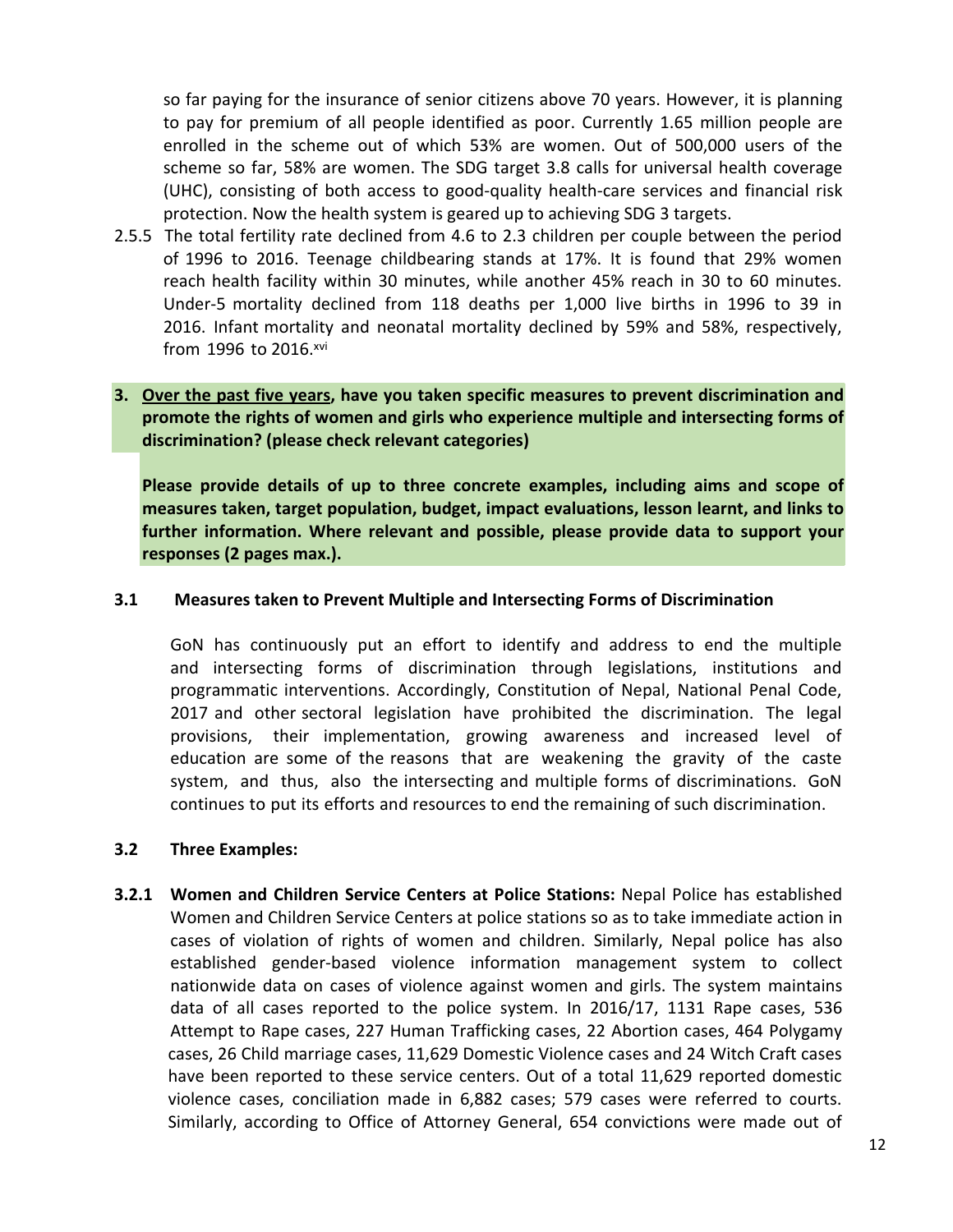1874 rape cases, 270 convictions made out of 870 attempts to rape cases, 121 convictions made out of 329 cases of trafficking in year 2016/17. The Women and Children Service Centre has made the access to justice for women and children.

**3.2.2 Provision of Safe Houses:** GoN has established various service mechanisms to provide services and support to victims of gender based violence that include victims from disadvantaged groups of women such as *Dalit* and Indigenous women and girls. Recently GoN has opened two safe houses under President Women's Upliftment Programme to provide safe alternative to victim women and girls. Besides, there are 36 Safe houses, 10 rehabilitation Centres for victim of trafficking and transportation, and one long term rehabilitation centre. GoN has been supporting ten rehabilitation centres for the victims of trafficking in Nepal and one in Kolkatta, India.

Further, safe houses are in operation at Nepali missions in four destination countries with larger concentrations of female migrant workers. These safe houses provide emergency rescue and immediate support services to women and girls. One of such houses has also been established in Kathmandu for returnee women migrants to provide rehabilitation support specifically for rescued women migrant workers.

The major services for the victims and survivors of human trafficking are rescue, repatriation, foods and shelter, medical treatment and free legal aid; psychosocial counselling, education, skills/trainings and income generation support.

**3.2.3 President Women's Upliftment Program:** This is one of the new flagship initiatives of GoN initiated in 2016 with 3 main objectives: i) empowerment of socially and economically marginalized women by development of skills, entrepreneurship, and enterprises (including cooperatives) as well as market facilitation; ii) elimination of the incidences of rapes, sexual exploitation, trafficking in women and girls and all forms of GBV through effective enforcement of legal provisions; and iii) launching of focused interventions to improve the access of women to reproductive health services, particularly those in remote areas and emergency situations. Moreover, it pledges to launch a special campaign against poverty, illiteracy, superstitious social norms and all forms of marginalization of women. The program also has made provision of airlifting the pregnant women in emergency situations. The program has been rolled out in 34 districts, so far that have lagging behind in terms of transportation and access to health services. This also runs livelihood programme in 30 districts ranking low in HDI, where 1920 women are already benefited. GoN is expanding this programme in 55 districts in 2019.

**4. Has the increasing number of humanitarian crises—caused by conflict, extreme weather or other events—affected the implementation of the BPfA in your country? YES/NO**

**If YES, please give concrete examples of the effects of humanitarian crises on progress for women and girls in your country and of measures taken to prevent and respond to humanitarian crises in a gender-responsive manner (1-page max.).**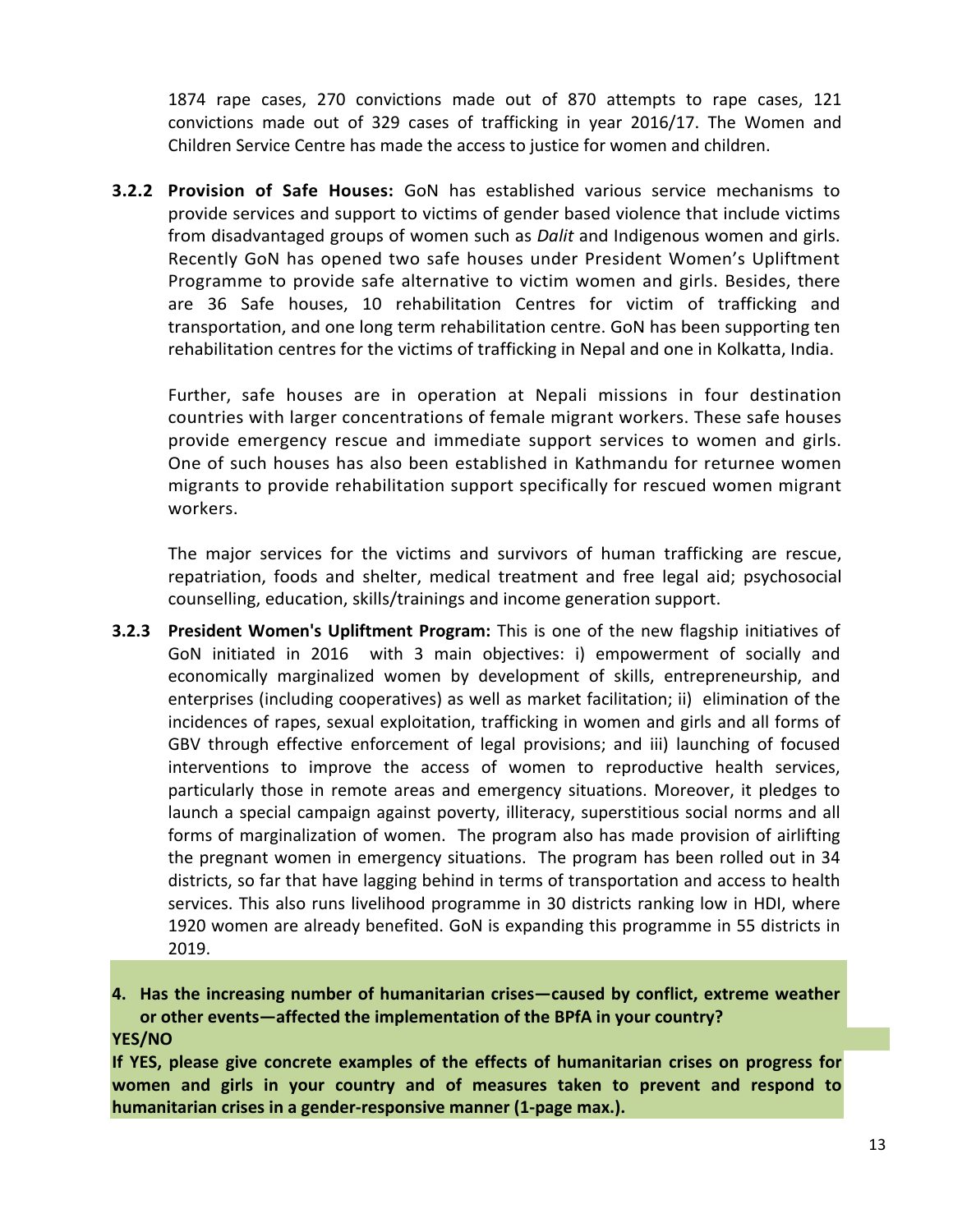**Yes**

#### **4.1 Devastating Earthquakes**

- 4.1.1 The devastating earthquake of 2015 caused damage to physical and socio-economic infrastructure of the country. Roads, bridges, drinking water facilities, educational and health facilities, hydropower plants and sports facilities were either completely destroyed or seriously damaged in half the districts of the country. (Please refer to section 1.1.4.5). This destruction had an adverse impact on the delivery of services. Many women and girls had undergone traumatic experiences. Further challenges induced due to the earthquake include nutritional deficiency, loss of employment and income, loss of shelter and displacement, and post-disaster trauma.
- 4.1.2 GoN established National Reconstruction Authority (NRA) to rebuild the country which is working on it since last 4 years. Different development partners, I/NGOs and CSOs joined hands with regular government departments and NRA in restoring and rehabilitating the essential services. Besides, GoN launched rescue and relief operations on a scale never known before. The victims were provided with makeshift houses and tents in open places. Toilets and sanitation facilities were constructed. They were provided with nutritious foods, water, and medicine as well as treatment facilities through outreach clinics and referred hospitals. Women and children going through traumatic experiences were provided with psychosocial counseling. They were cautioned against any unwanted sexual advances of the predators and provided with information about available support services and means to escape such eventuality. Awareness programs were launched and surveillance was enhanced in view of the possibility of trafficking and sexual violence. They were provided with other essential supplies like cloths, sanitary pads, and nutritional kits for pregnant women. Schools were run in makeshift classrooms. Under the health cluster, reproductive health (RH) cluster was formed with the leadership of Family Health (FHD) and UNFPA. RH subcluster supported restoring birthing centre (BC) and RH services at health facilities in 14 worst hit districts. One stop Crisis Management Centres were mobilized in 45 districts and referral link to treatment and support services established. These efforts had resulted in RH service available and ready. Government provided monetary aid to HHs, including those headed by women. Engineers and para-technicians were also mobilized. Old age and women headed HHs was taken with priority. The reconstruction work and rehabilitation of services are still in progress.
- **5. Which of the following does your country consider to be the top five priorities for accelerating progress for women and girls in your country for the coming five years through laws, policies and programmes? (please check relevant categories)**

Please provide brief reflections on how you plan to address these priorities  $(3 - 5$  pages).

#### **5.1 Five Priorities for the next five years:**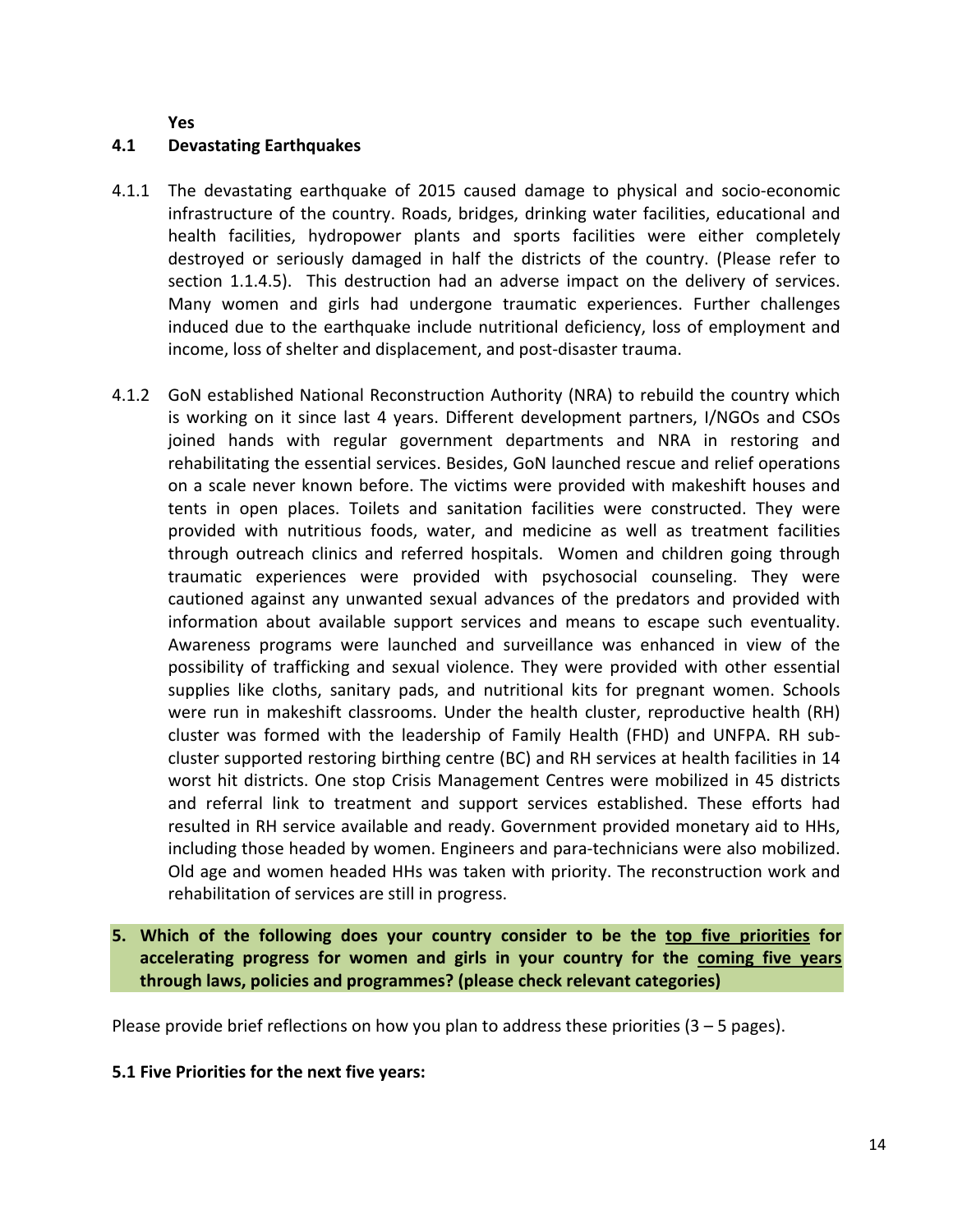- **5.1.1: Equality and non-discrimination under the law and access to justice:** As a means to accelerating progress for women and girls, the promotion of equality and nondiscrimination as well as access to justice will remain one of the five priorities of GoN. At first place, GoN will take measures to consolidate the achievements and continue to revise, amend or reform as per the need so as to bridge the gaps and build on the strengths. Secondly, based on the review GoN will also identify new triggers to promote equality and access to justice. Thirdly, one area of GoN interest will remain in the accounting of women's contribution in care work and generate appropriate data to support such undertaking. Fourthly, programme implemented to ensure the access to justice for vulnerable and at risk women. Fifthly, GoN will invest in enforcing existing policies and legislations while reducing the enforcement deficits through institutional strengthening and capacity building of key institutions and personnel, particularly the police, judiciary and Judicial Committees in local government. Sixthly, in the evolving federal set up GoN will invest on capacity building of local governments as vehicles of gender equality and social justice. Finally, greater collaboration and synergy will be sought in the actions and operations of GOs, I/NGOs, community organizations and development partners.
- **5.1.2 Eliminating Violence against Women and Girls:** Realizing that VAWG undermines women's agency and prevents women from achieving social and economic equality, GoN has been making efforts to curbing it by strengthening legal, institutional and service delivery aspects. GoN considers VAWG as one of the key priority areas to focus in the next 5 years. GoN will expand community surveillance mechanism, shelter houses, referral services, One Stop Crisis Management Centres, and rehabilitation centres in collaboration with non-government sectors. GoN will also strengthen dedicated institutional mechanisms particularly Women and Children Cells of Nepal Police, fast tracking courts, district committees on VAWG, and district level antitrafficking committees. Child Helpline and GBV National Helpline will be further strengthened along with their service lines. In doing so, emphasis will be given on improving quality of services at every node of the VAWG service value chain. Further, the existing funds like Child Emergency Relief Fund, single women fund and two other dedicated funds for trafficking victims and GBV victims each will be strengthened. In addition, the capacity of the National Human Right Commission (NHRC) and the NWC will be further strengthened to monitor and investigate VAWG cases. Collaboration between the government agencies, security agencies, NHR institutions and civil society organizations (CSOs) will remain as an integral for the effective service delivery. Last but not least, the role and responsibilities of federal, provincial and local governments will go hand in hand to create greater synergy and end VAWG.
- **5.1.3 Political Participation and representation**: One of the focus areas of GoN in the last two decades has been political participation of women. GoN will continue to make efforts to fully enforce and realize the constitutional provision of 33% representation across all bodies of state while striving for more where they are already achieved. In this context, the men to women ratio will be improved in civil service, teaching staff, Nepal Police, Armed Police Force and Nepal Army. Similarly, leadership and capacity development programs will be implemented for the women leaders across the sectors and levels in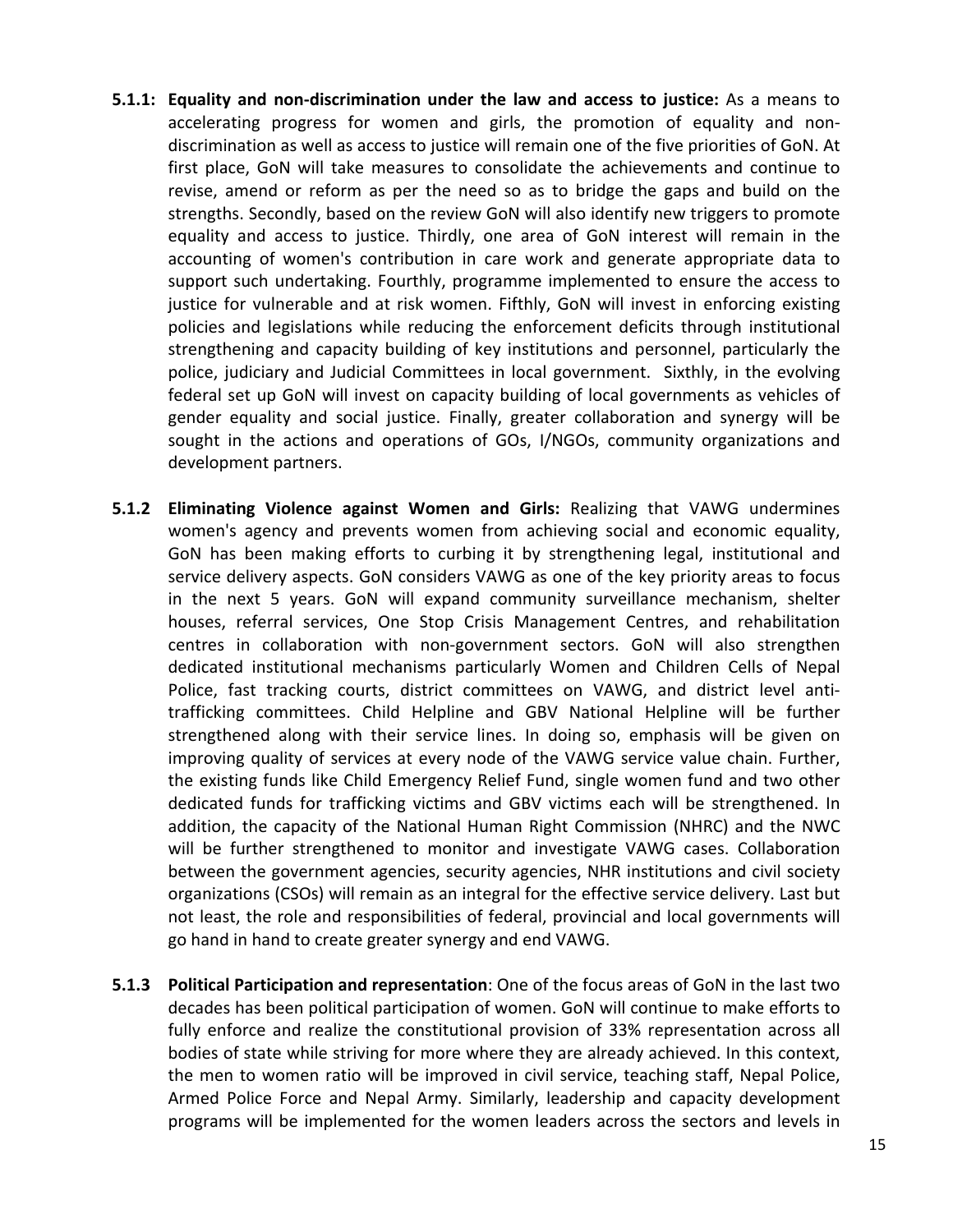collaboration with private sector, I/NGOs, CSOs and local governments. Thirdly, Further, women leaders in community forest groups, cooperatives, women's groups organized by Women Development Programs, PAF and MEDEP will be provided with additional leadership development opportunities.

- **5.1.4 Gender-Responsive Budgeting (GRB):** Nepal embarked on Gender Responsive Budget Initiative (GRBI) in 2008. The Ministry of Finance (MoF) constituted a GRB Committee and began with classifying all government expenditure into three categories based on their contribution on women's wellbeing: directly benefiting, indirectly benefiting and gender-neutral. At the first stage, it developed five qualitative indicators to facilitate the classification: contribution to the capacity building of women; participation in planning and decision-making process; share of women in the benefits; employment and income generation; and workload reduction and productive use of time. Based on these indicators sectoral ministries were required to code their programs and budget by using codes 1, 2, 3 for directly responsive, indirectly responsive and gender-neutral budget heads respectively. Currently, all government agencies are following the GRB Guidelines, 2012 which prescribes 4 key steps in the process to operate GRB: analysis of gender situation; identification of gender concern, needs and type of activities; gender analysis of programs; and applying ways to address gender needs and concerns. In FY 2008/09, only 11.30% of the total budget was allocated for directly gender responsive programs whereas, after a decade, the proportion has gone up to 38.17% for FY 2019-020. As of now, the GRB has been fairly institutionalized at federal level. In the next five years GoN will improve GRB tools further and implement based on learning and experience. Secondly, in the new context of devolution and federalism, GoN intends to localize GRB initiative along with SDGs localization. One strategy put forward by the Approach Paper of Fifteenth Plan (2019-2024) is to institutionalize gender responsive planning in all agencies by developing sectoral policies and guidelines. It also pledges to institutionalize GRB along with gender equality and women's empowerment agenda at the provincial and local levels. The localization of GRB and SDGs are expected to be mutually reinforcing and synergistic processes. Third, GoN intends to build capacities of seven provincial governments and 753 local governments on GRB as well as gender responsive planning. In the next few years particularly provincial and local governments are expected to take up the issue and institutionalize it by crafting appropriate policies and legislations while the federal government will provide them technical support through training and capacity building.
- **5.1.5 Changing negative social norms and gender stereotypes:** GoN has so far adopted the following strategies and measures to change the social norms, gender stereotypes and harmful practices:
	- $\circ$  Persuading changes in people's attitude and community practices through Behaviour Change Communication (BCC);
	- $\circ$  Criminalization of all forms of harmful traditional practices against women and girls;
	- o Launching awareness raising campaigns against harmful practices such as *Chhaupadi*, child marriage, dowry system and allegations of witchcraft;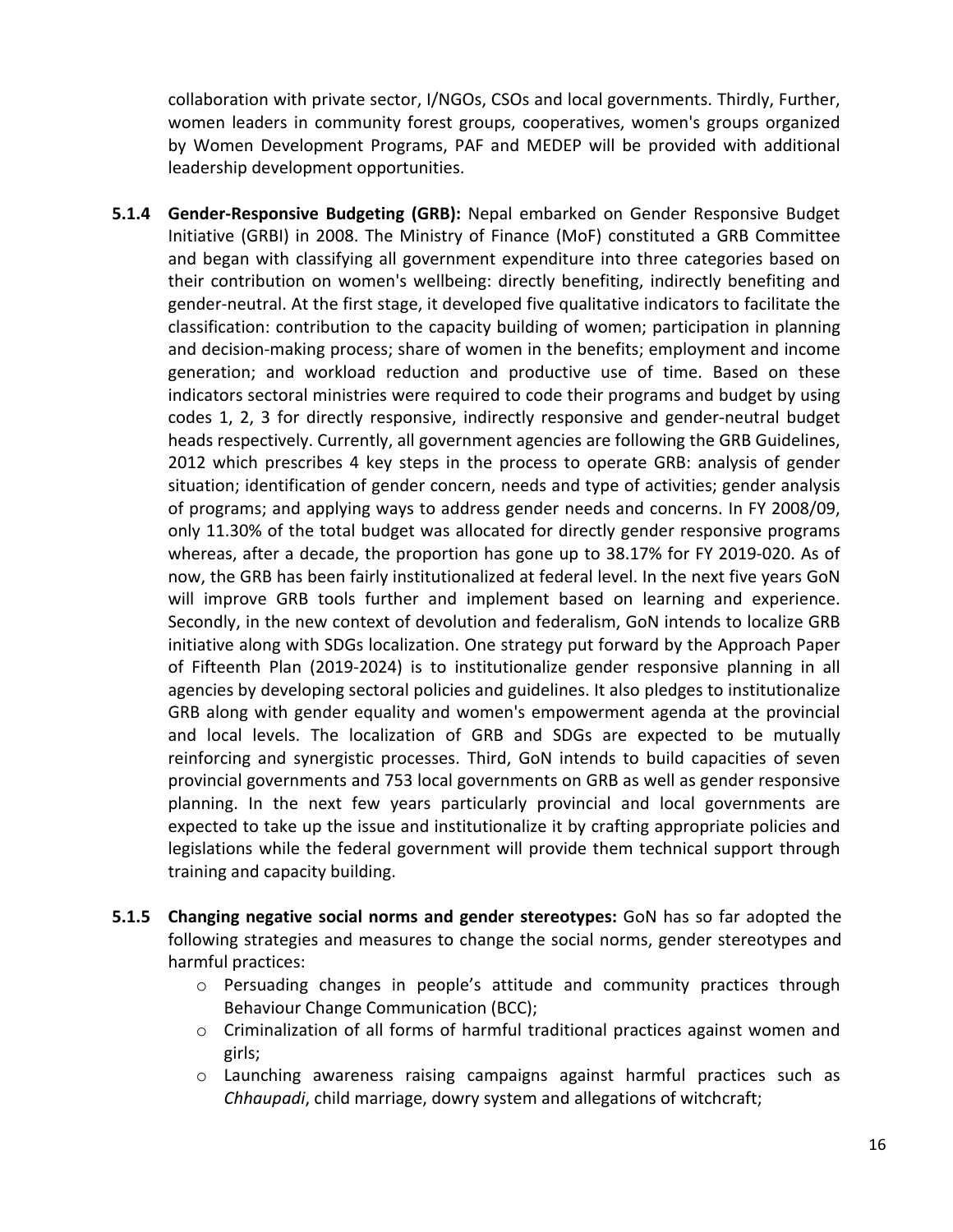- o Strengthening the access of women to health care, education, employment and social security provisions;
- o Execution of WDP and adolescent girls' empowerment programme in all 77 districts through the Department of Women and Children (DoWC);
- $\circ$  Continuing the implementation of affirmative policies for enhancing women's representation in government and public services.

In the next five years, GoN will strengthen legal, policy and programmatic interventions to reduce the incidences of child marriage. It will rely on vigilance committees at ward level and other available child protection mechanisms to support girls and families vulnerable to child marriage. Secondly, GoN will effectively implement the National Strategy to End Child Marriage, 2016. Thirdly, GoN will enforce the provision of Children's Act, 2018 that prohibits all forms of harmful and discriminatory practices that affect children. Fourthly, GoN will continue to implement awareness raising programs and enforce directives and guidelines. Intensive and integrated campaign will be launched against the practices of dowry, child marriage, Chauppadi, witch-craft accusation, VAWG, untouchability, human trafficking, and other superstitious belief and harmful traditional practices. Fifthly, GoN will promote collaborations and networks with local governments, law enforcement agencies, civil society organizations, women's rights organizations for this purpose. Sixthly, GoN will give priority to engaging with men and boys, teachers and students and mass media for changes in social norms and behaviour. Finally, GoN will promote national human rights institutions by strengthening institutional capacity, surveillance systems and watchdog activities.

#### **Section Two: Progress across the 12 critical areas of concern**

This section covers progress across the 12 critical areas of concern of the Beijing Platform for Action. To facilitate the analysis, the 12 critical areas of concern have been clustered into six overarching dimensions that highlight the alignment of the BPfA with the 2030 Agenda. This approach is aimed at facilitating reflections about the implementation of both frameworks in a mutually reinforcing manner to accelerate progress for all women and girls.

#### **Inclusive development, shared prosperity and decent work**

#### **Critical areas of concern:**

- A. Women and poverty
- F. Women and the economy
- I. Human rights of women
- L. The girl child

**6. What actions has your country taken in the last five years to advance gender equality in relation to women's role in paid work and employment?**

**Please provide details of up to three concrete examples of measures taken, including aims and scope of measures taken, target population, budget, impact evaluations, lesson learnt, and links to further information. Please also provide information about actions for specific**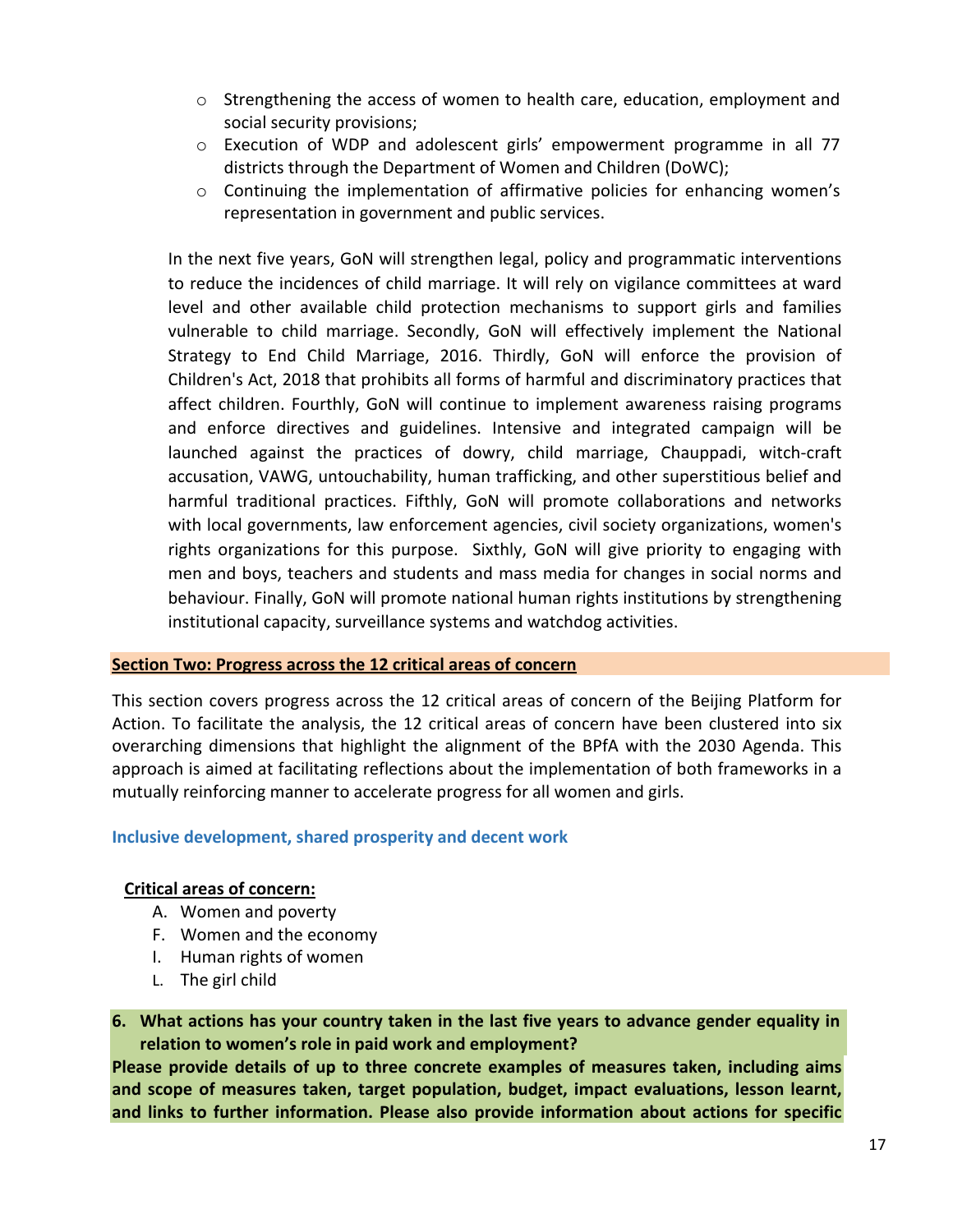**groups of women and girls, such as those listed in question 3. Where relevant and possible, please provide data to support your responses. (2 pages max.)**

- **6.1 Actions to Advance Gender Equality in relation to Women's Role in Paid Work and Employment:**
- 6.1.1 **Constitutional and Legal Provisions:**The Constitution ensures the proportional representation and special opportunity for women in education, health, employment and social security. The Constitution also prohibits discrimination on the ground of sex in wages and social security benefits. GoN has enacted new Labor Act 2017 that requires an employer to follow non-discrimination principle. Section (7) of the Act provisions equal pay for equal value of work. . It has increased the maternity leaves to 98 days from 52 days, out of which 60 days are fully paid. It also has made the provision of 15 days fully paid paternity leave. It also makes provision for breastfeeding and childcare services for women working in enterprises. Similarly, Sexual Harassment at Workplace (Offence and Punishment) Act, 2014 is intended to provide safe working environment to all women workers and professionals across all domains of work. It also makes provision of victim protection against dismissal, transfer or penalty of any sort on account of complaint.
- 6.1.2 **Generation of Gender Responsive Work Related Indicators:** Agriculture sector remains the main employer of women in Nepal. According to NLFS 2017/18,65.7% of women were found to be engaged in activities like subsistence food production; manufacturing of household goods, fetching of water, collecting firewood and constructing and repairing of one's own dwellings. Almost 9 in every 10 females participated in domestic chores and care work. The burden of housework fell mainly on girls; 47.5 percent of girls were involved in housework compared to only 19.2 percent of boys. The NLFS shows that in recent years women are increasingly stepping out of the households for paid work though labor market segregation is also evident. Males are found mostly employed in the construction, manufacturing and transport industries, while females tend to be concentrated on agriculture, forestry and fishing (33%), wholesale and retail trade (20.6%) and education (9.6%) industries, human health and social work activities (3.5%), accommodation and food service activities (6.3%), financial and insurance activities (2.1% more than men). Women constitute 0.3% out of the total 0.6% workforce in professional, scientific and technical activities. The proportion of women managers has increased over the years (13%) along with professionals and technicians.

GoN has reserved 33% seats in civil service and 20% seats in security agencies like the Nepal Police, Armed Police Force and Nepal Army for women. This has improved the women's number in these agencies. As of now, the share of women in civil service, Nepal Police, Armed Police, and Nepal Army has gone up to 24%, 9%, 7%, and 5% respectively.

6.1.3 **Programmatic Interventions:** GoN has been making efforts to encourage entrepreneurship among women. The provision of skill and entrepreneurship training, loan for rural women, establishment of rural development bank, institutionalization of poverty alleviation funds, and continued efforts of MEDPA have been instrumental in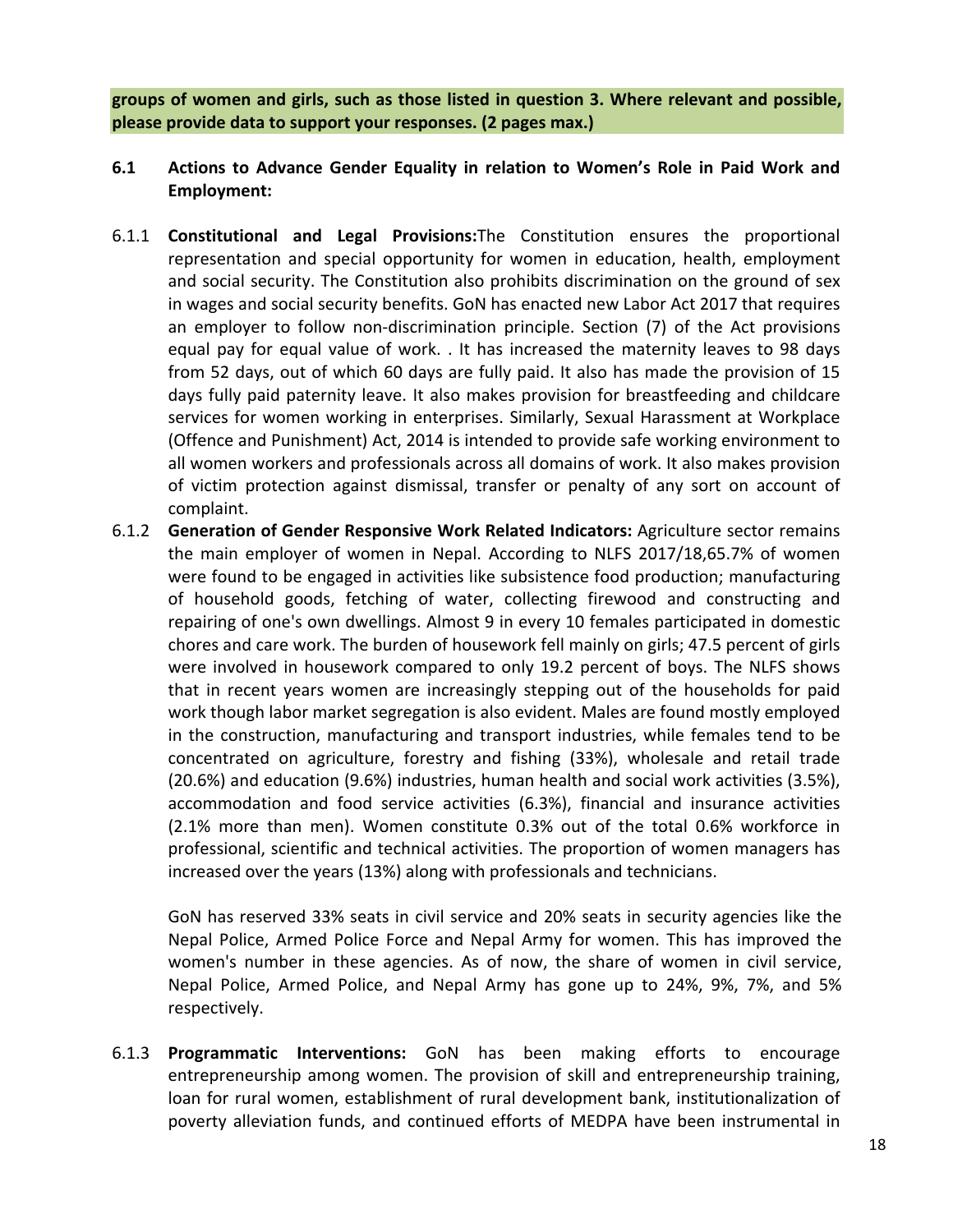creating employment for rural women. The burgeoning cooperative sector is one of the largest sector employing women. Cooperatives are managed by 6.3 million people and over half of them (approximately 52%) are women. For ending child labour, District Child Welfare Boards have expanded vigilance and prevention strategies. At the local level, Child Protection Officers are recruited and deployed to prevent and control all forms of child abuse and exploitation. All forms of forced labour have been prohibited. As a part of active labour market policy government has launched Prime Minister Employment Program in 2018, which also give priority to women for the minimum employment.

**7. What actions has your country taken in the last five years to recognize, reduce and/or redistribute unpaid care and domestic work and promote work-family conciliation? Please provide details of up to three concrete examples of measures taken, including aims and scope of measures taken, target population, budget, impact evaluations, lesson learnt, and links to further information. Please also provide information about actions for specific groups of women and girls, such as those listed in question 3. Where relevant and possible, please provide data to support your responses. (2 pages max.)**

- **7.1 Actions taken to Recognize, Reduce and Redistribute Unpaid Care and Domestic Work and Promote Work-family Conciliation**
- 7.1.1 **Policy and Legislative Measures:** National Country Program on Decent Work was implemented. Labour legislation has recognized domestic workers for the first time. Article 88 of Labour Act, 2017 has provisioned important aspects relating to domestic workers such as minimum remuneration, public and weekly holidays and allows them to celebrate festivals as per their culture, religion and tradition.
- 7.1.2 **Provisions for Child Care, Elderly Care and Care of other Vulnerable Population:** Social Security Act, 2018 has provisioned social security for eight different groups of population, namely, senior citizens, economically deprived community, incapacitated and helpless persons, helpless single women, persons with disabilities, children and those not capable of taking care on their own. Therefore, special care shall be provided to these groups by developing appropriate schemes. This is expected to support family financially and spare time to women for paid work. New provisions are evolving for the care of children like childcare homes and for the elderly like old age homes. Private sector is also engaged in developing some of these facilities. Moreover, there are sectoral laws dealing with children, senior citizens and persons with disabilities. GoN provides premium for medical insurance of Rs. 100,000/- to the senior citizens above 70 years of age through National Health Insurance Programme. These practice will reduce the financial burden of women.
- 7.1.3 **Assessment of unpaid care work:** Of late, GoN has been looking into the possibility of assessing the unpaid care-work carried out by women. Some of the recent developments are as follows:
	- The social justice and social inclusion policy under directive principle of the Constitution, instructs the state to carry out economic assessment of unpaid work and contribution made by women to childcare, domestic care and the like.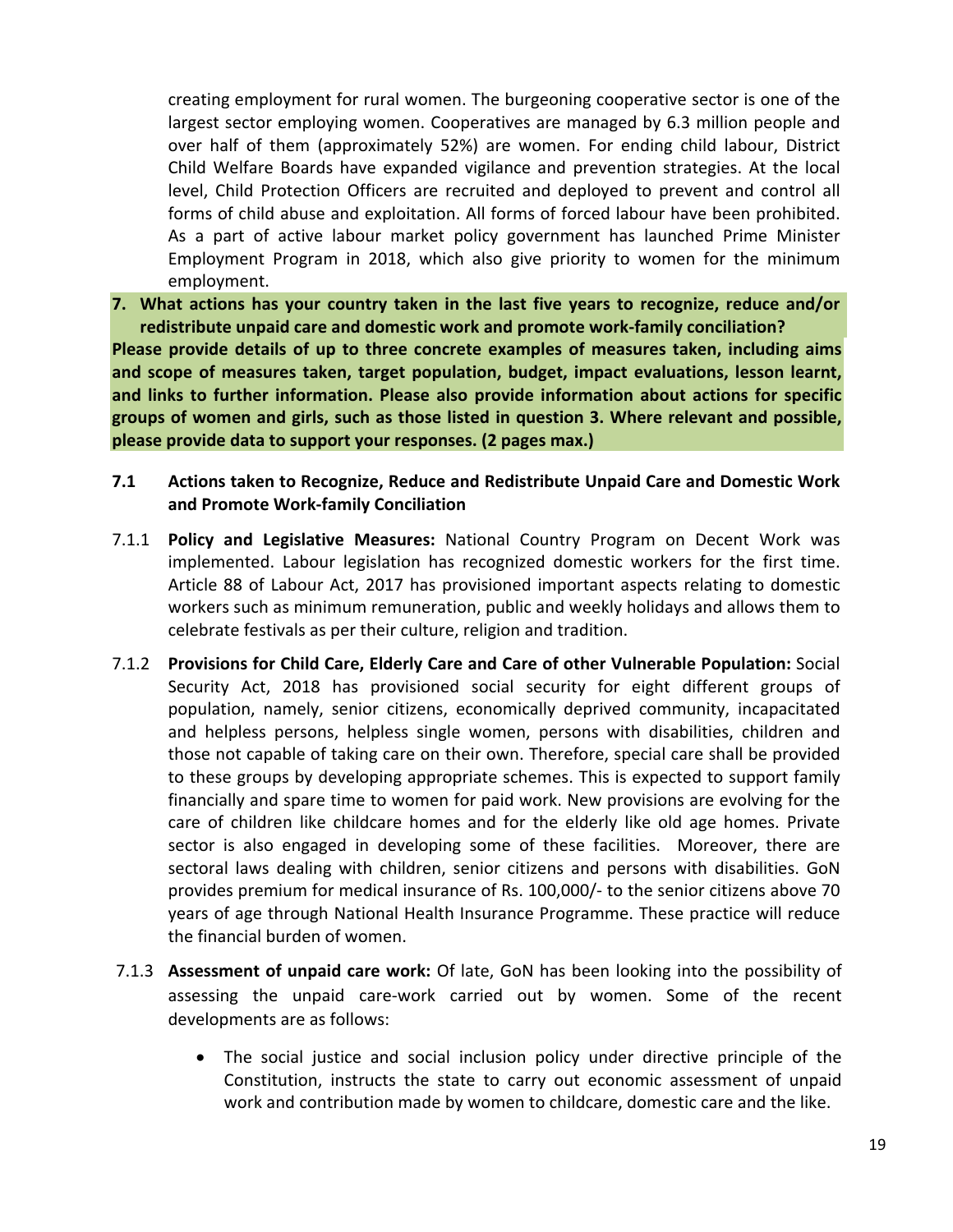- One of the working policy, in Approach Paper of 15th periodic plan promises to assess unpaid services and domestic care work.
- In the context of Sustainable Development Goals (5.4), the SDP roadmap developed by National Planning Commission has developed 3 indicators to assess unpaid care work and domestic chores: women's labor participation in comparison to men; average hours spent by women on unpaid domestic care work; and proportion of time spent on unpaid care and domestic work by sex, age and location.
- Central bureau of statistics is planning to undertake a 'time use survey' which can provide the basis for the assessment of unpaid care work. The new census (2021) is expected to generate data needed for the assessment of unpaid services and domestic care work.

## **8. Has your country introduced austerity/fiscal consolidation measures, such as cuts in public expenditure or public sector downsizing, over the past five years?**

YES/NO

8.1 Public expenditure in social welfare and social security, including social transfers, expenses on public health, education, scholarship, and expansion of necessary utilities and transportation of essential goods to remote places are ever increasing.

#### **Poverty eradication, social protection and social services**

#### **Critical areas of concern:**

- A. Women and poverty
- B. Education and training of women
- C. Women and health
- I. Human rights of women
- L. The girl child

# **9. What actions has your country taken in the last five years to reduce/eradicate poverty among women and girls?**

Please provide details of up to three concrete examples of measures taken, including aims and scope of measures taken, target population, budget, impact evaluations, lesson learnt, and links to further information. Please also provide information about actions for specific groups of women and girls, such as those listed in question 3. Where relevant and possible, please provide data to support your responses. (2 pages max.)

- $\Box$  Promoted poor women's access to decent work through active labour market policies (e.g. job training, skills, employment subsidies, etc.) and targeted measures
- $\Box$  Broadened access to land, housing, finance, technology and/or agricultural extension services
- $\Box$  Supported women's entrepreneurship and business development activities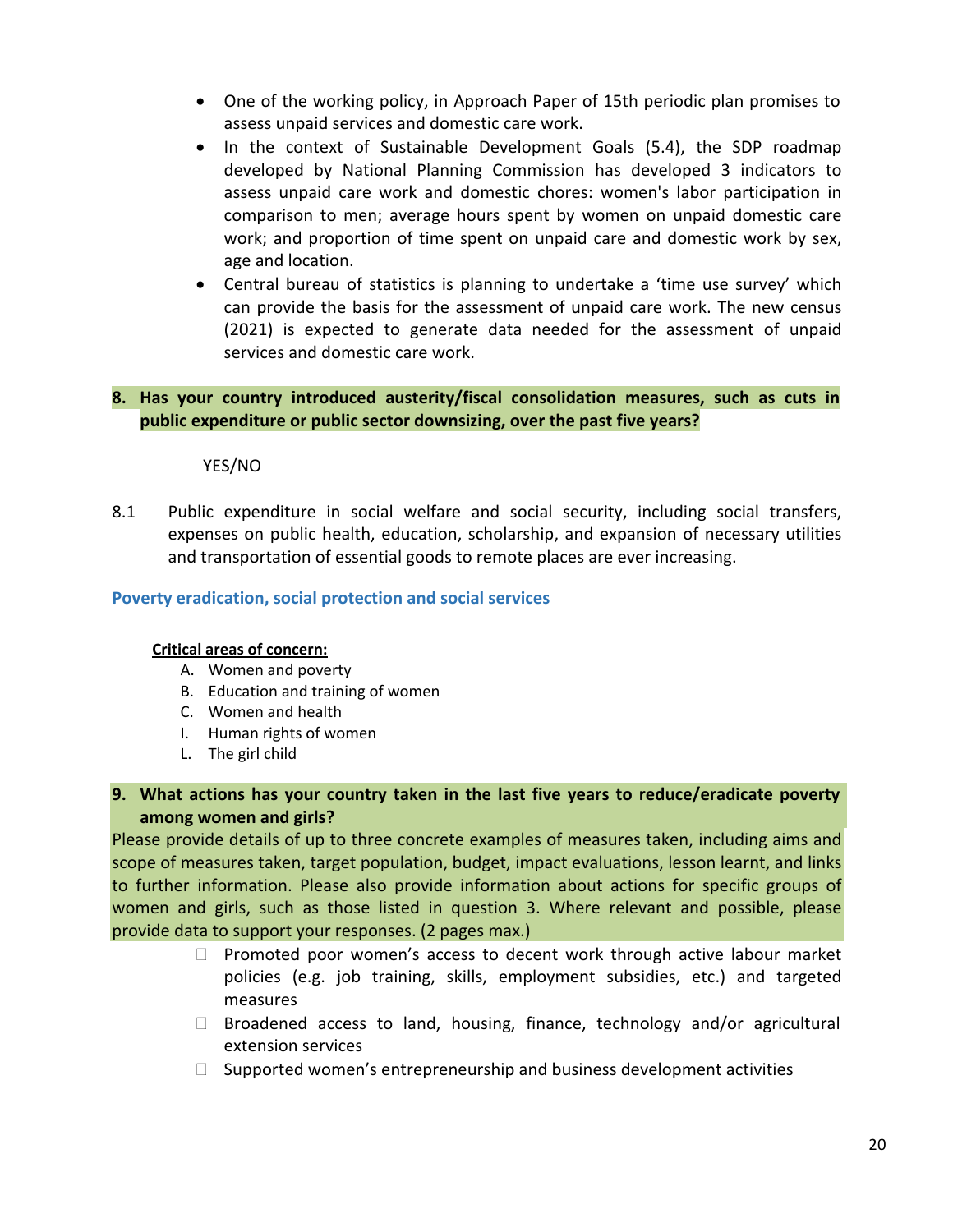- $\Box$  Introduced or strengthened social protection programmes for women and girls (e.g. cash transfers for women with children, public works/employment guarantee schemes for women of working-age, pensions for older women)
- □ Other

#### **9.1. Poverty reduction an overarching goal of policies and programs**

- 9.1.1 Poverty reduction has remained an overarching goal of GoN for more than two decades now. In Nepal, women constitute the majority of the poor and are also the ones who are the most vulnerable. Their engagement with family farm and care work leaves them little time for income generating activities. Similarly, traditional gender roles along with cultural, socio-economic structures often restrict women's ability to secure access to incomes and resources such as assets, information, skills and education. Nepal being a disaster-prone country, women are also more vulnerable to the impacts of natural disasters. Evidences show that poverty in Nepal is predominantly a rural phenomenon. Accordingly, the rural women are more likely to be affected by poverty. In terms of absolute poverty 18.7% people in Nepal live below poverty line.<sup>xvii</sup>Though gender disaggregated data on poverty are not available it can be safely said that with the reduction in overall poverty rate women's poverty also has decreased.
- 9.1.2 GoN has been making efforts to initiate transformative changes in all spheres of women's lives and bring them at par with men**.** To reduce poverty across its various dimensions GoN has been working simultaneously on multiple fronts. GoN has continuously revised policies, legal provisions as well as programs and administrative practices to better ensure women's equal rights and access to economic resources. Consequently, there has been substantial increase in women's ownership of land and property (to 28% now from about 20% in 2011). For addressing feminization of poverty, government agencies have continued preparing and updating gender-based methodologies including gender research reports; gender assessments and audits, formulation of gender-responsive development programs; institutionalization of gender-disaggregated data; and promotion of overall gender management capacity. New initiative of President Women's Upliftment Program and Prime Minister Employment Program are expected to increase the employment and opportunities of entrepreneurship development among women. There are more than 50 programs being implemented in the country with their key objective of poverty reduction.

#### **9.2 Three recent efforts**

9.2.1 **Identification of poor households:** GoN has been effortful to reduce absolute poverty as well as to achieve improvements across other dimensions of poverty and deprivations: living standards, schooling and health/ nutrition among others. Recently, GoN has been investing in the identification of poor households. Adopting a means testing methodology, GoN has carried out a survey for the identification of poor household. So far GoN has completed survey in 26 districts and has collected multidimensional data required to make poverty measurement. According to the survey, out of total 1 million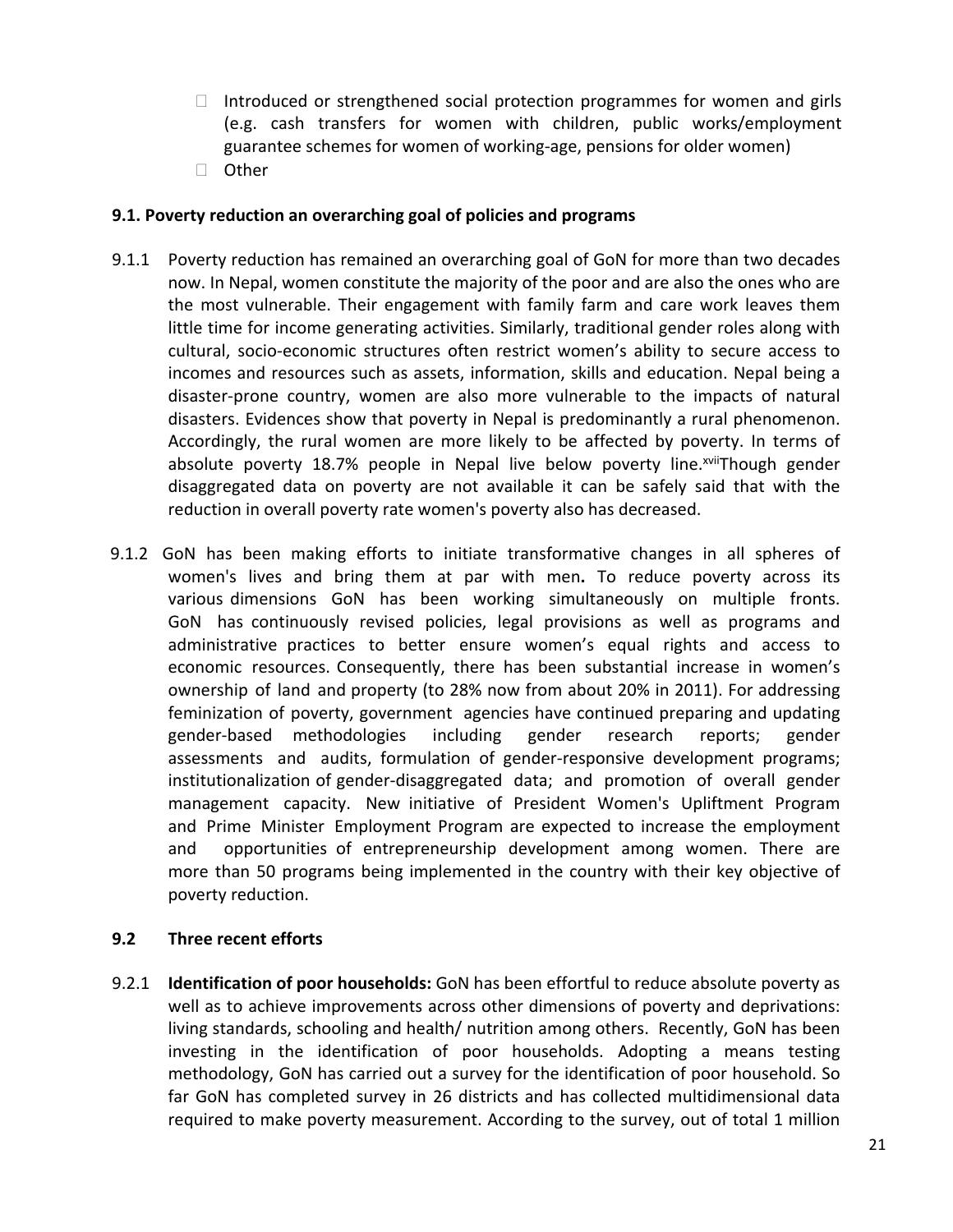224 thousand 417 households, 391 thousand 831 (40.8 percent) households have been identified as poor from the proxy means testing based on 18 indicators. From the list of poor households, the number of extremely poor, moderately poor and poor households is established. Thus 188,235 households are found to be extremely poor while 119,748 and 83,848 households have been classified as moderately poor and poor, respectively. Those identified as poor are to be issued identity card which can make them eligible to participate in poverty reduction programs. GoN intends to continue this process of identification of poor and use the data to customize interventions based on needs of different groups, including women.

- **9.2.2 Micro Enterprise Development Program (MEDEP):** GoN has been implementing MEDEP since last two decades which is contributing to build the economic base of rural women. It has been working to reduce poverty through women's entrepreneurship and employment, especially women from poor, *Dalit*, and indigenous communities of Nepal. The MEDEP is a multi-donor program and caters the needs of a large-number women from indigenous and *Dalit* communities. It provides training and technical assistance for micro-enterprise development and market linkages. It has a strong GESI strategy and action plan and has country wide coverage. Out of the 142,437 entrepreneurs produced so far by the program 75% are women. The share of *Dalit* and indigenous women is 25% and 40% respectively. As of 2016, women, *Dalits* and people from indigenous communities occupied 61%, 21% and 45% decision making positions respectively in District Micro-Entrepreneur Groups Associations. Between the period of 2010 to 2018 it created 54,286 micro-entrepreneurs out of which 43,459 (80%) are women (*Dalit* women 12,562, *Janjati* women, 16,885 and *Madhesi* women 9,053).xviii
- 9.2.3 **Strengthening social protection system:** Apart from the unceasing efforts to improve delivery of all social, financial and infrastructure services by making them inclusive and effective as a means to poverty reduction, GoN has also developed a web of small and somewhat scattered social protection schemes. This web covers senior citizens, widows and single women, *Dalits*, women with disability and victims of trafficking and genderbased violence among others. It also covers child grant and girls' scholarship schemes as well. Under maternity protection scheme pregnant women and expectant mothers are provided with free health checkups, free delivery services along with transportation costs, free iron tablets and folic acid supplements. GoN has recently enacted Contribution based Social Security Act 2017 with a package of several schemes, including maternity protection, accident insurance and survivors' benefits. Women civil servants are entitled to 98 days of paid leave and lump-sum allowances during child birth twice during their tenure. GoN has also rolled out public health insurance plan which is expected to be expanded throughout the country by the end of next fiscal year. In this scheme, GoN intends to pay the premium for those who cannot pay for themselves.

#### **10. What actions has your country taken in the last five years to improve access to social protection for women and girls?**

Please provide details of up to three concrete examples of measures taken, including aims and scope of measures taken, target population, budget, impact evaluations, lesson learnt, and links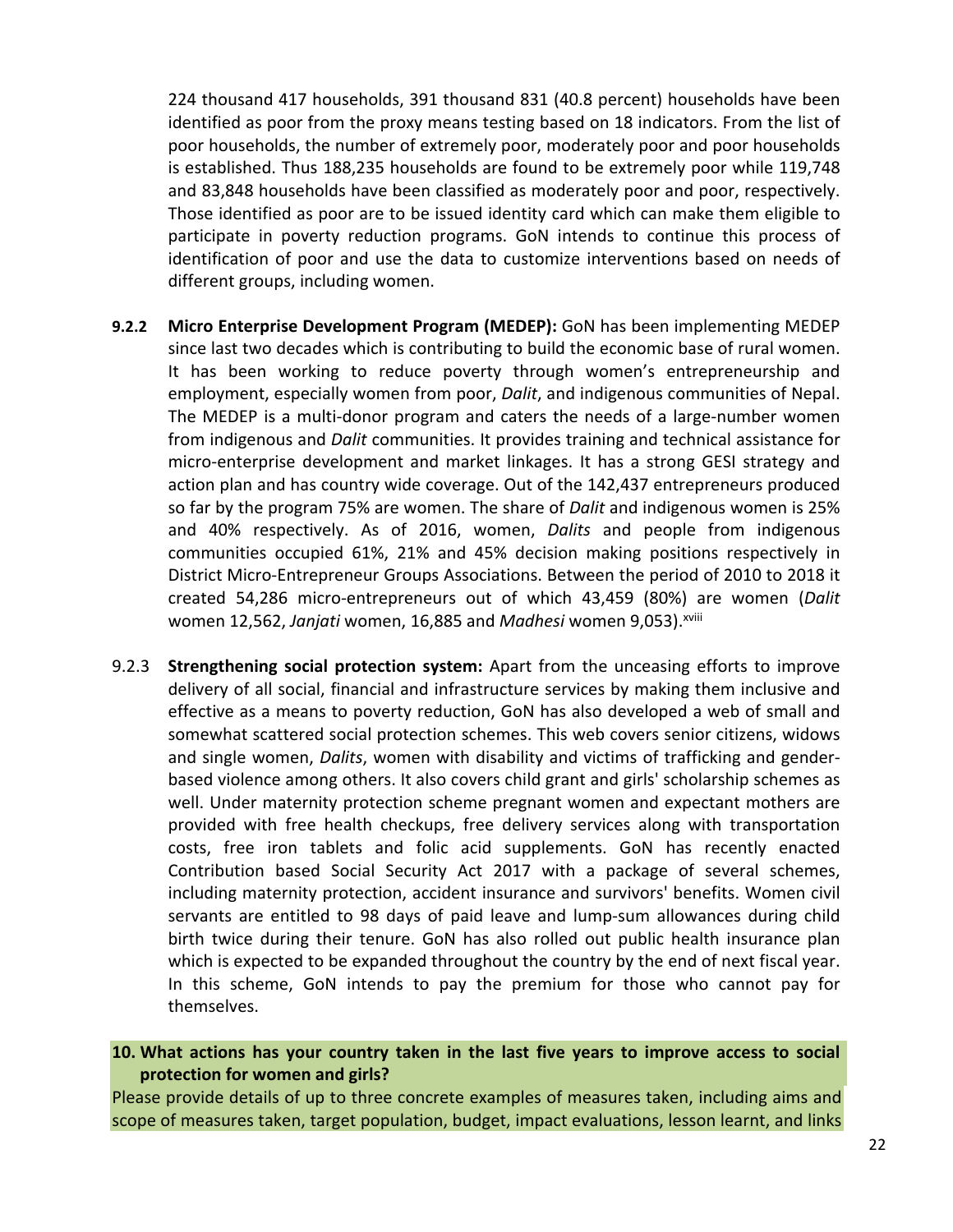to further information. Please also provide information about actions for specific groups of women and girls, such as those listed in question 3. Where relevant and possible, please provide data to support your responses. (2 pages max.)

- $\Box$  Introduced or strengthened social protection for unemployed women (e.g. unemployment benefits, public works programmes, social assistance)
- $\Box$  Introduced new contributory social protection schemes to strengthen women's access and benefit levels
- Improved access to the above for specific populations (e.g. women in informal employment, including domestic workers; migrant and refugee women; women in humanitarian settings)
- □ Other

# **10.1 Provisions on social protection**

10.1.1. The Constitution of Nepal ensures every citizen's right to employment, to choose employment freely<sup>1</sup> and freedom to practice any profession, occupation or operate industry, trade or business.<sup>2</sup> It ensures women's right, amongst others, to obtain special opportunity in employment and social security on the basis of positive discrimination. Likewise, the Constitution and subsequent laws strictly prohibits discrimination on remuneration and social security for the same work on the ground of sex. GoN has emphasized on the social protection measures as a strategy to address the poverty in society. Since 2008/09, government has been continuously providing allowances to single women, endangered communities, while reducing the eligibility age threshold for *Dalits* and citizens of the Karnali Zone. The annual budget and program emphasized on developing integrated social protection policy in order to enhance the quality of the program.

# **10.2 Social protection measures including universal cash transfer**

10.2.1 GoN has been providing social security allowance to different groups of vulnerable people. GoN has been striving to develop a life cycle based social security system addressing the needs of people across different age groups. It has been providing child grants for girls and boys below 5 years. It is providing scholarships for school age girls and boys. It has been providing allowances for all single women including the survivors of armed conflict (Please also refer to section 9.2.3). As a part of active labor market policies, the GoN has been providing short-term and long term skill and entrepreneurship training opportunities to more than one hundred thousand men and women every years. Maternity protection schemes are implemented for women of reproductive age. GoN is expanding health insurance schemes on country wide scale. Currently over 52% enrolees and 58% claimants are women. GoN intends to pay the premium on behalf of poor and people above 70 years of age. For increasing employment opportunities for women in Nepal, several initiatives are introduced on the fronts of strategy development, structural and systemic reforms, capacity development, affirmative program interventions and behavioural change with visible impacts.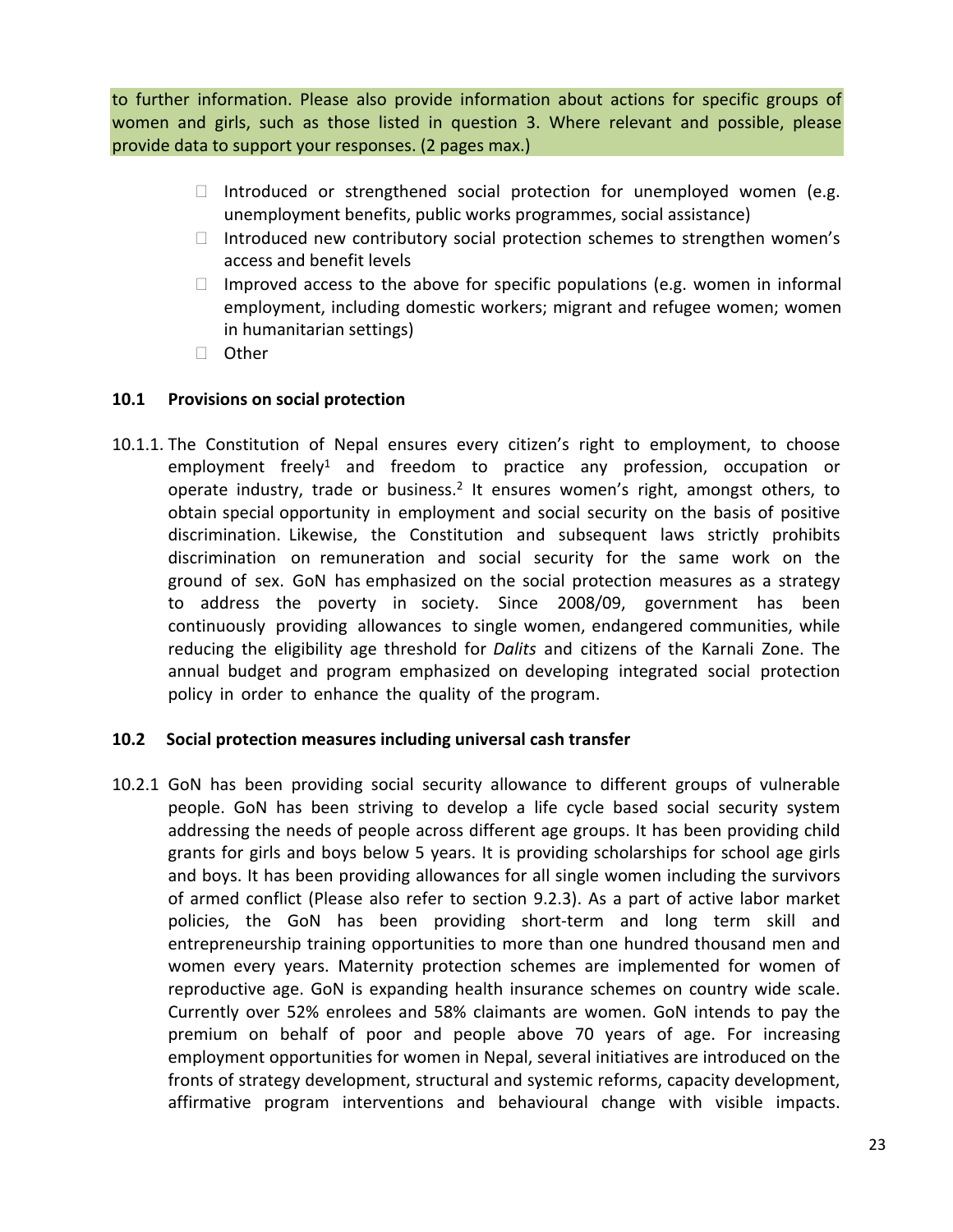Likewise, for ensuring equality at work for women, all the discriminatory laws against women workers have been eliminated.

## **10.3 Legal provisions and Institutional Arrangements**

- 10.3.1 Labor legislation is another mechanism through which GoN is providing security to the workers. For example, Labor Act 2017, Contribution based Social Security Act, 2017 and Foreign Employment Act, 2007 contain various provisions that protect workers at home and abroad. The Labor Act sets the minimum standard in relation to the working conditions, wage and other benefits for the workers. Section 7 of the Labor Act has the provision for equal pay for equal value of work. Moreover, non-discriminatory principle in section 6 of the Labor Act ensures equal opportunity for both men and women at work. Department of Labor and 10 Labor Offices are responsible for ensuring the implementation of these provisions of the Labor law. Labor inspectors and Occupational Safety and Health inspectors are deployed for regular inspection and monitoring. The new Labour Act has ensured gratuity and insurance for work related accident and occupation related diseases to each and every worker without any discrimination.
- 10.3.2 Contribution Based Social Security Act 2017 is applicable to all employees in formal and informal sectors and self-employed employees as well. The Act has provisioned for the Social Security Fund. The Act specifies the schemes for the welfare of the employees including: (a) medical and health protection scheme, (b) maternity protection scheme, (c) accident protection scheme, (d) old-age protection scheme, (e) dependent family protection scheme, and (f) unemployment protection scheme. Schemes are already launched, except unemployment protection scheme. The Act is applicable to all, without any discrimination on the basis of gender. At the moment, this Act is enacted for the formal sector only, since the implementing agency, Social Security Fund (SSF) is a new organization.

# **11. What actions has your country taken in the last five years to improve health outcomes for women and girls in your country?**

Please provide details of up to three concrete examples of measures taken, including aims and scope of measures taken, target population, budget, impact evaluations, lesson learnt, and links to further information. Please also provide information about actions for specific groups of women and girls, such as those listed in question 3. Where relevant and possible, please provide data to support your responses. (2 pages max.)

- $\Box$  Promoted women's access to health services through expansion of universal health coverage or public health services
- $\Box$  Expanded specific health services for women and girls, including sexual and reproductive health services, mental, maternal health and HIV services
- $\Box$  Undertaken gender-specific public awareness/health promotion campaigns
- □ Other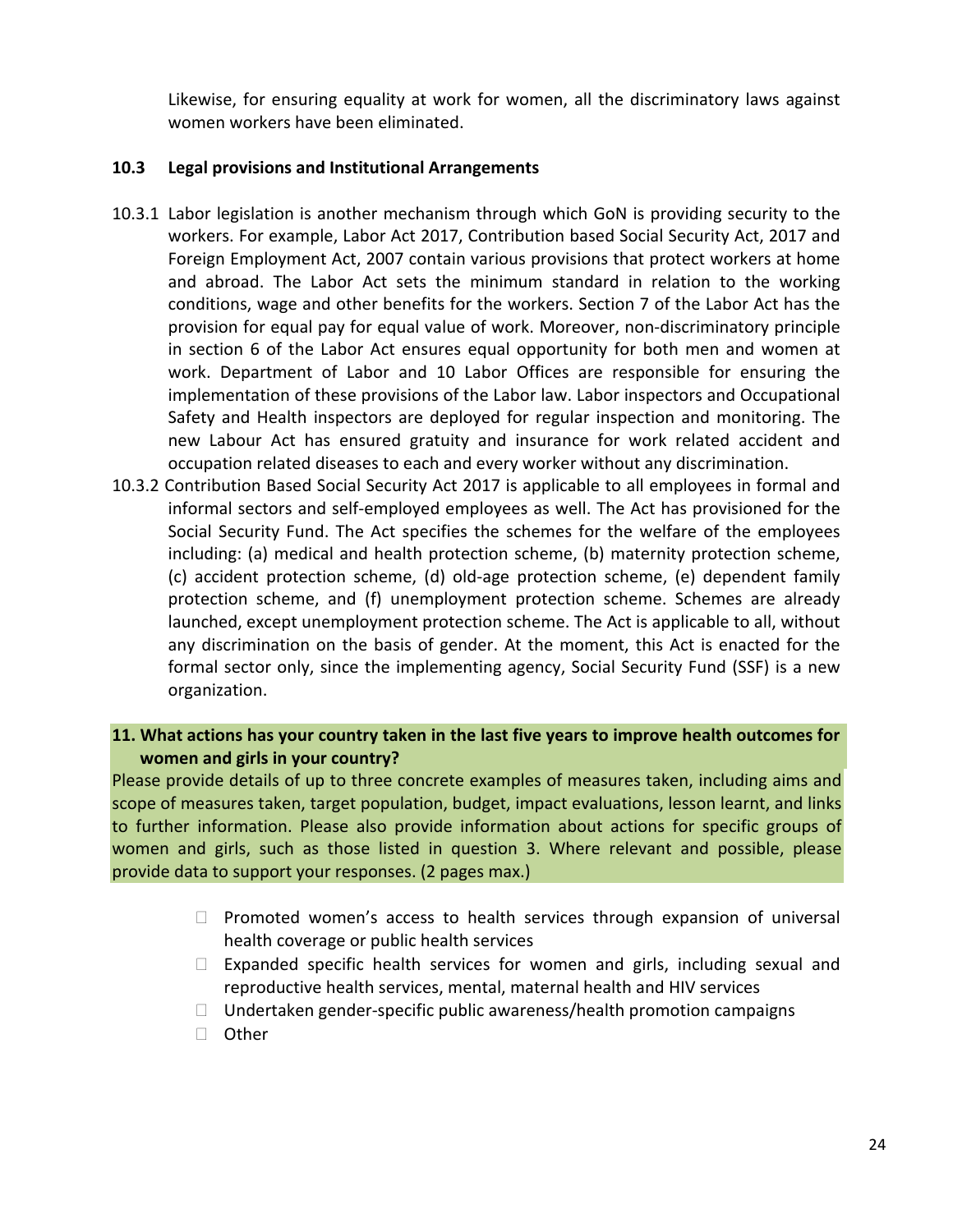#### **11.1 Constitutional, legal and policy provisions**

11.1.1 The Constitution ensures women's right to reproductive health and reproduction. Nepal has made considerable progress on sexual and reproductive rights. The GoN has been adopting holistic approach in prevention and treatment of the uterine prolapse and Silicone Ring Pessary is provided free of cost. The Right to Safe Motherhood and Reproductive Health Act, 2018 was meant to implement these constitutional provisions. The Fourteenth Plan and Approach Paper of the Fifteenth Plan focus on the strategies to address gender disparities in health by extending the services, developing the capacity, making the services more inclusive with focus on women of disadvantaged and marginalized groups. GoN is implementing new National Health Policy-2014 to strengthen the system for quality delivery of health services to the people, and build the basis of equity and social justice by ensuring the access of the poor, marginalized and at risk community to the health services. The policy promotes health as a fundamental human right of every citizen. In order to achieve effective results of the Policy, GoN is implementing Nepal Health Sector Strategy, 2015-2020, with four strategic directions for delivery of quality health service for all: equitable access to health services; quality health services, health system reform and multi-sectoral approach. The recently enacted Public Health Act, 2018 internalizes these policies and makes them mandatory.

#### **11.2 Three Examples**

- **11.2.1 Expanded health services focused on women and girls:** The National Safe Motherhood Program is being implemented with the goal to improve the maternal and neonatal health through preventive and promotional activities as well as by addressing avoidable factors that causes complications of pregnancy and childbirth. To reduce the risks associated with pregnancy and childbirth and address factors associated with mortality and morbidity four major strategies have been adopted: (a) promoting birth preparedness and complication readiness including awareness raising and improving the availability of funds, transport and blood supplies; (b) encouraging for institutional delivery; (c) expansion of 24-hour emergency obstetric care services (basic and comprehensive) at selected public health facilities in every district; d) emergency airlifting of women in deeper hinterlands and remote areas for safe delivery under Presidential Women's Upliftment Program . As a result of these efforts, Nepal has achieved most of the health related MDGs. Nepal was awarded the MDG Achievement Award in 2011 for its achievement in reducing maternal mortality rate (MDG 5), the Motivational Award for its significant achievement in reducing child mortality rate (MDG 4), and the Resolve Award by Global Leaders Council for Reproductive Health for considerable achievement in reproductive health.
- **11.2.2 Multisectoral Nutrition Plan (MSNP) II:** With the endorsement of MSNP II, GoN is going to expand and enhance several projects being implemented in the arena of food security and nutrition. GoN has already completed "Thousand Golden Days" awareness campaign to improve nutritional status of women and children. Besides, GoN has been providing food assistance to Pregnant and Lactating Mothers (PLM) and children aged 6 to 36 months through the Mother and Child Health Care (MCHC) activity of the Country Programme since 2001 in alignment with the Government's long-term and interim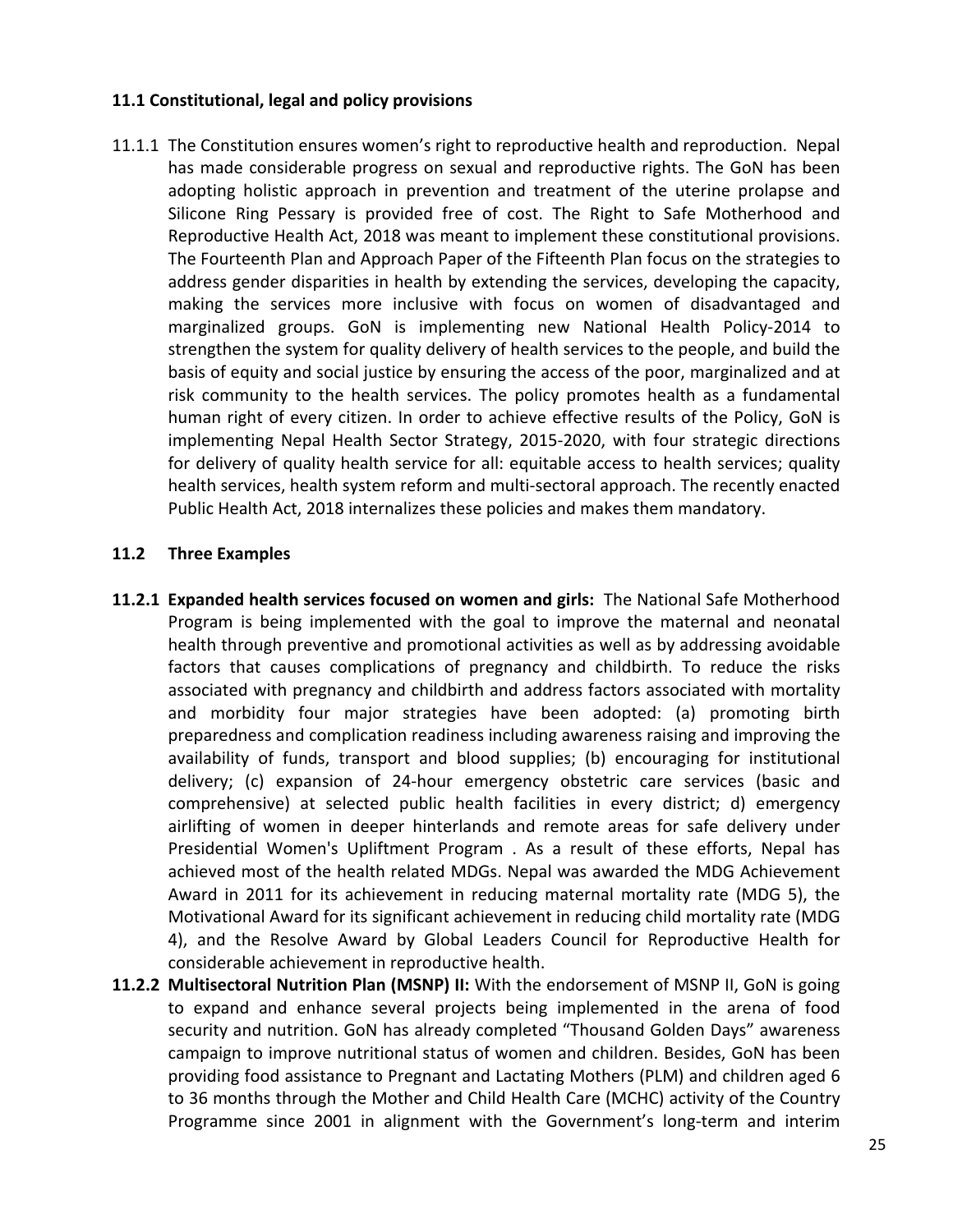strategic plan under the nutrition and safer motherhood programs. Under the MCHC Programme, a monthly "take home ration" of fortified supplementary food is provided along with health services, growth monitoring and counselling from government and community health staff in nine program districts.

**11.2.3 Implementation of public health insurance plan:** The GoN has rolled out health insurance program and aspires to go for universal coverage as aspired by SDGs. Most of the healthcare cost in Nepal is borne out of pocket often resulting in significant costs leading to heavy health expenditure. The GoN launched public health insurance scheme in 2016/17 from 3 districts in 3 provinces i.e. Ilam (Province 1), Baglung (Gandaki Province) and Kailali (Province 7) and expaned to 43 districts. Program is expected to cover all 77 districts in FY 2019/20. GoN pays all premium of the health insurance for senior citizens above 70 years, ultra poor family, person with severe disabilities (red card holders) and HIV/AIDS affected citizens. About 58% of the people claiming benefits from the scheme are women.

## **12. What actions has your country taken in the last five years to improve education outcomes and skills for women and girls?**

Please provide details of up to three concrete examples of measures taken, including aims and scope of measures taken, target population, budget, impact evaluations, lesson learnt, and links to further information. Please also provide information about actions for specific groups of women and girls, such as those listed in question 3. Where relevant and possible, please provide data to support your responses. (2 pages max.)

- $\Box$  Taken measures to increase girls' access to, retention in and completion of education, technical and vocational education and training (TVET) and skills development programmes
- $\Box$  Strengthened educational curricula to increase gender-responsiveness and eliminate bias, at all levels of education
- $\Box$  Promoted safe, harassment-free and inclusive educational environments for women and girls
- $\Box$  Increased access to skills and training in new and emerging fields, especially STEM (science, technology, engineering and math) and digital fluency and literacy
- $\Box$  Ensured access to safe water and sanitation services and facilitated menstrual hygiene management especially in schools and other education/training settings
- □ Other

#### **12.1 Gender friendly policies, programs and infrastructure**

12.1.1 GoN, through inclusive and gender-friendly national policies, strategies, and programs, has been making efforts to meet the learning needs of different groups of women and girls including those with disabilities through improved infrastructures and support systems. Similarly, with different packages it is reaching out the girls of *Dalit*, indigenous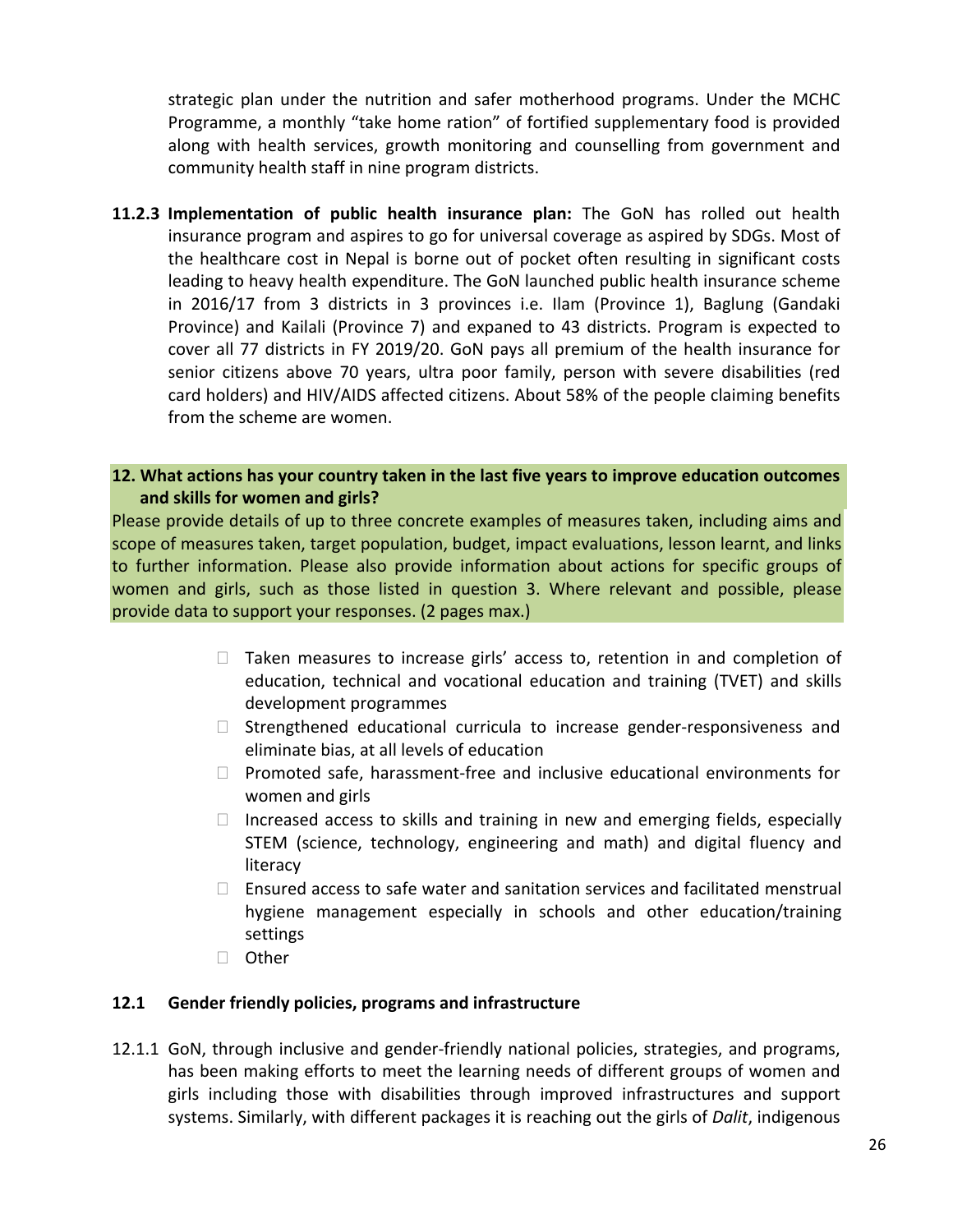and disadvantaged communities. Consequently, Nepal has made significant progress in women's education with enhanced gender parity at all levels of education. The genderresponsive tools include school outreach program, flexible schooling program, nonformal sessions, scholarships and incentives, gender-friendly infrastructure; increasing the number of female teachers, community learning centres, and the like. School Sector Development Plan (SSDP 2016-2023), Consolidated equity strategy, 2014, Inclusive Education Policy for Disabled Children, 2016, Higher Education Policy 2017, Pro-poor targeted Scholarship Procedures, 2017, Comprehensive School Safety implementation Procedures 2018, Compulsory and Free Education Act, 2018, Policy Paper on Literate Nepal 2019 are some of the main policy and legislative initiatives in the last 5 years.

12.1.2 Nepal has taken several measures to increase girls' access to, retention in and completion of school education, technical and vocational education and training and skills development. Curriculum revision process has been initiated to incorporate soft skill in school education. In service teacher training courses have been developed/ revised to address the issue of gender equality, human rights, and use of ICT in teaching learning activities. Child friendly school framework and School Improvement Plan are being considered as instrument for all schools to promote safe, harassment-free and inclusive educational environment for women and girls. School Health and nutrition program is considered one of the cross cutting theme of the SSDP for all schools to have functional water and sanitation facilities that are user friendly for girls and children with disability. To strengthen participation and learning outcomes efforts are being made to minimize the drop-out rate of adolescent girls through the provision of menstrual hygiene management.

#### **12.2 `Three recent initiatives**

**12.2.1 Equity Index based intervention to increase the access and retention of out of school children:** Equity index was developed and all 77 districts were ranked on the basis of index values. For this, data was selected representing access (enrolment), participation (survival rate) and learning outcomes (grade 8 exam). The purpose of the Equity Index is to account for children's opportunity for school education as well as the equality of opportunity across children facing different circumstances/contexts. For the intervention, 15 districts were selected based on the lowest value of equity index (stated in five districts in the academic year 2017 and later added another five district in academic year 2018). Based on equity index, 10 districts identified as having the highest disparities in access, participation and learning outcomes have been selected for targeted interventions based on the analysis of dominant drivers of composite equity index at district level, in order to achieve a reduction in the number of out of school children in these districts. This program was targeted for both boys and girls. Household survey showed that, in total scenario of 15 districts, both the shares of boys and Girls of Out of School Children were almost similar. But, half of the local governments in Rautahat district have found access less than 70% and gender was the dimension of inequity. Total 42,298 girls with the age groups 5-16 were identified as out of school children and through this intervention 25,728 (60.8 %) were enrolled into schools. This rate is higher than the enrolment of out of school boys (58.4%) in the targeted district.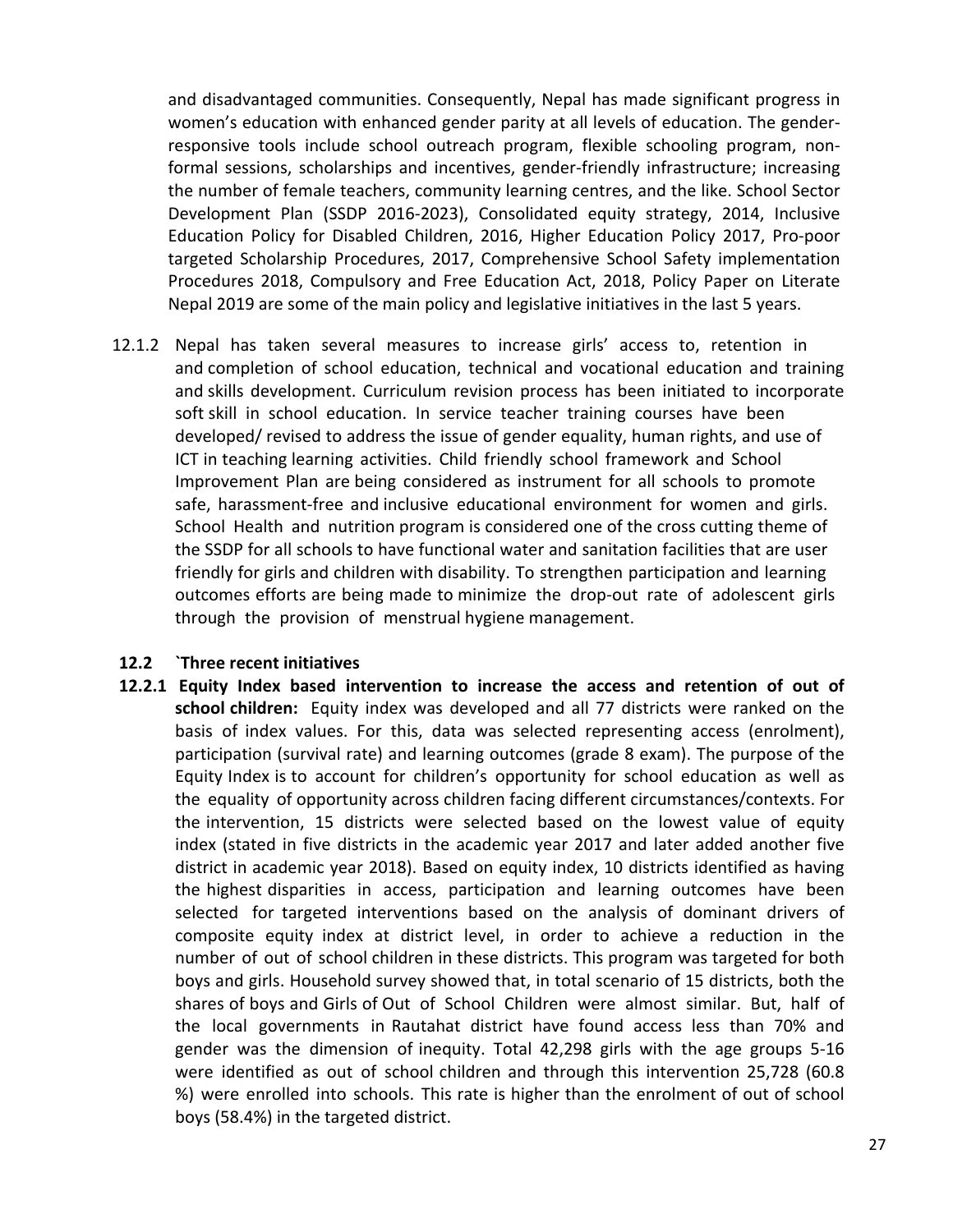- **12.2.2 Pro-poor and pro science targeted scholarship (PPTS) program piloted:** Under the SSDP program, GoN has piloted PPTS in 25 districts which are considered having more poverty pocket areas. The Ministry of Land Management, Cooperative and Poverty Alleviation has chosen on pilot basis the districts for distribution of poverty card. Scholarship program is targeted for grade 9-12 students. The concept is that student are selected in grade 8 and start to receive scholarship through bank account and that will continue from grade 9 to grade 12 if student met specified attendance and learning criteria. Pro poor scholarship procedure has been developed to implement the program. All students, irrespective gender, who falls under the category of lowest quintile groups are considered eligible to receive scholarship. Nevertheless, girls are considered eligible even they fall in bottom two quintiles, and those who study science in grade 11 will receive additional scholarship. Selected students are to open bank account and money will be directly transferred to their account. Selected students who study in grade 9 and 10 they will receive NRs 6000 per year and selected students who study in grade 11 and 12 will receive NRs 18,000 annually and girls will receive additional NRs. 6,000 annually or NRs 24,000 in grade 11 and 12 if they decide to study in science stream. Proxy Means Testing (PMT) methods are applied to select the poor students. During the first year implementation, total 4034 students received scholarship starting from grade 9 and out of them 2254 (55.9%) were girls. Similarly, 1256 students who were studying in grade 11 received the scholarship and out of them 690 (54.9%) were girls. Out of total girls receiving the scholarship, 108 (15.7%) girls were in science stream who received additional amount. These pro poor targeted and pro science targeted scheme has several benefits for girls. it will increase the girls participation in science education particularly from poor, geographically remote and socially marginalized community.
- **12.2.3 Vocational skill based training through Enhanced Vocational Education and Training ( EVENT II) project**: One of the flagship TVET project under MoEST was Enhanced Vocational Education and Training (EVENT) (2011-2017). The MoEST had initiated the EVENT Project in 2011 with the aim to provide technical and vocational education and training to around 75,000 Nepali youth including at least 30 percent women. It has encouraged participation of women to non-traditional trade and had planned to produce 5,000 trained women. Its' main objective was to expand the supply of skilled and employable labor by increasing access to quality training program. Female participation was remarkable under the project activities. For example, the project provided short-term training for a total of 15,781 trainees across 39 occupational categories in 2017/18. Out of which 8,476 (53.71%) were female. Similarly, the project supported to institutions to increase the girls enrolment. In the EVENT supported institutions, the percentage of girls enrolment has increased from 26.4 % to 40.8 % against the project target 33 % during March 2014 to June 2017. Now the EVENT project II is under implementation.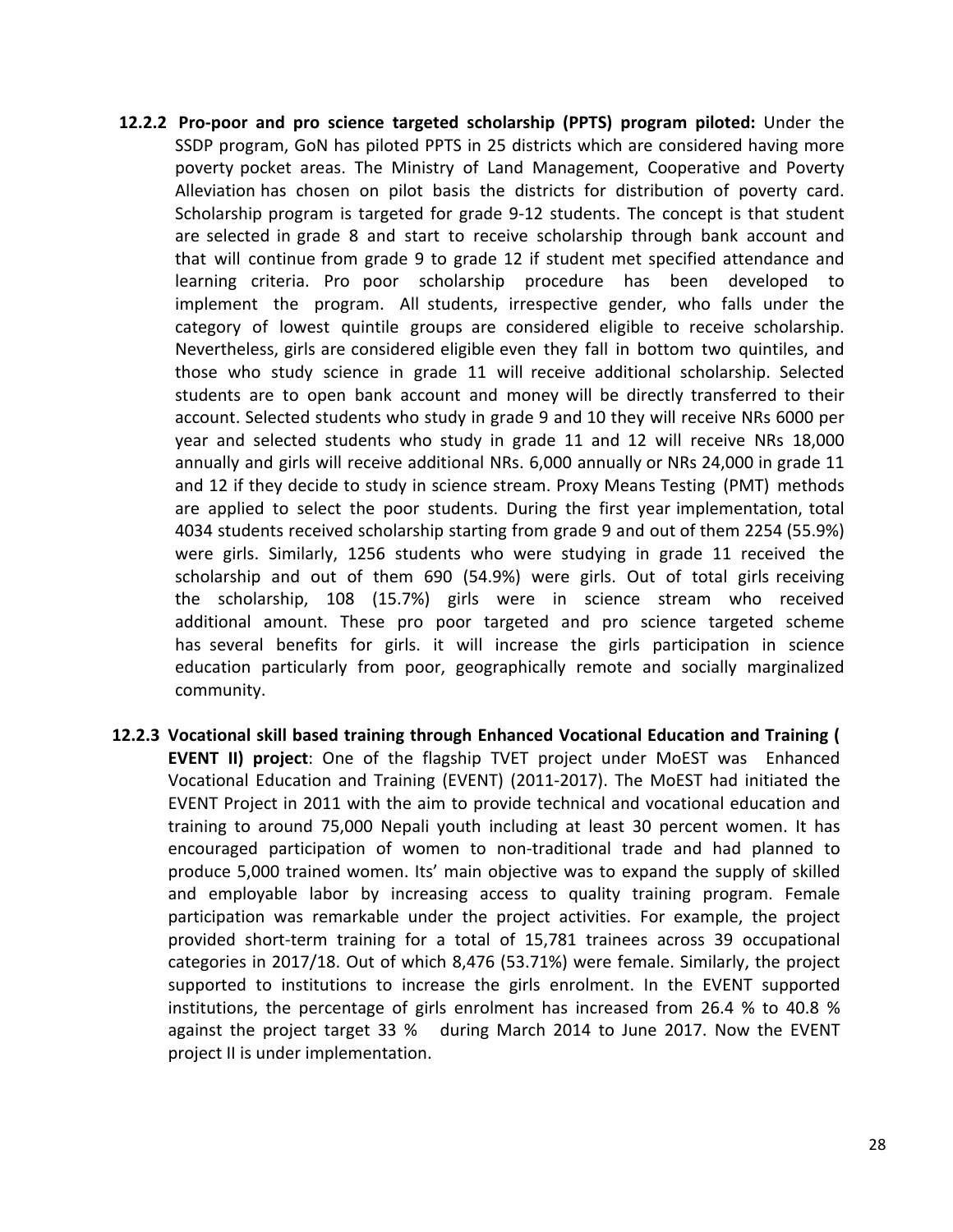#### **Freedom from violence, stigma and stereotypes**

#### **Critical areas of concern:**

- D. Violence against women
- I. Human rights of women
- J. Women and the media
- L. The girl child

# **13. In the last five years, which forms of violence against women and girls, and in which specific contexts or settings, have you prioritized for action?**

Please provide details of up to three concrete examples of measures taken, including aims and scope of measures taken, target population, budget, impact evaluations, lesson learnt, and links to further information. Please also provide information about actions for specific groups of women and girls, such as those listed in question 3. Where relevant and possible, please provide data to support your responses. (2 pages max.)

- Intimate partner violence/domestic violence, including sexual violence and marital rape
- $\Box$  Sexual harassment and violence in public places, educational settings and in
- □ Other

## **13.1 Focused on various forms of VAWG**

13.1.1 GoN has come forward with systematic strategy, plan of action and legal framework to combat VAWG. Dedicated institutional mechanism has been established and strengthened from centre to district and village levels for effectively monitoring the cases of VAWG along with delivery of specialized services. The NHRC and the NWC have been monitoring the cases of VAWG. A GBV Elimination Fund, established in 2011, has contributed in sustainable implementation of VAWG campaigns and in providing support to the victims. Research and development efforts are ongoing in course of strengthening response mechanism to address VAWG. Collaboration between the government agencies, security agencies, NHRIs and CSOs has been enhanced to end all forms of GBV. GoN is engaged in amending and improving laws aimed at eliminating violence against women and girls. Human Trafficking and Transportation Control Act, 2007 is also under the process of review for amendment.

# **13.2 Three types of VAWG prioritized over the last five years**

**13.2.1 Domestic Violence including Sexual Violence:** The NWC has been implementing Integrated Platform for Gender Based Violence Prevention and Response Project linking it with national level 24-hour Helpline. It is backed by an innovative case management system. The project is supported by World Bank and is implemented in partnership with a number of other organizations both GOs and NGOs. It is based on a survivor-centred design which uses a service delivery model to combat the entire spectrum of VAWG. Those suffering from intimate partner violence and domestic violence report through the Helpline and directly to NWC are referred to its primary implementing partners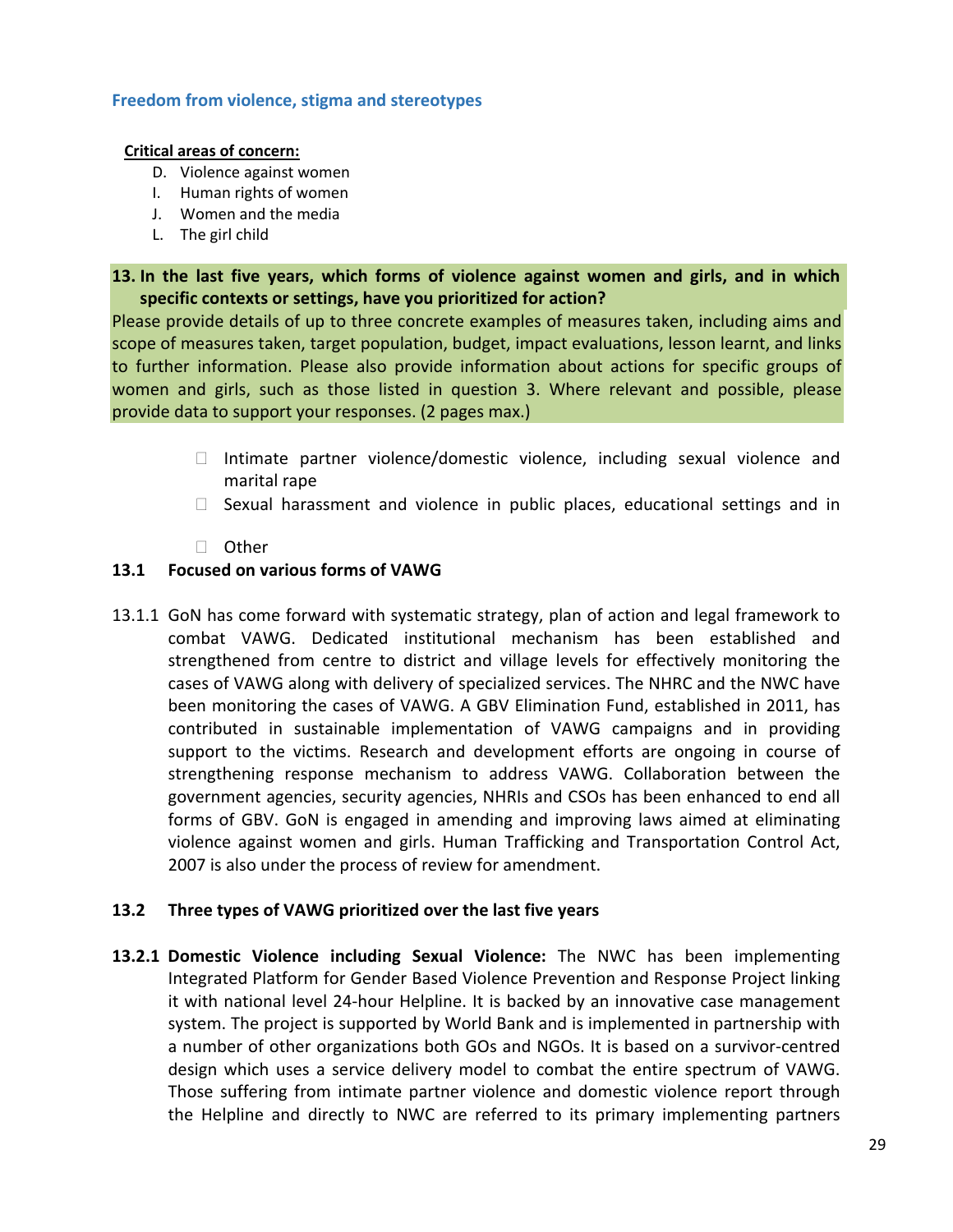which are kind of specialized agencies within their respective field based on the individual needs of the victim survivors. Since the beginning of the project, the number of reported cases has dramatically increased. As of November 2018, 11 months of the Helpline operation, a total of 1,275 cases of GBV were reported. Court-representation support was provided to 367 survivors and legal counselling to 302 while 243 cases of GBV were mediated at the request of both parties. Six hundred forty seven survivors were provided psychosocial support, including seven psychiatric, and eight para-legal support. One hundred eighteen and 49 survivors received shelter and medical support respectively. Similarly, 15 survivors and their dependents were provided formal education and 43 received non-formal education support. Out of 1265 GBV survivors, 46 have been reintegrated into their families and communities.

- **13.2.2 Measures against sexual harassment and violence:** GoN developed a comprehensive and updated legal framework to deal with the issue of sexual harassment and violence in public places, educational settings and in employment. GoN enacted three major Acts in last 5 years namely, The Sexual Harassment at Work Place (Prevention) Act, 2015, Witchcraft-related Accusation (Crime and Punishment) Act, 2015 and the National Penal (Code) Act, 2017 to develop a comprehensive legal framework to address many faces of VAWG in public places. The Sexual harassment in workplace is punishable by imprisonment (up to 3 years) and fine (up to NRs. 30,000). The National Penal (Code) Act, 2017 gives the VAWG a more detailed treatment. It spells out specific penalties for specific types of offence. Similarly, Witchcraft-related Accusation (Crime and Punishment) Act, 2015criminalizes the accusation and makes the perpetrator of violence compensate the victims based on the gravity of offence. Similarly, MoEST has been initiating measures to make schools free of harassment and violence including bullying and corporal punishment.
- **13.2.3 Elimination of harmful practices:** GoN abolished bonded labor system and rehabilitated ex-*Kamaiyas*. GoN eliminated bonded girls working as *Kamlaris*. Now all *Kamlaris* have been receiving education in residential schools with scholarships. GoN also set out to abolish the practice of *Chhaupadi* (women's seclusion during menstruation). The continuous efforts seem making dent in the tradition. Now in many places women themselves have begun to demolish *Chhau Goths*. Similarly, GoN has criminalized child marriage and has raised the minimum age of marriage to 20 years. Child marriage is made illegal and invalid. It has developed and implemented an action plan to ending child marriage. GoN has criminalized sex selective abortion through sex screening and forced abortion making both punishable by imprisonment and fine.

#### **14. What actions has your country prioritized in the last five years to address violence against women and girls?**

Please provide details of up to three concrete examples, including aims and scope of measures taken, target population, budget, impact evaluations, lesson learnt, and links to further information. Please also provide information about actions for specific groups of women and girls, such as those listed in question 3. Where relevant and possible, please provide data to support your responses. (2 pages max.)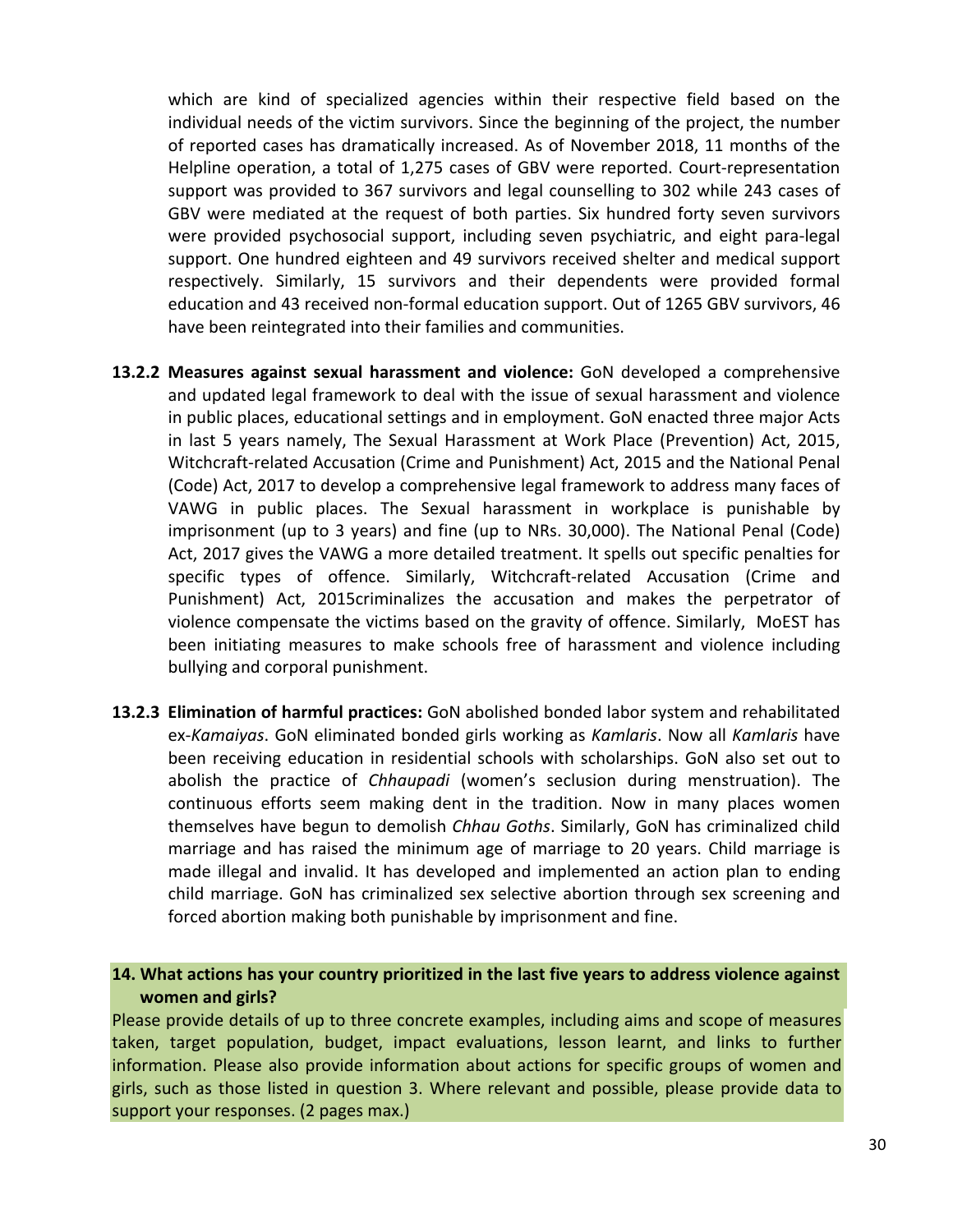- $\Box$  Introduced or strengthened violence against women laws, and their enforcement and implementation
- $\Box$  Introduced, updated or expanded national action plans on ending violence against women and girls
- Introduced or strengthened measures to increase women's access to justice (e.g. establishment of specialist courts, training for the judiciary and police, protection orders, redress and reparations, including for femicide cases)
- Introduced or strengthened services for survivors of violence (e.g. shelters, help lines, dedicated health services, legal, justice service, counselling, housing)
- $\Box$  Introduced or strengthened strategies to prevent violence against women and girls (e.g. in the education sector, in the media, community mobilization, work with men and boys)
- □ Other

## **14.1 Three priority areas in the past five years**

- **14.1.1 Legal and policy framework:** Sexual Harassment at Work Place (Prevention) Act, 2015, Witchcraft-related Accusation (Crime and Punishment) Act, 2015 and the National Penal (Code) Act, 2017 are some of the Acts enacted by the government to address VAWG. Realizing that school can play a catalytic role in changing VAWG based culture, GON launched the academic year 2015 with the slogan "End Gender-Based Violence at School" and has been taking active steps to address violence in schools and homes. The Zero Tolerance program is piloted which aims to reduce the prevalence of schoolrelated gender-based violence and to establish child- and adolescent-friendly environment through training (of teachers, members of school management committees, parent teachers association and students), service mapping, advocacy and awareness raising activities. It also touches upon the issues of child rights, impact of GBV – including segregation during menstruation (or *chhaupadi*)- and child marriage on the life of the child and society. GoN has developed comprehensive school safety master plan and other guidelines. This plan has three pillars: safe learning environment including infrastructure, disaster management and strengthened resilience through education and training for students, teachers and stakeholders. MoEST developed Complaint Hearing Procedure, 2017 and many schools are using complain box in the schools to manage and minimize sexual harassments and violence and other girls related issues. GoN has already implemented a separate Sex- and Gender-based Violence and Gender Empowerment Strategy and Work Plan (2012/13-2016/17).
- **14.1.2 Developed a network of dedicated institutions, funds and services:** A network of institutions dedicated to the cause of VAWG has been established along with various specialized services in collaboration with CSOs. Twenty four-hour national GBV Helpline is established in NWC linked with specialized service lines. Rehabilitation centres are established in 7 locations. Temporary shelter homes are established with appropriate services. A network of OCMCs have been established in major hospitals of the country which is linked with different service lines i.e. psychosocial counselling, medical aid, legal aid, rehabilitation services etc. Four safe homes are established in four destination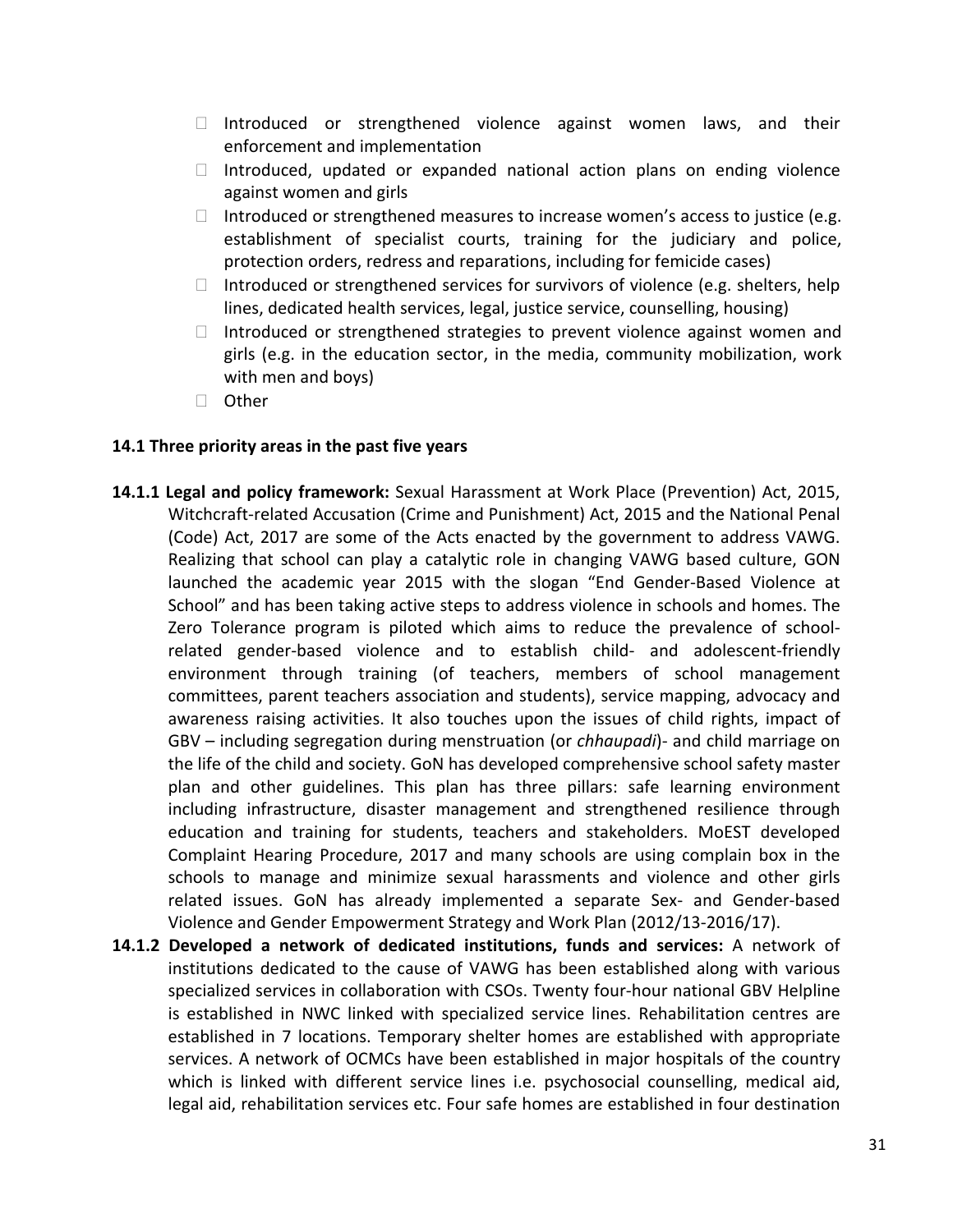countries for migrant workers and one in Kathmandu for returnee migrant women. The Women and Children Service Centres of Nepal Police are expanded to 246 locations throughout the country. For women's facilitated access to the concerned authorities and the court, 17 district-level and 84 community-level service centres are in operation to deliver services to the victims and survivors of GBV, rape and other sexual offences. The NHRC and NWC are carrying out monitoring and investigation of GBV cases on regular basis. MoWCSC has been implementing an Integrated Development Program of women's organizations with training, systemic capacity-building, and awareness raising components under WDP to effectively eliminate GBV at the local level. The Enforcement of the Single Women Protection Fund Rules and institutionalization of a Single Women Protection Fund have been effective for the protection, empowerment, and in dealing with the critical concerns of single women. Guidelines on in-camera hearing and maintaining confidentiality of the victims of violence has been formulated and the justice sector actors have been trained on effective implementation of such Guidelines. Similarly, case flow management, calendar based court proceedings, mobilization of specific task force for the enforcement of Supreme Court judgments are some strategic interventions of the judiciary to enhance the access of victims of VAWG to justice.

**14.1.3 Changing social norms and behaviour change communication:** On the preventive side GoN in collaboration with NGOs and CSOs has been launching intensive awareness campaigns against harmful social practices and behaviours like child marriage, *Chhaupadi*, dowry, *Deuki, Jhuma* etc. Special occasions like 16 days campaign against VAWG are observed on countrywide scale with processions, street dramas, roundtables, TV programs and so on. School curriculums have incorporated theme of VAWG. Media are mobilized to disseminate the GBV issues, its socio-economic, psychological and emotional consequences as well as available remedies and services. Mothers' groups and women's groups are formed and mobilized. Local community groups are established for surveillance and monitoring of GBV including trafficking. The Annual Budget and program for the FY 2018/19 provides budget for conducting awareness programmes against child marriage, dowry, *Tilak, Deuki*, witchcraft, *Chhaupadi*, and all such superstitious beliefs, harmful practices and traditions, along with VAWG. GoN is implementing special measures to accelerate gender equality and empowerment of women since the fiscal year (FY) 2015/16 through Yogamaya Women Empowerment Program. It aims to end all kinds of VAWG and provide support to those who have been at risk and suffering from economic and social backwardness, and are poor, single, affected by sexual violence and natural disasters.

## **15. What strategies has your country used in the last five years to prevent violence against women and girls?**

Please provide details of up to three concrete examples, including aims and scope of measures taken, target population, budget, impact evaluations, lesson learnt, and links to further information. Please also provide information about actions for specific groups of women and girls, such as those listed in question 3. Where relevant and possible, please provide data to support your responses. (2 pages max.)

 $\Box$  Grassroots and community-level mobilization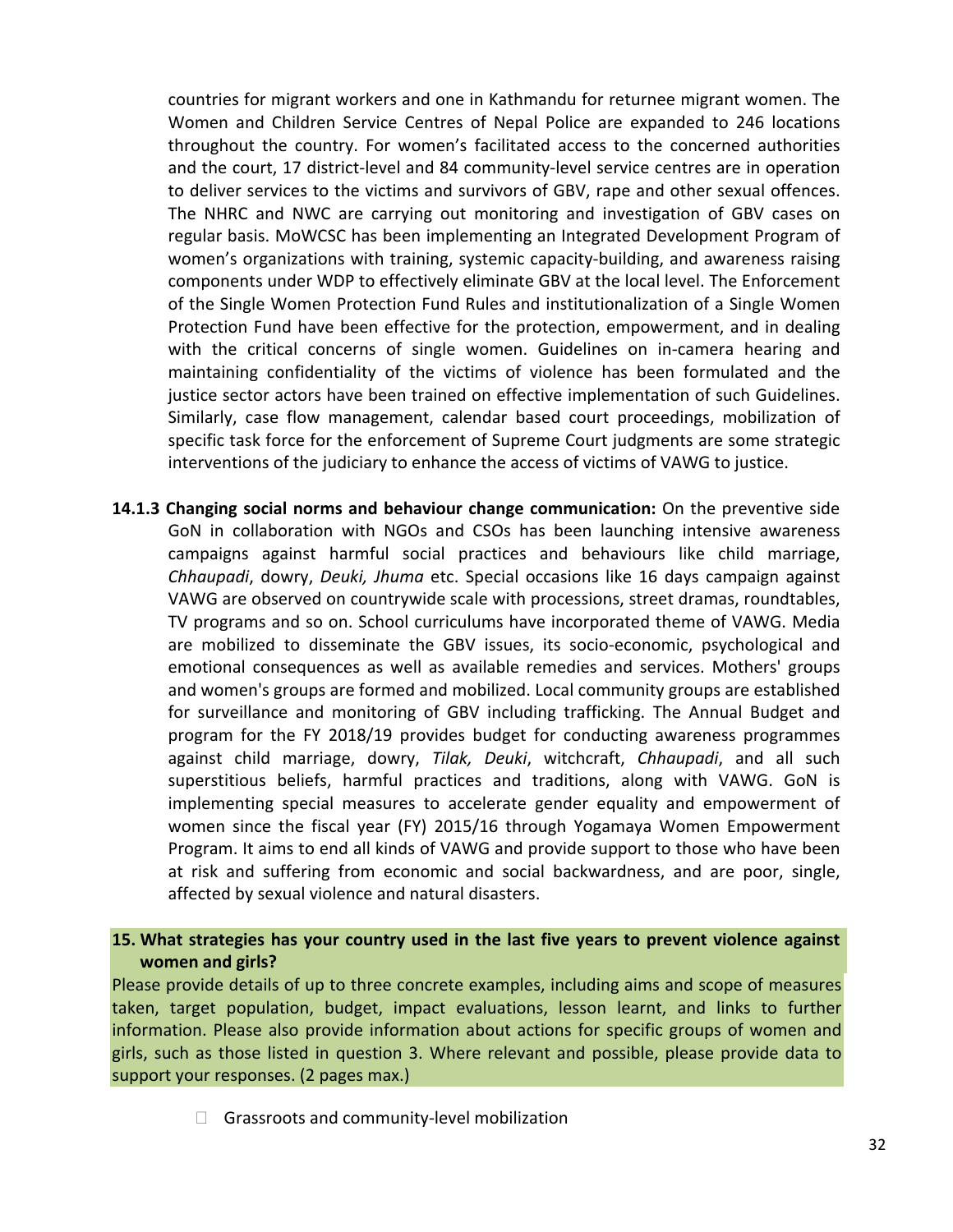- $\Box$  Working with men and boys
- □ Other

#### **15.1 Three main strategies most relied upon in the last five years**

- **15.1.1 Launching awareness raising campaigns:** GoN has been launching awareness programs as preventive measures against VAWG. Some of such programs are targeted to general audience like 16 days campaign against VAWG. Others are targeted to communities most affected by harmful practices such as *Chhaupadi*, child marriage, dowry system and allegations of witchcraft and the like. The WDP has packaged comprehensive awareness and gender sensitization programs in collaboration with civil society and community-based organizations to eliminate child marriage and raise awareness on negative effects of early marriage. The NWC is implementing national campaign against child marriage and for the protection of the rights of girl children. Literacy programs and continuous education has helped to reduce the illiteracy among women with a particular focus on adult literacy, women's literacy and functional literacy which has contributed to raise the level of their awareness. Social mobilization programs across the sectors have awareness raising components.
- **15.1.2 Forging greater collaboration and synergy in efforts:** In cooperation and collaboration with many other GOs, NGOs, CBOs, women's groups, mothers' group, and child clubs, GoN is active in raising awareness as well as establishing and delivering services. One particular example is the '*Sambodhan*' Program implemented by the NWC. Of late many specialized services are being developed by NGOs. Given different areas of competence of different organizations, GoN relied on building networks and referral systems. GoN also has been providing some funds to these organizations. GoN has also developed community watch groups. Collaboration between the government agencies, security agencies, NHRIs and CSOs has been enhanced to end all forms of GBV. Media has emerged as an important partner in this regard though at times they are also seen to exhibit inadequate gender sensitivity in reporting.
- **15.1.3 Localization:** In the federalized context, GoN has entrusted many functions related to protection and development of women and children to local government bodies. The Local Government (Operation) Act, 2017 has entrusted many responsibilities to local governments. It is expected that the local governments will be taking more initiatives, including community mobilization, in making their jurisdiction free of VAWG in the coming years. Similarly, the localization of SDGs will also be helpful in this respect as SDGs and its internalization has indicators on VAWG included.

**16. What actions has your country taken in the last five years to prevent and respond to violence against women and girls facilitated by technology (online sexual harassment, online stalking, non-consensual sharing of intimate images)?**

Please provide details of up to three concrete examples, including aims and scope of measures taken, target population, budget, impact evaluations, lesson learnt, and links to further information. Please also provide information about actions for specific groups of women and girls, such as those listed in question 3. Where relevant and possible, please provide data to support your responses. (2 pages max.)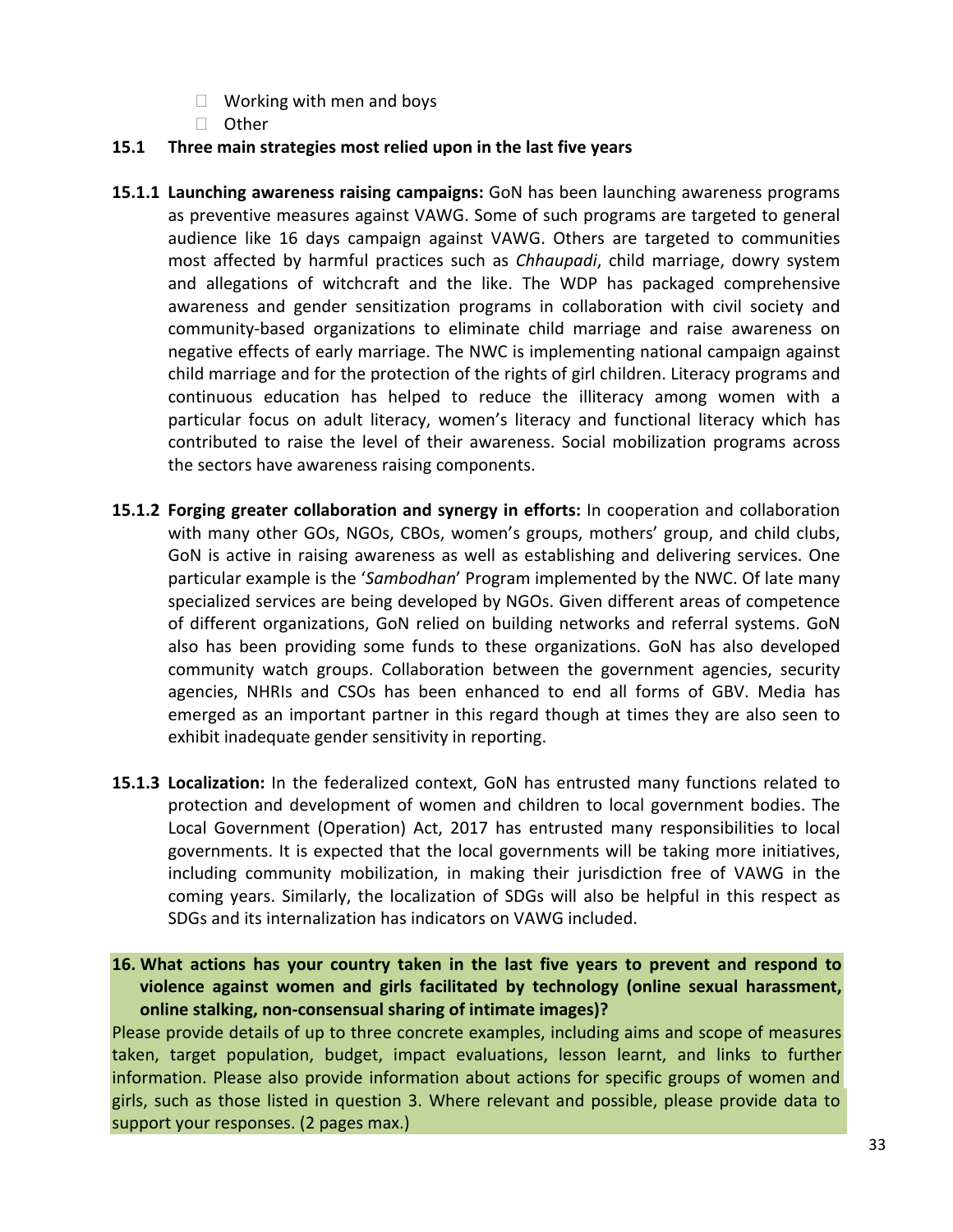- $\Box$  Implemented awareness raising initiatives targeting the general public and young women and men in educational settings
- $\Box$  Worked with technology providers to set and adhere to good business practices
- □ Other
- **16.1** Realizing its empowering influence in the life of people, GoN has been striving to increase access to Information Technology. Currently, GoN is implementing Information Technology Policy 2011. The policy aims to increase access of women and other deprived, rural and marginalized communities to information technology while encouraging meaningful use of media. However, of late GoN has been concerned by misuse of information technology and services. Girls and women are increasingly experiencing cyber offences in various forms. Section 295 of the National Penal Code, 2017 prohibits and criminalizes the taking photograph of a person or tempering a photograph without his or her consent. Section 224 (2) of the Code prohibits sexual harassment through electronic media and criminalizes it. Legal actions are also being taken under the Electronic Transaction Act, 2007. A special unit under Nepal Police investigates such cases.
- **17. What actions has your country taken in the last five years to address the portrayal of women and girls, discrimination and/or gender bias in the media?**

Please provide details of up to three concrete examples, including aims and scope of measures taken, target population, budget, impact evaluations, lesson learnt, and links to further information. Please also provide information about actions for specific groups of women and girls, such as those listed in question 3. Where relevant and possible, please provide data to support your responses. (2 pages max.)

- $\Box$  Supported the media industry to develop voluntary codes of conduct
- $\Box$  Provided training to media professionals to encourage the creation and use of non-stereotypical, balanced and diverse images of women and girls in the media
- $\Box$  Promoted the participation and leadership of women in the media
- □ Other

#### **17.1 Media engagement with women's issues**

- 17.1.1 In the aftermath of Beijing Declaration, Nepal focused on four major strategies in the implementation plan to address the major concerns of the BPfA with regard to media. It emphasized on the promotion of: gender sensitivity in media; positive images of women; participation of women in decision making structures in media; and alternative media structures. GoN brought out many plans to promote women's issue and participation in the media world. Gender sensitization trainings were provided to media persons and media contents were reviewed from gender lens.
- 17.1.2 The media landscape of Nepal has changed significantly since 1995. More women have joined the media profession and are working in print and electronic media. Gender sensitivity in media is also improving, though slowly. Working environment of female journalists in newsrooms is improving. Male colleagues have become more sensitive and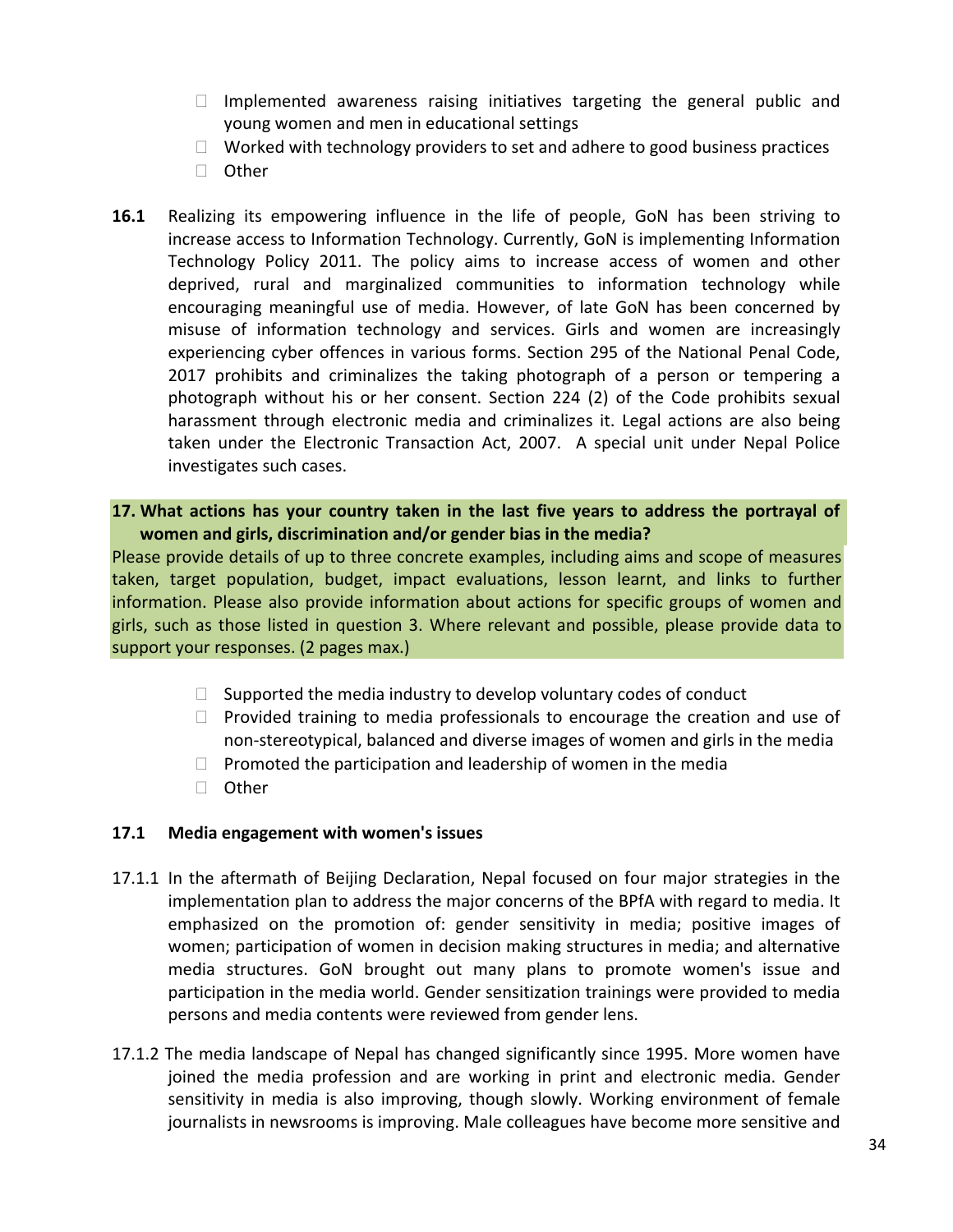supportive to the issues and needs of their female colleagues. The spread of digital literacy has opened up new avenues for empowering women. Women, particularly young women and adolescent girls are accessing ever expanding digital spaces. Digital literacy has made them aware of its resources and potential and has enabled them to understand and use information in multiple formats from a wide range of sources. They are acquiring and improving digital skills including blogging, social media management, and data management. They are using online spaces and social media platforms to press their demands and initiate and reframe debates. These spaces are enabling women to share their ideas, contest perspectives; challenge gender stereotypes; and forge alliances across sectors, generations and countries.

- 17.1.3 According to Global Media Monitoring Project Report of 2015 only 23% of media persons in print, TV and radio in Nepal are women. Currently, there are 13,050 members in Federation of Nepali Journalists. Out of which 2354 (18.03%) are female. Women's representation in decision making body is even more limited: only 14.6 % representation of women in FNJ and 14.8% in Association of Community Radio Broadcasters. As of 2016/17 there were total 740 FM radio operating in Nepal. Only 7% of the total owners/operators were women. Out of the total 60% employees are male and 40% female.xix
- 17.1.4 Television is the most commonly accessed form of media among both women (50%) and men (51%). Men are more likely than women to be exposed to the other forms of media: 22% of men and 9% of women read newspapers, while 36% of men and 28% of women listen to the radio. Thirty-seven percent of women and 31% of men have no access to any of the three media. $x^2$  According to a survey undertaken by Sharecast Initiative Nepal, mobile phones appear to be by far the most common communication device in Nepal today with an overwhelming majority of 96% of respondents owning one at the household level, and individually they are owned by 90%. Of these, slightly more than half were smartphones, and only 18% of respondents said they used laptops, desktops or tablets at home.<sup>xxi</sup>

#### **17.2 Three recent measures**

**17.2.1 Building and expanding media and IT infrastructure:** GoN has improved broadband infrastructure significantly over the years. Nepal targets to become digital economy and a broadband nation by 2022. Currently, the Nepal Telecommunication Authority (NTA) is implementing a project to expand broadband facility across all rural municipalities, health and educational institutions, and government offices by 2020. Private sector media have also proliferated over the years. With the expansion of the ICT infrastructure, the information flow has been greatly facilitated. Ministry of Information Technology and Communication has established 527 community information centres throughout the country. The NTA has established 792 computer labs in community schools. These information centres has increased the access of women and girls to get the information related to VAWG and empower themselves through knowledge and actions.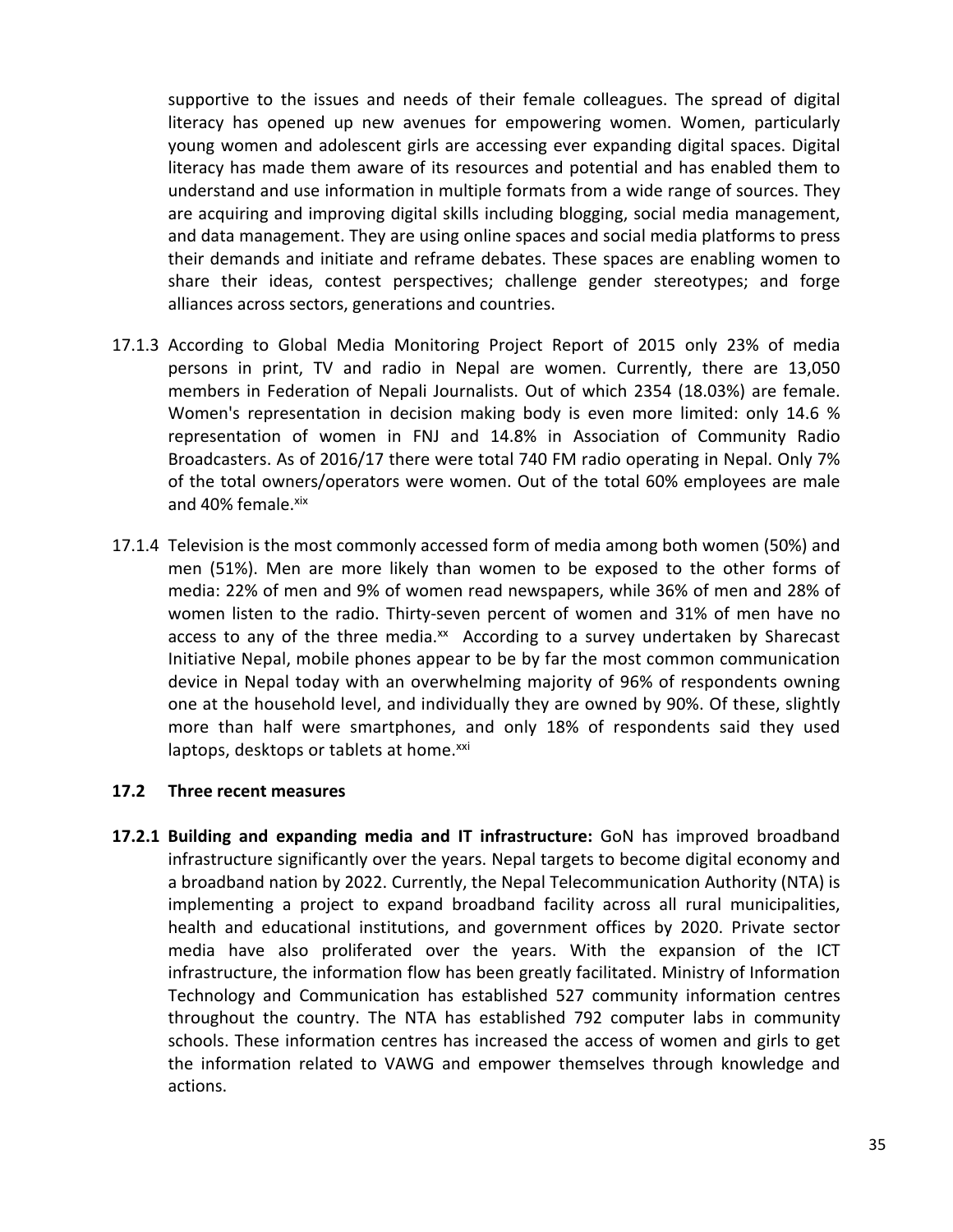GoN is broadcasting welfare advertisement through radio TV and Information and Broadcasting Department. GoN is implementing Mass Media Policy, 2017 which intends to mainstream women in mass media by capacity building enhanced participation. GoN is also in the process of drafting bills for Mass Media Act, Advertisement Act, and Information Technology Act.

- **17.2.2 Promoted gender sensitivity in media people as well as users:** GoN is taking media as an advantage to promote gender sensitivity and awareness GoN is disseminating information on topical issues like sexual and GBV; media portrayal of women and girls; and women's human rights through government owned media. Besides, GoN has been encouraging media, both owned by the government and private sector, to carry out more research and stories of women. Nepal Television, Radio Nepal, and National News Agency are frequently reporting on women's issues. For example, in FY 2017/18 Nepal Television broadcasted 188 episodes on women's issues. Out of 188, 52 episodes were on women's human rights, another 52 on reproductive health rights, and 26 episodes on GBV. Similarly, 26 episodes were dedicated to access to justice, another 26 on public health and 6 roundtables on women's rights issues. GoN has also provided trainings to media people from different media houses to improve the gender sensitivity in media reporting. GoN also provides support to many media financially to report in such priority areas. Besides, GoN has been providing scholarship for girls studying journalism since FY 2017/18. The NTA has been implementing 'Girls in ICT program'.
- **17.2.2 Promote compliance with Code of Conduct:** In the aftermath of Beijing Conference, Press council of Nepal developed Code of Conduct for journalist which was also encouraged by GoN**.**The revised Code of Conduct for Journalists (2007) calls the journalists for contributing to the development and upliftment of women and marginalized communities and refrain from producing reports, ideas, pictures that are in anyways biased or discriminatory against women or any other communities. It also requires the journalists to be sensitive to the rights of victims of sexual violence and other forms of violence among others while reporting events or making stories. This Code of Conduct has also contributed to decrease negative or skewed portrayals of women in the press. Both GoN and many human rights organizations are actively engaged with media persons to promote compliance with Code of Conduct.

# **18. Has your country taken any action in the last five years specifically tailored to address violence against specific groups of women facing multiple forms of discrimination?**

#### YES/NO

*(If YES, please list them and provide up to three concrete examples of measures taken, including aims and scope of measures taken, target population, budget, impact evaluations, lesson learnt, and links to further information. Please also provide information about actions for specific groups of women and girls, such as those listed in question 3. Where relevant and possible, please provide data to support your responses. (2 pages max.)*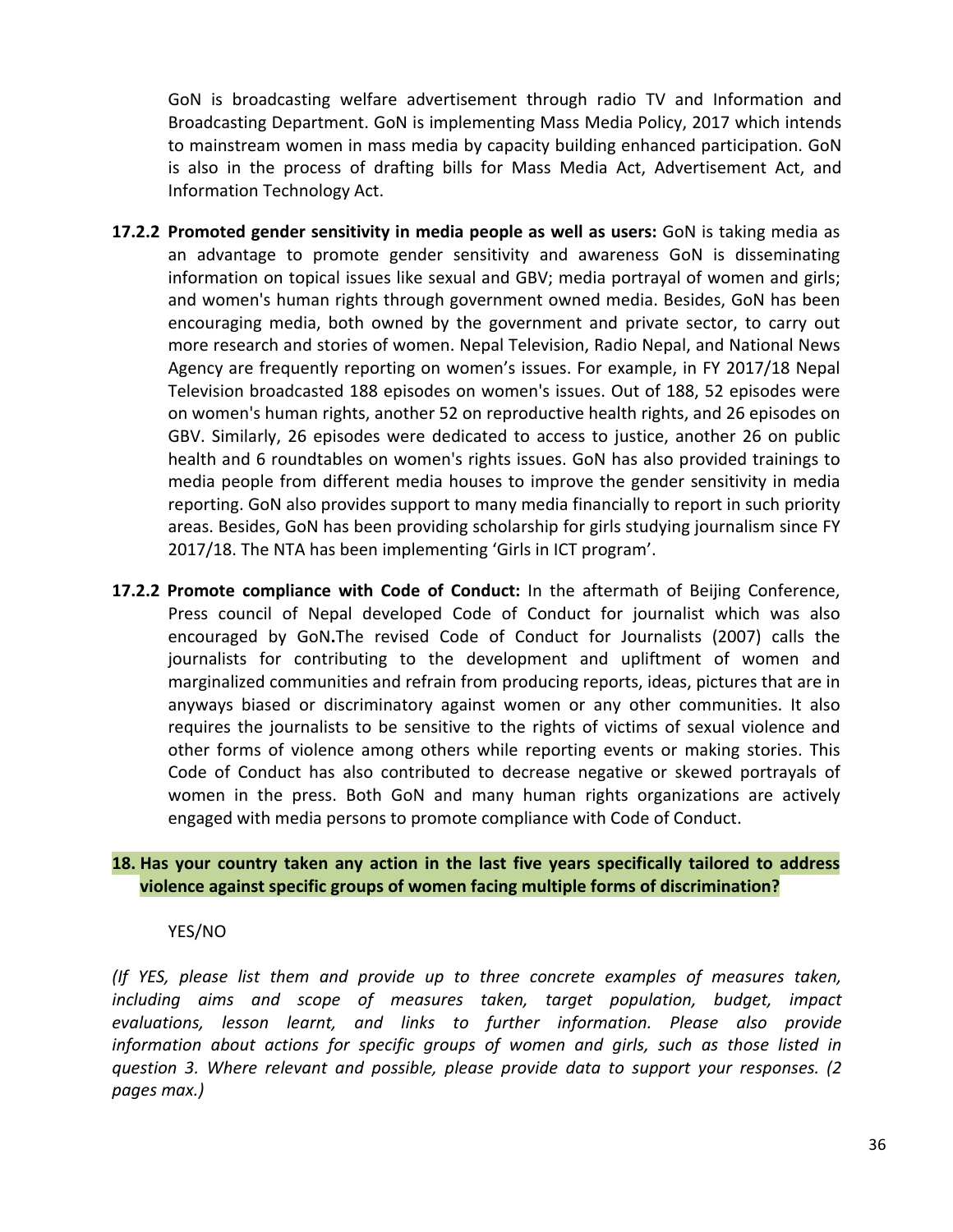#### **18.1 Three measures in past five years:**

- **18.1.1 Constitutional, Policy and Legal Reforms:** The Constitution of Nepal has addressed all problems and issues confronted by all women in general as well as those facing multiple forms of discrimination. The Articles 40(7) Rights of *Dalit* Women, Article 42 Rights to Social Justice, Article 43 Right to Social Security, Article 51 (j) (1) & (2) Policies of the State, Article 18 Right to Equality and Article 38 Rights of Women address specifically the intersecting and multiple forms of discrimination against women and girls on the basis of caste, class and ethnicity. Local Level Election Act 2017, Section 6 (2) provides seats reserved for *Dalit* women at the Rural Municipality and Municipality Ward Committees. The Caste Based Discrimination and Untouchability (Offence and Punishment) Act, 2011, the *Tharu* Commission Act 2017, Indigenous Nationalities Commission Act, 2017 all work towards tackling and addressing intersecting forms of discrimination against women. Section 10A (b), (d), (e), (f) of Scholarship Regulations, 2005, provides special scholarship quotas to women, indigenous, *Dalit* and people residing in backward areas. GoN through National *Dalit* Commission has been implementing different awareness raising campaigns, and targeted programs including monitoring of the cases and providing support to the victims to increase access to justice.
- **18.1.2 Intensive awareness campaign against** *Chhaupadi***:** GoN is instensively working to eliminate the harmful traditional practices, like *Chhaupadi*, where women in some part of the country and in some society are kept isolated during their menstruation period. As a collective effort of the government and the society, this practice is declining in urban areas as well as other parts of the country over the years.
- **18.1.3 Campaign against child marriage: The National Penal Code, 2017 prohibits any marriage below 20 years of age (Section 173). In this connection,** GoN has also been launching information and awareness campaign against child marriage in collaboration with different civil society organizations. GoN has developed National Strategy for Ending Child Marriage, 2016 that aims to end child marriage by 2030. For this purpose, it proposes to: enforce existing legal provisions effectively and review and amend them if required; integrate appropriate child friendly programs in periodic and annual plans and programs; mobilize children, adolescents and adult men against child marriage; mobilize and collaborate with all stakeholders against child marriage; improve access of 'at risk children' to alternatives resources and services; among others. It identifies the following strategic directions: strengthening policy and legislative framework; empowering girl child and adolescents; improving children's access to quality education; engaging children, adolescent and adult men; mobilizing family and community; developing and strengthening child and adolescent friendly services (including education, health, legal aid, referral system). It also articulates implementation mechanism and processes from central to district level.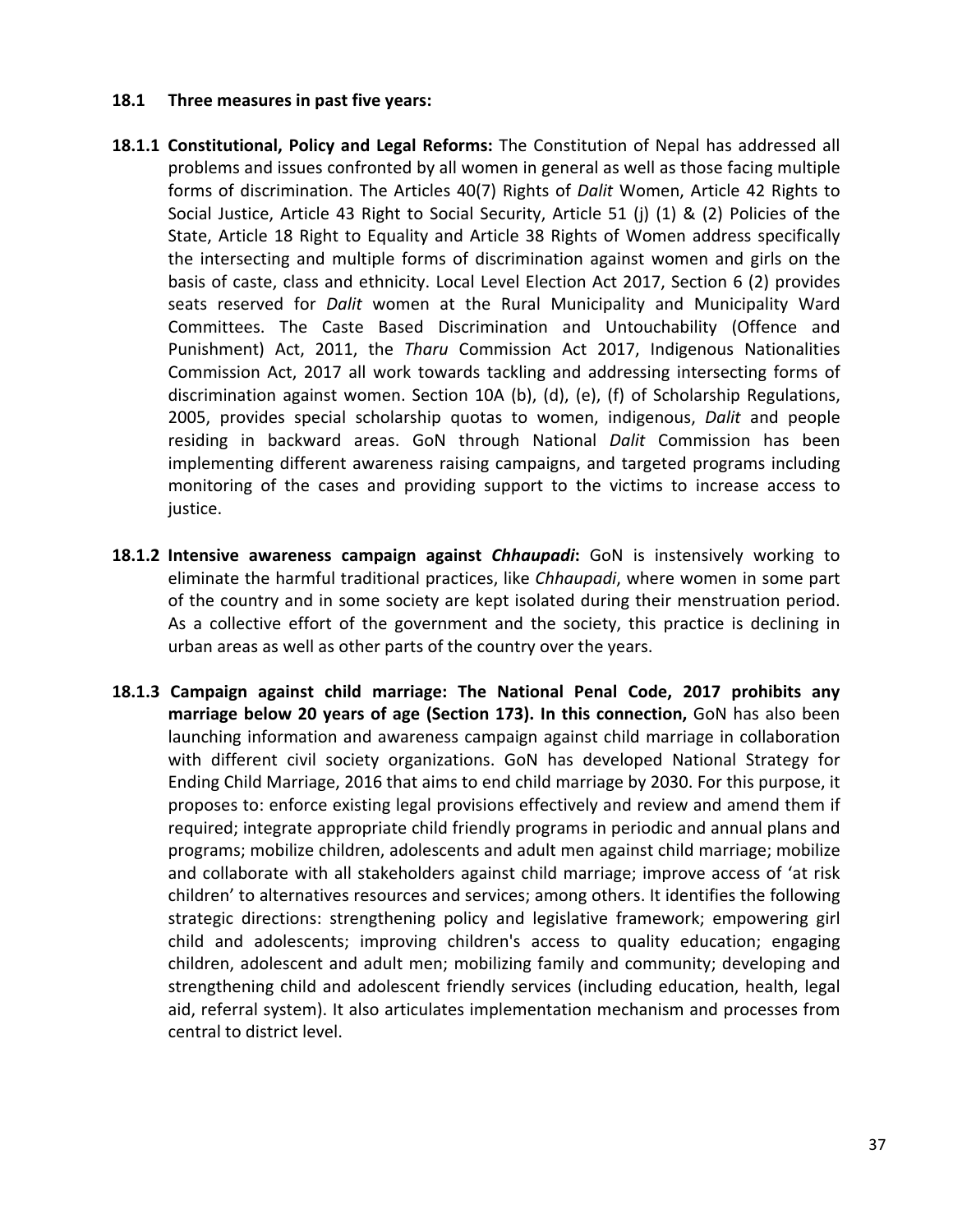### **Participation, accountability and gender-responsive institutions**

#### **Critical areas of concern:**

- G. Women in power and decision-making
- H. Institutional mechanisms for the advancement of women
- I. Human rights of women
- J. Women and the media
- L. The girl child

## **19. What actions and measures has your country taken in the last five years to promote women's participation in public life and decision-making?**

Please provide details of up to three concrete examples of measures taken, including aims and scope of measures taken, target population, budget, impact evaluations, lesson learnt, and links to further information. Please also provide information about actions for specific groups of women and girls, such as those listed in question 3. Where relevant and possible, please provide data to support your responses. (2 pages max.)

- $\Box$  Reformed constitution, laws and regulations that promote women's participation in politics, especially at decision-making level, including electoral system reform, adoption of temporary special measures, such as quotas, reserved seats, benchmarks and targets
- $\Box$  Implemented capacity building, skills development and other measures
- $\Box$  Encouraged the participation of minority and young women, including through sensitization and mentorship programmes
- $\Box$  Provided opportunities for mentorship, training in leadership, decision-making, public speaking, self-assertion, political campaigning
- $\Box$  Collected and analyzed data on women's political participation, including in appointed and elected positions
- □ Other
- **19.1 Improved constitutional and legal provisions:** The Constitution includes many provisions to ensure women's participation in all structures and bodies 'on the basis of the principle of proportional inclusion'. The Constitution ensures mandatory representation of women in at least one third of total members elected from each political party in Federal Parliament and Provincial Assembly. Similarly, The Constitution and Local Bodies' Election (Procedure) Act, 2016 ensures at least 40% of women to be in municipal and rural municipal assemblies. There has been encouraging participation of women candidates in Public Service Commission (PSC) examinations and success rate of women has significantly increased due to reservation for women in civil service recruitments as well as pre-examination preparatory classes. The Nepal Administrative Staff College and other public training institutions are providing training in the field of leadership development and professional management with special priority to women officials of the public service. The number of women applicants in civil service positions has increased quite significantly along with their success rates. Women have reserved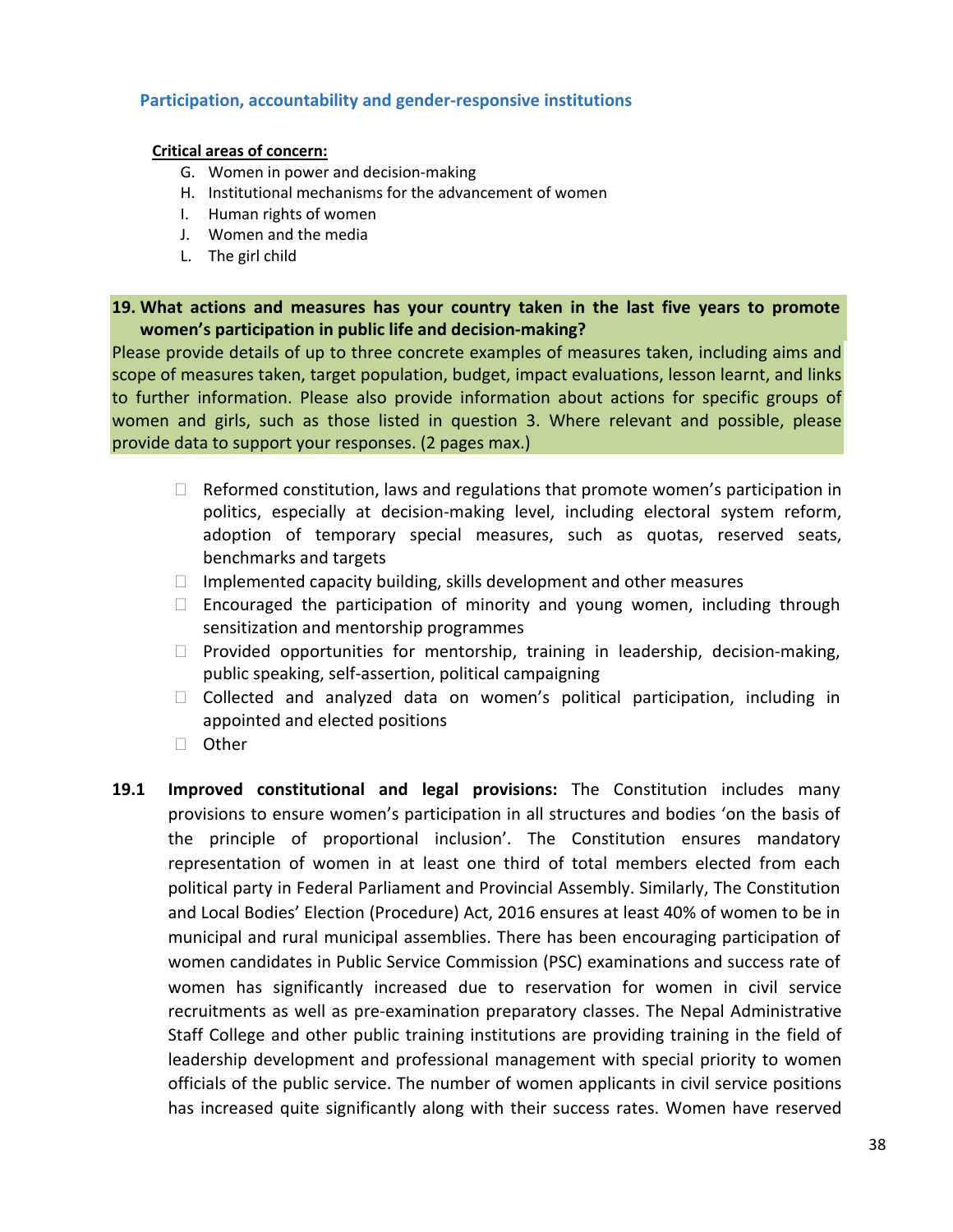positions in civil service (33%), Nepal Police (20%), Armed Police (20%), Nepal Army (20%) and Teachers and education administrators (33-50%).

- **19.2 Increased representation of** *Dalit* **women**: *Dalits* are one of the most marginalized communities in Nepal. They have been historically subjected to caste-based discrimination. They were regarded untouchable. Despite many progressive provisions in law prohibiting caste based discrimination they continue to be subjected to various forms of discrimination and in some instances to inhuman treatment. Women *Dalit* faces multiple forms of discrimination due the intersection of caste, class and gender. These are often the poorest people in the country. Thus, this group of women suffers from interlocking hierarchies, discriminations and inequities. GoN has been remained committed to raise their living standard and socio-economic status. Recently, based on constitutional mandate of electing two women from each ward, the Local Bodies' Election (Procedure) Act, 2017 further mandates that one out of two women members should be elected from *Dalit* community. Accordingly, out of about 14600 women elected during the 2017 elections, 6567 are *Dalit* women. This is going to make a big difference in the life of the country in next few years.
- **19.3 Women in community level organizations**: Not only in political office and government organizations, the representation of women is increasing in civil society organizations, cooperatives and community-based organizations. There are many kinds of community organizations i.e. user groups of different services, pre and post cooperative organizations formed by WDP, community organizations established by Poverty Alleviation Fund and group of entrepreneurs formed by MEDEP. About 32% women are represented in the executive committees of forest users' groups. Currently there are 34500 cooperatives spread across the country with a reported 4.5 million members. Women's representation in these cooperatives is over 52%. Out of the total micro entrepreneurs created by MEDEP overwhelming majority is that of women. For promoting girls' participation in social, economic and political life, 17,864 communities and school level child clubs and networks have been established nationwide, where 47 percent members are girls.

**20. What actions has your country taken in the last five years to increase women's access to expression and participation in decision-making in the media, including through information and communication technologies (ICT)?**

Please provide details of up to three concrete examples of measures taken, including aims and scope of measures taken, target population, budget, impact evaluations, lesson learnt, and links to further information. Please also provide information about actions for specific groups of women and girls, such as those listed in question 3. Where relevant and possible, please provide data to support your responses. (2 pages max.)

- $\Box$  Strengthened the provision of formal and technical vocational education and training (TVET) in media and ICTs, including in areas of management and leadership
- $\Box$  Taken measures to enhance access, affordability and use of ICTs for women and girls (e.g. free Wi-Fi hubs, community technology centres)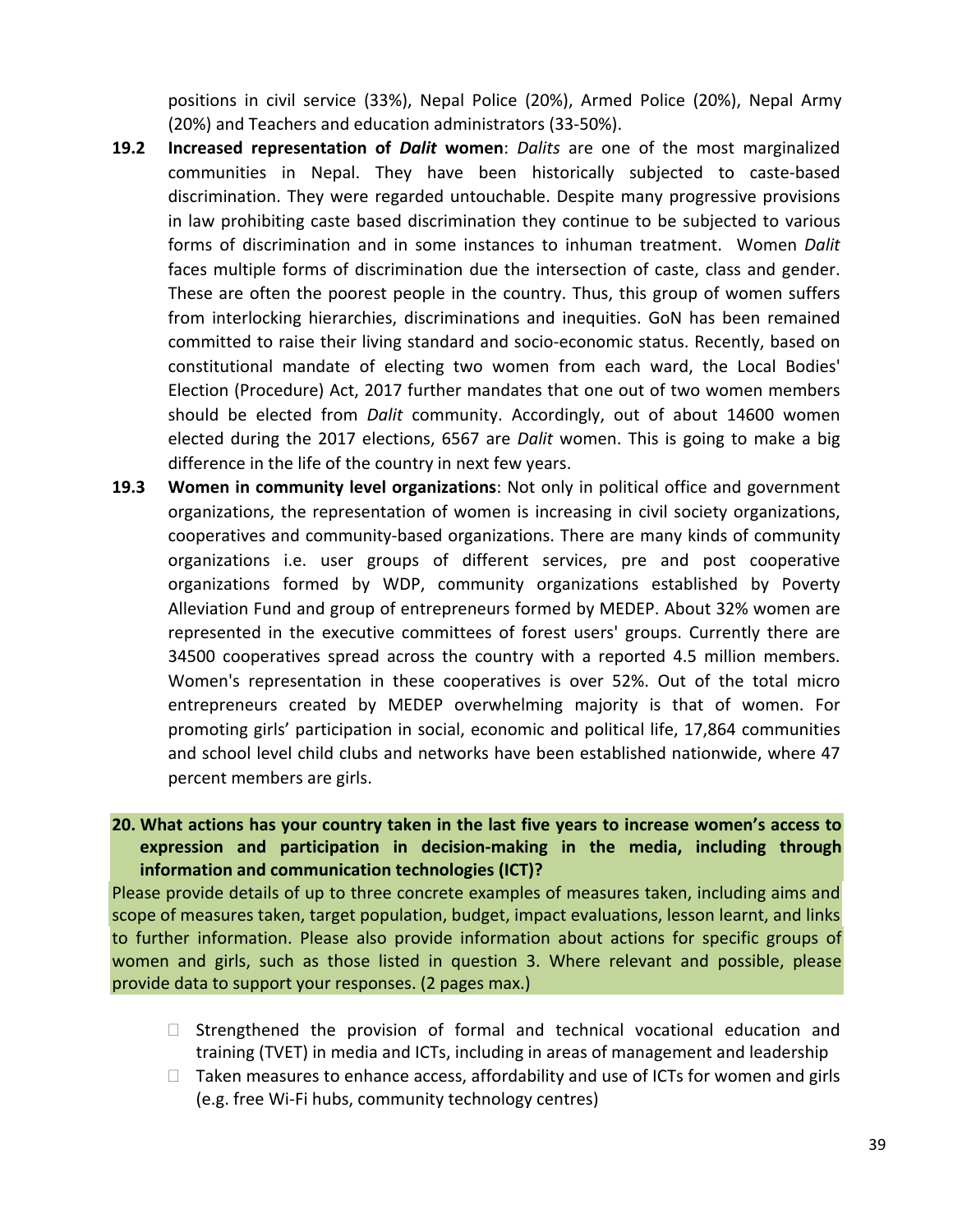- $\Box$  Introduced regulations to advance equal pay, retention and career advancement of women within the media and ICT field
- $\Box$  Collaborated with employers in the media and ICT field to improve internal policies and hiring practices on a voluntary basis
- $\Box$  Provided support to women's media networks and organizations
- □ Other
- **20.1 Improved access of women to ICT and digital resources:** GoN has improved broadband infrastructure significantly over the years and is working to achieve the target of becoming a digital economy and a broadband nation by 2022. GoN has launched the ICT Master Plan, 2015 which aims at both strengthening demand and supply sides. To move towards ICT economy and to take advantage from economic integration and trade, Nepal needs to harness the full potentials of the new paradigm of converged ICT services. Although it targets general audience, it is going to make huge impact in the life of women and girls along with men and boys.
- **20.2 Provision of TVET and ICT training:** GoN has been expanding and diversifying TVET training opportunities in the country.Women and girls are increasingly taking interest in media studies, journalism, and vocational and technical training in ICT sector. They are seeking training as Computer Hardware Technicians, Mobile Repair Technicians and Telecom Technicians among others. For example, the EVENT project under MoEST, provided training to a total of 290 Junior Computer Hardware Technicians in 2017/18 out of which 138 were women. Out of the total 720 mobile repair technicians trained by the project in the same year, 44 were women. The number of Junior Computer Hardware Technicians increased from 39 to 123 in FY 2016/17 to FY 2017/18 under SDP of MoEST. Similarly, the number of female trainees in computer training programme of Vocational and Skill Development Training Centre of Ministry of Labour and Social Security increased to 691in FY 2017/2018 against 545 in Fy 2016/2017.
- **20.3 ICT in Education Master Plan (2013-17):** Realizing the critical role of ICT in modern education, the GoN developed and implemented ICT in Education Master Plan 2013- 2017. The SSRP had envisioned ICT enabled classrooms and teaching learning process in all schools. The SSDP also gives continuity to ICT enabled education. The stated mission of the ICT in Education Master Plan was to 'narrow down the digital divide through the development of ICT infrastructure, human resources, digital contents and system enhancement in education. The infrastructure component of the Master Plan includes equipment, connectivity, digital resources and sharing platforms. In developing infrastructure it pledges to provide focused support to disadvantaged schools in remote areas. The human resource component emphasizes on development of ICT teachers, ICT program managers, content developers and the like. One of strategies is to strengthen the role of communities including parents, community centres, local government bodies and private sector. The implementation of the Master Plan is yet to be evaluated. However, investment to expand ICT infrastructure and facilities in schools has been increased over the years. Teacher competencies have been developed and digital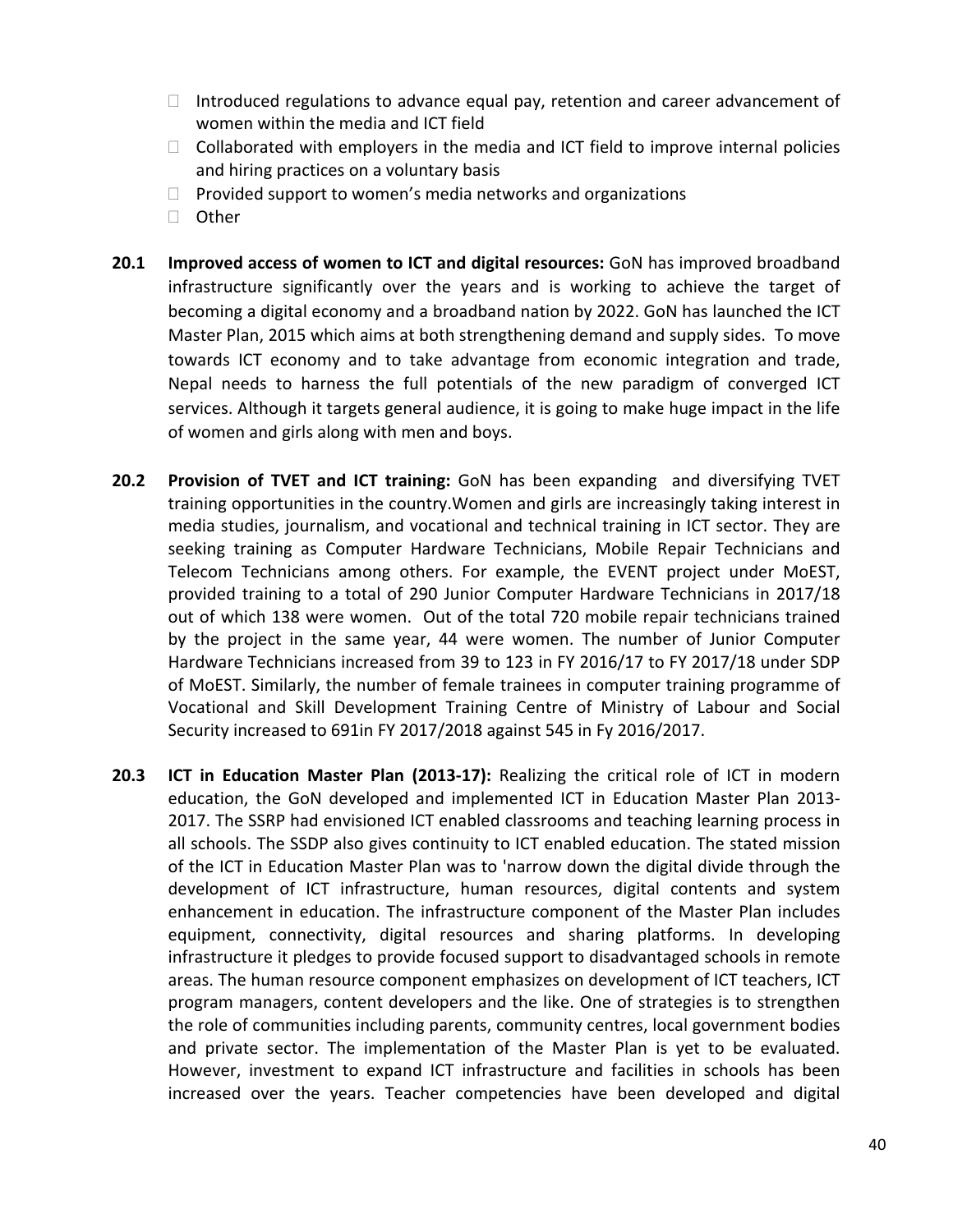contents were prepared for teachers as well as to students and number of ICT enabled schools has increased significantly over the years.

# **21. Do you track the proportion of the national budget that is invested in the promotion of gender equality and the empowerment of women (gender-responsive budgeting)?**

Please provide information on the specific areas in which these resources have been invested as well as reflections on achievements and challenges encountered in making budgets genderresponsive.

<mark>YES</mark>/NO

# **If YES, what is the approximate proportion of the national budget that is invested in the promotion of gender equality and the empowerment of women?**

- **21.1** As a part of gender responsive budget system, GoN has developed a gender coding system according to which all government expenditure falls in one of three categories: directly responsive, indirectly responsive and neutral (Please refer to paragraphs under 5.4). This classification is based on a number of indicators. All sector ministries, National Planning Commission and Ministry of Finance use this coding system. Through this coding system it is now possible to know how much budget in total and across the sectors are allocated in directly or indirectly responsive budget categories. Over the years the directly responsive budget in Nepal has been increasing steadily from 11.3% in 2008/09 to 38.17% in FY 2019/2020. Besides, gender audits are carried out of various organizations, programs and activities at different intervals. Budget tracking is also done through Public Expenditure Tracking Surveys (PETS) carried out by government and nongovernment agencies. Often such PETS are carried out of specific program interventions. Gender consideration in budgeting and programming will continue to be on the agenda. The Local Government (Operation) Act, 2017 and planning guidelines for local government and provincial government issued by NPC make several references that call for gender responsive planning and budgeting.
- **21.2 Ministry of Finance has a Gender Responsive Budget Committee with Gender Responsive Budget Formulation Guidelines, 2013.** The committee has been conscientiously carrying on its responsibility to ensure the gender responsive budget of federal government. The Federal Government is planning to localize gender responsive budget planning at the local and provincial levels. The Approach Paper of 15th Plan (2019/20-2023/24) also promises to localize GRB initiatives. Such localization will enable budget tracking in future.

# **22. As a donor country, does your country track the proportion of official development assistance (ODA) that is invested in the promotion of gender equality and the empowerment of women (gender-responsive budgeting)?**

YES/NO

**Not applicable**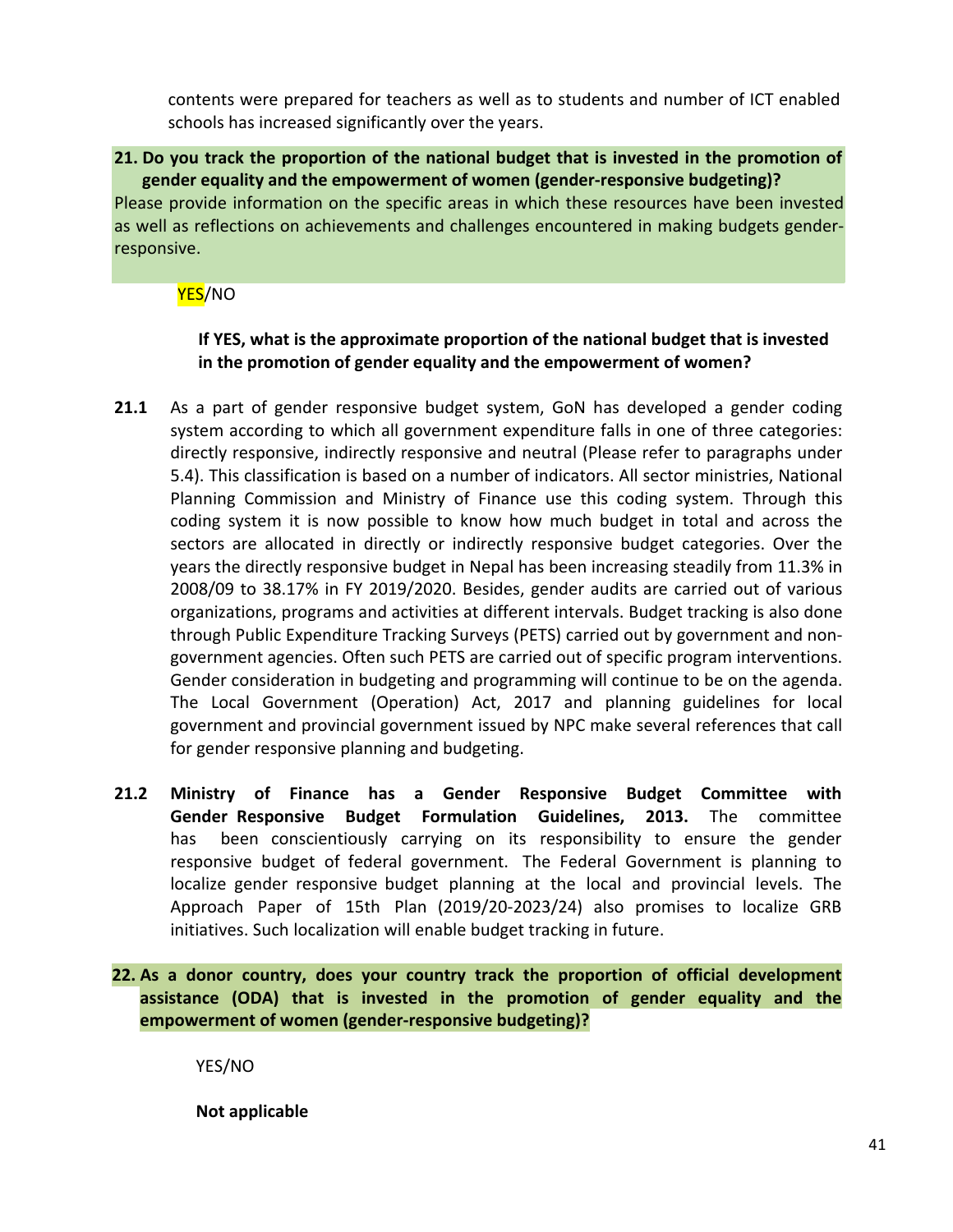**If YES, please provide further information on the methodology, the scope of tracking, past trends and current proportion of investments.**

## **23. Does your country have a valid national strategy or action plan for gender equality?**

## YES/NO

- **If YES, please list the name of the plan and the period it covers, its priorities, funding and alignment with the 2030 Agenda for Sustainable Development, including the targets under SDG 5.**
- **If YES, has the national action plan been costed and have sufficient resources been allocated to its achievement in the current budget?**

## **23.1 The following are the national strategy and action plans developed by GoN so far:**

- To ensure the implementation of BfPA the GoN formulated and endorsed first National Plan of Action for Gender Equality and Women Empowerment in 1997.
- Based on the experience of a few years of implementation GoN revised the Plan of Action in 2003 which resulted in National Action Plan for Gender Equality and Woman Empowerment, 2004. These plans of action focused on 12 critical areas outlined by BPfA. They specify objectives, strategies, program activities, responsible agencies, timelines and monitoring indicators.
- GoN formulated and implemented the National Strategy and Action Plan for the Elimination of Gender-based Violence and Women Empowerment, 2013. While its major priority remains GBV, it also deals with wider issues of women's empowerment.
- Office of Prime Minister and Council of Ministers has initiated the process of drafting the National Strategy and Action Plan on Gender Empowerment and Ending Genderbased Violence.
- Besides these overarching strategies and action plans, there are several sector strategies for gender mainstreaming prepared by line ministries and departments.
- The MoWCSC is planning to develop new strategy for gender equality and women's empowerment to cater the evolving new needs of women and girls.
- **24. Does your country have an action plan and timeline for implementation of the recommendations of the Committee on the Elimination of Discrimination against Women (if a State party), or of the recommendations of the Universal Periodic Review or other United Nations human rights mechanisms that address gender inequality/discrimination against women?**

## YES/NO

**If YES, please provide some highlights of the action plans and timeline for implementation***.*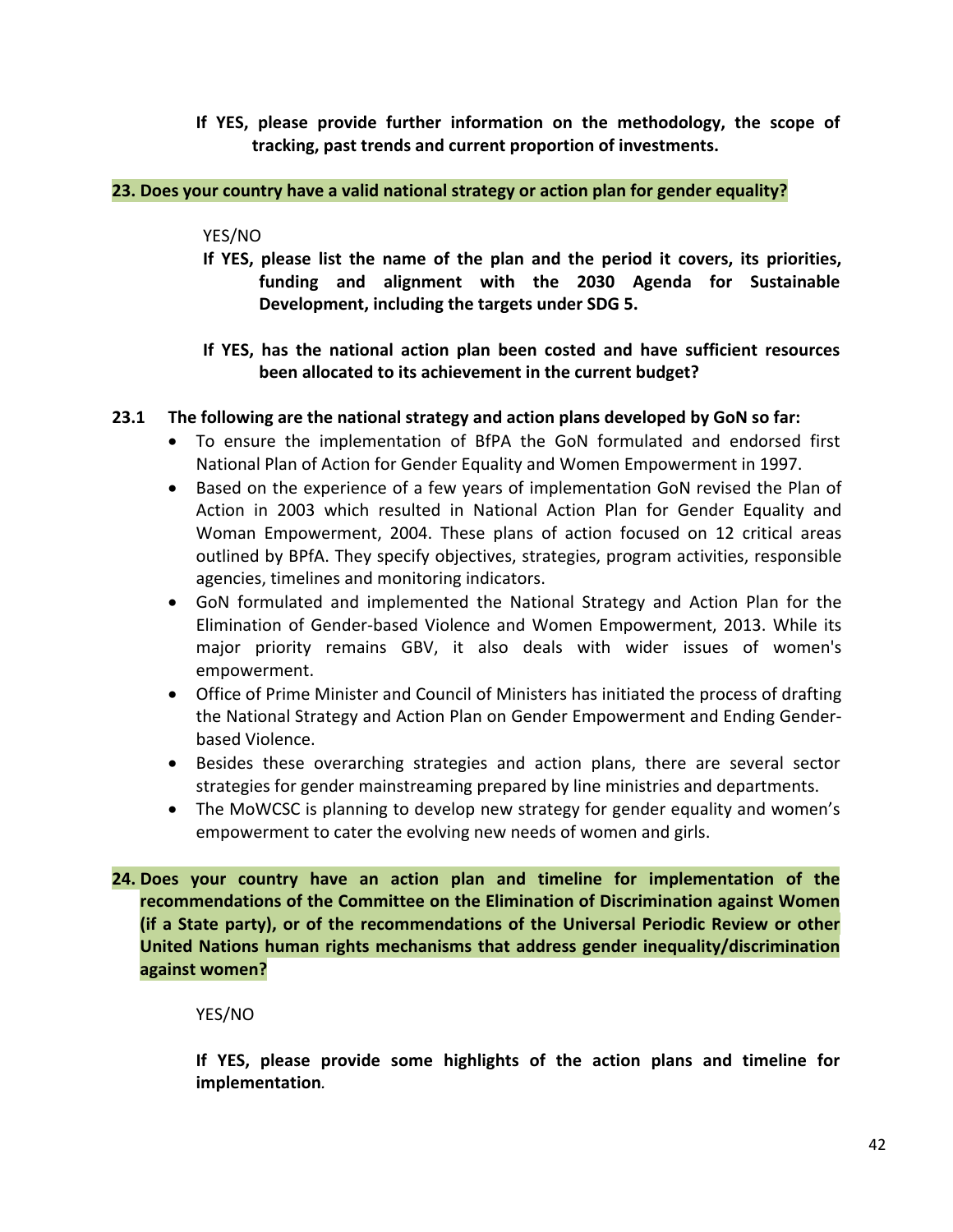24.1 Nepal has always given a due attention to the recommendations of CEDAW and put them into sectoral strategies and programs to the possible extent, and continuously given priority to their implementation. In fact, the GoN has embedded CEDAW, BPfA, MDGs and now SDGs into national and sectoral policy making and planning process. As there were/are overlapping in their priorities and indicators it makes implementation process more synergistic and mutually reinforcing.

## **25. Is there a national human rights institution in your country?**

YES/ NO

**If YES, does it have a specific mandate to focus on gender equality or discrimination based on sex/gender?**

**If YES, please provide up to three examples of how the NHRI has promoted gender equality. (2 pages max.)**

- **25.1 National human rights institutions:** The Constitution of Nepal establishes following eight constitutional bodies as National Human Rights Institutions entrusted with protection and promotion of human rights of women and different marginalized groups and communities:
	- National Human Rights Commission (NHRC)
	- National Women's Commission (NWC)
	- National *Dalit* Commission
	- National Inclusion Commission
	- Indigenous Nationalities Commission
	- *Madhesi* Commission,
	- *Tharu* Commission, and
	- Muslim Commission.

# **25.2 Three key institutions**

**25.2.1 National Human Rights Commission**: The National NHRC enjoys structural, functional and financial independence in line with the Paris Principles and has maintained "A" status. It looks after wide range of human rights issues and is responsible for monitoring and investigation of cases of human rights violations. The mandate, independence and autonomy of the NHRC guaranteed by the constitution are further elaborated by the NHRC Act, 2012. Pursuant to the judgment of the Supreme Court, the NHRC Act has been amended. After the promulgation of constitution in 2015, the GoN is working to further revise the Act in line with the Constitution in consultation with the NHRC. The NHRC performs basically two types of work: protection and promotion. According to the Article 249 of the Constitution the task of NHRC is "to respect, protect and promote human rights and ensure effective enforcement thereof."Accordingly, it has remained effortful to make state accountable to protect and promote human rights of different sections of people. The commission receives complaints, undertakes investigation and makes recommendations for legal actions and files cases against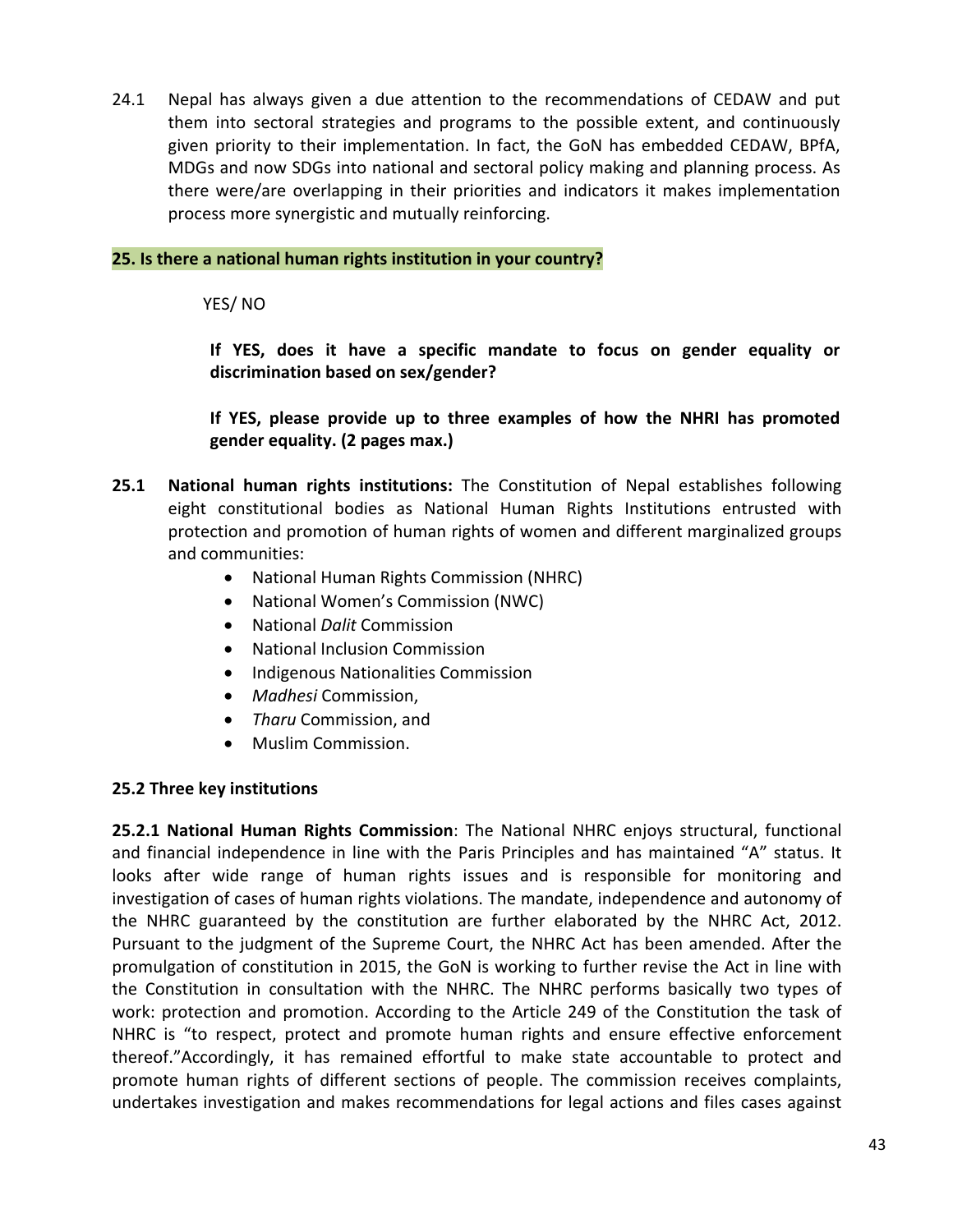the accused of human rights violations on entire human rights spectrum. For example, in the FY 2017/18, it received 152 complaints and investigated 350 complaints including the backlog of previous year. It conducted monitoring for 463 times and carried out 324 promotional events. Sometimes works in partnership and coordination with other agencies as well.

**25.2.2 National Women Commission** was upgraded to an autonomous constitutional body under the Constitution of 2015. GoN initially had established it in 2002. It is a watchdog organization which monitors women's human rights violations. In addition, it is entrusted with various tasks including: formulation of policies and programs for women's welfare; monitoring and review of the status of implementation of legal and policy provisions made for women including international instruments ratified by Nepal; monitor, review and evaluate policies and programs implemented by the State to bring women into the mainstream of national development; and carry out research and studies regarding gender equality, women's empowerment, and other legal provisions concerning women. It also looks into the cases of human rights violation of women filed by different individuals. The NWC hosts a national helpline (1145) and an integrated platform for gender based violence prevention and response. This platform provides integrated package of services for the victims of GBV including psychosocial counselling, court representation, legal counselling, shelter, medical treatment, family reintegration and so on. The helpline receives 5000 to 6000 calls every month and callers are 98% women. Research and development efforts are ongoing in course of strengthening response mechanism to address VAWG. Collaboration between the government agencies, security agencies, NHRIs and CSOs has been enhanced to end all forms of GBV.

**25.2.3 The other Commissions:** The other Commissions mentioned above are also expected to look after the human rights of women in their respective jurisdictions. However, they are newly established by the Constitution and are in the process of developing their standard operating procedures.

# **Peaceful and inclusive societies**

## **Critical areas of concern:**

- E. Women and armed conflict
- I. Human rights of women
- L. The girl child

## **26. What actions has your country taken in the last five years to build and sustain peace, promote peaceful and inclusive societies for sustainable development and implement the women, peace and security agenda?**

Please provide details of up to three concrete examples of measures taken, including aims and scope of measures taken, target population, budget, impact evaluations, lesson learnt, and links to further information. Please also provide information about actions for specific groups of women and girls, such as those listed in question 3. Where relevant and possible, please provide data to support your responses. (2 pages max.)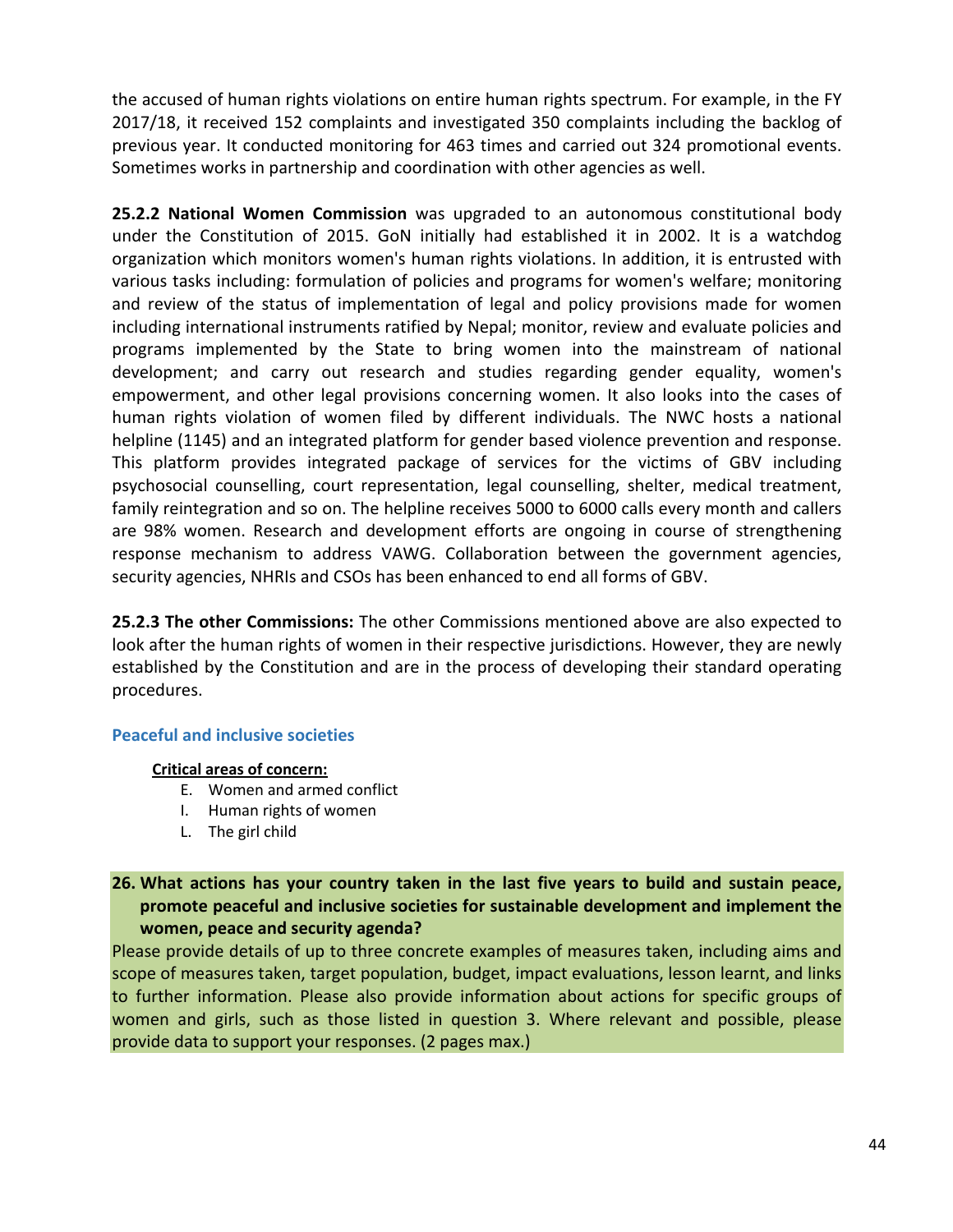- $\Box$  Adopted and/or implemented a National Action Plan on women, peace and security
- Integrated women, peace and security commitments into key national and interministerial policy, planning and monitoring frameworks
- $\Box$  Used communication strategies, including social media, to increase awareness of the women, peace and security agenda
- $\Box$  Increased budgetary allocations for the implementation of the women, peace and security agenda
- $\Box$  Supported inclusive and gender-sensitive conflict analysis, early warning and prevention mechanisms
- □ Other
- **26.1 A decade of peace building:** Last one decade of Nepal was devoted in peace building and managing political transition. Following the Comprehensive Peace Accord, (CPA) 2006, GoN initiated a number of policies, legislations, plans and programs towards a more gender-equal and gender-just polity and society. Women achieved unprecedented representation (about 33%) in both of the constituent assemblies (CAs). This provided women leaders with opportunity to bring their concern and agenda in the constitution making process. The second Constituent Assembly finalized and approved the Constitution of Nepal.

### **26.2 Three measures**

- **26.2.1 National Action Plan (NAP) on UNSCR 1325 and 1820 (2011-2016):** The Desk Review Report prepared in 2017, found that implementation of NAP resulted in significant achievements, notwithstanding some weaknesses noted in implementation process. It revealed that the NAP succeeded in contributing significantly in the mainstreaming of Women Peace and Security (WPS) agenda in government institutions. It sensitized key stakeholders, along with larger number of people and institutions on the gendered impact of conflict. It also sensitized entire electoral machinery, and the Election Commission of Nepal (ECN) formulated and implemented the Gender and Social Inclusion Policy, 2013 and a number of gender-friendly legislations were enacted during 2017 elections of 3 levels of governments. Consequently, a greater number of women candidates got elected in political offices from federal parliament to local assemblies. The ECN required 50% volunteers in voters' education to be women and made all publicity materials gender-sensitive. The ECN also launched voter education campaigns aiming at raising the awareness of local women, particularly the women from *Dalit* and other marginalized communities.
- **26.2.2 Multi-sectoral focus of WPS Agenda:** The NAP succeeded to sensitize the security agencies and personnel: Nepal Police (NP), Armed Police Force (APF) and Nepal Army (NA). Security agencies increased the intake of women staff to 20 percent and developed GESI policies and training curriculums on WPS. As a part of NAP implementation the Ministry of Law, Justice and Parliamentary Affairs launched programs to support victims' access to justice along with awareness and legal aid activities. The Ministry of Peace and Reconstruction (MoPR) launched massive relief and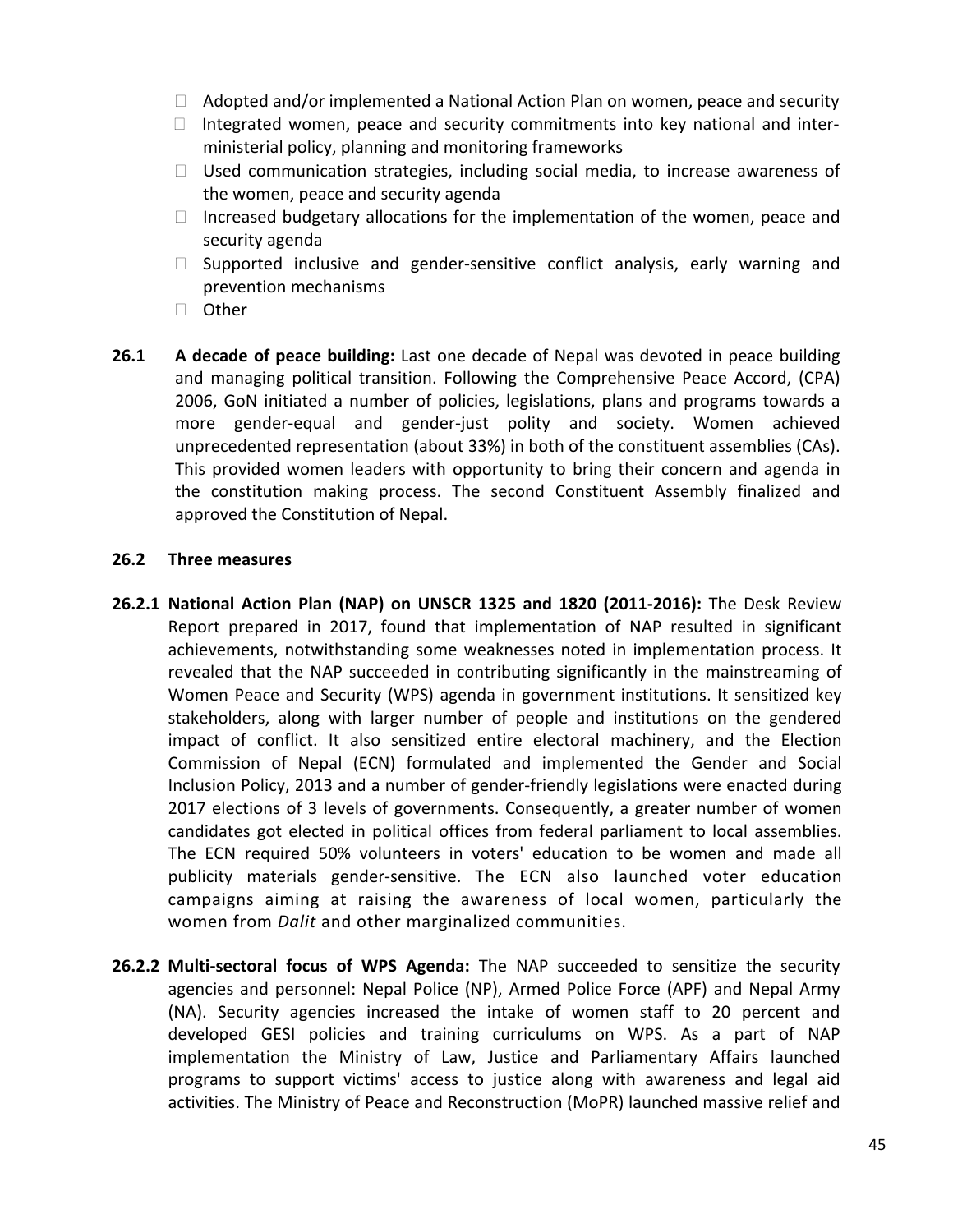rehabilitation programs encompassing both ex-combatants and conflict affected people. The ministry established an elaborate network of over 2900 multi-stakeholder Local Peace Committees (LPCs) throughout the country to implement CPA and NAP with mandatory 33% representation of Women.<sup>xxii</sup> The Ministry of Industry implemented program for conflict affected women and girls (CAWG) for employment and enterprise development and provided training to 1620 CAWG along with the provision of subsidies to purchase equipment and materials. Ministry of Education implemented functional literacy and livelihood skill training program to CAWGs. It also integrated UNSCR 1325 and 1820 into educational curriculums both school education and non-formal education. The NWC implemented a project to promote equal participation of women in decision making positions and peace building process.

- **26.2.3 Women's participation in peace building process:** Women were provided with opportunities to participate and contribute through a number of avenues. They participated and contributed as members of CA in constitution making and developing legislative frameworks. Other state agencies and mechanisms, central and local government agencies; gender units and focal persons in ministries, departments and projects; security agencies as well as LPCs also provided them with opportunity for participation. Women participated through their own organizations, other civil society organizations as well as networks. They created influence at national level through advocacy, peace rallies, signature campaigns, radio/TV talk shows, roundtable discussions and production and dissemination of awareness materials. They lobbied for inclusion of women in key governance structures and committees. They were also contributing to psychosocial counseling; community infrastructure building; livelihood promotion and economic recovery in the evolving context of massive labor migration within the country and overseas. As part of localizing process, the NAP was instrumental in sensitizing local political leaders and all local government agencies on UNSCR 1325 and 1820 and building capacity of all village level social mobilizers to identify and support conflict and GBV affected women and girls. Intensive orientation was provided to members of government and political parties on UNSCR 1325 and 1820.
- **26.3 Drafting of NAP II:** As the political transition ends and an era of political stability commences, GoN has taken step to address the specific needs of the victims of conflict related sexual violence and some other gaps realized during first phase NAP implementation. The NAP II on UNSCR 1325 and 1820 takes into account the recommendation of UN Office of Special Representative of Secretary General on Sexual Violence on Conflict in this regard. The draft includes the framework for monitoring, reporting and evaluation. It fits well with national and sectoral policies and plans and also outlines the localization plan. It specifies activities, expected results, indicators, responsible agency, partner agencies, timeline, and required budget. The process of drafting ensured participation of the key stakeholders from government, civil society, women's groups, and development partners. The drafting committee also included a representative from the victims. By implementing NAP II, GoN intends to finish the unfinished business of peace process.
- **26.4 Transitional justice:** GoN is committed to dispense justice and ensure accountability in serious violations of human rights as per the Comprehensive Peace Accord (CPA) and the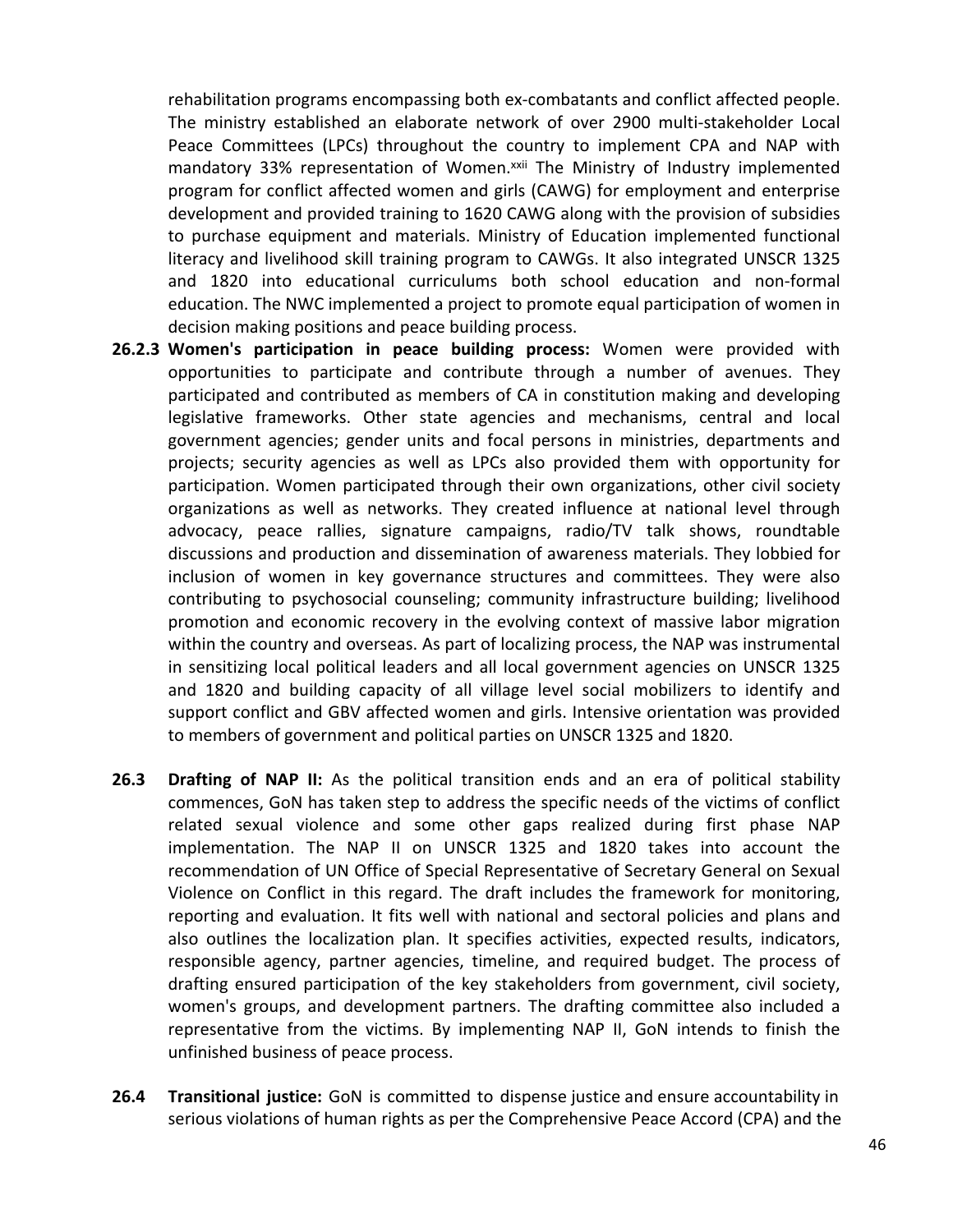directives of the Supreme Court. In this connection, GoN has recently amended Enforced Disappearances Enquiry, Truth and Reconciliation Commission Act, 2014 and has extended the tenure of Truth and Reconciliation Commission (TRC), Nepal and Commission of Investigation on Enforced Disappeared Persons (CIEDP). As the current teams have completed their terms GoN has already formed a committee under the leadership of ex-Justice of Supreme Court to recommend the new teams for both commissions. The Committee has already initiated the process.

**27. What actions has your country taken in the last five years to increase the leadership, representation and participation of women in conflict prevention, resolution, peace building, humanitarian action and crisis response, at decision-making levels in situations of armed and other conflicts, and in fragile or crisis settings?**

Please provide details of up to three concrete examples of measures taken, including aims and scope of measures taken, target population, budget, impact evaluations, lesson learnt, and links to further information. Please also provide information about actions for specific groups of women and girls, such as those listed in question 3. Where relevant and possible, please provide data to support your responses. (2 pages max.)

- Promoted and supported women's meaningful participation in peace processes and the implementation of peace agreements
- Promoted equal participation of women in humanitarian and crisis response activities at all levels, particularly at the decision-making level
- Integrated a gender perspective in the prevention and resolution of armed or other conflict
- Integrated a gender perspective in humanitarian action and crisis response
- Protected civil society spaces and women's human rights defenders
- Other
- 27.1 GoN increased the role of women in conflict prevention and peace building in many ways. In the first place the GoN appointed women leaders in key decision making bodies like cabinet and parliamentary committees. Three women ministers headed MoPR at different points in time. Secondly, women's perspectives were also mainstreamed through Gender Focal Points (GFPs), who led the efforts of gender mainstreaming in different ministries and departments. Most of the GFPs who appraise relevant policy and programs from gender lens are women. Most of the GFPs were also provided with training on United Nations Security Council Resolutions 1325 and 1820. Third, provisions of women's mandatory presence and participation were also facilitated by affirmative action and quotas such as at least 33 percent representation in parliament and 40% in local governments. Fourth, the newly issued planning guidelines by NPC (2018) require all provincial and local planning bodies and committees to ensure women's participation as a member of the committees. Fourthly, the number of women staff in civil service has substantially increased due to affirmative action. Fifthly, GoN has also providing women politicians and civil servants with opportunity to enhance their capacity through training, exposure visits, and participation in national and international events. Finally,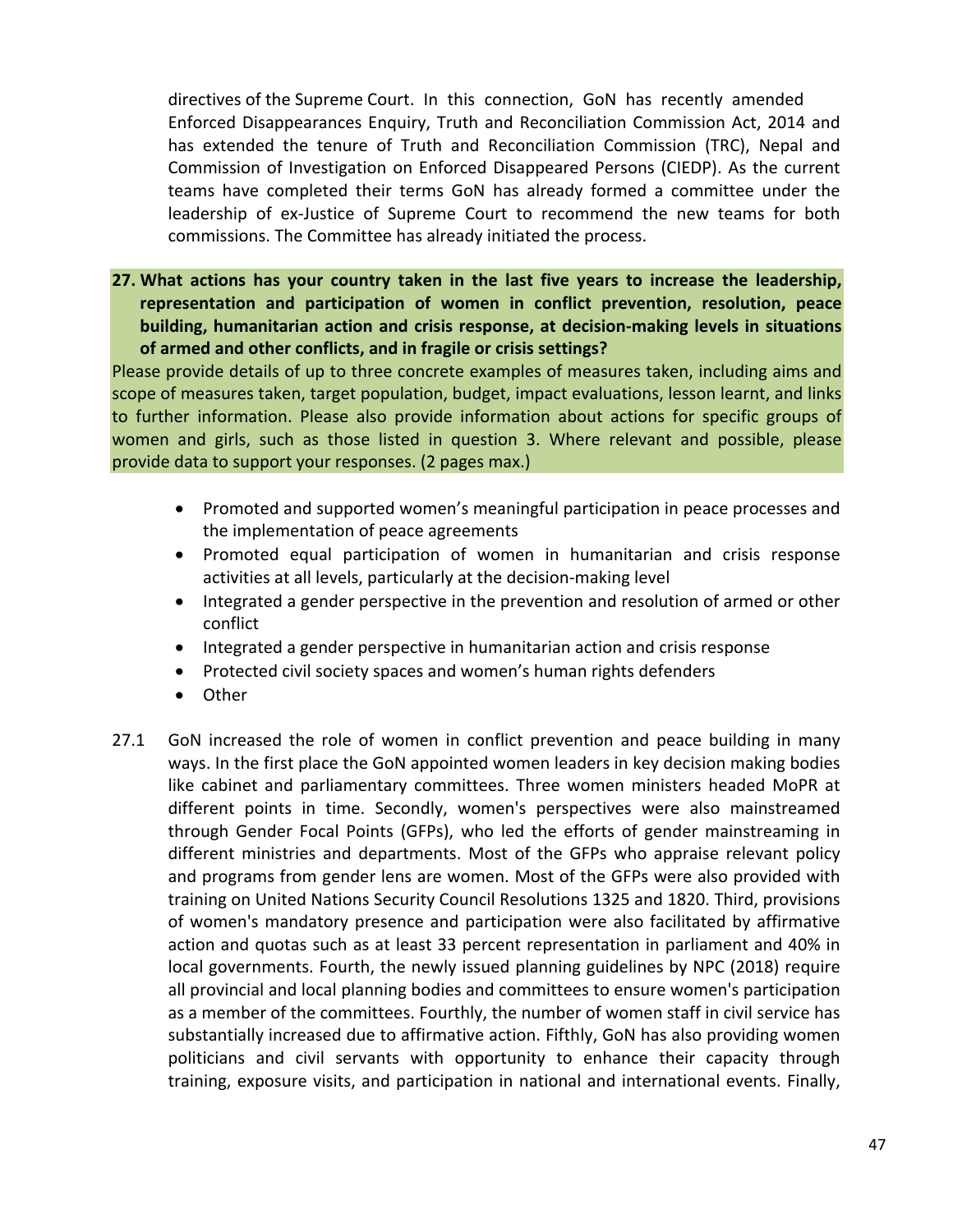in decisions related to reconstruction and recovery female engineers and GFPs were made parts of the decision making team.

### **27.2 Concrete measures**

- **27.2.1 Promoted and supported women's meaningful participation in peace processes:** Nepal developed and implemented NAP I (2011/12-2015/16) and Localization Guidelines, 2013 adopting a very participatory process. The main objective of the NAP I was to ensure proportional and meaningful participation of women at all levels of conflict transformation and peace building processes and protection of the rights of women and girls. The global study on the implementation of WPS has appreciated the widely consultative process adopted in Nepal. The NPA had five key pillars i.e. prevention, protection, prosecution, capacity building and coordination. Women's meaningful participation was sought in the implementation of all five pillars from within the government as well as from civil society organizations. The Localization Guideline was meant to support the effective implementation of NAP at the local level by ensuring women's participation. Local Peace Committees became a conduit for women's active participation at local level levels. Similarly, NAP II also was drafted through a participatory process and it also intends to ensure participation in its implementation process.
- **27.2.2 Participation of women in humanitarian and crisis response activities:** The Disasters Management Act, 2017 makes it mandatory to ensure participation of women in all levels of institutional mechanisms devised to implement the Act. It also requires for taking care of special and differentiated needs of women and girls during emergency periods. The MoPR launched massive relief and rehabilitation programs encompassing both ex-combatants and conflict affected people. Further, in most of the subsequent mechanisms and activities women's participation has been ensured. As members of CAs and parliament, women have participated in legislation process and constitution making thus contributing in the making of gender friendly constitution and laws. Women contributed and continue to contribute through other state agencies and mechanisms, central and local government agencies; gender units and focal persons in ministries, departments and projects; security agencies as well as those created by the government for specific purpose like LPCs. Women participated through their own organizations, other civil society organizations as well as networks.
- **27.2.3 Mainstreamed gender in post-earthquake reconstruction:** GoN has assessed and responded to the impact of devastating earthquake of 2015 using gender lens. As the disaster had resulted in a colossal humanitarian crisis never known before in the history of the nation, GoN constituted thematic teams for post disaster need assessment. In the process, a separate thematic group was constituted on gender and social inclusion and mainstreamed in the assessment of all sectors as cross cutting theme. Special consideration was given to women and girls from marginalized communities who were found to be affected more severely. For example, the security agencies stepped up measures to prevent trafficking in women and girls. This process has continued in the post-earthquake reconstruction phase. At the Policy, Monitoring and Social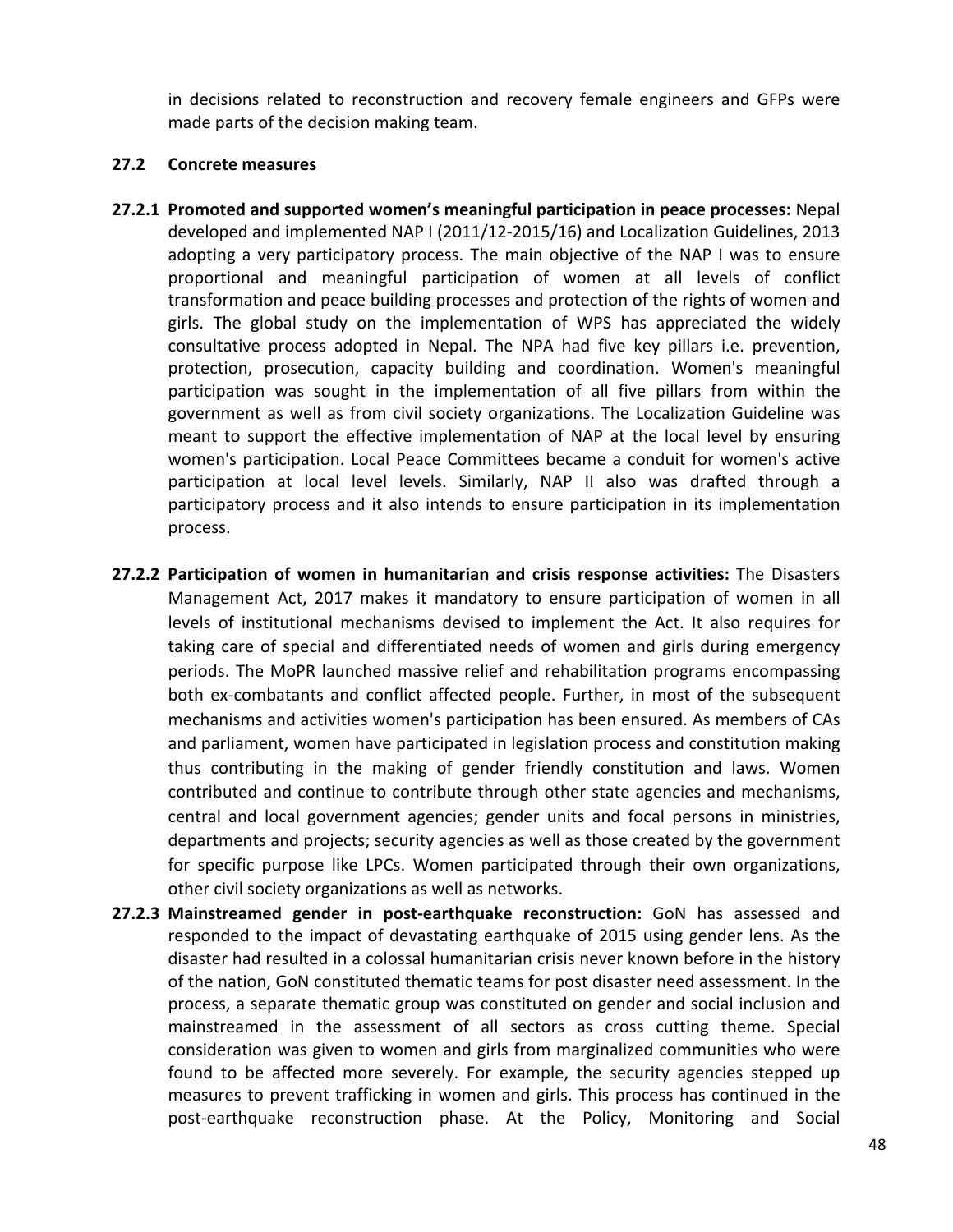Development Division of National Reconstruction Authority a separate section has been established for Livelihood Promotion, Gender Equality and Social Inclusion. The section is headed by a female Under Secretary of GoN. For the design, implementation and monitoring of GESI related works a separate committee is formed under the Division Chief, the Joint Secretary. One example of affirmative measure is that at least 20% women should be included in all skill and entrepreneurship development trainings. Single women, poor *Dalits*, Senior citizens' families with members (only) above 75 years, and extremely marginalized families are provided with additional NRs. 50,000 on top of Rs. 300,000 made available for reconstruction works.

**28. What actions has your country taken in the last five years to enhance judicial and nonjudicial accountability for violations of international humanitarian law and violations of the human rights of women and girls in situations of armed and other conflicts or humanitarian action and crisis response?**

Please provide details of up to three concrete examples of measures taken, including aims and scope of measures taken, target population, budget, impact evaluations, lesson learnt, and links to further information. Please also provide information about actions for specific groups of women and girls, such as those listed in question 3. Where relevant and possible, please provide data to support your responses. (2 pages max.)

- $\Box$  Implemented legal and policy reform to redress and prevent violations of the rights of women and girls
- $\Box$  Strengthened institutional capacities, including of the justice system and transitional justice mechanisms as applicable, during conflict and crisis response
- $\Box$  Strengthened capacity of security sector institutions on human rights and prevention of sexual and gender-based violence and sexual exploitation and abuse
- $\Box$  Increased access of conflict-affected, refugee or displaced women to violence prevention and protection services
- $\Box$  Taken measures to combat illicit arms trafficking
- $\Box$  Taken measures to combat the production, use of and trafficking in illicit drugs
- $\Box$  Taken measures to combat trafficking in women and children
- □ Other
- 28.1 Nepal has been implementing National Plan of Action on CEDAW since 2004 to promote and protect the human rights of women. Nepal is also in the course of implementing periodic action plans for protection of human rights of women and children.
- 28.1.1 In addition, a large number of new HRIs with wide national and international networks have emerged over the years within the government as well as non-government sectors to keep surveillance on human rights situation; inform government agencies about violations; and demand justice and accountability on behalf of the victims. Most of GoN agencies including security personnel are sensitized in basic human rights principles and norms. A whole set of institutional mechanisms are set up from parliament, constitutional bodies like the NWC, NHRC, and a number of other commissions, Women and Children Service Centers, to community watch groups, to keep surveillance on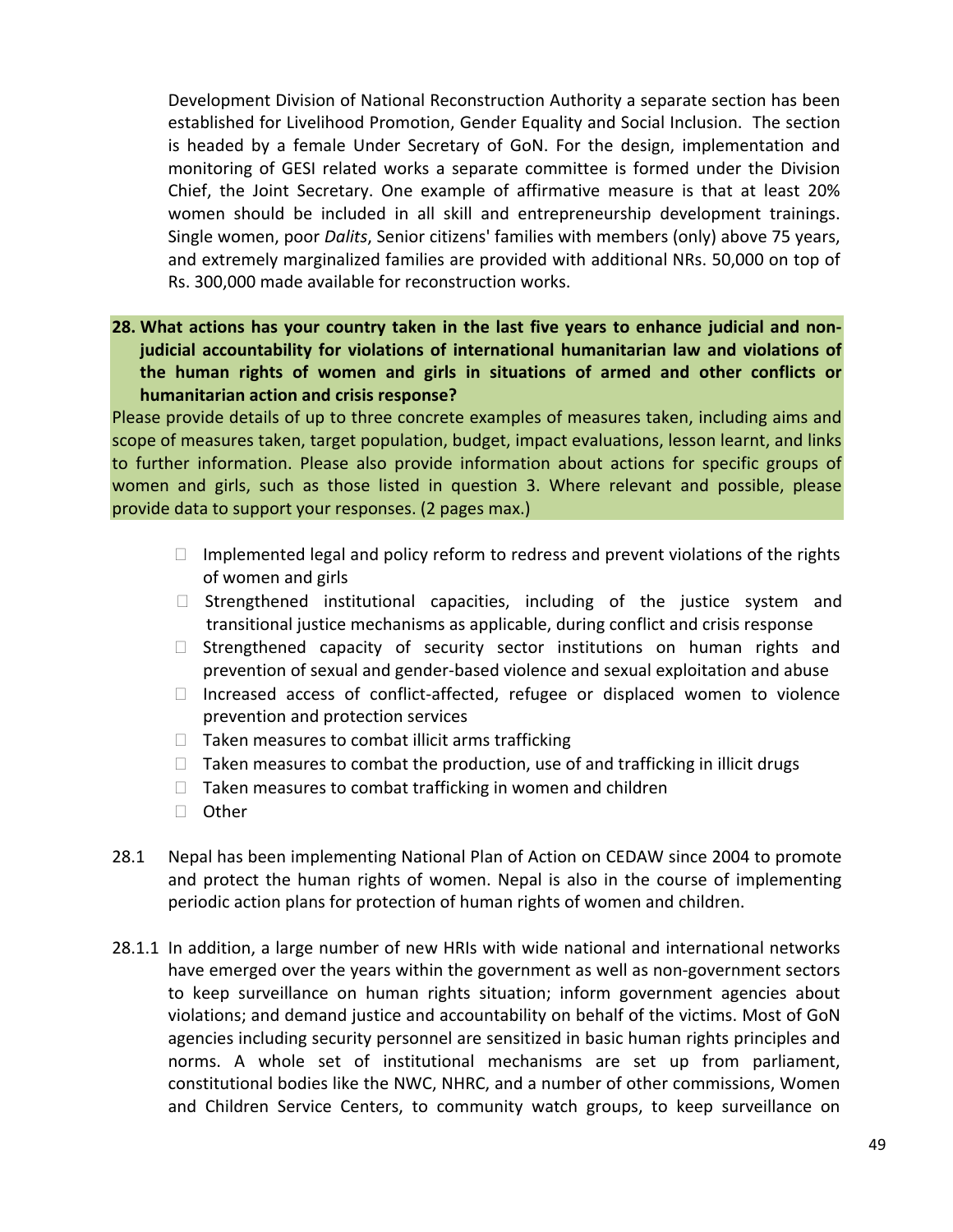human rights violations. Similarly, a number of provisions from helpline to shelter homes, OCMCs, specialized services to rehabilitation centers are established to support victims. Both GOs and NGOs are collaborating and initiating mutually reinforcing interventions. This situation has provided victims including those affected by disaster, conflict, and internal displacement adequate access to protection and prevention services.

### **28.2 Concrete measures**

- **28.2.1 Legal and policy reform to redress and prevent violations of the rights of women and girls:** In 2017 GoN has replaced old Country Code by five new Codes making it timerelevant as well as sensitive and responsive to the needs of women and girls. Section 160 of National Penal Code, 2017 criminalizes all forms of discrimination based on caste, gender, religion, physical characteristics and the like. Six important Acts have been enacted in the last five years related with Sexual Harassment at Workplace (Prevention) Act, 2015, Safe Motherhood and Reproductive Health Rights Act, 2018, Witchcraft Allegation (Offense and Punishment) Act 2016, Victims of Crimes Protection Act, 2018, Children Act, 2018 and Labor Act, 2017 which are intended to protect the rights of women in humanitarian ground and also aligning with the international laws related to human rights.
- **28.2.2 Strengthened capacity of security sector institutions:** The implementation of NAP I (on UNSCR 1325 and 1820) immensely helped sensitize the security agencies and personnel. Personnel of Nepal Police (NP), Armed Police Force (APF) and Nepal Army (NA) were sensitized on the cases of women's human rights violations. The NA introduced the provision of 20 percent quota to women in future recruitment; provided training to all security personnel going to peace keeping missions abroad; issued the Gender Code of Conduct Guidelines (2013) spelling out proper conduct and procedures for addressing complaints of harassment and gender based violence at workplace; and Women Recruitment Guidelines, 2012. The NP also made the provision of 20 percent quota for women; developed Gender Policy (2012); Code of Conduct Against Gender-based Violence (2012); revised Police Regulations for appropriate adjustments in view of increased women police force; and carried out regular orientation program on UNSCR 1325 and 1820. Similar provisions of quota, training and adjustments were also made by the Armed Police Force. The NP provided training to a good number of officers on WPS issues and expanded Women Children Service Cells (WCSCs) to 246 locations in the country. These cells look after cases of human rights violations in all forms including rape or attempt to rape, marital rape, incest, domestic violence (physical, mental, and sexual) exploitation of children; polygamy and child marriage, untouchability, witchhunting, illegal abortion and human trafficking among others. This has made the Police service more friendly and accessible to women and girls.
- **28.2.3 Measures taken to combat trafficking in women and children:** The Human Trafficking and Transportation Control Act, 2007 provides for stringent measures towards eliminating the cases of human trafficking. GoN has launched various programmes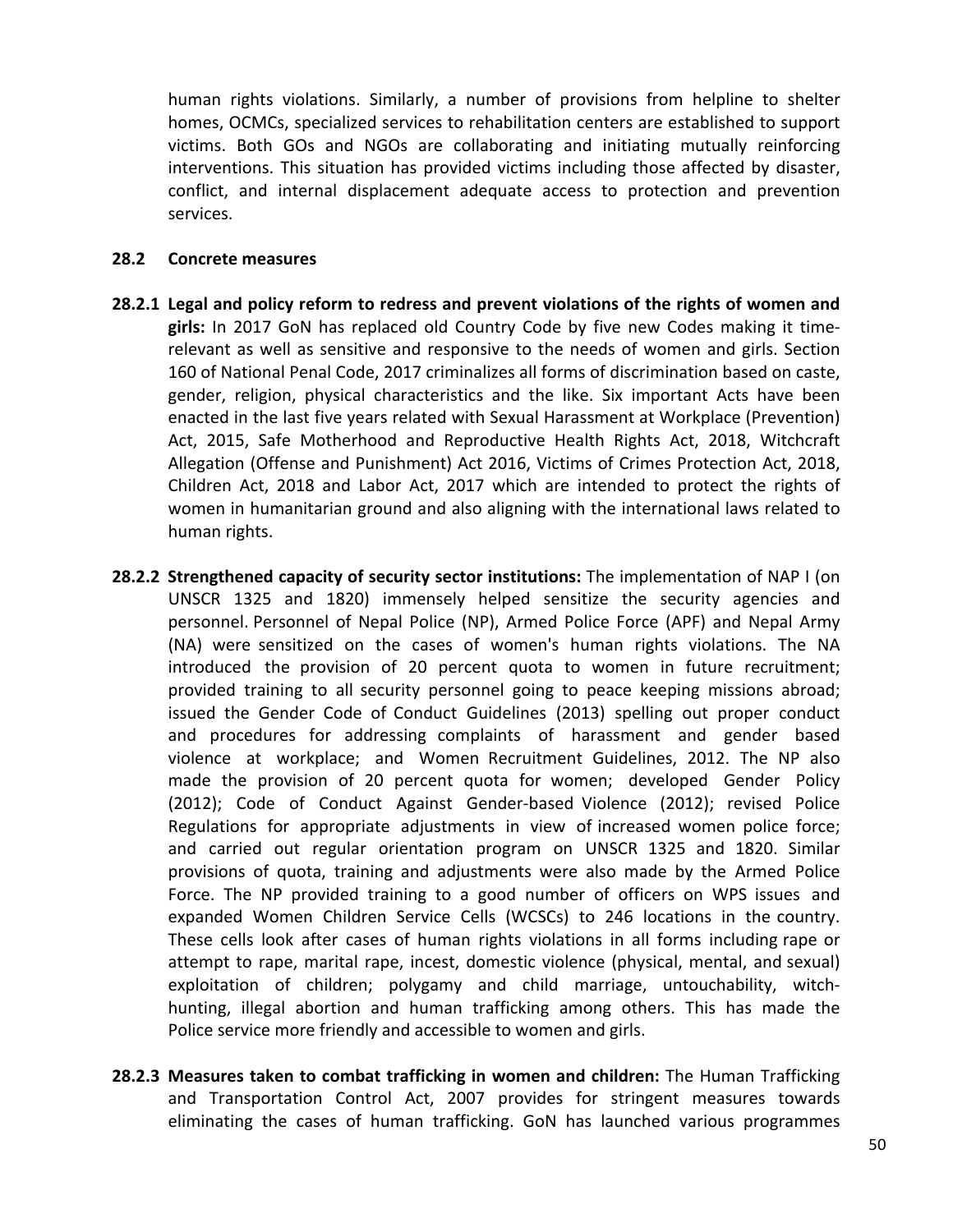against human trafficking in coordination with Civil Society Organizations (CSOs). A fund for rehabilitation of survivors has been established in each district, and rehabilitation homes/centres have been established in eight districts for the survivors/victims. Investigation procedures for human trafficking have been incorporated in the training curricula of Nepal Police. Police personnel, prosecutors and judges have been receiving regular training to receive updates on investigation procedures of human trafficking cases through Nepal Police Academy and Judicial Academy respectively. National Minimum Standards for Victim Protection and the SOPs for Shelter Homes for trafficking survivors are being implemented for ensuring adequate protection, assistance and provision of safe homes. As a collaborative effort, Nepal is implementing a Combating Trafficking in Persons (CTIP) program for sometimes now to prevent trafficking, protect survivors and prosecute human traffickers. MoWCSC has established separate dedicated fund for victims of trafficking used for the rescue, relief and rehabilitation of the victims. The Child Emergency Fund is available to girls and boys at risk.

**28.2.3.1GoN has established various service mechanisms to provide services and support to victims of GBV that include victims from trafficking:** GoN has been implementing National Plan of Action on Anti-human Trafficking (2012-2022). The Plan of Action focuses on 4 strategic areas: i) prevention, ii) protection, iii) prosecution, and iv)capacity building. Ministry of Law, Justice and Parliamentary Affairs (MoLJPA) has constituted a Legal Aid *Centre* that provides legal aid in all the districts throughout the country. At district level, such aid is provided through District Legal Aid Committees. Nepal Bar Association has also established legal aid service units at district level as extended arms of District Bar Chapters. MoLJPA has also conducted Legal Awareness Programs at different intervals in which civil society organizations have also contributed. There are 36 Safe Houses, 10 Rehabilitation Centres for Victim of Trafficking, and one Long Term Rehabilitation Centre. GoN has established hospital based one stop Crisis Management Centre (OCMC) in 46 districts to the victims of GBV including trafficking. Police and the courts are becoming more responsive to the women's issues and problems. Supreme Court has given many seminal verdicts in cases related to women's rights one of them is for fast track court process for the cases of trafficking.

## **29. What actions has your country taken in the last five years to eliminate discrimination against and violations of the rights of the girl child?**

Please provide details of up to three concrete examples of measures taken, including aims and scope of measures taken, target population, budget, impact evaluations, lesson learnt, and links to further information. Please also provide information about actions for specific groups of women and girls, such as those listed in question 3. Where relevant and possible, please provide data to support your responses. (2 pages max.)

- $\Box$  Taken measures to combat negative social norms and practices and increased awareness of the needs and potential of girl children
- $\Box$  Strengthened girls' access to quality education, skills development and training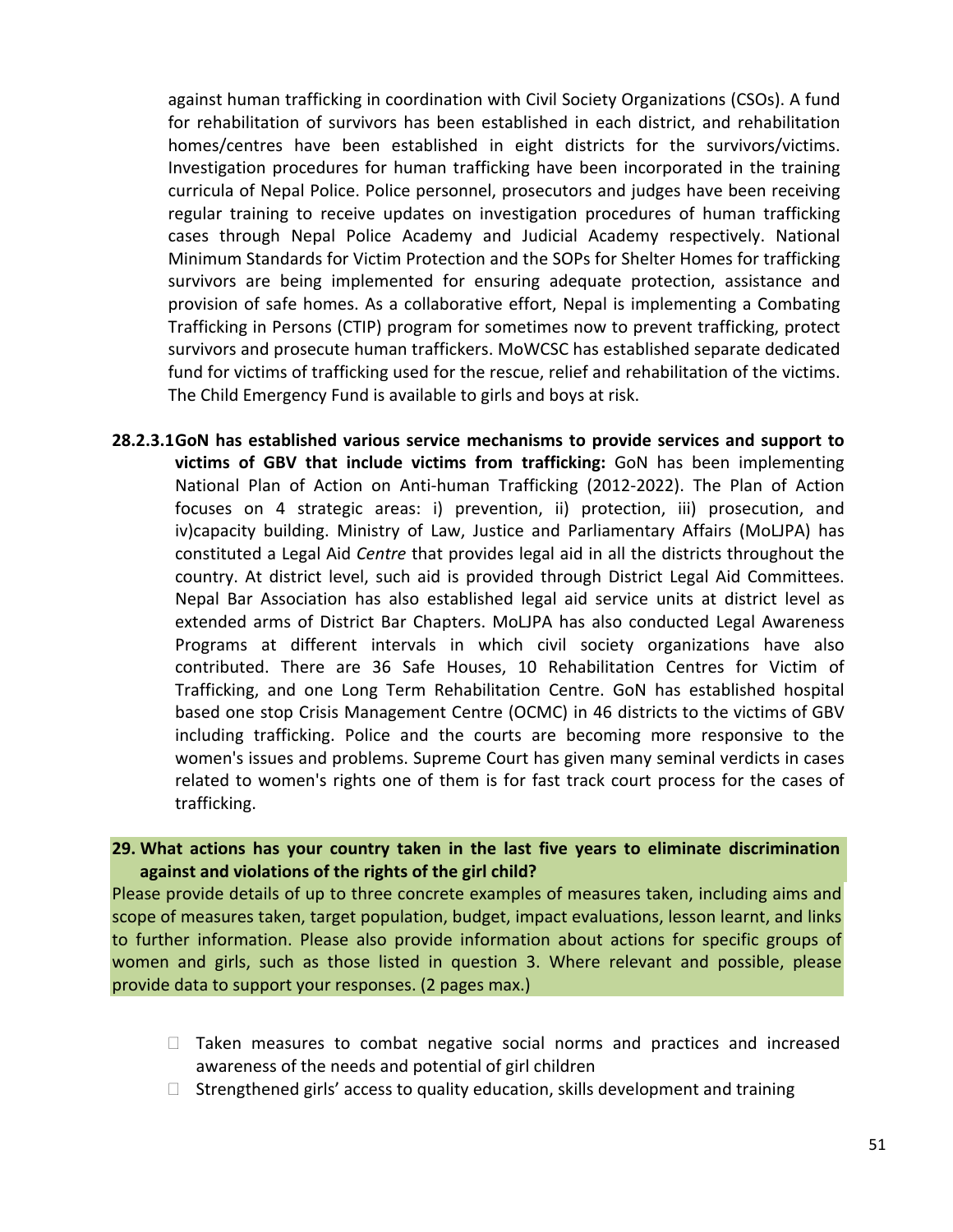- $\Box$  Tackled disadvantages in health outcomes due to malnutrition, early childbearing (e.g. anemia) and exposure to HIV/AIDS and other sexually transmitted diseases
- $\Box$  Implemented policies and programmes to reduce and eradicate child, early and forced marriage
- $\Box$  Implemented policies and programmes to eliminate violence against girls, including physical and sexual violence and harmful practices
- $\Box$  Implemented policies and programmes to eradicate child labour and excessive levels of unpaid care and domestic work undertaken by girl children
- □ Other
- **29.1 The GoN is making every effort to protect the rights of girl child:** The Constitution of Nepal has many provisions for ensuring right of children in 10 different clauses under Article 39. According to Article 39 every child has the right to name, birth registration and identity; the right to education, health, maintenance, proper care, sports, entertainment for overall personality development; the right to elementary child development and child participation. No one can employ a child to work in any factory, mine or similar other hazardous work. It prohibits child marriage, trafficking, abduction, kidnapping or taking on hostage. No child can be recruited or used in army, police or any armed group or subjected to abuse, exclusion or physical, mental, sexual or other form of exploitation. No child can be subjected to physical, mental or any other form of torture at home, school or other places. It provides every child with the right to juvenile friendly justice and ensures special protection and facilities to children who are helpless, orphan, disabled, conflict victim, displaced or vulnerable. Any act contrary to clauses (4), (5), (6) and (7) shall be punishable by law, and a child victim has the right to obtain compensation from the perpetrator. Similarly, Article 18 makes all children equally rightful to inheritance while Article 43 makes provision of social security. Article 51 calls for the abolition of child labor.
- 29.1.1 There are over 40 Acts, Regulations, Orders, Directives and Guidelines meant to implement the constitutionally guaranteed rights of children including Children's Act, 2018.<sup>xxiii</sup> Children's Act, 2018 has significantly reformed existing laws relating to children. Elaborate institutional structures have been developed from the central to the local levels to provide child related services and facilities. XXIV Two Toll Free Child Helplines 104 and 1098 have been established with national coverage. Child Correction Homes are established. In addition, Village Child Protection Committees (VCPCs) and subcommittees and child clubs are also functioning for child protection. The NHRC also receives cases of child rights violations including corporal punishment in schools. GoN has already implemented two 10- year National Plan of Actions for Children from 1990s to 2014, and is in the process of preparation of new NPA III. Several other sectoral and crosscutting national plan of actions related to education, health, adolescents, human rights, human trafficking are being implemented simultaneously. The GoN has been implementing National Child Policy since 2012 which aims at protecting children from all forms of physical and mental violence, abuse, abandonment, neglect, exploitation and sexual abuses among others.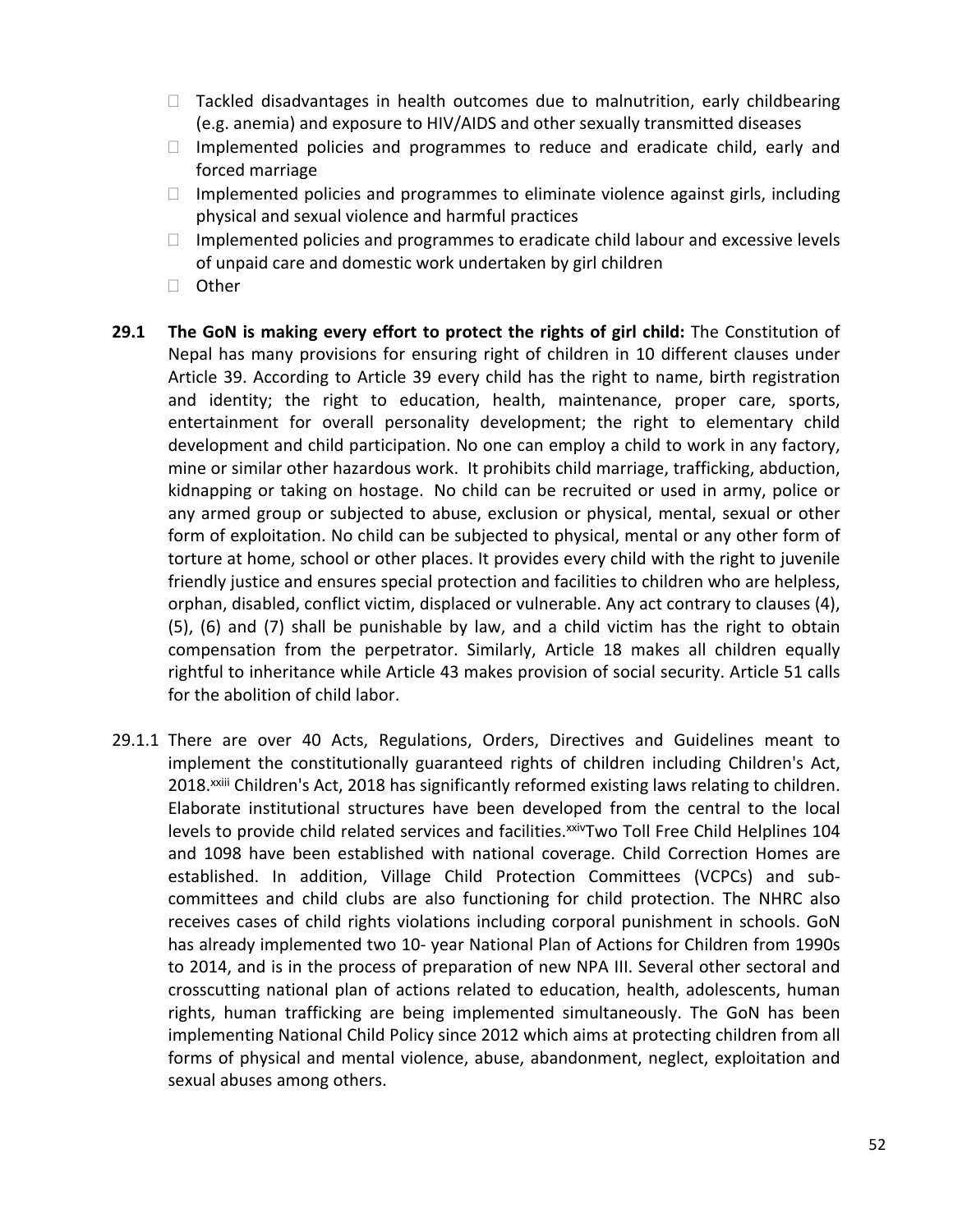29.1.2 The Fourteenth periodic plan (2016-2019) pledges to create a conducive environment to ensure the rights of children and adolescents. It aims among others to a) protect and promote rights of children and adolescents; b) end all types of discrimination, exploitation, violence, negligence, and degrading behavior against children and adolescents. The Approach Paper of 15th Plan envisions a child friendly society where all rights of children are ensured. It integrates the targets and indicators of SDGs including quality education and health, access to safe and green public spaces, and end of all forms of discriminations, exploitations, and abuses against girls and boys. Key strategies are: reducing child mortality by making improvements in child health; promoting access to quality ECD services; zero tolerance to violence against girls and boys; protection and security to vulnerable children; elimination of all forms child labor and development of child friendly infrastructure and care provisions.

## **29.2 Three recent initiatives**

- **29.2.1 National Strategy for Ending Child Marriage, 2016**: This strategy aims to end child marriage by 2030. For this purpose, it proposes to: enforce exiting legal provisions effectively and review and amend them if required; integrate appropriate child friendly programs in periodic and annual plans and programs; mobilize children, adolescents and adult men against child marriage; mobilize all stakeholders and collaborate with against child marriage; improve access of at risk children to alternative resources and services; among others. It identifies the following strategic directions: strengthening policy and legislative framework; empowering girl child and adolescents; improving children's access to quality education; engaging children, adolescent and adult men in anti-child marriage campaign; mobilizing family and community; developing and strengthening child and adolescent friendly services (including education, health, legal aid, referral system). It also articulates implementation mechanism and processes from central to district level. It is implemented focusing on the pocket areas where the incidence of child marriage is high. The major focus of this strategy is to protect girls from child marriage and end this bad practice.
- **29.2.2 Expansion of ECD facilities**: Nepal has incorporated 1 year pre-primary education into law and has made it a part of free and compulsory basic education. Accordingly, the GoN has expanded early childhood development facilities. Similarly, institutional schools are also establishing ECD/preprimary classes which amount to about 5000 in number. The number of ECD *centre* is increased by about 35 times in 14 years from 1038 in 2003 to 36,568 in 2016/17. In 2016/17, there were 958,127 children enrolled in ECD out of which 47.20% were girl child.<sup>3</sup> During the period of 2014 to 2018, Gross Enrolment Rate (GER) of Girls in ECD/PPCs has increased from 77.3% to 83.7%; Girls' Percentage of new entrance in grade 1 with ECD experience has increased from 60 % to 65.9 %. The UNICEF's global report on pre-primary education, *A World Ready to Learn: Prioritizing Quality Early Childhood Education*, has quoted Nepal among the 'high performers' in the world though Nepal is spending relatively less per child annually (US\$14) at pre-primary level. This expansion of ECD facilities has made positive impact in the life of children. These efforts are protecting the rights of children including girl child.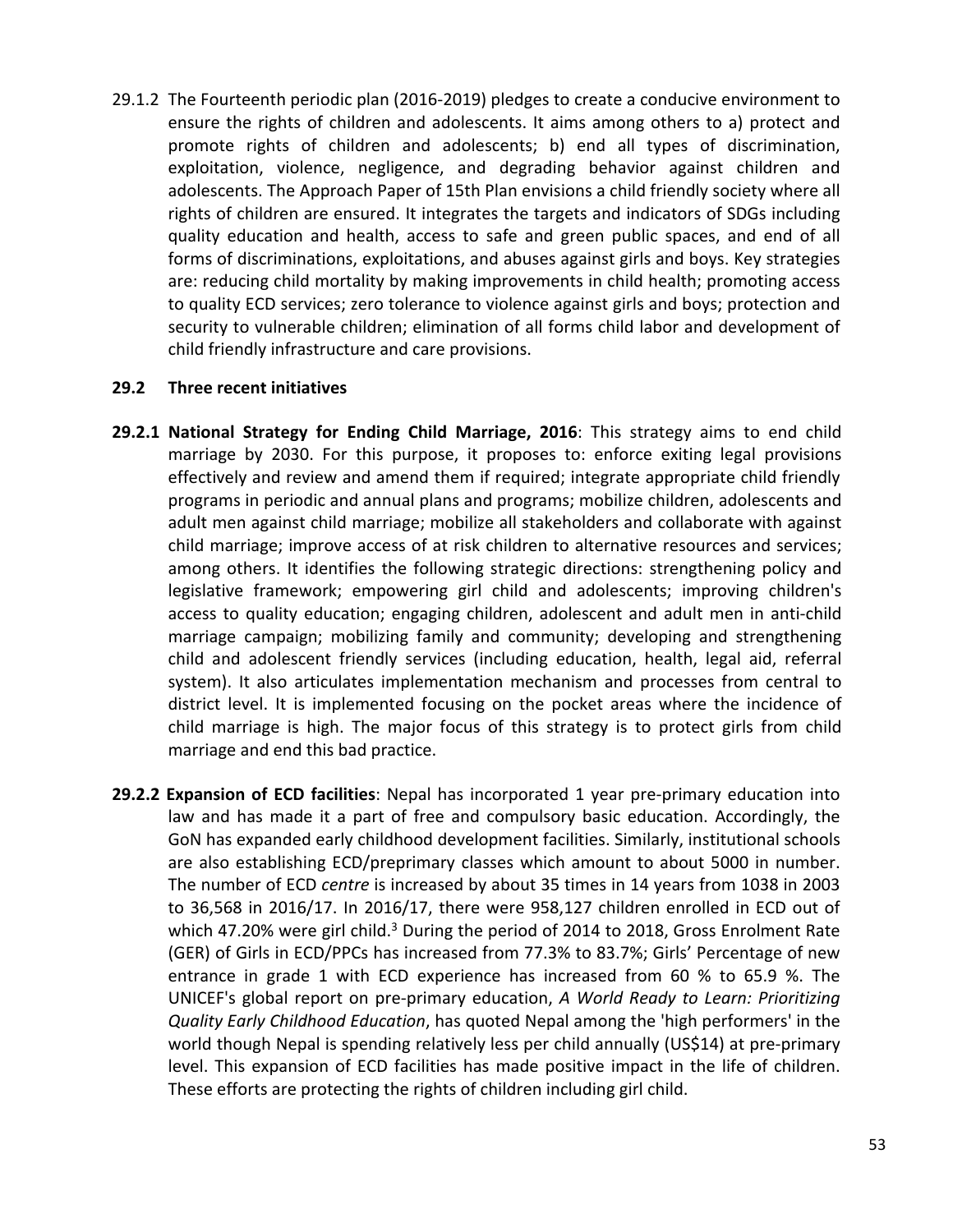**29.2.3 Multi-sector Nutrition Plan I and II (2013-2017/2018-2022)**: The MSNPs aim to improve maternal and child nutrition as well as to reduce under-nutrition, in terms of maternal Body Mass Index (BMI) and child stunting, by one third by taking to scale both nutrition specific and nutrition sensitive interventions. One of key principles is to support socially inclusive and gender and child friendly approaches in the design and implementation of its programs. It also intends to implement affirmative action policies in favor of the poor, women, and disadvantaged communities to maximize their participation. Some of its result areas are improvement in maternal, infant, and young child feeding practices through a comprehensive approach. The Plans intend to expand programs to improve maternal, infant, and young child micronutrient status. One of the result areas is enhancement of the status of adolescent girls' parental education, life-skills and nutrition by integration of nutrition with life-skills education. Nutritional support to adolescent girls is combined with de-worming to all. It also has promoted campaigns to increase practices on hand washing with soap at critical times, especially among adolescents, mothers with infants and young children to control diarrheal diseases and ARI episodes.<sup>xxv</sup> The second phase builds on the first phase and consolidates and furthers its achievements. Immunization of mother and children is a top priority program of the government and Nepal is considered as one of the countries which has been implementing vaccination program successfully and effectively. It is worth mentioning that 97 percent of the population in Nepal has access to vaccination without any discrimination. The government is committed to declare all 77 districts as full vaccination districts. Nepal has been already recognized as polio free country. The estimated budget for the MSNP II is US\$ 470 million (approx) which is spread in 7 sectors namely education, health, agriculture, livestock, drinking water and sanitation, women, children and local governance.

## **Environmental conservation, protection and rehabilitation**

#### **Critical areas of concern:**

- I. Human rights of women
- K. Women and the environment
- L. The girl child

# **30. What actions has your country taken in the last five years to integrate gender perspectives and concerns into environmental policies?**

Please provide details of up to three concrete examples of measures taken, including aims and scope of measures taken, target population, budget, impact evaluations, lesson learnt, and links to further information. Please also provide information about actions for specific groups of women and girls, such as those listed in question 3. Where relevant and possible, please provide data to support your responses. (2 pages max.)

- $\Box$  Supported women's participation and leadership in environmental and natural resource management and governance
- $\Box$  Increased women's access to and control over land, water, energy, and other natural resources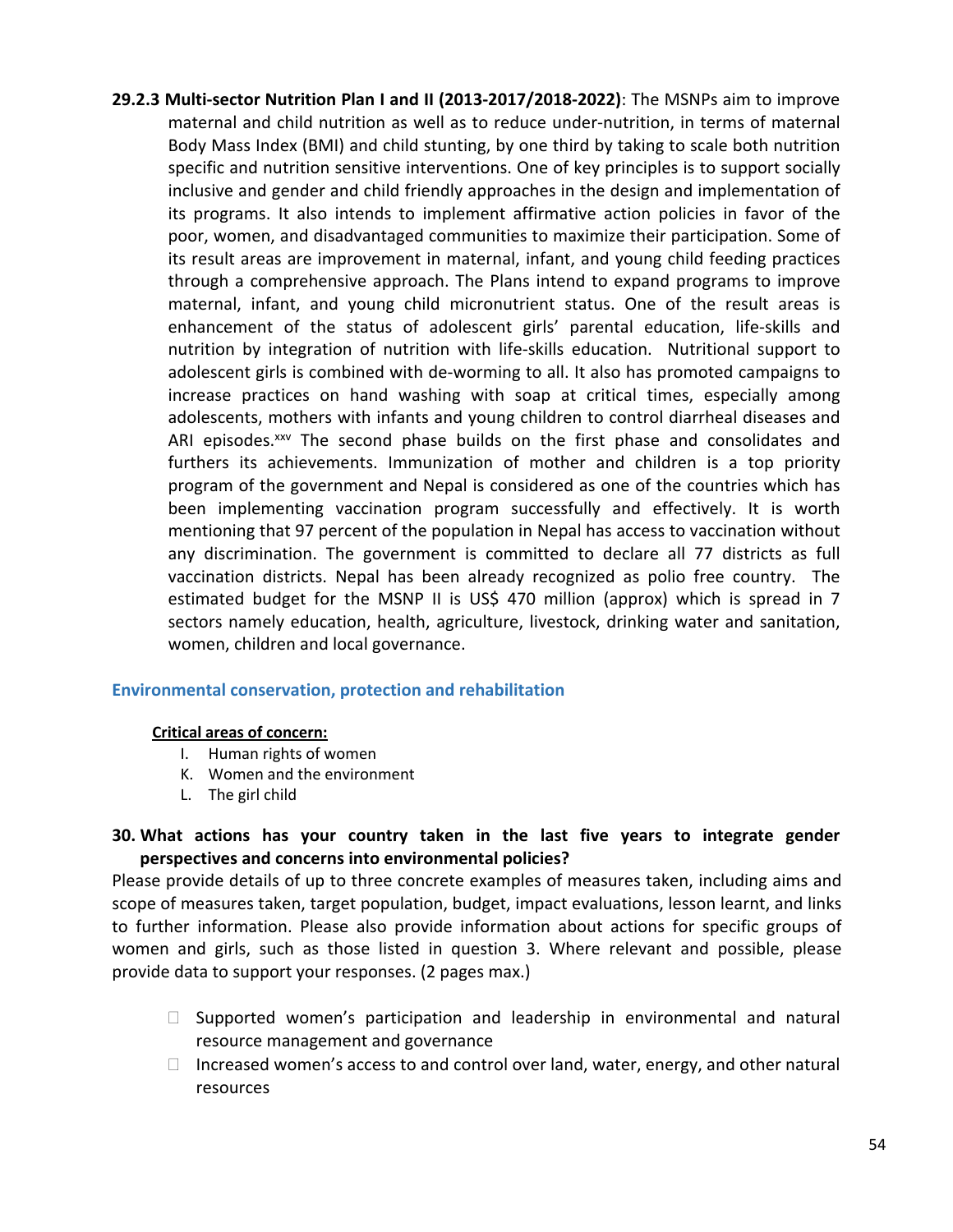- $\Box$  Enhanced women's access to sustainable time- and labour-saving infrastructure (e.g. access to clean water and energy) and climate-smart agricultural technology
- $\Box$  Taken measures to protect and preserve the knowledge and practices of women in indigenous and local communities related to traditional medicines, biodiversity and conservation techniques
- $\Box$  Taken steps to ensure that women benefit equally from decent jobs in the green economy
- $\Box$  Monitored and evaluated the impact of environmental policies and sustainable infrastructure projects on women and girls
- □ Other
- **30.1 Women and environment:** The BPfA pinpointed three strategic objectives for government action with regards to gender and environment. These include involving women actively in environmental decision-making at all levels; integrating their concerns and perspectives in policies and programs; and establishing ways to assess the impact of development and environmental policies on women. Nepal has been making efforts in all three strategic directions by initiating action measures and seeking out women's expertise and leadership in key environmental decisions. Although the environment portfolio has tended to shift from one ministry to another over the years until the restructuring of Ministry of Forests and Environment in 2018, all agencies responsible to environment have recognized gender as a cross-cutting priority and have tried to place women at the forefront in all environmental protection and sustainable development activities.
- **30.1.1 Women's greater reliance on natural resources recognized:** GoN realizes that as elsewhere, Nepali women are highly dependent on natural resources for securing their livelihoods and carrying out their responsibilities in farms and households. In Nepal women are primarily responsible for farming, fetching drinking water, collecting fuels, and fetching fodder for animals. Accordingly, women are more vulnerable to the impacts of deforestation, forest degradation, climate change and other environmental shocks. In cases of crisis, women's workload increases as it requires more time and efforts to carry out the same duties. Unequal gender relations are manifested as limited access to resources and information, and exclusion from decision making. In the context of ascribed roles and unequal gender relations such extra burden limits their ability to challenge the status quo and cope with the evolving challenges. Accordingly, GoN has been making efforts to involve women actively in environment and climate change related policy/decision making at various levels. Efforts were made to integrate gender concerns and perspectives in policies and programs related to environment and sustainable development.
- **30.1.2 Gender and environment in sectoral policies:** As early as 2005 the GoN had developed manual for addressing gender issues in Environmental Impact Assessment. The Agrobiodiversity Policy, 2014 emphasizes on: special programs for the poor, women and *Dalits*; promotion and use of indigenous knowledge in agriculture retained by women, indigenous people and the poor; and implement sustainable agro-biodiversity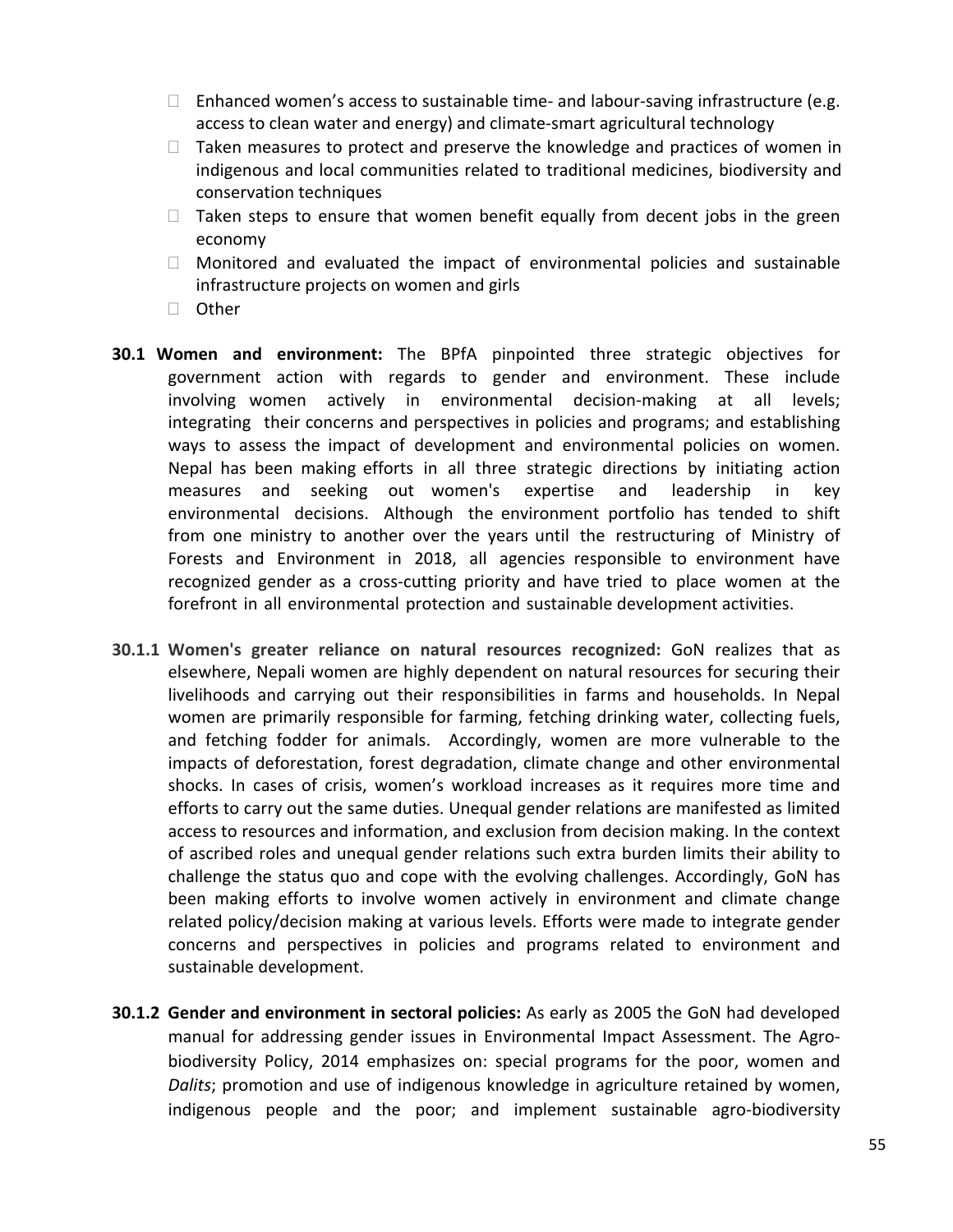promotion and income-generation programs. Agriculture Mechanization Promotion Policy (2014), identifies and promotes adoption of women and environment-friendly technologies and machines to reduce the drudgery of women's work through agricultural mechanization. The Agriculture Development Strategy (2015-2035) underlines the role of women in management of natural resources in the context of increasingly more severe climate change events. It aims among others to build capacity of women farmers in irrigated agriculture and water resource management. It intends to design programs to improve irrigation and water resources management. In order to meet GESI dimension it calls for a program of capacity building for women farmers on how to build, manage, and maintain irrigation system. It also pledges to encourage farmer organizations, cooperative organizations, and private sector organizations to have women representatives participating in the coordination, monitoring, and decision bodies related to forest and environment. Nepal's National Adaptation Plan of Action (NAPA), 2010, process recognized that women are more engaged in climate sensitive sectors any adverse climate effects make them vulnerable and included gender as a cross cutting theme. Gender analysis was carried out in across all thematic groups during the preparation of NAPA. This participatory process was further strengthened during the preparation of Local Adaptation Plans of Action (LAPAs) which were to be the basis of the National Plan.

### **30.2 Recent measures**

- **30.2.1 National Rural and Renewable Energy Programme (NRREP 2012-2017):**NRREP was a five years initiative implemented by Alternative Energy Promotion Centre (AEPC) that aimed to improve the living standard of rural women and men, increase employment of women and men as well as productivity, reduce dependency on traditional energy and attain sustainable development through integrating the alternative energy with the socioeconomic activities of women and men in rural communities. Its technical component focused on accelerating renewable energy service delivery with better quality, comprising various technologies, to remote rural households, enterprises and communities, to benefit men and women from all social groups, leading to more equitable economic growth. This is expected to contribute to an increase in income and employment generation potential for micro, small and medium sized enterprises in rural areas, particularly for men and women belonging to socially and economically disadvantaged groups. GESI mainstreaming is done by including it in the development objective, immediate objectives, relevant outputs and activities, indicators and targets as well as in monitoring. It was expected that the GoN will mainstream GESI in the energy sector through providing equal access to and control of renewable energy technologies for increasing contributions to rural women and men towards economic growth.
- **30.2.2 Forest Sector Strategy (FSS 2016-2025) and National Forest Policy (NFP 2019):** The FSS targets the proportionate representation of marginalized section of the society in forestry sector institutions. Under "Capacities, Institutions and Partnerships" theme FSS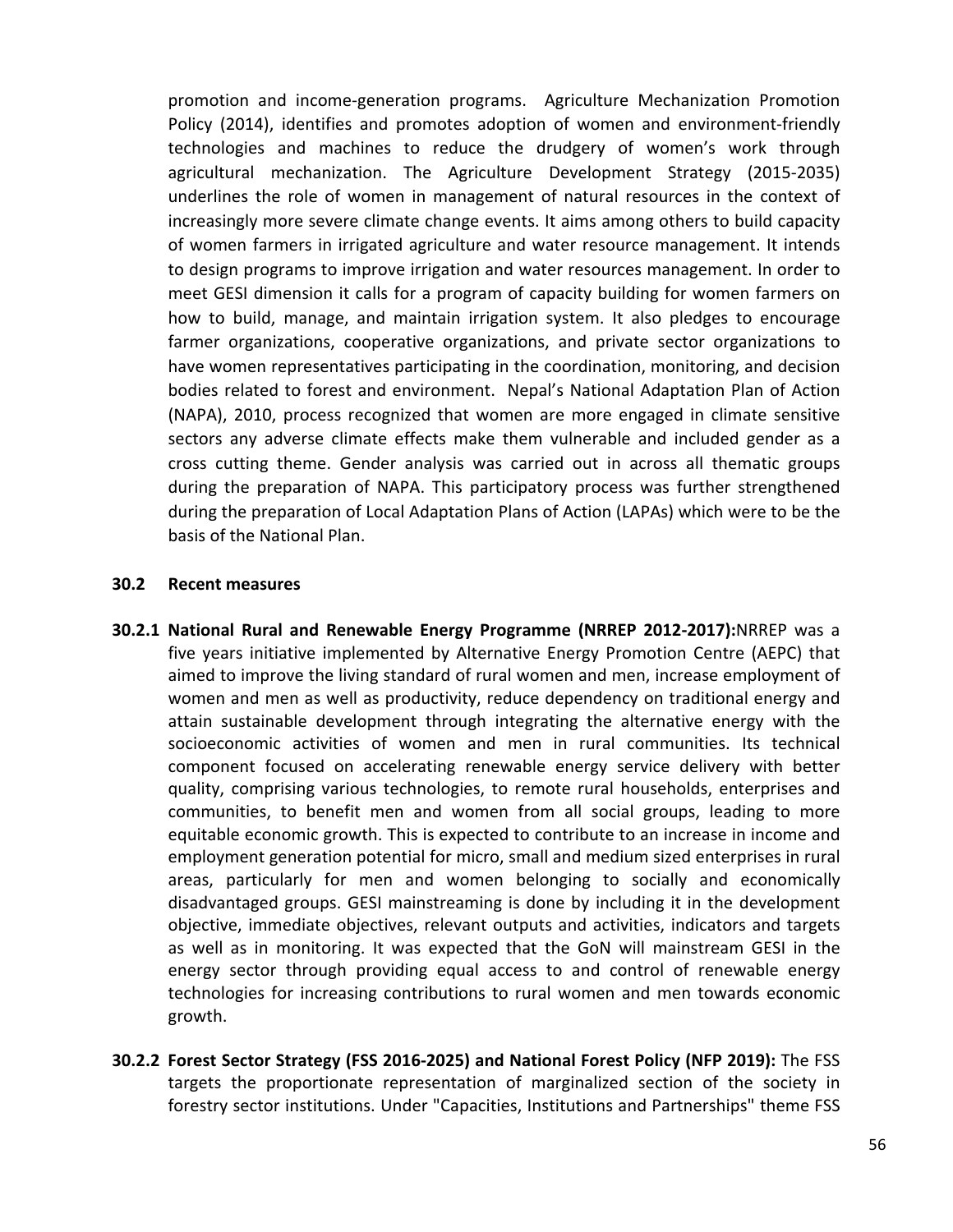(p. 13) clearly mentions proportional representation of women, *Dalits*, ethnic and indigenous people in leadership positions and key decision making bodies. Similarly, " Social Safeguards, Inclusion and Governance" theme of the NFP states discrimination against women in all government, community, cooperatives and private institutions in forestry sector will be eliminated. Moreover, the NFP strategy requires that all the strategies, institutions, laws, budgets, programs, and practices in forestry sector to ensure 50% women with decision making responsibilities.

**30.2.3 Community Forestry Development Program (CFDP):** Community forestry is another key sector that has promoted leadership and management capacity of rural women that has not only availed opportunity of seasonal employment but also provided services such as health, education and carbon trading which ultimately is contributing to the participation of women in the conservation of environment. The Community Forestry Development Program (CFDP) Guideline, 2014 provisions an affirmative action for women, *Dalits* and marginalized communities. It reserves 50% representation for women and proportional representation of *Dalits*, ethnic and marginalized communities in Executive Committees of Community Forest Users Groups (CFUGs). It also requires committees to provide the position of either President or Secretary to women. Membership of women is mandatory from every household in CFUGs. Participation of women in program appraisal phase to ensure their interests is made compulsory and use of technology to reduce women's workload is emphasized. Decisions of the user groups should be taken through a participatory process giving every member opportunity to express her/his opinions. As of now, there are 22,266 CFUGs in Nepal with a total of 244,000 committee members out of which 90,600 (37%) are women. As the Community Forestry Guidelines require that at least 50% of the committee members to be women, there is scope to increase the number of women in the CFUG committees until it reaches to 50%. The Community Forest User Group Financial Procedure Guidelines, 2016 requires the group to allocate 35% from the total income to programs targeted to the upliftment of women, *Dalit*, and indigenous communities. The user groups also assist poor women, *Dalits* and ethnic people to implement livelihood promotion programs. The recent amendment to Forest Act which is under discussion in the Parliament proposes to use 50% of revenue of Community Forest User Groups for women empowerment, enterprise development and poverty reduction.

# **31. What actions has your country taken in the last five years to integrate gender perspectives into policies and programmes for disaster risk reduction, climate resilience and mitigation?**

Please provide details of up to three concrete examples of measures taken, including aims and scope of measures taken, target population, budget, impact evaluations, lesson learnt, and links to further information. Please also provide information about actions for specific groups of women and girls, such as those listed in question 3. Where relevant and possible, please provide data to support your responses. (2 pages max.)

 $\Box$  Supported women's participation and leadership, including those affected by disasters, in disaster risk reduction, climate resilience and mitigation policies, programmes and projects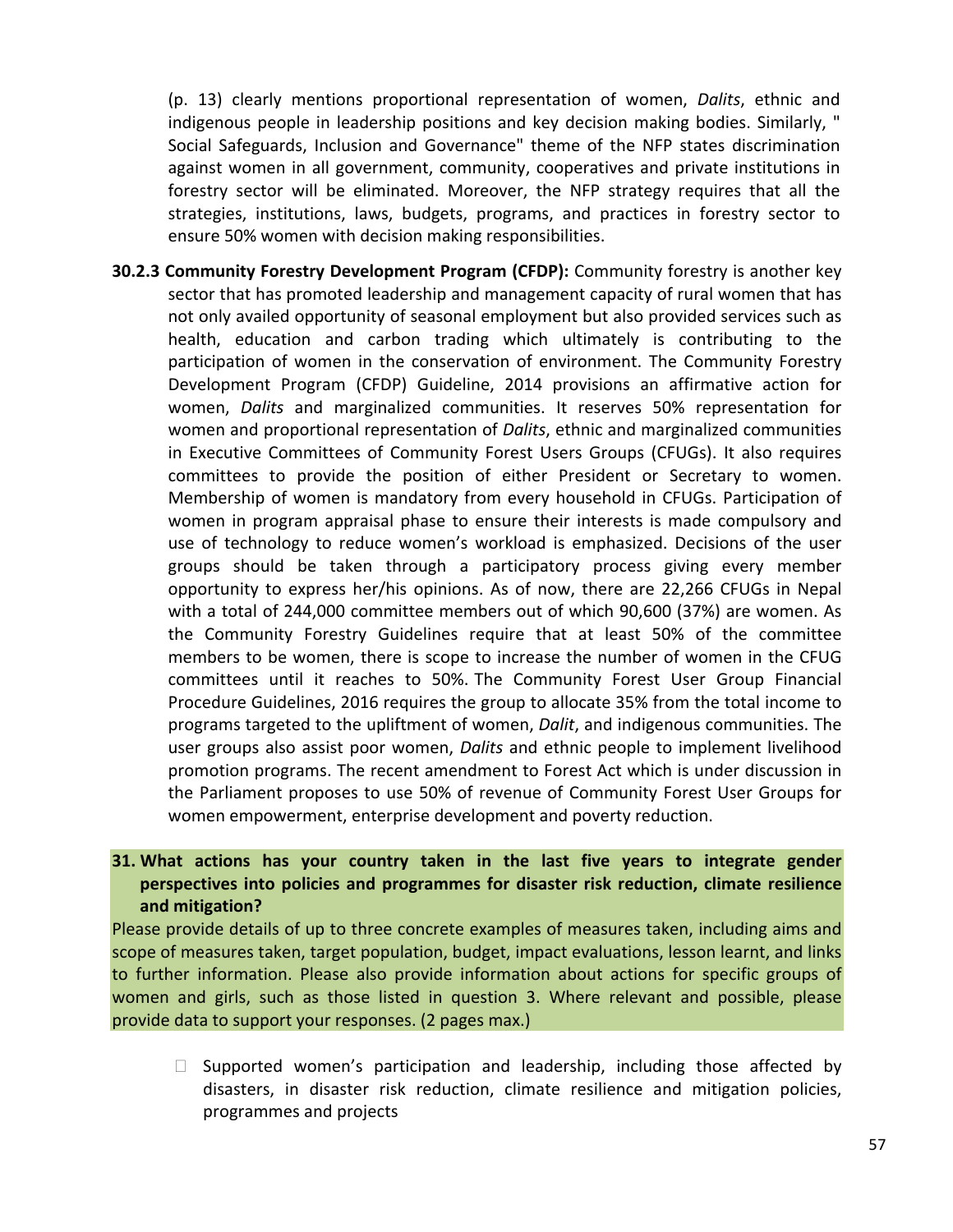- $\Box$  Strengthened the evidence base and raised awareness about the disproportionate vulnerability of women and girls to the impact of environmental degradation and disasters
- $\Box$  Promoted access of women in situations of disaster to services such as relief payments, disaster insurance and compensation
- $\Box$  Introduced or strengthened and implemented gender-responsive laws and policies related to disaster risk reduction, climate resilience and mitigation (e.g. disaster laws addressing vulnerability of women in disaster)
- **31.1 High exposure to natural disaster and climate events:** Globally, Nepal ranks fourth with regards to climate vulnerability. Natural disasters are also endemic in Nepal. Disaster preparedness is always a national priority. The National Strategy for Disaster Risk Management (NSDRM), 2009 outlines the responsibilities of disaster management policymaking, execution, and coordination. National Disaster Response Framework, 2013 provides the basis for the allocation of roles and responsibilities between and among government agencies along with the national coordination mechanisms. GoN recognizes the urgency in addressing climate change concerns and has initiated policy changes and adaptation programs. GoN has been making efforts to enhance the nation's disaster resiliency. The legislative-parliament enacted new Disaster Risk Reduction and Management Act, 2017. Its approach to disaster is more comprehensive and it recognizes both risk reduction and management as integral parts of the task. Similarly, instead of committee-based coordination mechanism, the Act has proposed a clear multi-tier institutional structure of DRM (at the national, provincial, district, local/municipal, and the community level). It provides for a Disaster Management Fund at the federal, provincial and local levels. Consistent with the new federal structure of the country, the Act provides for a multi-tier DRRM structure, comprising of the NRA on top, followed by Provincial, District, Local and community-based preparedness and response committees.
- **31.2 The post-disaster needs assessment (PDNA):** The PDNA carried out in the aftermath of the devastating earthquake of 2015 included gender dimension in the need assessment and based on the PDNA gender dimension was integrated in all sectoral policies and programs of individual line ministries as well as National Reconstruction Authority (NRA). The NRA has established a GESI section headed by an Under Secretary (female). It also has adopted a GESI Policy for post-disaster reconstruction. It has among others been building women friendly infrastructure including birthing centres and girls toilets in schools. It is supporting women victims for rebuilding their livelihoods. For this purpose it is providing skill development training, helping them building plastic houses for tunnel farming, distributing improved seeds, and has been organizing women's cooperatives. It has also been encouraging them to take up goat farming, poultry farming, off season vegetables, and similar other livelihood enhancing activities. Apart from that the following initiatives were also taken:
	- $\circ$  Immediate investigation, rescue and relief program was effectively implemented;
	- $\circ$  Immediate shelter was provided, targeting people at higher risk like women, children, senior citizens and people with disability and were provided with separate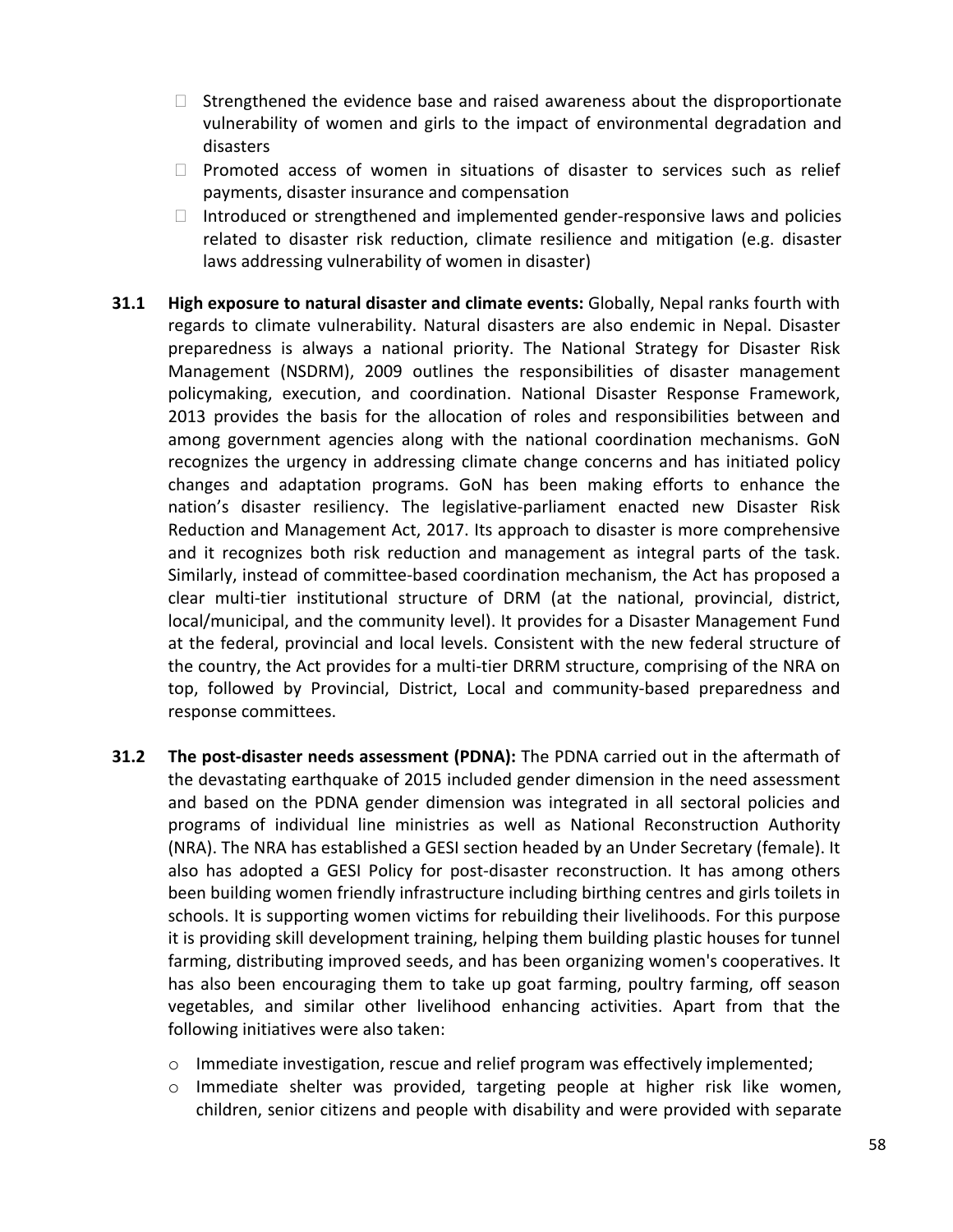packages; *Lito, Ceralac*, (Nutritious powder food, milk) small clothes for children; nutritious food and sanitary pads were distributed to pregnant and lactating mothers;

- $\circ$  Psychosocial counselling was provided to young girls and boys, women and children at the places where they were concentrated;
- o Security system was enhanced to prevent human trafficking;
- $\circ$  Special programs were designed for poor, marginalized and other people who were adversely affected from the after effects of the disaster.
- **31.3 Local Government Operation Act, 2017:** The Act has entrusted local governments (LGs) with a number of DRM responsibilities including the development of Disaster Management Information Systems (DMIS).They can: formulate local policy, law, guideline and implementation; formulate, implement, and monitor local level disaster preparedness and response plan, early warning systems; distribute relief materials and coordinate efforts; carry out river training; landslide control activities; map out disaster risk area and at risk settlements and possibilities for relocation. Similarly, LGs are also to establish and operate Disaster Management Fund and Disaster Management Information Systems. Further, they are expected to conduct research and assessments; develop emergency operation system at local level and operate community-based DRM programs among others. This makes provincial, district and local level authorities responsible for collection of data and maintain gender-disaggregated database on the impact of disasters and responses initiated by the respective levels of LGs.

## **31.4 Some recent initiatives**

- **31.2.1 National DRR Policy and Action Plan, 2017-2030.** Ministry of Home Affairs has initiated the process of formulating National Disaster Risk Reduction Policy and Action Plan (NDRRPAP), which will replace the National Strategy on Disaster Risk Management, 2009 (NSDRM). The NSDRM was developed within Hyogo Framework for Action (HFA) whereas the NDRRPAP follows the Sendai Framework for Disaster Risk Reduction priorities. The NDRRPAP envisions to make Nepal a safer and resilient nation by 2030 firmly aligned with the global SFDRR and SDGs targets. It aims to reduce the loss of lives and the population affected by disasters and to enhance resilience of important infrastructures and basic services including livelihoods, agriculture, industry, road, communication, water and sanitation, health and education, in order to reduce their loss and damage by disasters.
- **31.2.2 Educating people on disaster risk reduction (DRR):** The GoN has invested substantial efforts in incorporating disaster risk reduction into school curriculum as well as into education and training materials. The DRR and management concepts have been incorporated into schools, universities, and other training curricula. Some of the achievements include: secondary level disaster risk reduction reference materials have been prepared together with teacher orientation packages which have been used by teachers. Nepal has also developed university level disaster management courses and has integrated into various university programs such as engineering, geology, glaciology, and public health. It has also incorporated DRM into the Local Development Training Academy, Nepal Administrative Staff College, Nepal Army, Armed Police and Nepal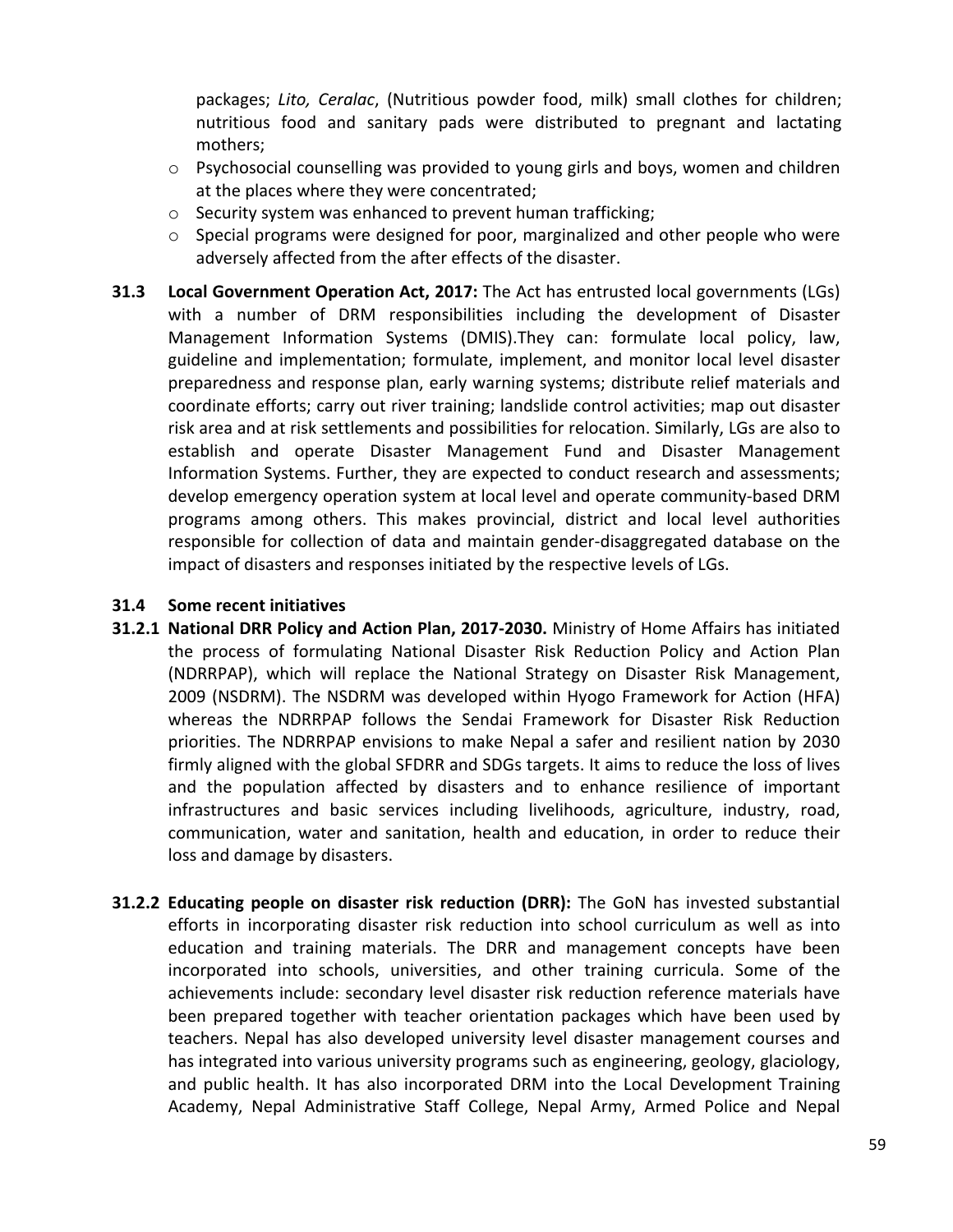Police training courses. The MoEST has been implementing the school disaster preparedness program at some schools along with the establishment of school disaster library and disaster committees. School level disaster preparedness plans specific to Water, Sanitation, and Hygiene (WASH) are developed and DRR/WASH training provided. Nepal has several different government organizations, NGOs, and community based organizations (CBOs) conducting different DRM trainings to educate the community.

**31.2.3 Nationally Determined Contribution (NDC, 2017), Nepal National REDD+ Strategy (2018), Emission Reduction Program Document (2018):** Nepal has ratified Paris Agreement and subsequently submitted NDC to UNFCC. The NDC proposes key interventions in climate change mitigation through community forestry while switching to electric transportation and green growth. These climate mitigation targets have gender component integrated. Similarly, Nepal endorsed National REDD+ Strategy in 2018. It is the key document that aims at achieving climate mitigation through forestry sector. It mainly relies on community based forestry, which targets to include 50% women in leadership position in local institutions such as Community Forestry User Groups. Nepal's Emission Reduction Program Document (ERPD), also accepted by Carbon Fund of the World Bank, aims at reducing emission from deforestation and forest degradation and promoting sustainable forest management. The ERPD has seven interventions with gender component integrated in each of them. Overall, these interventions target to enhance women's leadership, participation in decision making, and sharing REDD+ benefits.

## **Section Three: National institutions and processes**

## **32. What is your country's current national machinery for gender equality and the empowerment of women? Please name it and describe its location within Government.**

- **32.1 Ministry of Women, Children and Senior Citizen:** In 1995 immediately after the Beijing Conference, the GoN established Ministry of Women and Social Welfare as a dedicated national machinery for the advancement of women. In 2001 the portfolio of Children was also included and it was renamed as Ministry of Women, Children and Social Welfare (MoWCSW). In the federalized context, now it has been renamed as Ministry of Women Children and Senior Citizen (MOWCSC) as many of the local level functions have been devolved to LGs. The MoWCSC is responsible for formulating policies, plans, strategies and programs for gender equality and women's empowerment at the federal level. It is also made responsible for ensuring that other ministries and sectors are also mainstreaming gender in their respective sector policies, plans, and programs. It is ensured through direct advocacy as well as by mobilizing gender focal persons in different organizations. There are other organizations:
	- National Women Commission: The NWC is another important organization with constitutional status that is dedicated to the protection and promotion of women's human rights.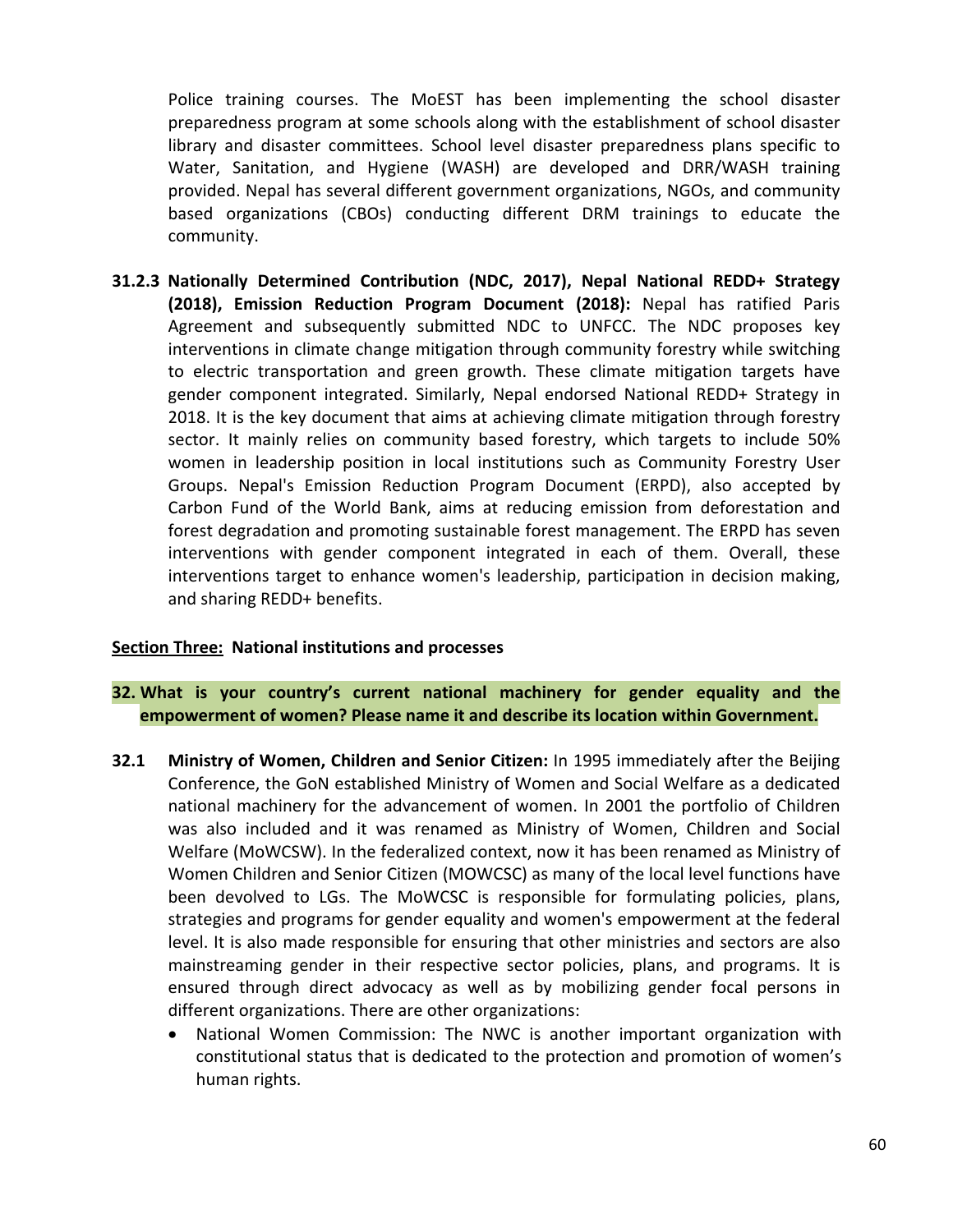- Department of Women and Children is responsible for implementing all annual as well as periodic programs meant for women and girls.
- At provincial level ministry of social development works as the focal agency for women and children.
- At district level there used to be DWCO. However, in the process of federal restructuring of state these offices have been dissolved. In the new set up local governments are expected to organize gender units on their own. However, MoWCSC would be supporting them in capacity building.
- **32.2 National Women Commission (NWC):** NWC is a constitutional body to protect human rights of women and girls and foster women mainstreaming. With the establishment of 24-hour helpline in NWC, complaint mechanism has been strengthened significantly. In the federal context GoN feels it necessary to strengthen mechanisms at provincial and local levels. With the establishment of NWC, it is expected that NWC will come with concrete research and facts to the concerned authorities, so that they can function their responsibilities to establish women and girls rights and end all firms of discrimination prevailed in the society.

# **33. Is the head of the national machinery a member of the institutional process for SDG implementation (e.g. inter-ministerial coordinating office, commission or committees)?**

YES/NO *If YES, please provide further information*

**33.1 The National Planning Commission (NPC) is the apex body to coordinate SDGs in Nepal.** It makes sure that SDGs are well mainstreamed in national and sectoral policies, plans and programs. It is also expected to monitor the progress and support provinces and local levels for the localization of SDGs. There is a High-Level SDG Steering Committee headed by the Prime Minister with NPC secretary as member-secretary. Apart from designated members of the committee, there is a provision to invite members from private and cooperative sectors, NGOs, civil society, media, among others. The committee provides policy directives, works to create a conducive policy environment, and builds partnerships for achieving the SDGs. A coordination and Implementation Committee is formed under the Vice Chair of NPC and NPC member looking after macroeconomic affairs as joint coordinator. The committee is responsible for guiding line agencies on mainstreaming the SDGs into national, provincial and local plans and mobilizing financial, human and technical resources. It prepares periodic national SDG reports to present to the United Nations and other institutions. Other 9 SDG Implementation and Monitoring Thematic Committees are formed under the leadership of the related NPC members for economic development; industrial development; urban development; social development; labour and employment; agriculture, climate change and environment; infrastructure development; energy development; and governance. The members of these committees include the secretaries or joint secretaries of concerned ministries and invitees from the private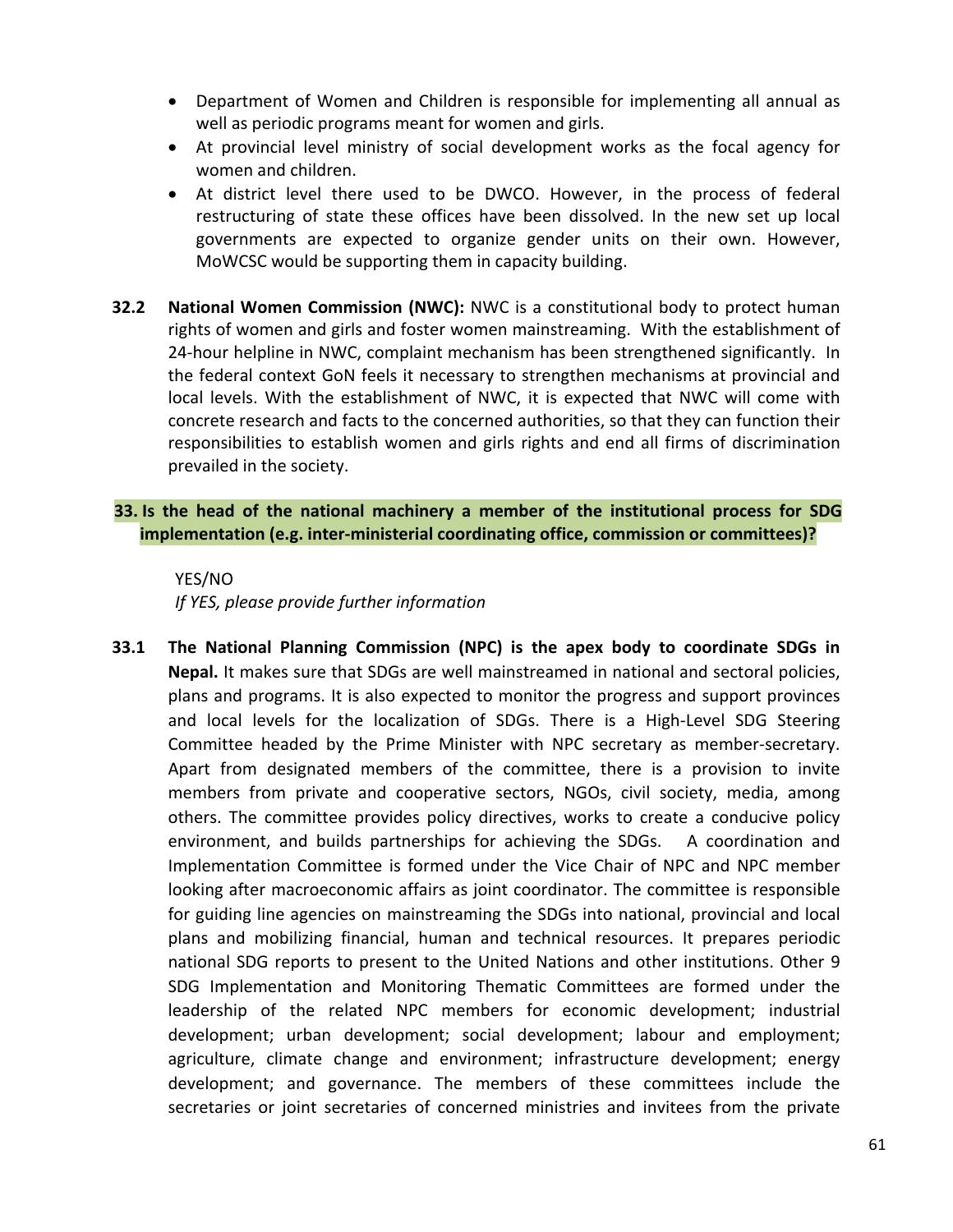sector, civil society and development partners. The concerned NPC joint secretaries or program directors are member secretaries. These committees help prepare SDG related plans, policies, programs, budget implementation, and monitoring and evaluation plans for sectors.

33.2 According to this arrangement the secretary of MoWCSC as a member of thematic committee on social development headed by the member of NPC responsible for social sector development. In SDG, United Nations System and private sector representative are formally the regular part of national mechanism. For the rest the national coordination mechanism for the SDG also does not specify the organizations (including their types) and numbers that will participate in the national coordination mechanism. However, it states that representatives from different organizations can participate as invitees even if they are not regular members of the mechanism.

# **34. Are there formal mechanisms in place for different stakeholders to participate in the implementation and monitoring of the Beijing Declaration and Platform for Action and the 2030 Agenda for Sustainable Development?**

YES/NO

**If YES,**

 **Which of the following stakeholders participate formally in national coordination mechanisms established to contribute to the implementation of the Beijing Declaration and Platform for Action and the 2030 Agenda for Sustainable Development?**

## **Beijing Declaration and** B**PfA**

- $\Box$  Civil society organizations
- $\Box$  Women's rights organizations
- $\Box$  Academia and think tanks
- $\Box$  Faith-based organizations
- $\Box$  Parliaments/parliamentary committees
- $\Box$  Private sector
- □ United Nations system
- Other actors, please specify……………………

## **2030 Agenda for Sustainable Development**

- $\Box$  Civil society organizations
- $\Box$  Women's rights organizations
- $\Box$  Academia and think tanks
- $\Box$  Faith-based organizations
- $\Box$  Parliaments/parliamentary committees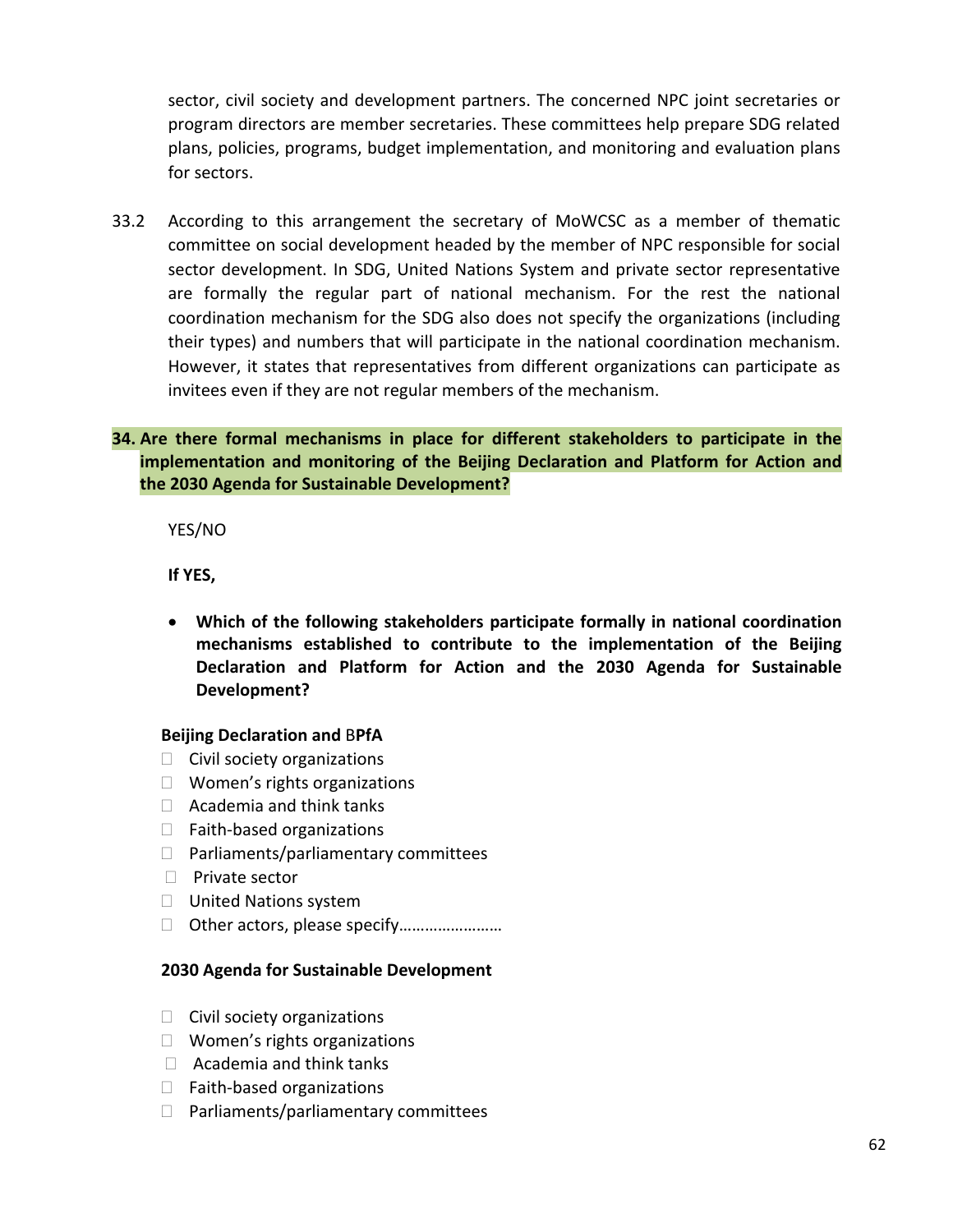- $\Box$  Private sector
- □ United Nations system
- □ Other actors, please specify....
- 34.1 MoWCSC as a focal agency leading the implementation of the Declaration has developed a practice to bring all stakeholders together at different intervals. It relies on consultative and participatory process and seeks inputs and advises from all concerned stakeholders as and when felt necessary. It has developed a committee of eminent experts which provides advice and inputs on various topical issues from time to time. It has several thematic committees represented by cross section of intellectuals, professionals and representatives from various GOs, development partners, NGOs and civil societies. MOWCSC organizes consultations at national, provincial and local levels as and when required. It also forms core team of senior officials at different intervals to analyze the situation and develop strategies when needed.
- 34.2 Accordingly, the MoWCSC works as coordinator and is free to invite any relevant organization/s on individual or collective basis. During preparation of periodic progress report it carries out consultation with cross section of stakeholders. The MoWCSC has different thematic committees headed by senior officials. Through these committees they are always in touch with the representatives of all groups identified above including parliamentarians, academia, think tanks, and private sector.
	- **Do you have mechanisms in place to ensure that women and girls from marginalized groups can participate and that their concerns are reflected in these processes?**

## YES/NO

*Please provide further details about the mechanisms used. (2 pages max.)*

34.3 MoWCSC as a national focal agency of women and children has established the practice of ensuring their participation in formulating relevant policies, plans as well as in producing progress reports. Two plan of actions (phase I and phase II) for the implementation of Beijing Declaration and PfA were prepared in consultation with the key stakeholders. Central Child Welfare Broad (CCWB) has been so far the channel through which it brings in the voices of children in policies and plans pertaining to them. The CCWB in turn selects the representative through its wide network of child clubs. As child participation is one of the four key rights of children as spelt out by CRC the Ministry has always respected their rights to participate both in planning, evaluation and reporting processes. The CCWB ensures that the child participants represent all social groups and classes particularly the most vulnerable and at risk children. Similarly, the MoWCSC has always consulted and interacted with women representing different class and social groups during its planning and evaluation process. It is not only in the case of PfA but in general. It uses the channel of beneficiaries of WDP through Department of Women and Children as well as many human rights organizations and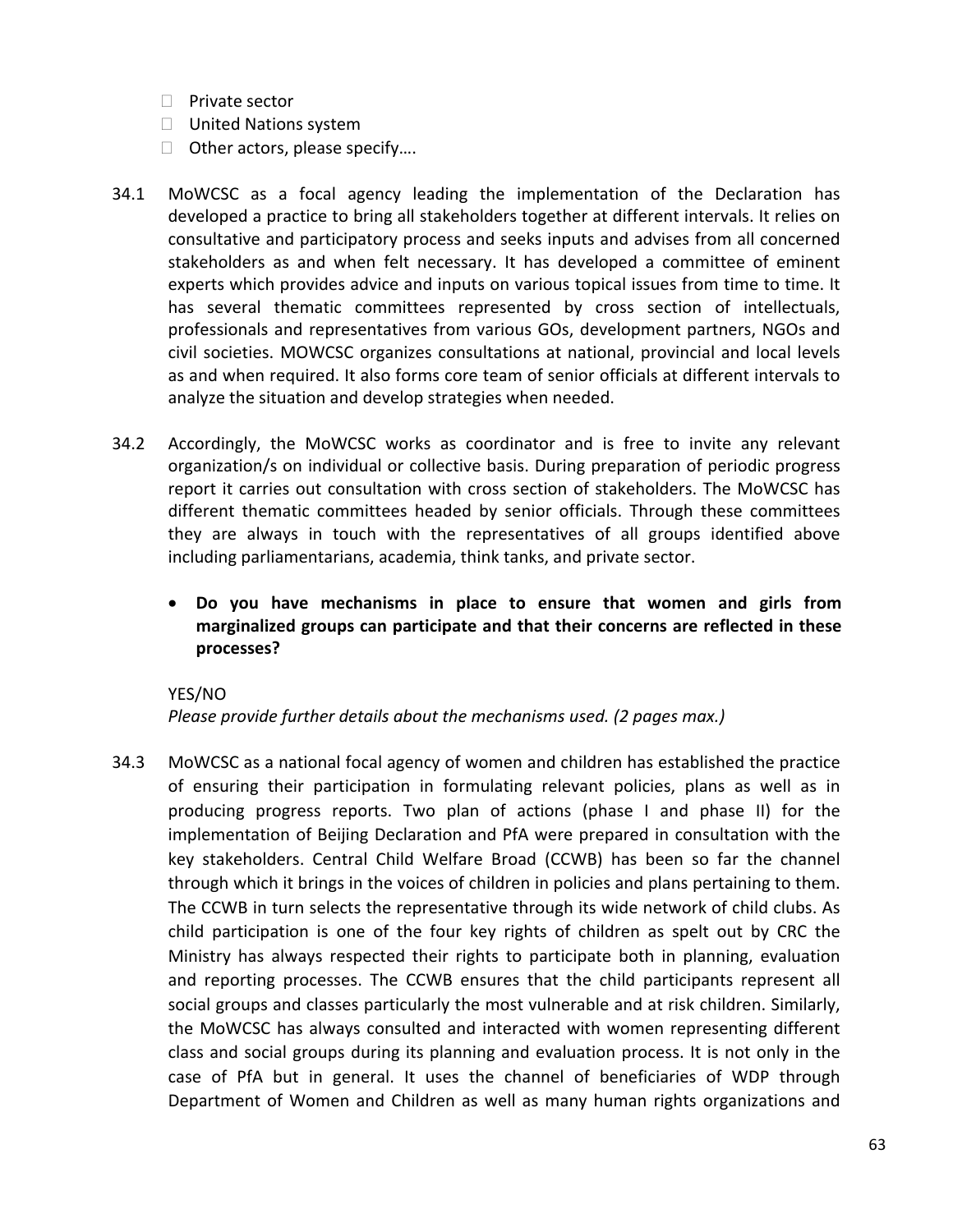women's rights organizations in the civil society who are often in touch with marginalized women and girls.

34.4 Moreover, the NPC also always carries out consultation during planning, monitoring and evaluation of policies and programs. During planning it often goes down to the regional, district and in some case to the local levels to organize consultation workshops. It also forms thematic committees and brings in the impressions and ideas of cross section of people including the children and women. In this process ideas and inputs from representatives of private sector, academia, and development partners to marginalized communities are solicited.

# **Please describe how stakeholders have contributed to the preparation of the present national report.**

34.5 Apart from desk review, information and inputs for this review were collected in three stages using three channels. First, was individual interview with key informants from different agencies responsible for planning, monitoring and evaluation of 12 identified sectors. Secondly, preliminary draft was shared with different agencies and group of the eminent experts established by the MoWCSC for comments and inputs. In some cases, commentators were also consulted in person for further discussions and clarifications. Finally, the report was shared in a national consultation which was represented by all key stakeholders representing 12 critical areas of action as identified by BPfA.

# **35. Is gender equality and the empowerment of all women and girls included as a key priority in the national plan/strategy for SDG implementation?**

- Yes,
- No
- $\Box$  There is no national plan/strategy for SDG implementation *Please explain.*
- 35.1 Since the decade of 1990s gender mainstreaming has remained a constant cross cutting theme in national planning and monitoring as a matter of priority. The establishment of GFP in all ministries and departments was the result of this priority. Not only in national plans a separate chapter on gender mainstreaming was included but other sectoral plans also were not complete unless they were analysed through gender lens. There may have been deficits in terms of skills, expertise, and implementation, but not in terms of commitment. During MDGs era gender targets were almost achieved in education and health sectors because they were made integral part of national and sectoral plans and strategies. They were also integrated in the national monitoring framework. The GoN is adopting the same approach for the SDGs as well. Even before the SDGs were formally adopted, the NPC had carried out the preliminary analysis of the Nepal's situation to establish benchmarks in all 16 goals as one goal does not seem very relevant to Nepal. The Fourteenth Plan was also made consistent with SDGs. In 2017, NPC developed Sustainable Goals Status and Roadmap: 2016-2030. It contextualizes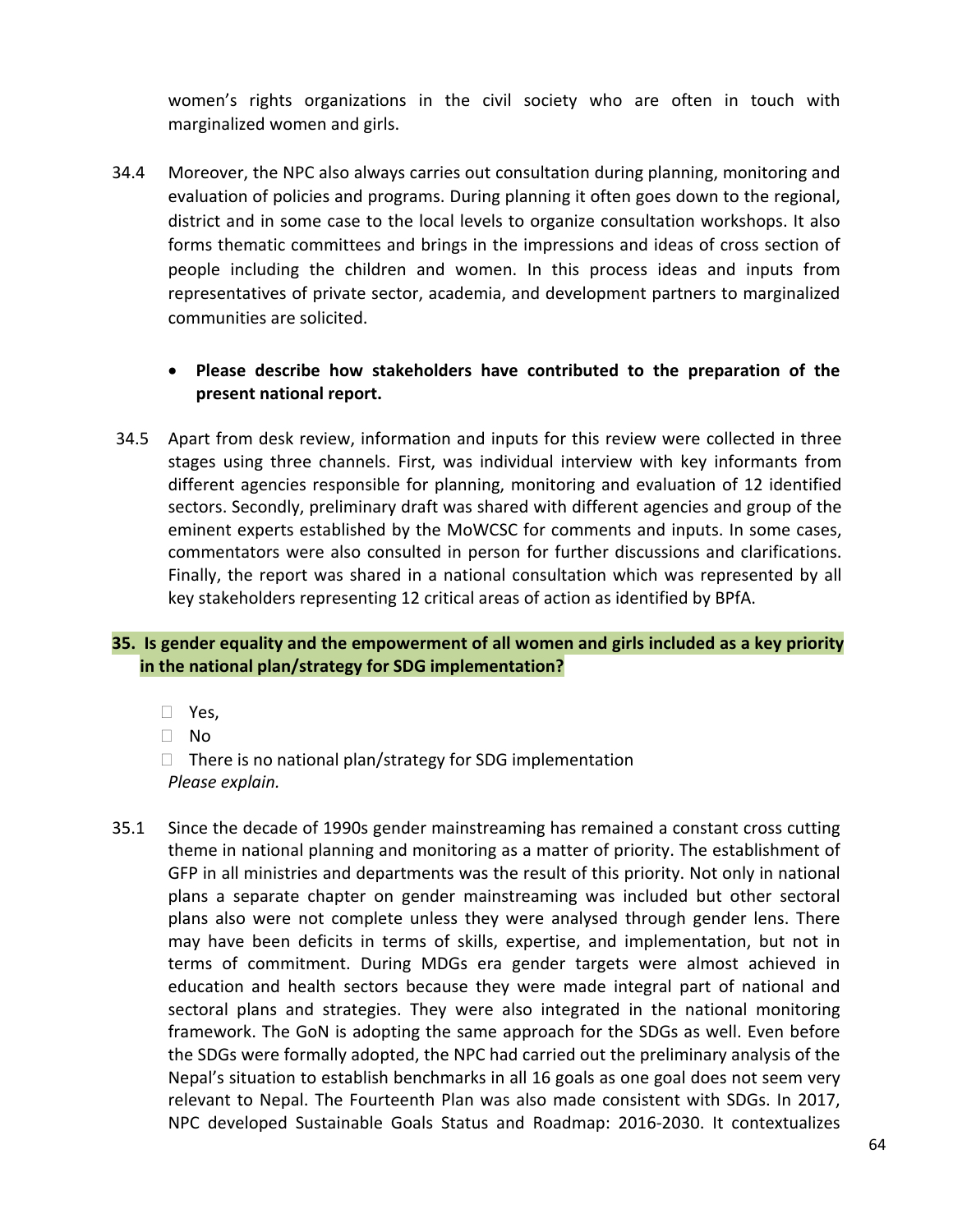SDG targets and indicators for Nepal and provides benchmarks for most of them. For SDG 5 it defines 18 indicators. Apart from that gender indicators are defined across all sectors (Please refer to Annex). It also tries to provide timeline for specific outputs. The approach paper of upcoming Fifteenth Plan has fully internalized SDGs across all sectors.

## Section Four: Data and statistics

# **36. What are the top three areas in which your country has made most progress over the past five years when it comes to gender statistics at the national level?**

(Please provide details of up to three concrete examples of measures taken, including aims and scope of measures taken, budget, impact evaluations, lesson learnt, and links to further information. Please also provide information about actions for specific groups of women and girls, such as those listed in question 3. Where relevant and possible, please provide data to support your responses. (2 pages max.)

- $\Box$  Promulgated laws, regulations, or statistical programme/strategy setting out the development of gender statistics
- Established an inter-agency coordination mechanism on gender statistics (e.g., technical working group, inter-agency committee)
- $\Box$  Used more gender-sensitive data in the formulation of policy and implementation of programmes and projects
- $\Box$  Re-processed existing data (e.g., censuses and surveys) to produce more disaggregated and/or new gender statistics
- $\Box$  Conducted new surveys to produce national baseline information on specialized topics (e.g., time use, gender-based violence, asset ownership, poverty, disability)
- $\Box$  Improved administrative-based or alternative data sources to address gender data gaps
- $\Box$  Produced knowledge products on gender statistics (e.g., user-friendly reports, policy briefs, research papers)
- $\Box$  Developed a centralized web-based database and/or dashboard on gender statistics
- $\Box$  Engaged in capacity building to strengthen the use of gender statistics (e.g., trainings, statistical appreciation seminars)
- □ Other
- **36.1 Development of Sectoral MIS:** Over the years GoN has developed management information system (MIS) for the key sectors. In education sector, there are two MIS for school education (EMIS) and higher education (HEMIS) maintained by Department of Education and University Grant Commission. Together, the two MISs provide updated largely gender-disaggregated information on overall enrolments at various levels, performance of students across various subjects, completion rates at various levels, availability and quality of teachers, and the provision of scholarships at higher levels of education. Of late MoEST has begun to publish yearly data for TVET sector as well mostly gender-disaggregated.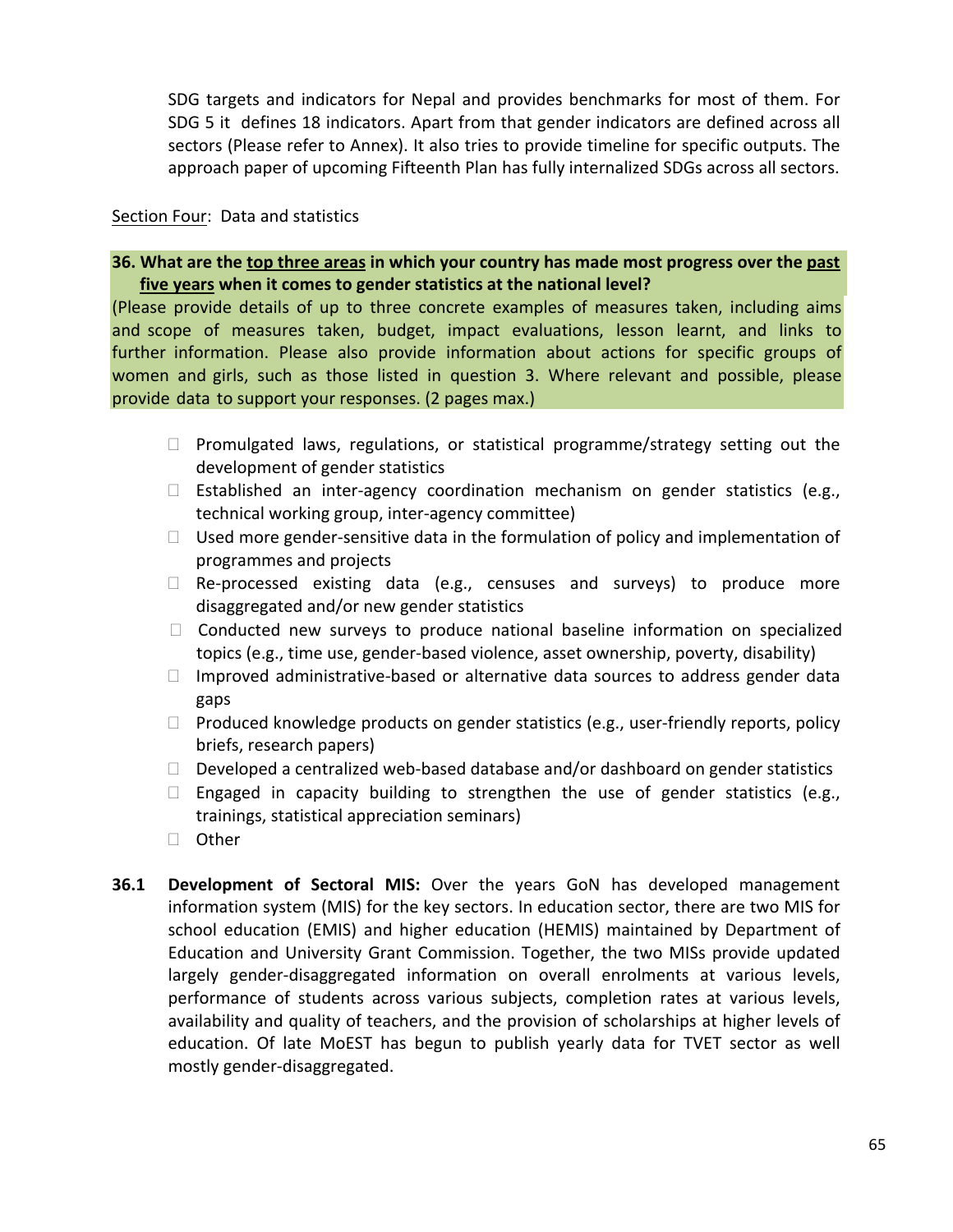- **36.1.1** In health sector, NDHS and HMIS together provide entire data series necessary to monitor SDG3's indicators and even some of the indicators of SDG 1 and SDG 2 including those requiring gender disaggregation. Certain aspects of health like food and nutrition, access to health facilities and expenditure on health care are covered by the NLSS as well. Department Naional ID and Civil Registration (DoNIDCR) maintains the Vital Events Registration and Social Protection Management Information System (VERSPMIS). DoWC maintains Women and Child Development Management Information System. Department of Water Supply and Sewerage maintains data on water and sanitation sector (WATSAN). Department of Cottage and Small Industry's MIS provides small and cottage industry sub-sector data. The Tourism Management Information system (TMIS) collects, processes and provides information on tourism activities. The web-based Environment Management Information System under DoEn provides information on environmental indicators. A NDRR portal under the MoHA provides information on casualties and losses caused by disasters. The LMIS under the DoL provides data on labor market and the skill make-up of the population. The ICT based Agriculture Management Information System collects and provides data on agriculture, weather, and climate. The NPC has developed a web based PPIS with information on project performance from across the sectors. NPC also houses Nepal Nutrition and Food Security Portal. Most of these data sources provide gender disaggregated data.
- **36.2 Development and approval of NSDS:** GoN has developed and approved a National Statistics Development Strategy (NSDS) which aims to improve and modernize the system of data collection and dissemination by the CBS and other organizations within the national statistical system. The NSDS is aligned with SDG Roadmap and is expected to cater all data needs for SDG monitoring. The NSDS is a global initiative of PARIS21 to strengthen national statistical system (NSS). PARIS21 calls all low-income and lower middle-income countries to design, implement, and monitor NSDSs with short, medium and long-term goals for their NSSs. The NSDS provides a comprehensive and unified framework to assess data needs of the users and build capacity to cater those needs. The NSDS was prepared by CBS based on the inputs received from different stakeholders. The NSDS emphasizes the need so as to cater the needs of national and international users in terms of data quality and quantity; for better alignment with international classification, formats and standards; for maintenance of an integrated data base of indicators; for improved statistical infrastructure; and for improved capacity of the system to deliver a range of services. In sum, it is prepared keeping in view of all national and international reporting needs.
- **36.3 New Surveys and Census:**GoN has embarked upon new surveys and censuses in the last five years and can be expected to undertake more to meet the new data needs. Censuses like NPHC and individual and household surveys like NLSS, MICS, NDHS, and Annual Household Surveys have been the regular features of national statistical system (NSS) for long. These also include information on women's ownership of assets, education and qualification of mothers and time use not only in a working space but also within household premises. New census and surveys have been undertaken by CBS and other actors in NSS. One such census was the first ever Economic Census, 2018 carried out by CBS. The Ministry of Law Justice and Parliamentary Affairs conducted Crime Survey and the Nepal Administrative Staff College undertook Governance Survey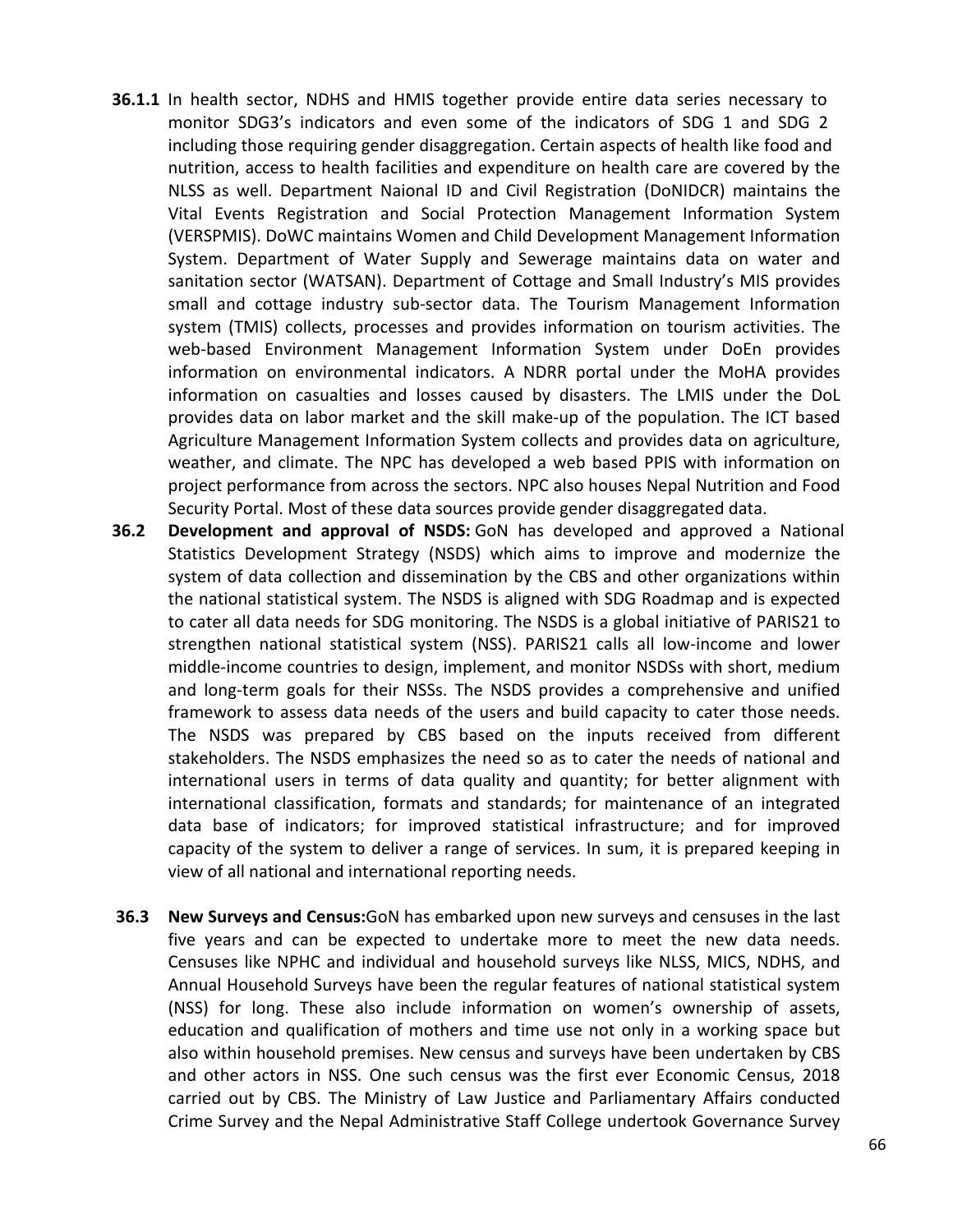(2018). Similarly, CBS has carried out environmental survey (2016). These censuses and surveys have generated data in new areas catering for gender specific data needs.

**37. Out of the following which are your country's top three priorities for strengthening national gender statistics over the next five years?**

Please provide a brief explanation and examples of your plans (2 pages max.).

- $\Box$  Use more gender-sensitive data in the formulation of policy and implementation of programmes and projects
- $\Box$  Conduct of new surveys to produce national baseline information on specialized topics (e.g., time use, gender-based violence, asset ownership, poverty, disability)
- $\Box$  Greater utilization and/or improvement of administrative-based or alternative data sources to address gender data gaps
- **37.1 Use of more gender-sensitive data in the formulation of policy and implementation of programs and projects:** In most of the areas the NSS has started generating genderdisaggregated data already. The challenge now is to use them for evidence-based policy making and programming. The deeper engagement with data and their use in informing policy decisions will also help identify areas where the gap remains. GoN has already embarked upon evidence-based policymaking. In future it will be processing, analyzing and using data from both sources, i.e. censuses/surveys as well as regular MIS of different sectors. By doing so, the GoN expects to make greater impact in the life of women and girls through its interventions.
- **37.2 Greater utilization and/or improvement of administrative data to address gender data gaps:** From the past experience, it seems that there is more scope to generate more gender disaggregated robust data from already available sectoral management information systems. There is also possibility to establish MIS in new sectors where they do not exist now. The sectoral MIS can generate a wide range of disaggregated data through regular administrative process which GoN has been already using for making policy decisions. Similarly, sectoral ministries and departments also appear to be relying more on their own MIS. The benefit of administrative sources is that they get regularly updated and new data formats can be easily adjusted. With little efforts made to improve the integrity of the process these data can be even more useful.
- **37.3 Conduct new surveys:** GoN will conduct new surveys where data gaps are apparent. For example, During, 15<sup>th</sup> Plan National Time Use Survey is expected to take place to measure the extent of women's care work. Many of the data needs will inform the ongoing design of NPHC that is to take place in 2021. GoN will sponsor survey in any new areas wherever felt necessary.

**38. Have you defined a national set of indicators for monitoring progress on the SDGs?**

Yes: No

**If YES, how many indicators does it include and how many of those are gender-specificxxvi**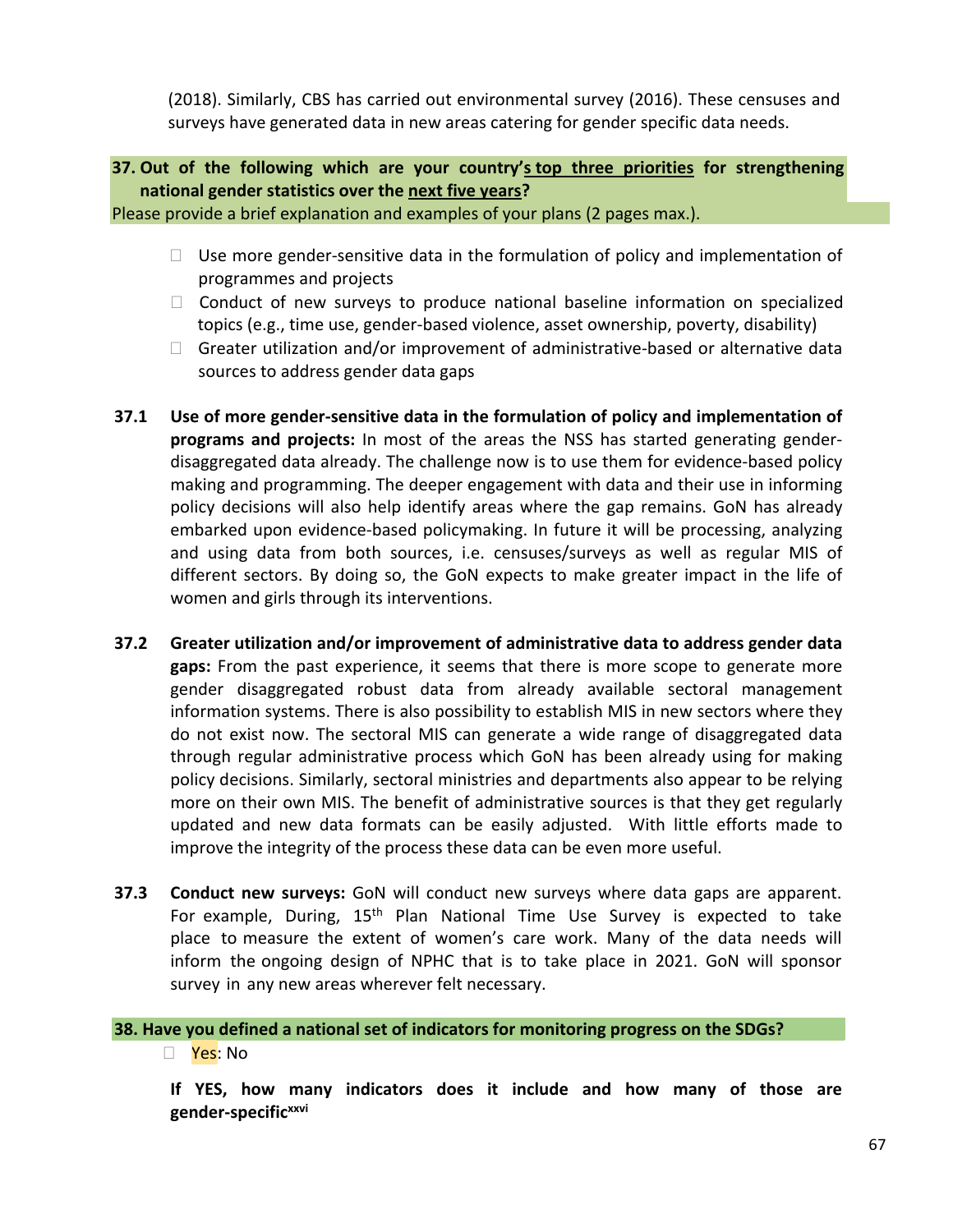**If YES, how many of the gender-specific indicators are additional country indicators (i.e., not part of the global SDG monitoring and indicator framework)?**

- **38.1 NPC has defined altogether 430 indicators for 126 SDG targets.** Sustainable Development Goals Status and Roadmap: 2016 – 2030 was an important task accomplished by NPC. It was realized that all the global SDG targets and indicators are not fully applicable to Nepal's conditions and in some aspects they also do not fully capture the country's specific SDG related issues. In the first phase, NPC had defined 425 indicators out of whom 10 were repeating. The NPC after mapping the situation and SDG data requirements, at the end of 2017, found large data gaps for monitoring the targets. Out of 425 indicators, data for only 249 indicators are regularly or intermittently available whereas the data for 76 indicators are partially available and data for 100 indicators are not available at all.<sup>xxvii</sup>Nevertheless, the recent progress is that NPC has added 5 other indicators after the roadmap was prepared. It also indicates that the number of indicators can change over time. This is exclusive of the global indicators to be jointly monitored at the national and global levels. The indicators contained in this report are mainly derived from the Report of the Inter-Agency and Expert Group on Sustainable Development Goal Indicators agreed upon at the UN Statistical Commission in March 2017.<sup>xxviii</sup> The GoN has included 18 indicators for Goal 5. The GoN has also included gender specific indicators in all sectors wherever felt relevant and necessary. Please refer to annex 1.
	- **If NO, how many global gender-specific SDG indicators (list provided in Annex 1) are available in your country?** Please refer to annex 1.

No

# **If YES, please describe which indicators have been prioritized**

39.1 The indicators are prepared so far. Nevertheless, these are not yet prioritized . With regards to the indicators Please refer to Annex 1.

**If NO, explain the main challenges for collecting and compiling data on these indicators**

- **40. Which of the following disaggregationsxxix is routinely provided by major surveys in your country?**
	- **Geographic location** □ Income  $\Box$  sex  $\Box$  Age **Education** □ Marital status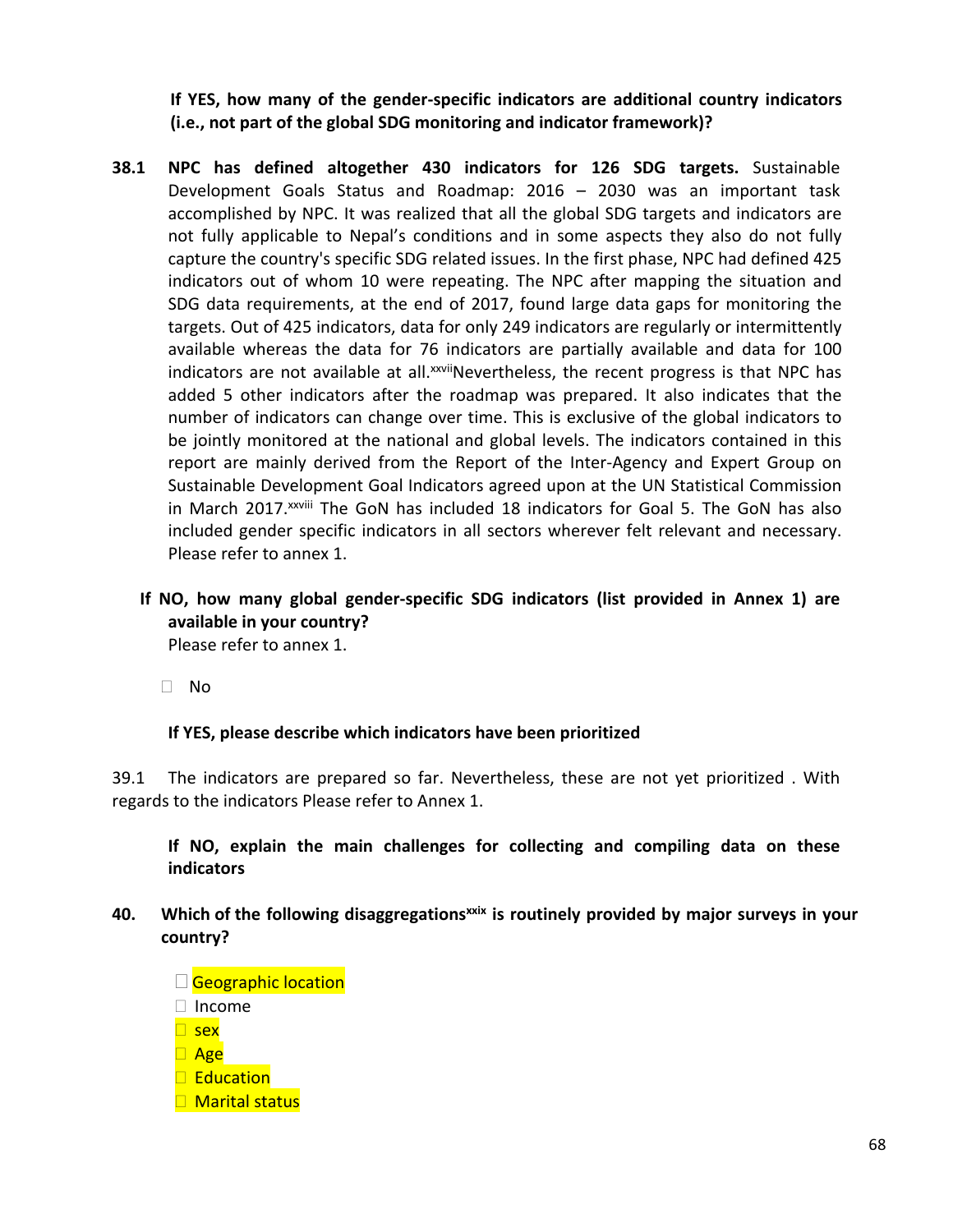- Race/ethnicity
- **Migratory status**
- □ 70 Disability

 $\Box$  Other characteristics relevant in national contexts

Most of the MIS as well as new Census/Surveys tend to generate gender disaggregated data. The NPHC produces by far the most inclusive datasets. All of the elements mentioned above are included in it. Education sector EMIS also generates all the categories of data except migratory status. Nepal Labor Force Survey and NLSS also almost covers all these characteristics. HMIS also generates most of the data. Where they are not covered now, they will be taken care of in the next cycle of surveys.\* \* \*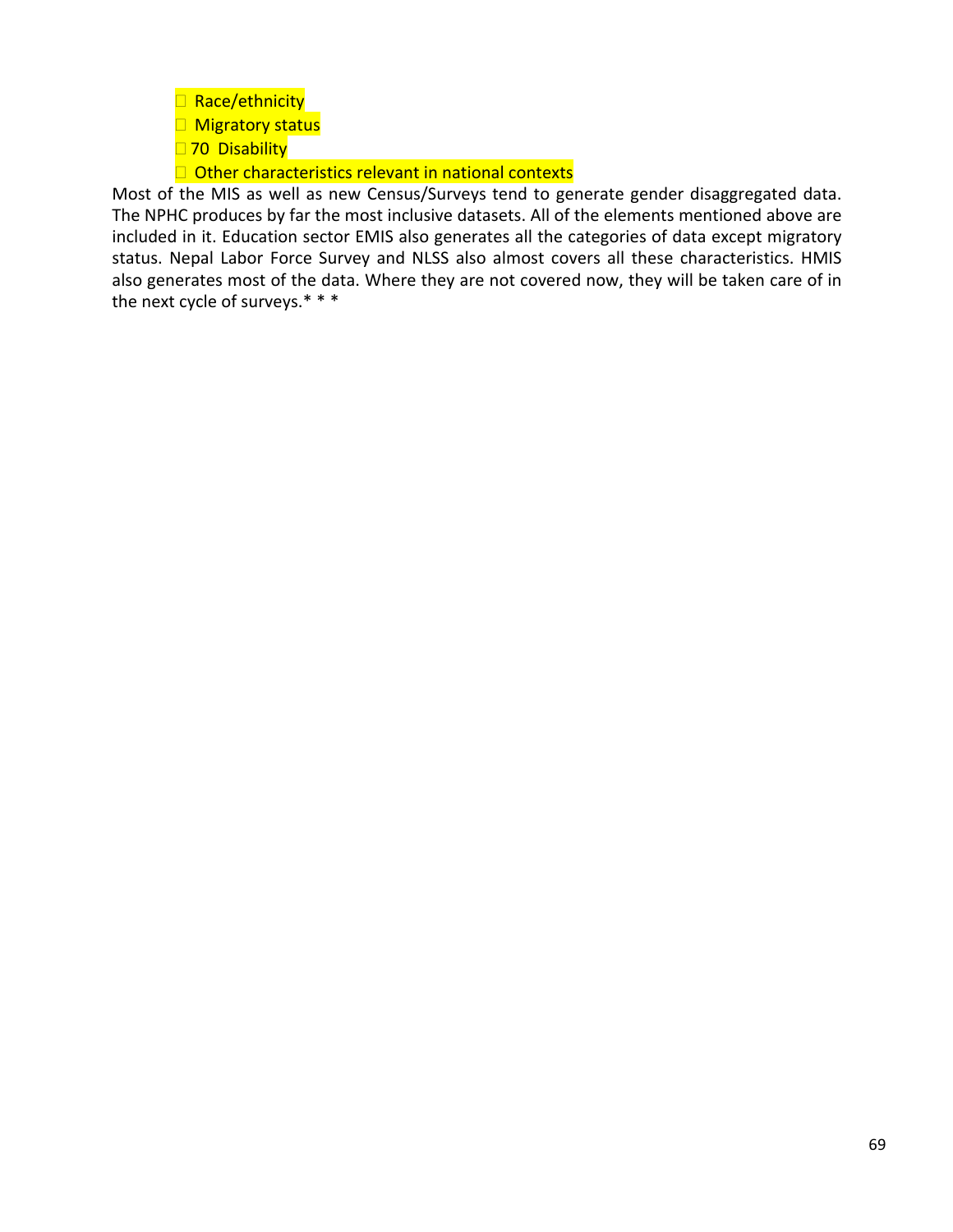# **Annex 1: List of Gender Specific Indicators in SDG Roadmap (Goal 5)**

- % ever married women aged 15-49 years who ever experienced physical or sexual violence
- Proportion of women aged 20-24 years who were married or in union before 18
- Women aged 15-19 years who are married or in union
- Proportion of women aged 20-24 years who were married or in union before age 15
- Ratio of women to men participation in labor force (%)
- Proportion of time spent on unpaid domestic and care work (%)
- Proportion of time spent on unpaid domestic and care work by male
- Proportion of time spent on unpaid domestic and care work by female
- Proportion of time spent on unpaid domestic and care work by age 0-18
- Proportion of time spent on unpaid domestic and care work by age 19-64
- Proportion of time spent on unpaid domestic and care work by 65 and above
- Proportion of women age 15-49 years who make their own informed decision regarding contraceptive use
- Women's ownership of property (land)
- Women's ownership of property (house)
- Women's ownership of property (land and house) in a household
- Proportion of women age 15-49 who own mobile phone
- Proportion of men age 15-49 who own mobile phone
- Proportion of men age 15-49 years who own mobile telephone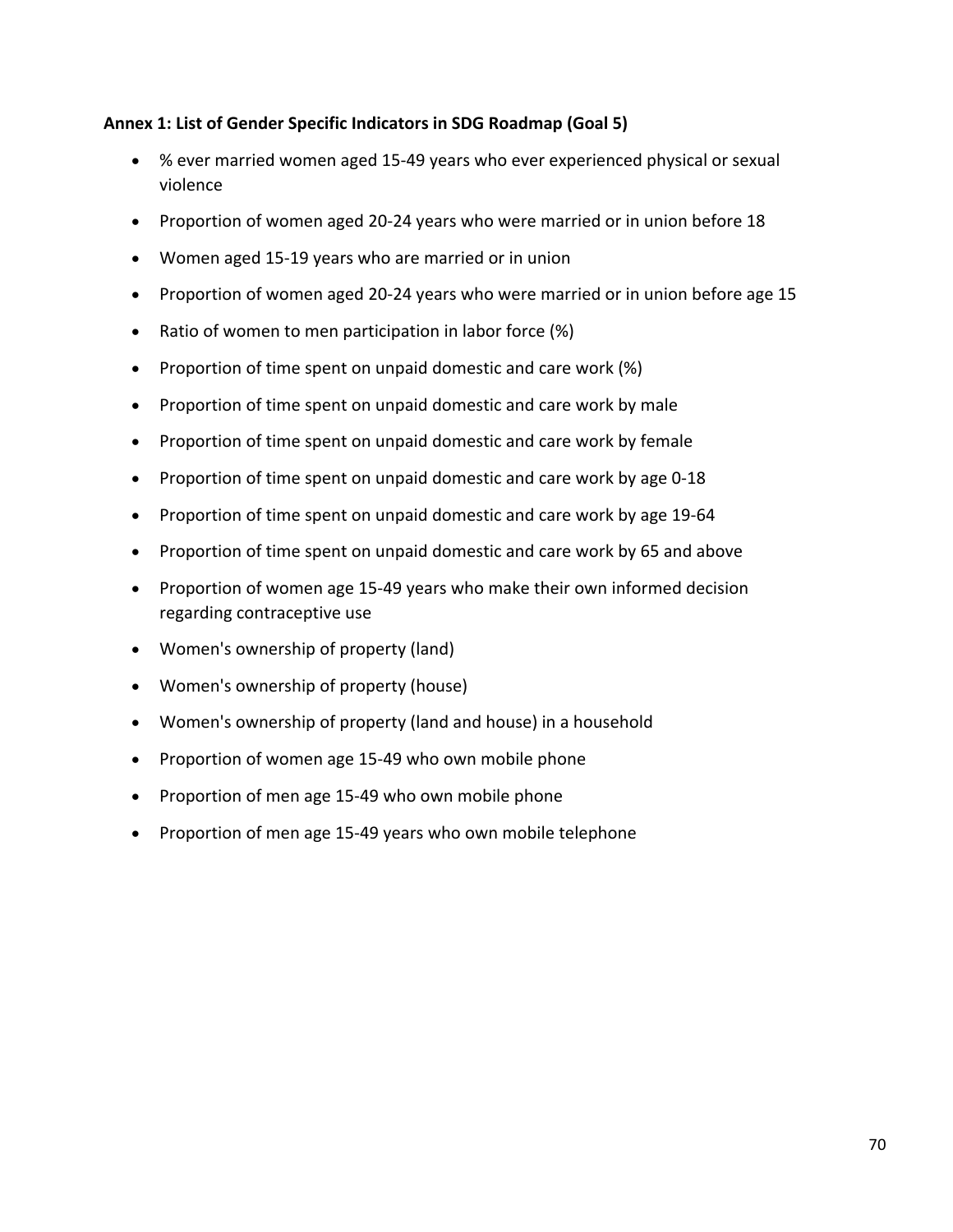## **Annex: 2 List of Other KeyGender Specific Indicators (in SDG Roadmap) across Other SDGs**

- Women of all ages below national poverty line
- Prevalence of amenia among women of reproductive age
- Average income of small scale food producer by female
- Percentage of birth attended by skilled health personnel
- Proportion of women of reproductive age (15-49 years) who have their needs for family planning satisfied through modern methods
- TFR (birth per women aged 15-49 years)
- % of women having 4 ANC visits as per protocol
- % of institutional delivery
- Women of all ages below national poverty line
- Prevalence of amenia among women of reproductive age
- Average income of small scale food producer by female
- Percentage of birth attended by skilled health personnel
- Proportion of women of reproductive age (15-49 years) who have their needs for family planning satisfied through modern methods
- TFR (birth per women aged 15-49 years)
- % of women having 4 ANC visits as per protocol
- % of institutional delivery
- % of women attending 3 PNC as per protocol
- % of women aged 15 years and above with raised blood pressure who are currently taking medication
- Gender parity index (Primary School)
- Gender parity index (lower secondary level)
- Literacy rate women (15-24%)
- Literacy rate women (15-49)
- % of ever married women aged 15-49 year who ever experienced physical and sexual violence
- Proportion of women aged 20-24 years who were married or were in union before age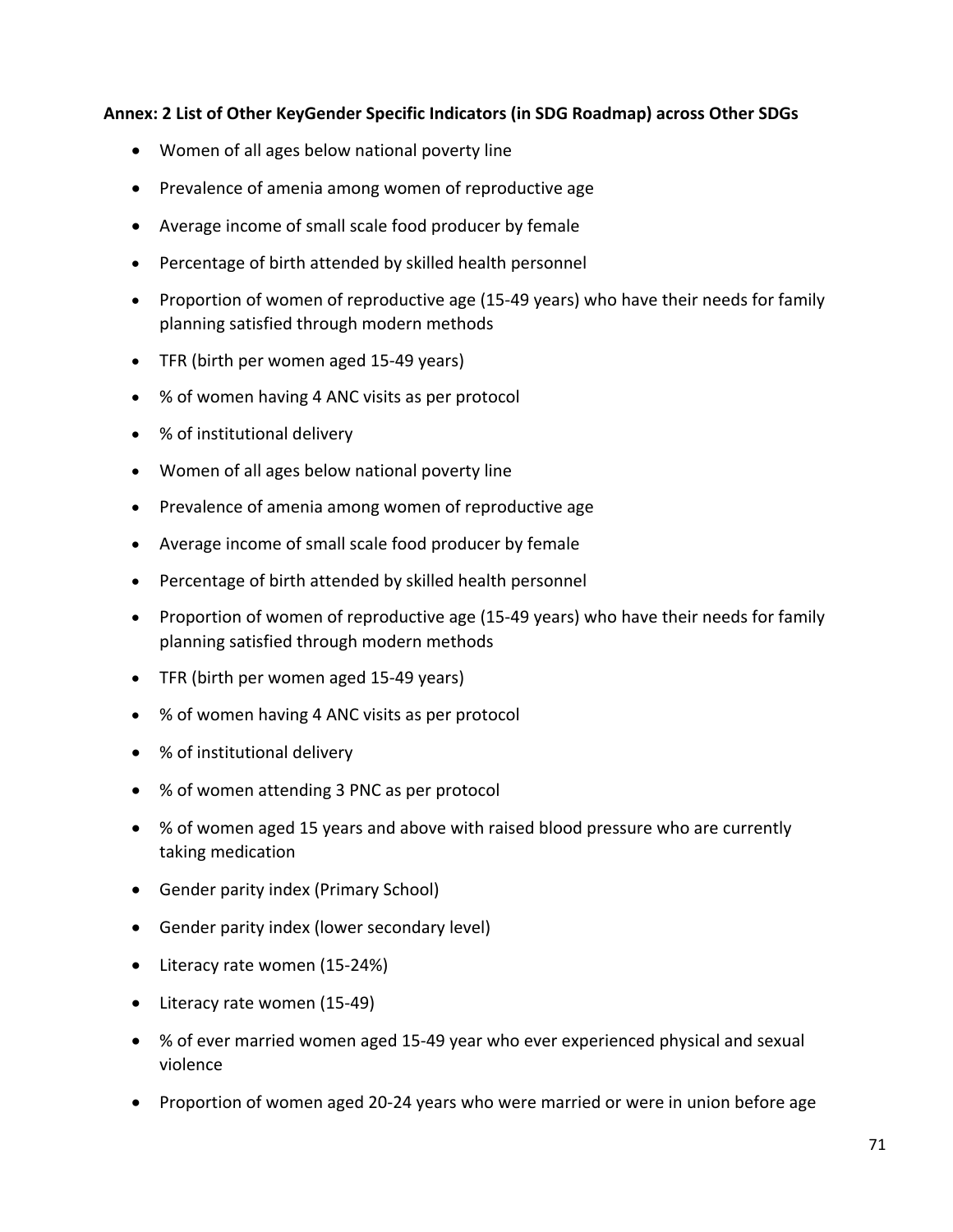- Women aged 15-19 years who are married or in union
- Proportion of women aged 20-24 years who were married or in union before age 15
- Ratio of women to men participation in labor force (%)
- Proportion of time spent on unpaid domestic care work female
- Proportion of women aged 15-49 years who make their own informed decisions regarding contraceptive use
- Women's ownership of property (land)
- Women's ownership of property (house)
- Women's ownership of property (land and house) in a household
- Proportion of women aged 15-49 years who own mobile-phone
- Households with access to piped water supply (%)
- Households that use improved sanitation facilities which are not shared (%)
- Households using clean fuels and technology as primary source of energy for cooking (%)
- Households using LPG for cooking (%)
- Households using solid fuel as primary source of energy for cooking
- Proportion of informal employment in non-agriculture sector female (%)
- Total number of children aged 5-17 years age engaged in child labor female
- Proportion of children aged 5-17 years age engaged in child labor female
- Proportion of women 15-49 who experienced sexual violence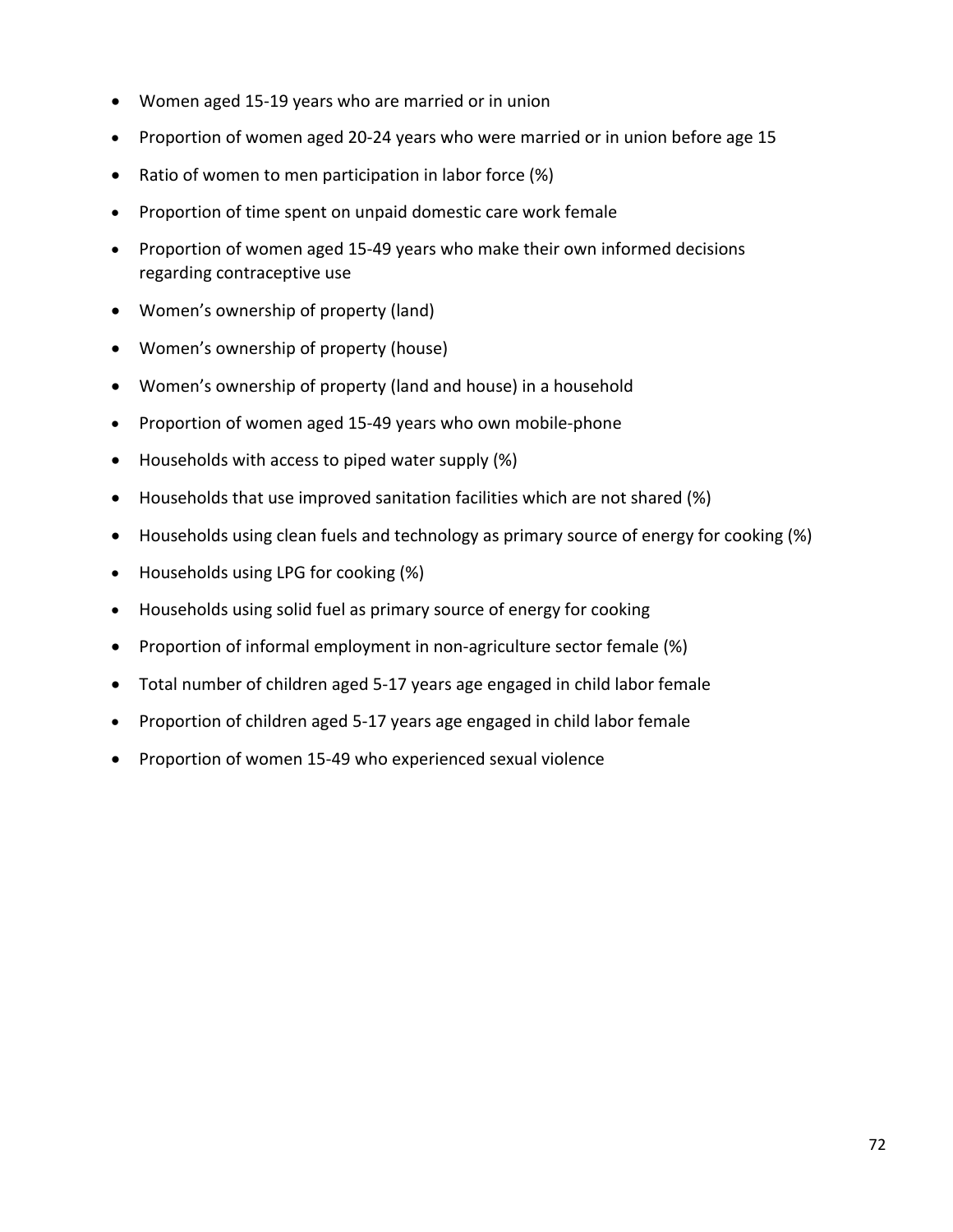| <b>S.N.</b>    | <b>Indicators</b>                                          | 1996  | 2011               | 2016         |  |  |
|----------------|------------------------------------------------------------|-------|--------------------|--------------|--|--|
| $\mathbf{1}$   | Poverty rate                                               | 42    | 25                 | 19 (2019)    |  |  |
| $\overline{2}$ | Multi-dimensional poverty                                  |       | 39                 | 29 (2019)    |  |  |
| 3              | Delivered in Health Facility (%)                           | 8     | 35                 | 57           |  |  |
| 4              | Had $4 + ANC$ Visits $(\%)$                                | 14    | 29                 | 69           |  |  |
| 5              | <b>Total Fertility Rate</b>                                | 4.6   | 2.6                | 2.3          |  |  |
| 6              | Proportion of never married young<br>women 15-19 years (%) | 56    | 71                 |              |  |  |
| $\overline{7}$ | Under 5 mortality rate(in 1000 live<br>births)             | 118   | 54                 | 39           |  |  |
| 8              | Infant mortality rate (in 1000 live<br>births)             | 78    | 46                 |              |  |  |
| 9              | Neonatal mortality rate(in 1000<br>live births)            | 50    | 33                 | 21           |  |  |
| 10             | Maternal mortality ratio per<br>100000 live births         | 539   | 281<br>(200)<br>6) | 239          |  |  |
| 11             | Children 12-23 months receiving<br>all basic vaccine (%)   | 43    | 87                 | 78           |  |  |
| 12             | Gender Development Index                                   | 0.312 | $\blacksquare$     |              |  |  |
| 13             | Spousal physical, sexual, or<br>emotional violence         |       | 32                 | 26           |  |  |
| 14             | Contraceptive currently used any<br>method                 | 28.5  | 49.7               | 53           |  |  |
| 15             | Never married women 15-49 years<br>(%)                     | 17    | 21                 | 21           |  |  |
| 16             | Proportion of women<br>parliamentarians (%)                |       | 33                 | 33<br>(2017) |  |  |
| 17             | Women engaged in agriculture (%)                           |       | 75<br>70           |              |  |  |
| 18             | Women engaged in professional                              |       | 6                  |              |  |  |

## **Annex III. Progress across some of the key indicators since 1995 (data in round figures)**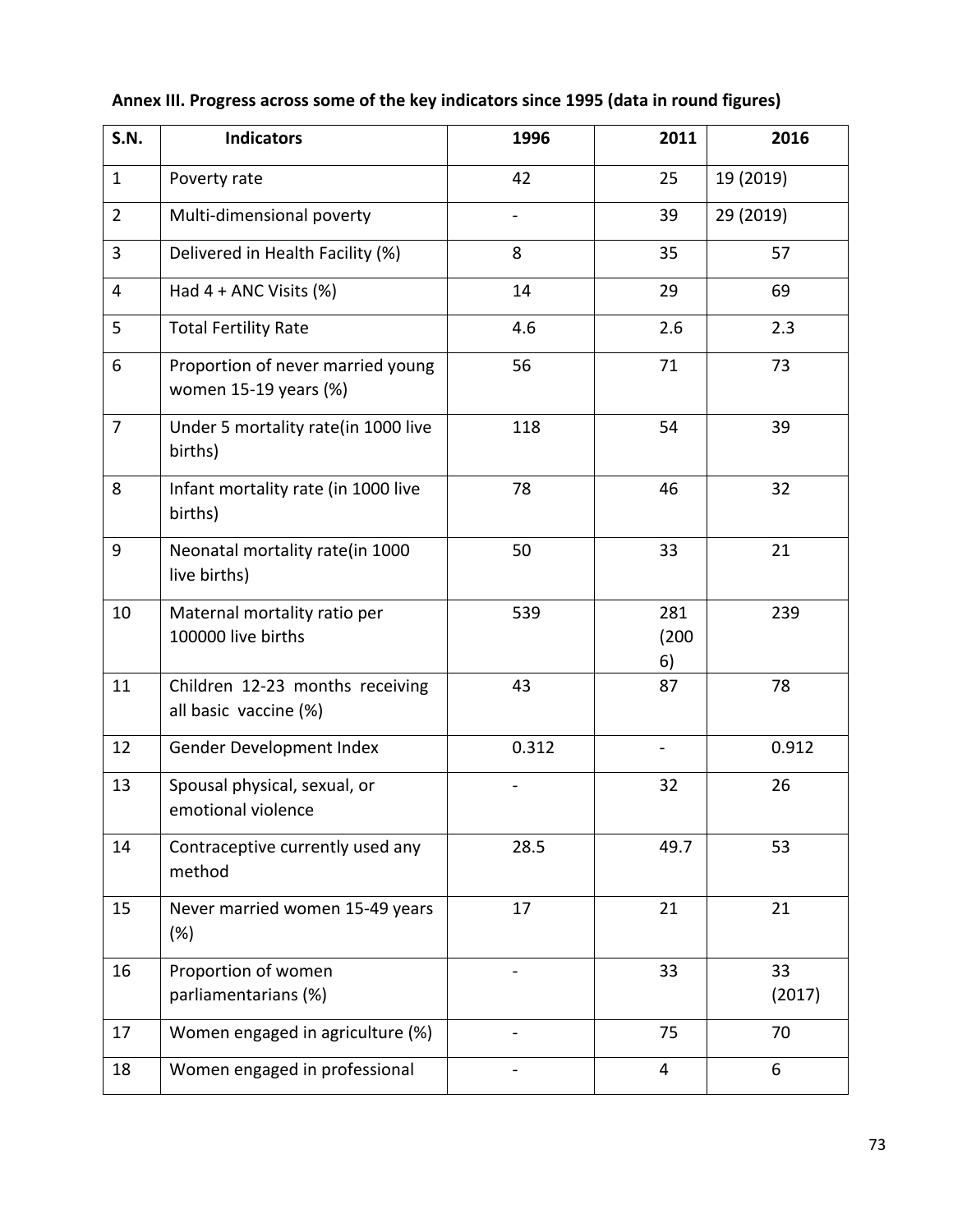|    | /technical/managerial work (%)                                       |                    |                               |                       |
|----|----------------------------------------------------------------------|--------------------|-------------------------------|-----------------------|
| 19 | Percentage of women owing land<br>and property                       |                    | 20                            | 28                    |
| 20 | Women with secondary or higher<br>level of education (%)             |                    | 29                            | 35                    |
| 21 | Median number of years of<br>schooling among women of 15-25<br>years |                    | 3                             | 5                     |
| 22 | Households having access to<br>improved water sources (%)            |                    | 89                            | 95                    |
| 23 | Households using improved<br>sanitation facilities (%)               |                    | 29                            | 35                    |
| 24 | Proportion of directly gender<br>responsive budget (%)               |                    | 18                            | 37                    |
| 25 | Annual budget of MoWCSC in NPRs                                      | 15,109,0<br>$00/-$ | 1,21<br>3,25<br>5,00<br>$0/-$ | 2,057,14<br>$8,323/-$ |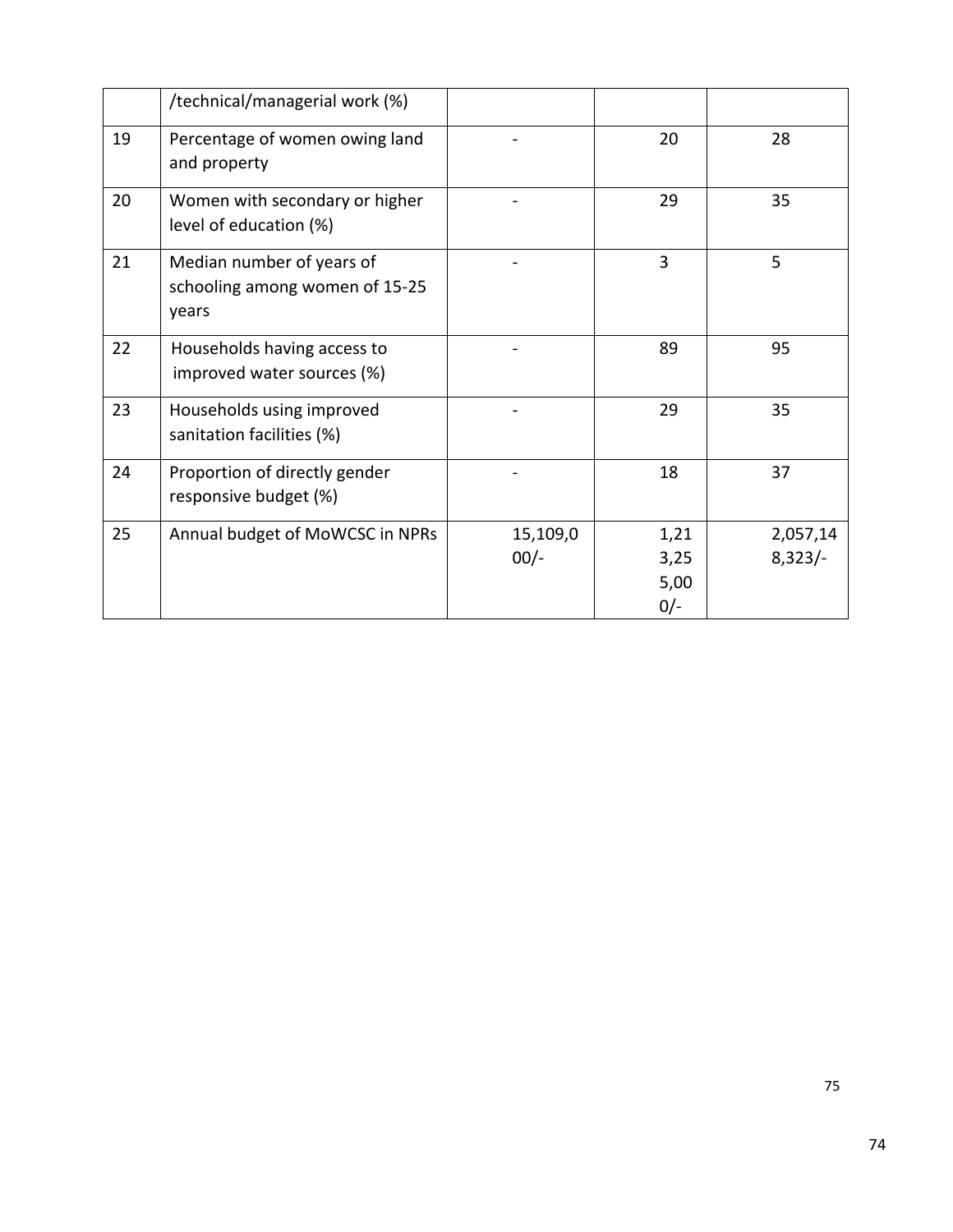| <b>Indicators</b>                                           | <b>USA</b> | China   | <b>Niger</b> | S. Korea                 | India | <b>Nepal</b> | Pakistan | <b>Srilanka</b> | <b>Bhutan</b> |
|-------------------------------------------------------------|------------|---------|--------------|--------------------------|-------|--------------|----------|-----------------|---------------|
| Total<br>Fertility<br>Rate                                  | 1.8        | $1.8\,$ | $7.2$        | $1.1\,$                  | 2.3   | 2.3          | 3.1      | 2.1             | 2.1           |
| Life<br>Expectancy<br>at Birth<br>Male                      | 76         | 75      | 59           | 79                       | 67    | $70\,$       | 66       | 72              | 70            |
| Life<br>Expectancy<br>at Birth<br>Female                    | 81         | 78      | 61           | 85                       | 70    | $71\,$       | 68       | 79              | 70            |
| Infant<br>Mortality<br>Rate                                 | 5.6        | $10\,$  | 60           | $2.8\,$                  | 34    | 32           | 66       | $\overline{7}$  | 26            |
| Contracepti<br>ve<br>Prevalence<br>Rate<br>Modern<br>Method | 63         | 84      | $18\,$       | $\overline{\phantom{a}}$ | 48    | 43           | 26       | 51              | 65            |
| Contracepti<br>ve<br>Prevalence                             | 73         | 85      | $19\,$       | 80                       | 54    | 53           | 35       | 62              | 66            |

# **Annex IV . Some of the indicators of the selected countries, 2017**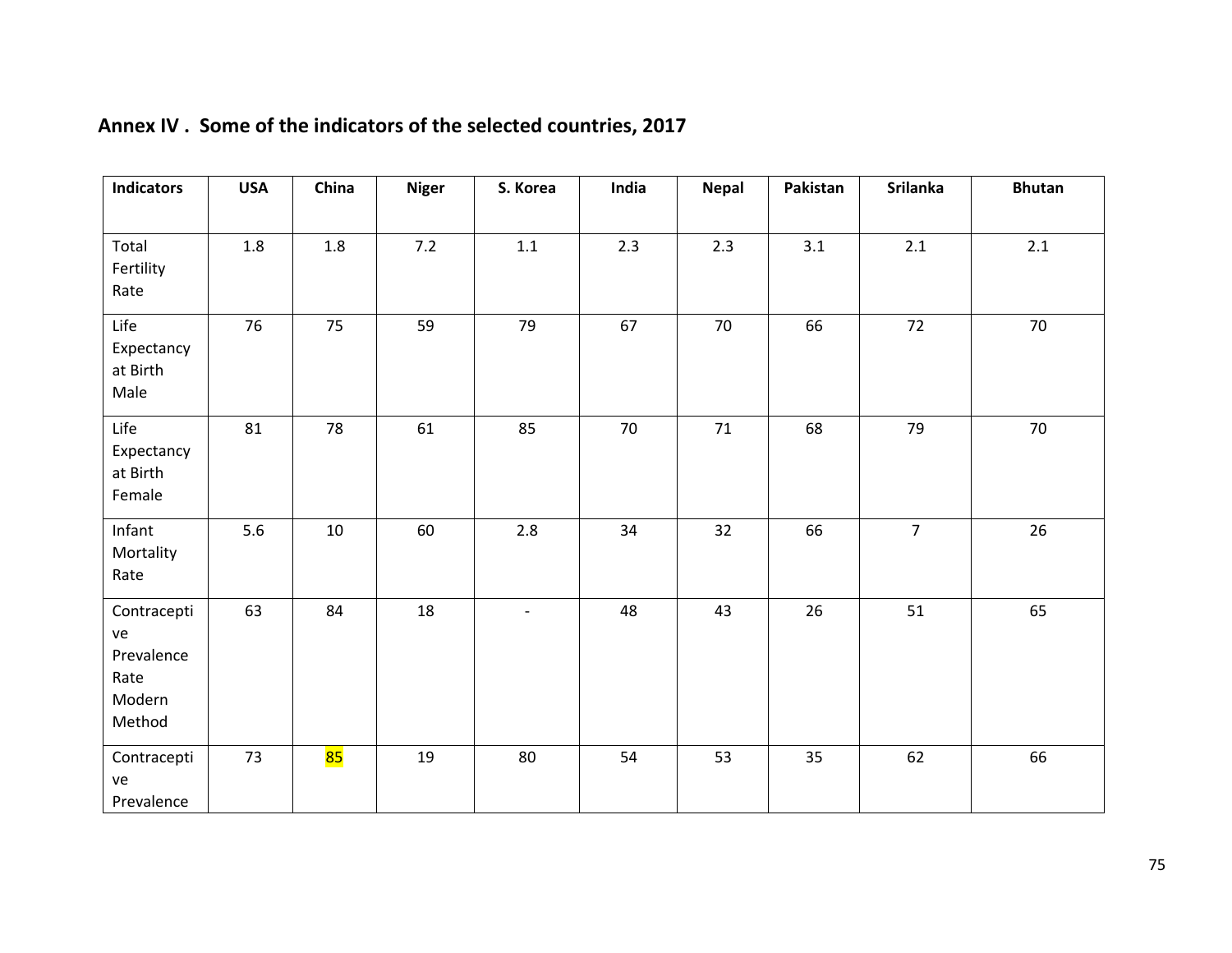| Rate All<br>Method                                        |                          |                          |                          |                          |     |     |     |     |     |
|-----------------------------------------------------------|--------------------------|--------------------------|--------------------------|--------------------------|-----|-----|-----|-----|-----|
| <b>HIV AIDS</b><br>Prevalence<br>Rate Male                | $\overline{\phantom{a}}$ | $\overline{\phantom{0}}$ | $\overline{\phantom{0}}$ | $\overline{\phantom{a}}$ | 0.2 | 0.2 | 0.2 | 0.1 | 0.2 |
| <b>HIV AIDS</b><br>Prevalence<br>Rate Female              | $\overline{\phantom{a}}$ | $\overline{\phantom{a}}$ | $\overline{\phantom{a}}$ | $\overline{\phantom{a}}$ | 0.2 | 0.1 | 0.1 | 0.1 | 0.2 |
| Employmen<br>t in<br>agriculture<br>, female % in<br>2017 | $\mathbf{1}$             | 24                       | 71                       |                          | 57  | 80  | 73  | 29  | 65  |
| Employmen<br>t in<br>agriculture<br>, female % in<br>1991 | $\mathbf{1}$             | 57                       | 73                       | $\overline{\phantom{a}}$ | 76  | 90  | 73  | 44  | 80  |

1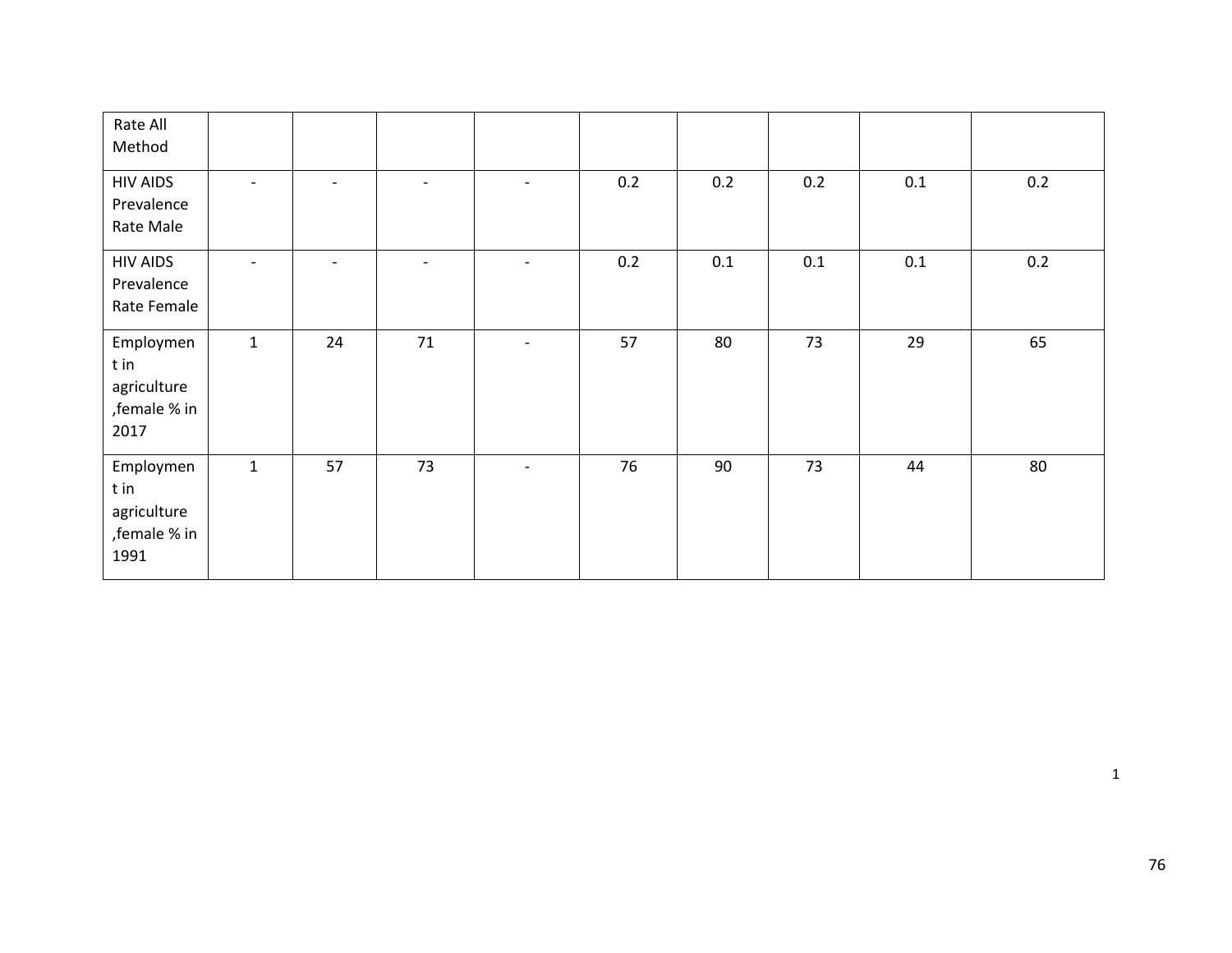### **Annex V: List of major policies and legislations introduced/amended since 1995 contributing to gender equality and women's empowerment**

#### **Laws**

Local LevelElection Act, 2017 Local Government (Operation) Act, 2017 Victims of Crimes Protection Act, 2018 Contribution-based Social Security Act, 2017 Safe Motherhood and Reproductive Health Right Act, 2018 The National Civil Code Act, 2017 The Civil Procedure Code Act, 2017, The Panel Code Act, 2017, The Panel Procedure Code Act, 2017 National Women's Commission Act, 2017 Tharu Commission Act, 2017 Indigenous Nationalities Commission Act, 2017 The Children Act, 2018 Compulsory and Free Education Act, 2018 *GunasosunuwaiKaryabidhi* in Schools (Complaint Hearing Procedure) 2017 Labor Act, 2017, and LabourRegulations 2018 Public Health Act, 2018 The Immunization Act, 2016 The Sexual Harassment at Workplace (Prevention) Act, 2015 Witchcraft-related Accusation (Crime and Punishment) Act, 2015 Human Trafficking and Transportation Control Act 2007 Right to Employment Act, 2018 and Regulations, 2018 Caste Based Discrimination and Untouchability (Offence and Punishment) Act, 2011 National Minimum Standards for Victim Protection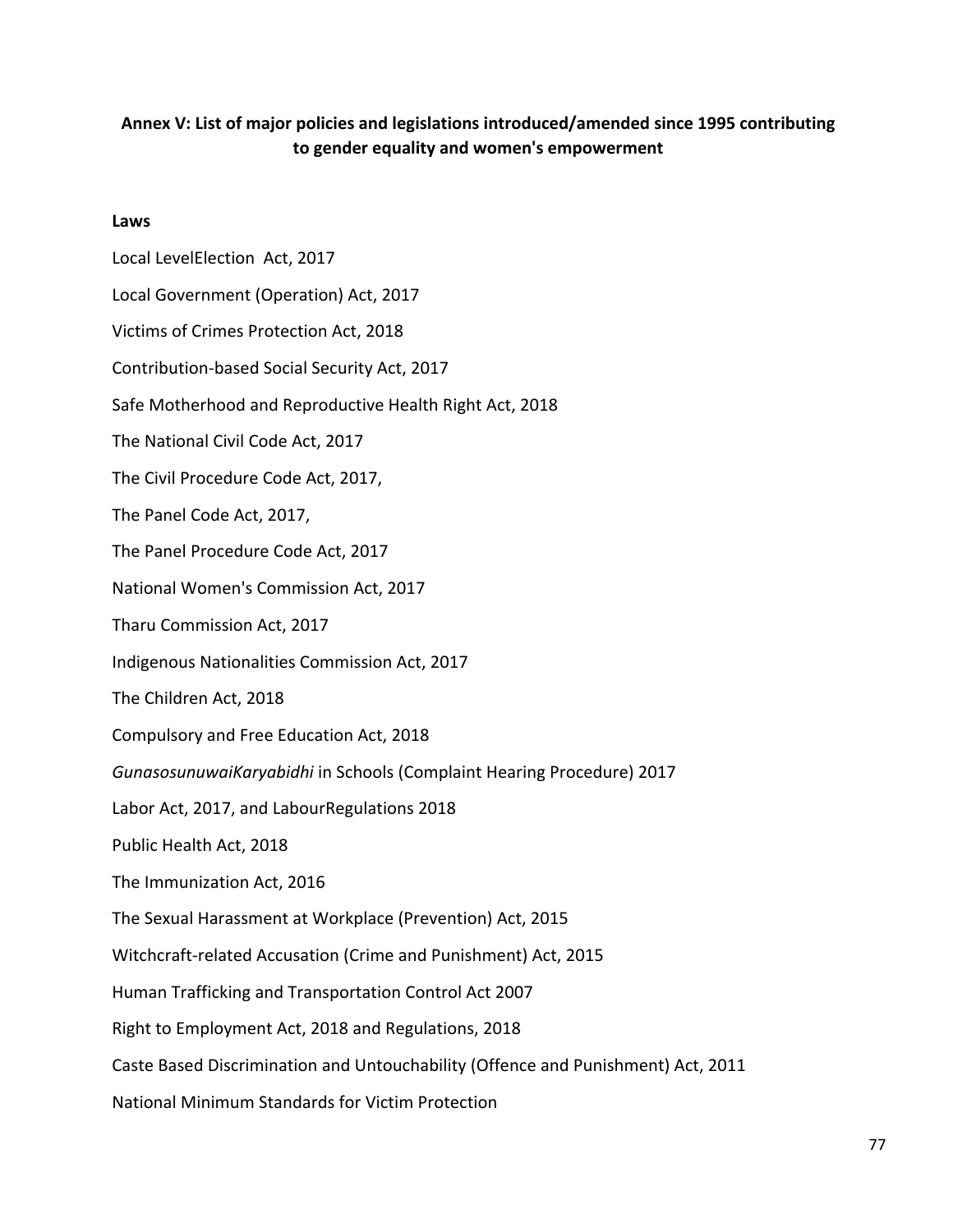Disaster Risk Reduction and Management Act, 2017

Enforced Disappearances Enquiry, Truth and Reconciliation Commission Act, 2014

Domestic Violence (Offence and Punishment) Act, 2009 and the Domestic Violence (Offence and Punishment) Regulation, 2010

Gender Equality Act, 2006

### **Policies, Plans and Programs**

Organizational GESI Policies and Action Plans of all line ministries, departments and organizations including Nepal Army and Nepal Police

Universal Periodic Review (UPR) Implementation Action Plan (2016-2020)

School Sector Reform Plan (SSRP-2009/15)

School Sector Development Plan (SSDP 2016-2023)

Consolidated equity strategy, 2014 (education),

Inclusive Education Policy for Disabled Children, 2016,

ICT in Education Master Plan 2013-2017

Higher Education Policy 2017,

Nepal EFA National Plan of Action (2001-2015)

Secondary Education Support Program (2003-2008),

Community School Support Project (2003-2008),

Teacher Education Project (TEP, 2002-2007)

Pro-poor targeted Scholarship Procedures, 2017,

Comprehensive School Safety implementation Procedures 2018,

Policy Paper on Literate Nepal 2019

Comprehensive School Safety Master Plan

TEVT Policy, 2012

National Action Plan (NAP I) on UNSCR 1325 and 1820 (2011-2016)

Integrated Platform for Gender-based Violence Prevention and Response (IPGBVPR) Project 2016

Sex- and Gender-based Violence and Gender Empowerment Strategy and Work Plan (2012/13- 2016/17)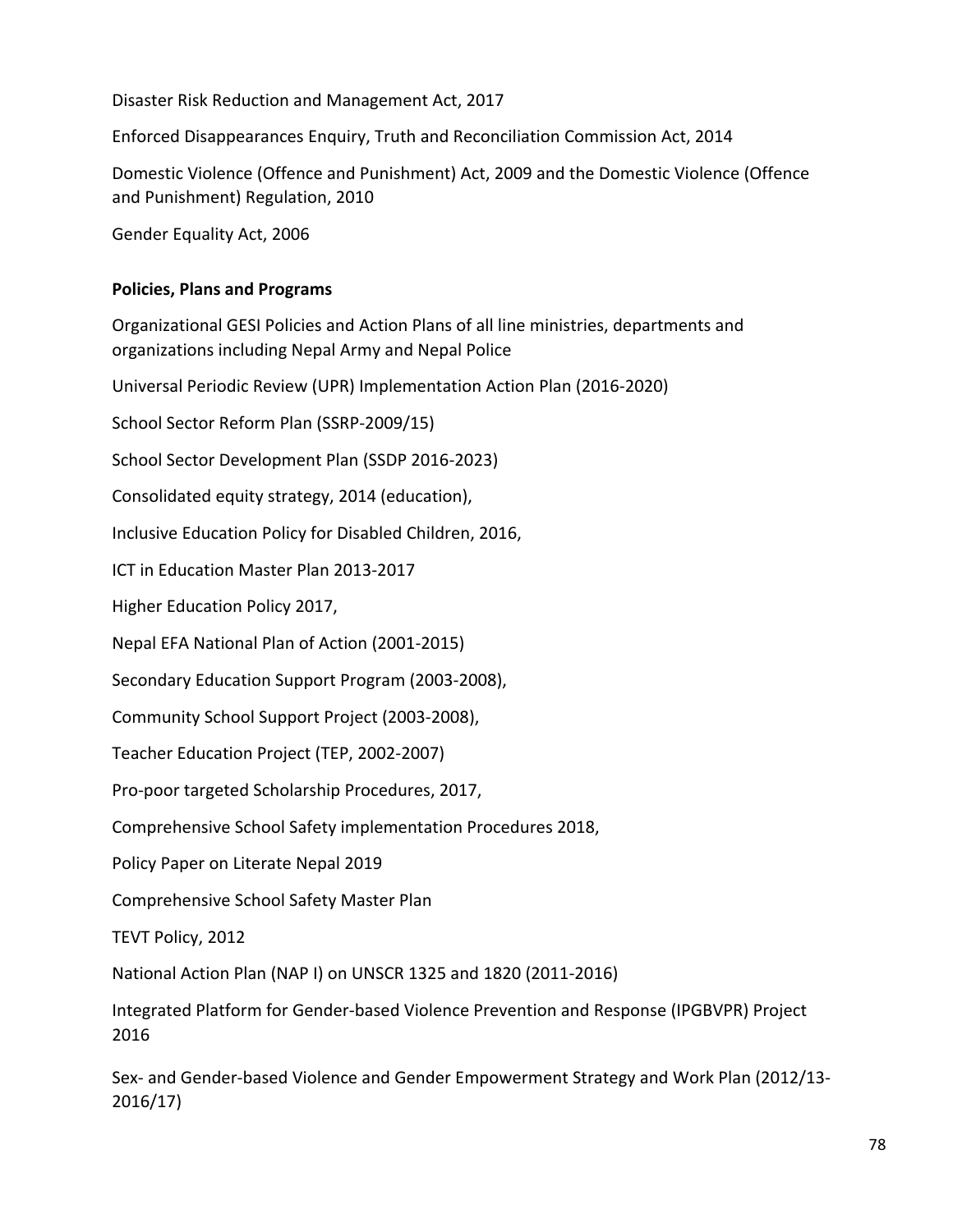Strategy and Operational Guidelines for Gender Equality and Social Inclusion Mainstreaming in the Health Sector (2013) Nepal Health Sector Plan — Implementation Plan — II (2010-15) National Health Policy-2014 Nepal Health Sector Strategy, 2015-2020 National Neonatal Health Strategy in 2004 Community Based Integrated Management of Childhood Illness (CB-IMNCI) Program Every Newborn Action Plan Safe Motherhood Program Multi-Sector Nutritional Plan (MSNP I 2013-2017) Gender Responsive Budget Initiative (GRBI) in 2008. Multi-Sector Nutritional Plan (MSNP II, 2018-22) HIV Investment Plan 2014-2016 National Malaria Strategic Plan (NMSP) 2014- 2025 Public Health Insurance Plan, 2016 Women Development Program President Women's Upliftment Program National Plan of Action on Anti-human Trafficking (2012-2022) Combating Trafficking in Persons (CTIP) Program National Strategy to End Child Marriage, 2016 National Plan of Action against Child Bonded Labour, 2009. Prime Minister Employment Program, 2018. National Country Program on Decent Work Information Technology Policy 2011 Mass Media Policy, 2017 ICT Master Plan, 2015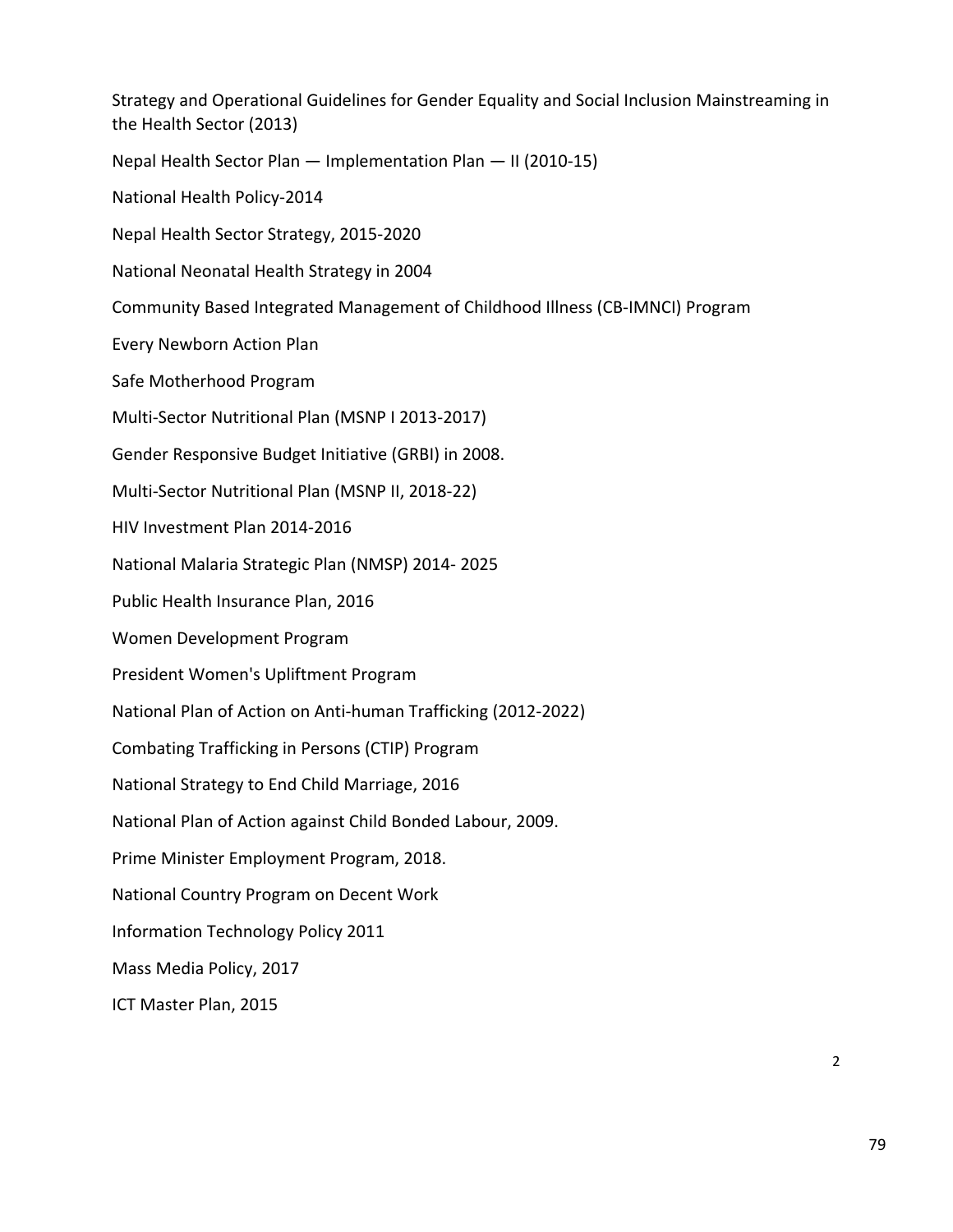Nepal Army Gender Code of Conduct Guidelines (2013) Nepal Army Women Recruitment Guidelines, 2012 Nepal Police Gender Policy (2012) Nepal Police Code of Conduct Against Gender-based Violence (2012) National Plan of Action for Children, 2004-2014 National Adolescent Health and Development Strategy, 2000 (DoH) National Child Policy, 2012 The Agro-biodiversity Policy, 2014 Agriculture Development Strategy (2015-2035) Agriculture Mechanization Promotion Policy (2014) National Trust for Natural Conservation GESI Policy (2017) Nepal's National Adaptation Plan of Action (NAPA), 2010 National Rural and Renewable Energy Program (NRREP 2012-2017) Forest Sector Strategy (2016-2025) National Forest Policy (2019) Community Forestry Development Program (CFDP) Community Forestry Development Program (CFDP) Guidelines 2014 Community Forest User Group Financial Procedure Guidelines, 2016 National Strategy for Disaster Risk Management (NSDRM) 2009 National Disaster Response Framework, 2013 Nationally Determined Contribution (2017), Nepal National REDD+ Strategy (2018), Emission Reduction Program Document (2018)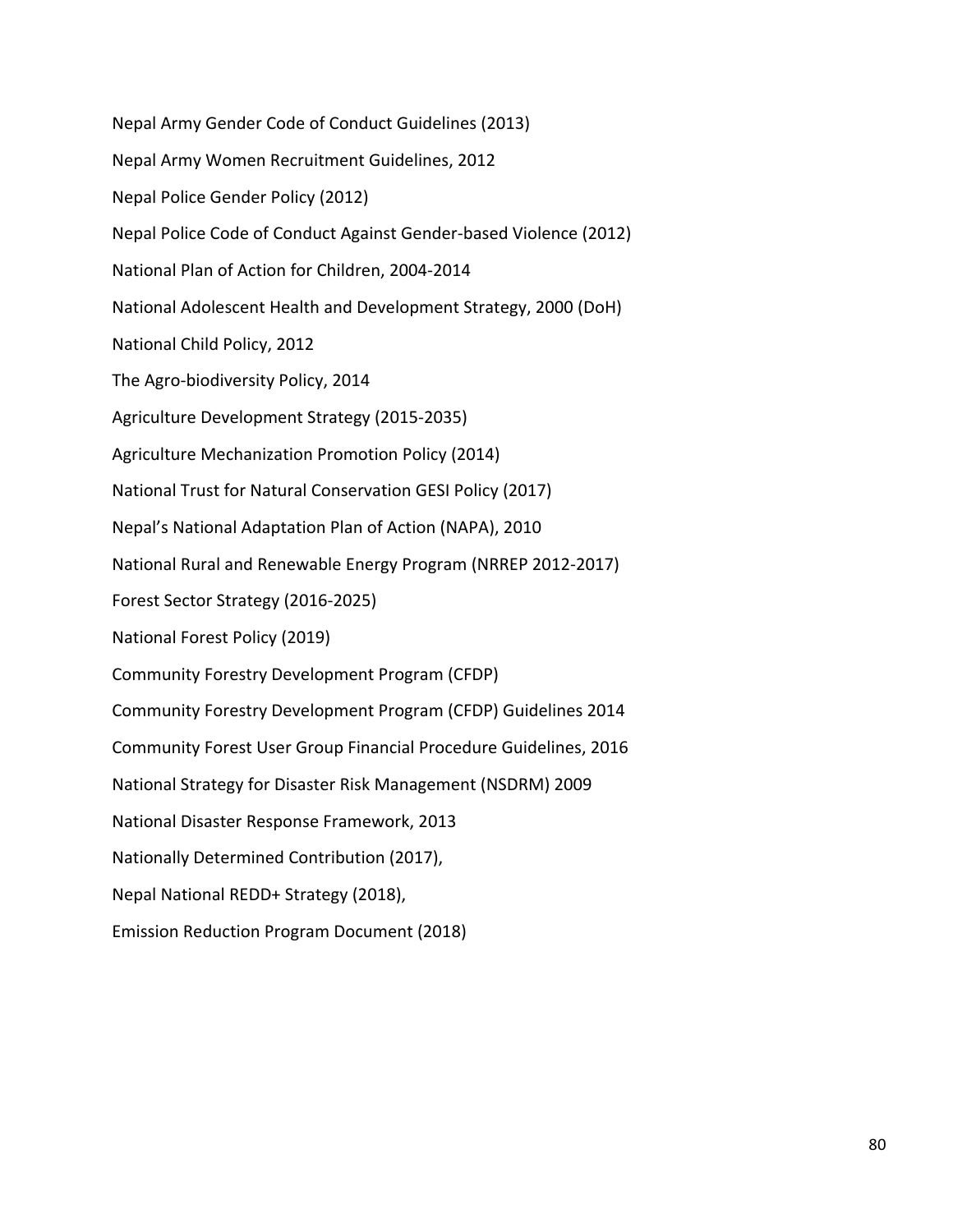#### **Endnotes**

<sup>i</sup>NPC. 2015. Nepal Earthquake 2015: Post Disaster Needs Assessment. Kathmandu: National Planning Commission. iiNPC. 2017. *The Fourteenth Plan (2016/17-2018/19)*. Kathmandu: National Planning Commission. Also, NPC.2018.NPC. (2017). *Nepal Sustainable Development Goals: Status and Roadmap 2016-2030*. Kathmandu: National Planning Commission.

iiiMOE. 2015. *Higher Education Policy, 2072*. Kathmandu: Ministry of Education.

iv One of the major outcome areas of the SSRP was the improvement of access. The SSDP though does not include access in the main outcome areas, its emphasis on access remains evident.

<sup>v</sup>NPC. 2019. *15th Plan Approach Paper draft.* Kathmandu: National Planning Commission. Available at: https://www.npc.gov.np/images/category/15th\_Plan\_Approach\_Paper\_Draft.pdf

viDoE. 2018. Flash Report. Department of Education.

viiMoEST (2018).*Comprehensive Annual TVET Report, 2075*. Kathmandu: Ministry of Education, Science and Technology.

viii ibid.

ix ibid.

<sup>x</sup>These committees are: International Relations Committee, Agriculture, Cooperative and Natural Resource Committee, Women and Social Development Committee, State Affairs and Good Governance Committee, Development and Technology Committee, Education and Health Committee in the House of Representative. Similarly 2 committees in National Assembly, namely, National Concern and Coordination Committee and Sustainable Development and Good Governance Committee. Moreover, one joint committee for Monitoring and Evaluation of Implementation of the Directive Principles, Policies and Obligations of the State is also headed by a female parliamentarian.

xiADB.2013. The Role of Women in Peace Building in Nepal. Available at: https://www.adb.org/sites/default/files/publication/30271/role-women-peacebuilding-nepal.pdf

xiiNWC (2018) *Documentation of Achievements, Change Stories and Lessons Learnt from Sambodhan: Integrated Platform for Gender-based Violence Prevention and Response Project*. Kathmandu: National Women Commission.

xiiiMinistry of Health, Nepal; New ERA; and ICF. 2017. *Nepal Demographic and Health Survey 2016*. Kathmandu, Nepal: Ministry of Health, Nepal.

xivMOH. 2016a. Nepal's Every Newborn Action Plan. Kathmandu: Ministry of Health.

xvDoHS. 2018. *Annual Report 2016/17*. Kathmandu: Department of Health Services, Ministry of Health and Population.

xviMoHet. al.2016.

xviiNPC. 2019. Nepal's performance in poverty reduction over the last two decades has been impressive. Between 1995 to 2014 Gender Development Index has improved 3 fold from 0.312 to 0.912. Data from the National Living Standards Survey (NLSS) reveal that the poverty rate fell from 41.8 per cent in 1995/96 to 30.8 per cent in 2003/04, before dropping to 25.2 per cent in 2010/11 though there continues to exist considerable variation in poverty rates across regions and social groups. Poverty is lower in urban areas compared to rural areas.

xviiihttps://medpa.moics.gov.np/Home/Download?fileLocation=/Content/Uploads/DownloadPublications/856f149a 441742408639923c6c5d2c06\_MEDEP%20Factsheet%202017.pdf .And .And also: https://medpa.moics.gov.np/Home/About?infoId=1018

xixMoC&IT. 2018. *Employment Generated by FMs in Nepal: A Sample Survey*. Kathmandu: Ministry of Communication and Information Technology.

xxMoHP et al. 2016.

xxi https://www.nepalitimes.com/banner/how-nepals-media-landscape-is-being-transformed/

xxiiLPCs consists of up to 24 members depending upon number of political parties, non government organizations, business community and representative from security forces, District Administration Office and other politically or socially significant groups in the district or local levels.

xxiii The others are: ; Child Labor (Prohibition and Regulation) Act, 1999; Breast Milk Substitution Act, 2049; Juvenile Justice (Procedures) Regulation, 2063 ; Emergency Child Rescue Fund (Operation) Regulation, 2067 ; Inter-country Adoption Management Development Committee (Formation Order), 2067 ; Civil Registration Act, 2033; Child Friendly Local Governance National Strategy and Implementation Guidelines, 2068, Standards for Operation and Management of Residential Child Care Homes, 2069. Similarly, a number of other laws like Legal Aid Act, 2054; Prison Act, 2019; Cinema Making, Dissemination/ Showing and Distribution Act, 2026; Printing Press and